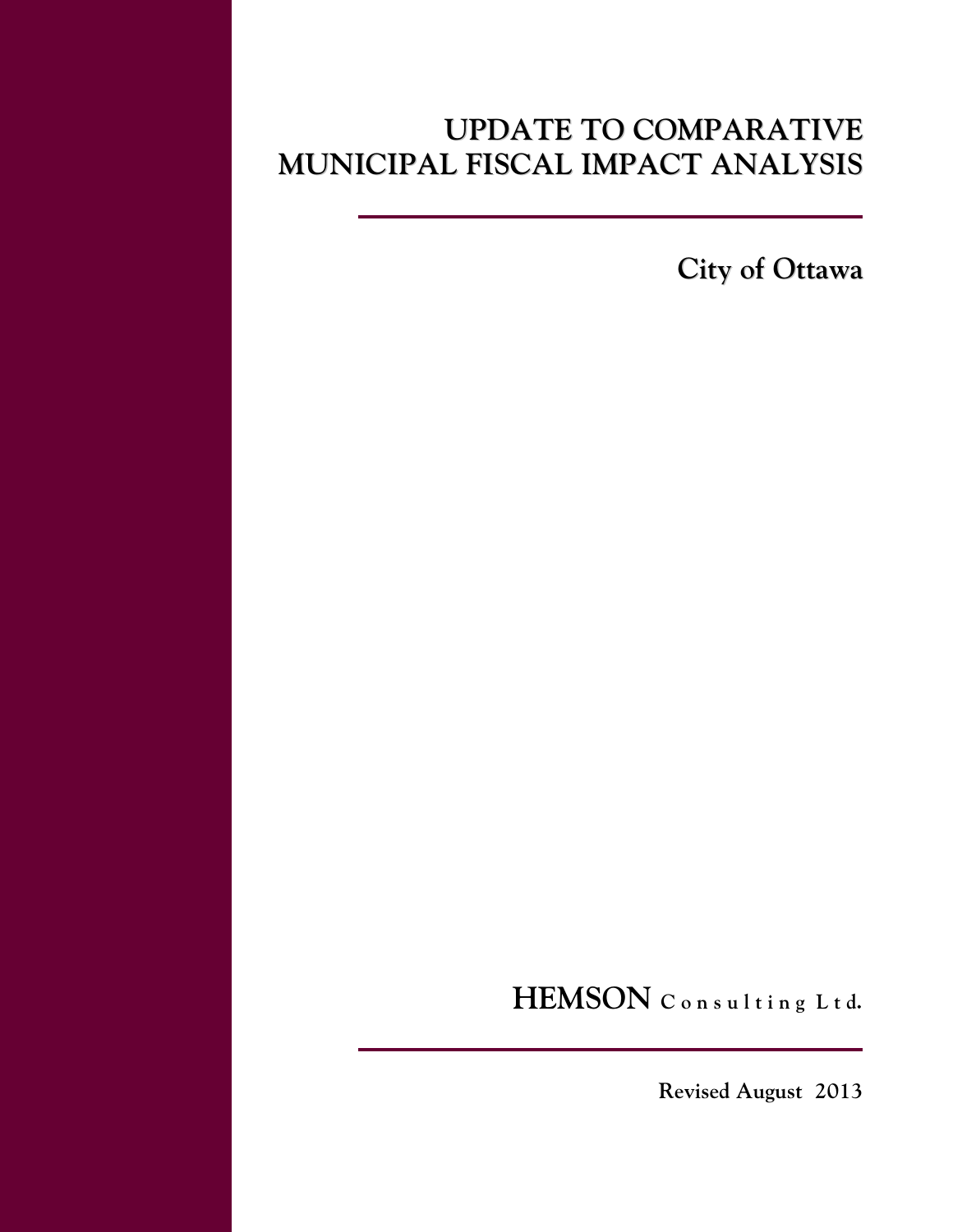# **TABLE OF CONTENTS**

|              | А.<br>B.                |                                                                                                                   |  |
|--------------|-------------------------|-------------------------------------------------------------------------------------------------------------------|--|
| $\mathbf{I}$ |                         |                                                                                                                   |  |
|              | A.<br>Β.<br>$C_{\cdot}$ | APPROACH USED IN THIS STUDY IS BASED ON BLEND OF AVERAGE<br>SEVERAL KEY DATA SOURCES ARE USED THROUGHOUT STUDY 6  |  |
|              | D.                      | NON-RESIDENTIAL SECTOR IS ADDRESSED ON A CITY-WIDE BASIS 6                                                        |  |
| $\mathbf{I}$ |                         | STUDY EMPLOYED TWO METHODS FOR ESTIMATING NET COSTS  8                                                            |  |
|              | A.                      | NET OPERATING EXPENDITURES AND NON-DEVELOPER FUNDED                                                               |  |
|              | Β.                      | ALLOCATION FACTORS WERE SELECTED TO BEST MATCH SERVICE                                                            |  |
|              | $\mathcal{C}$ .         |                                                                                                                   |  |
| Ш            |                         |                                                                                                                   |  |
|              | A.<br>Β.<br>C.          | SEVERAL ADJUSTMENTS ARE MADE TO THE OPERATING BUDGET  18<br>ALLOCATION BETWEEN RESIDENTIAL AND NON-RESIDENTIAL    |  |
|              |                         |                                                                                                                   |  |
|              | D.<br>Е.                | ALLOCATION BETWEEN FOUR LOCATION CATEGORIES  22<br>SYNTHESIS OF OPERATING COSTS AND TAXATION REVENUES 24          |  |
| IV           |                         |                                                                                                                   |  |
|              | A.                      | THE CAPITAL ANALYSIS FOR NON-DEVELOPER FUNDED CAPITAL<br>BASED ON THE AVERAGE OF THREE YEARS OF PROJECTED CAPITAL |  |
|              |                         |                                                                                                                   |  |
|              | Β.                      | ANALYSIS OF PER CAPITA COST AND TAXATION POTENTIAL                                                                |  |
|              | C.                      | RELATED TO NON-DEVELOPER FUNDED CAPITAL 31<br>ANALYSIS OF PER CAPITA COST AND TAXATION POTENTAL                   |  |
|              |                         |                                                                                                                   |  |

 $=$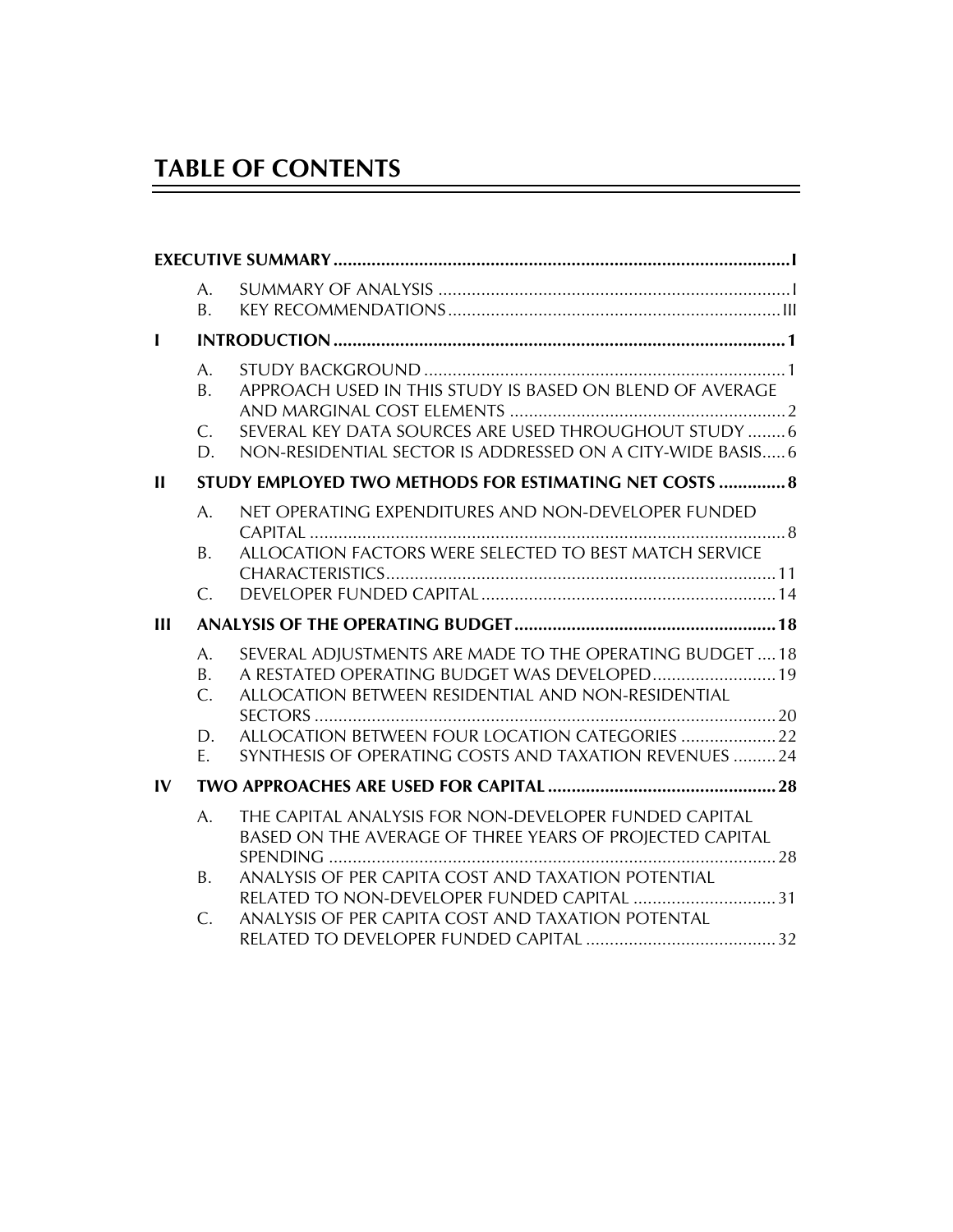|  | C. COMBINED TAX LEVY AND RATE SERVICES SUMMARY |  |
|--|------------------------------------------------|--|
|  |                                                |  |
|  |                                                |  |
|  |                                                |  |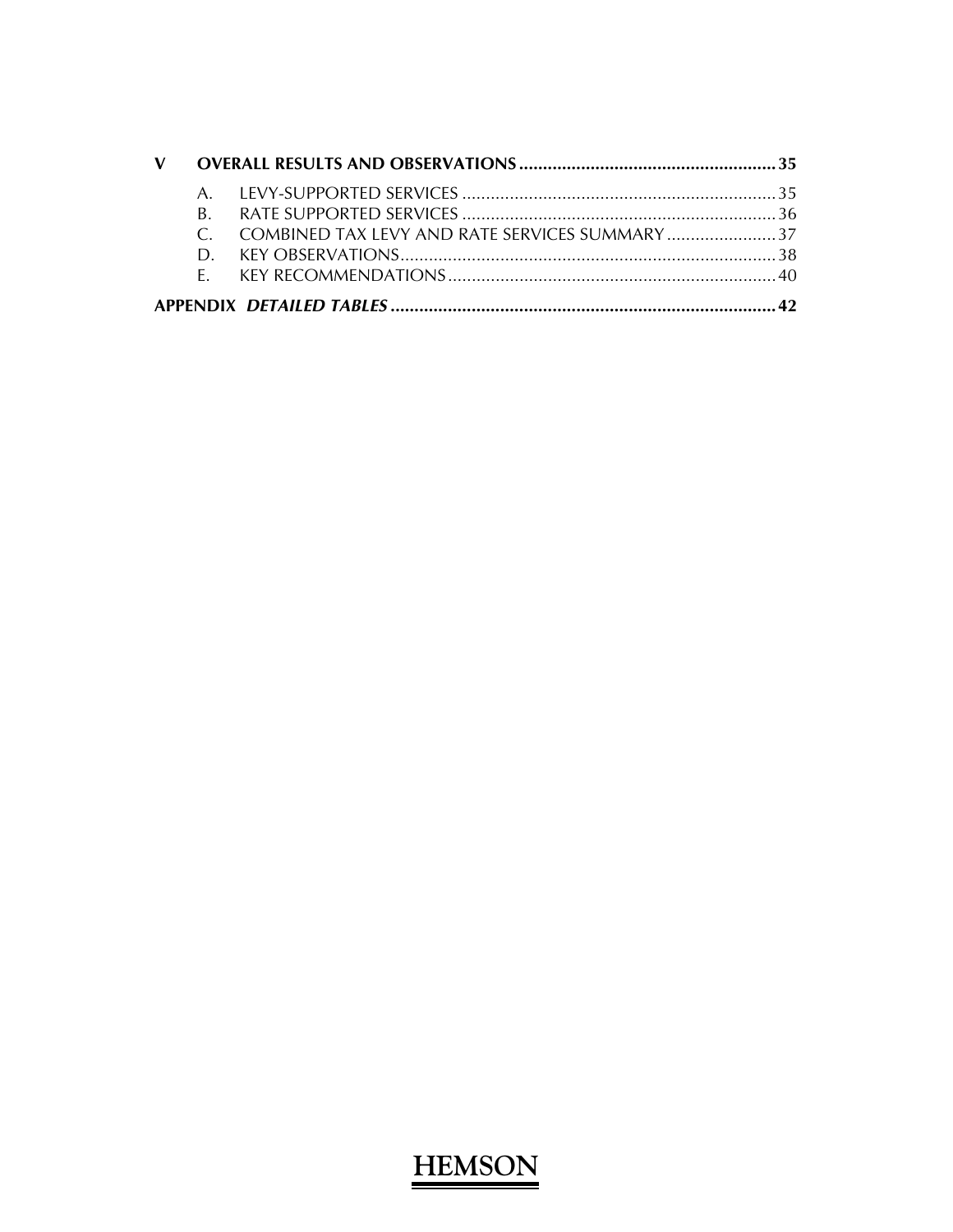### **A. SUMMARY OF ANALYSIS**

- Hemson Consulting Ltd. was retained by the City of Ottawa to examine the comparative operating and capital costs and revenues attributable to four categories of development in the City: higher-density urban; lower-density urban greenfield; low-density villages and scattered estate and low-density rural.
- This study expands upon the previous Comparative Municipal Fiscal Impact Analysis that was prepared in 2009 by Hemson. This study includes a more comprehensive analysis of capital (local services and development charges) and also considers rate-based services.
- As with the previous study, a comparative analysis was not undertaken for nonresidential development as this sector is relatively fixed in terms of built form and location decisions.
- A two-stage approach is used for analysis of the operating budget and nondevelopment charges eligible capital. The first stage involves the allocation of the net costs of services between the residential and non-residential sectors. The second stage involved the allocation of the residential component of net costs between the four development categories.
- To undertake the allocation analysis, a wide range of factors (or measures) is used such as population, assessment and travel distances. The factors were selected based on the best available data regarding the use or benefit of specific municipal services.
- The analysis of local services and development charges capital employs a marginal cost approach derived from 13 recently constructed representative developments. The capital analysis considers one-time and long-term replacement costs of growth-related capital.
- The summary table below provides the overall results which combine tax levy and rate-supported services. The values shown in the table represent a comparison to the existing City-wide average. Development in the higherdensity urban category produces a surplus of \$590/capita when levy and rate services are combined. Development in the lower-density urban greenfield category has a negative variance of \$269/capita while the low-density village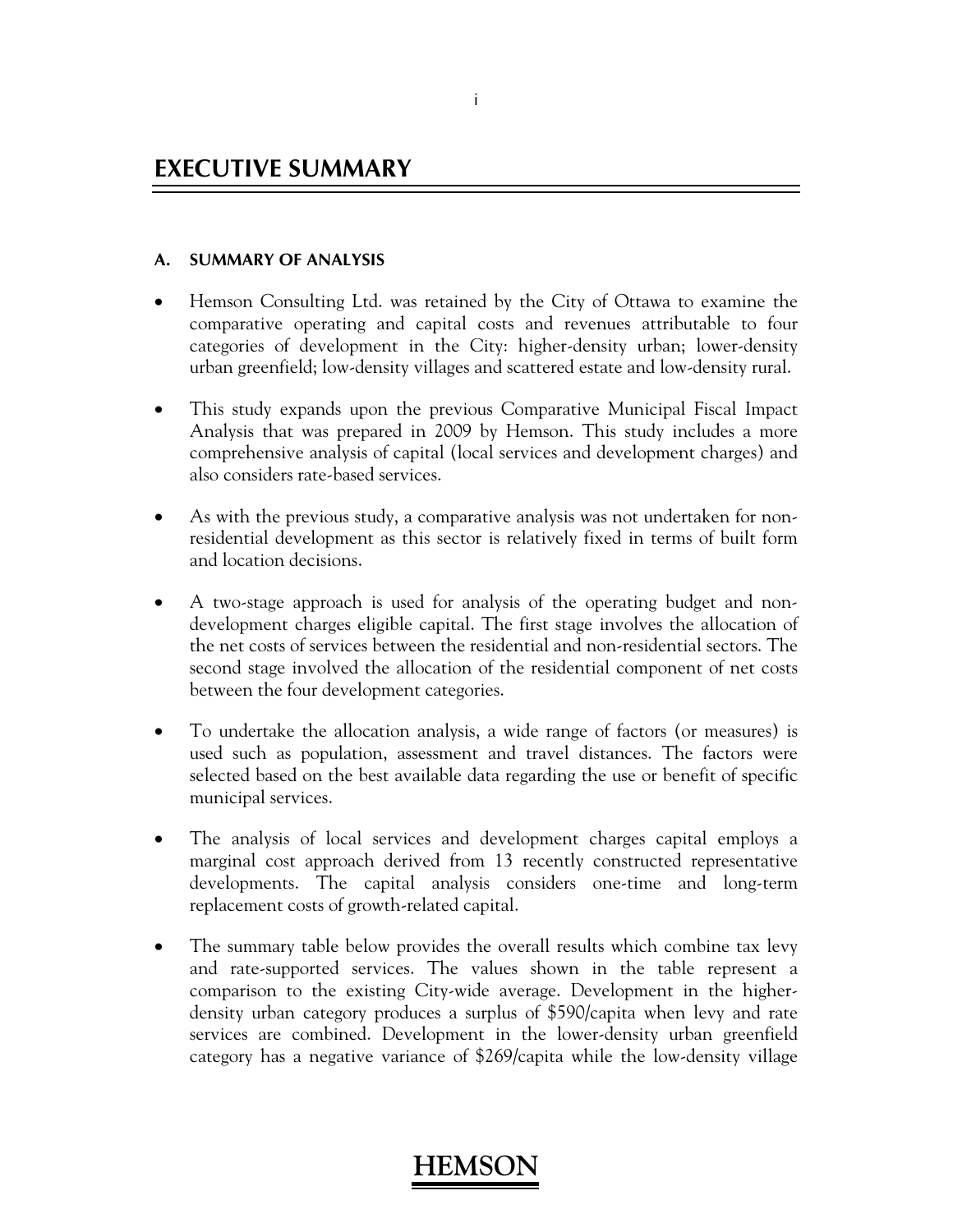| <b>Summary Table</b><br><b>City of Ottawa</b><br><b>Tax Levy and Rate Supported Services Summary</b><br>(Annual \$/Capita) |                                    |                                                        |                                                   |                                                                                 |  |  |  |  |
|----------------------------------------------------------------------------------------------------------------------------|------------------------------------|--------------------------------------------------------|---------------------------------------------------|---------------------------------------------------------------------------------|--|--|--|--|
|                                                                                                                            | Higher-<br><b>Density</b><br>Urban | Lower-<br><b>Density</b><br>Urban<br><b>Greenfield</b> | Low-<br><b>Density</b><br>Rural<br><b>Village</b> | <b>Scattered</b><br><b>Estate</b><br>and Low-<br><b>Density</b><br><b>Rural</b> |  |  |  |  |
| Cost                                                                                                                       |                                    |                                                        |                                                   |                                                                                 |  |  |  |  |
| Tax Levy Supported                                                                                                         | 1,055                              | 1,338                                                  | 1,458                                             | 1,734                                                                           |  |  |  |  |
| Rate Supported                                                                                                             | 165                                | 289                                                    | 365                                               | $\Omega$                                                                        |  |  |  |  |
| <b>Total Cost</b>                                                                                                          | 1,220                              | 1,627                                                  | 1,823                                             | 1,734                                                                           |  |  |  |  |
| Revenue                                                                                                                    |                                    |                                                        |                                                   |                                                                                 |  |  |  |  |
| Tax Levy Supported                                                                                                         | 1,471                              | 979                                                    | 1,224                                             | 1,490                                                                           |  |  |  |  |
| Rate Supported                                                                                                             | 340                                | 379                                                    | 533                                               | $\Omega$                                                                        |  |  |  |  |
| <b>Total Revenue</b>                                                                                                       | 1,811                              | 1,358                                                  | 1,757                                             | 1,490                                                                           |  |  |  |  |
| <b>Variance in Expenditures</b>                                                                                            |                                    |                                                        |                                                   |                                                                                 |  |  |  |  |
| Tax Levy Supported                                                                                                         | 415                                | (359)                                                  | (234)                                             | (244)                                                                           |  |  |  |  |
| Rate Supported                                                                                                             | 175                                | 90                                                     | 168                                               | $\Omega$                                                                        |  |  |  |  |
| <b>Total Variance</b>                                                                                                      | 590                                | (269)                                                  | (66)                                              | (244)                                                                           |  |  |  |  |

and scattered estate and low-density rural categories have negative variances of \$66/capita and \$244/capita respectively.

- Given the degree to which analysis of this type is influenced by modelling assumptions and data, it is important to treat the study results more as indicators of the comparative situation rather than as measures of absolute differences.
- A contributing factor for the negative variances is that the annual replacement provision calculations for new development are based on ideal asset management replacement schedules. As such, the four categories can be compared using the same criteria. However, these "ideal" contributions are significantly higher than the City's existing average spending on capital replacements.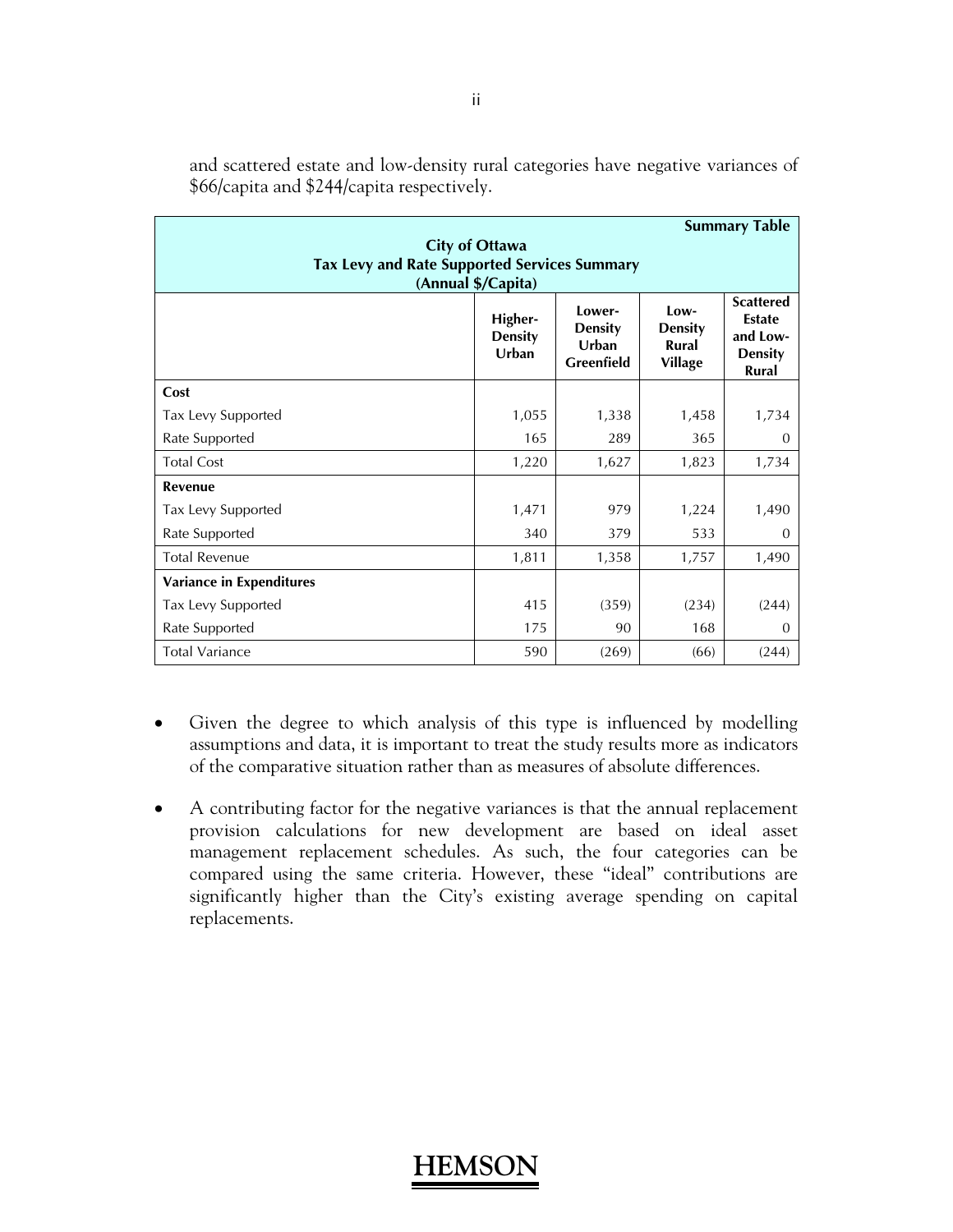#### **B. KEY RECOMMENDATIONS**

- A significant infrastructure funding gap can be observed when comparing the City's current capital spending to that required according to ideal asset replacement schedule. As growth occurs the gap will continue to grow. The analysis in this report indicates the gap is a more significant issue for tax levysupported services than rate services. The City should follow the recommendations in the Comprehensive Asset Management Program and work to narrow the funding gap.
- The City should encourage development in higher-density urban areas as it is generally the most cost-efficient. Practically, however, not all future growth can be accommodated by this form of development. One of the primary reasons why the higher-density urban category is preferable in the analysis is due to the higher proportion of apartments and other multiple dwellings in the representative developments. The City should encourage the development of these units throughout the city which would reduce cost disparities.
- Although the initial capital costs of local services infrastructure are borne by the developer, the long-term replacement of the assets is an important consideration in the analysis. The lower the amount of local infrastructure required by new development, the lower the annual replacement provisions. This is a major reason why apartment developments are preferable from a fiscal standpoint.
- The City should encourage the development of larger apartment units suitable for families as the cost and revenue per capita values are favourable. However, from a homebuyer's standpoint, the per square foot cost of these units is often higher than of comparatively sized ground-related units.
- The City should maximize the use of development charges, within the statutory framework, so that the City's share of funding for the initial round capital emplacement is limited to the 10% deduction for non-engineered and nonprotection services and service level improvements only.
- When feasible, the City should make use of existing facilities to accommodate growth while looking for opportunities to combine facilities across departments (e.g. combine fire and EMS stations) to reduce future upfront capital costs and replacement provisions.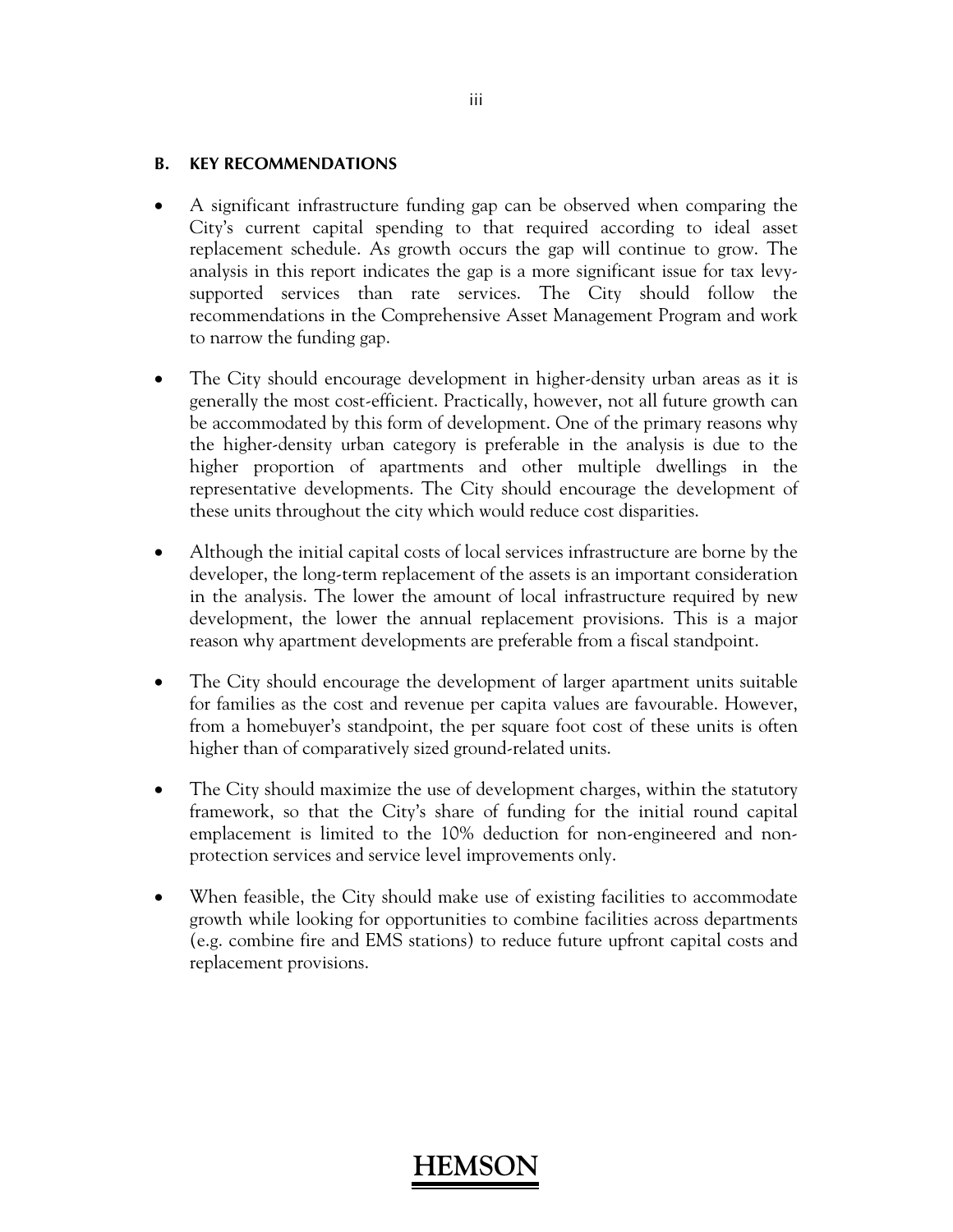### **I INTRODUCTION**

### **A. STUDY BACKGROUND**

In January 2009 Hemson Consulting Ltd. completed a Comparative Municipal Fiscal Impact Analysis study for the City of Ottawa. The 2009 report was prepared as part of the City's Official Plan review. In the context of this review City Council passed a motion stating:

*BE IT RESOLVED That section c under Transformation Priorities be amended by adding a new point to read as follows,* 

*"10. Following the principles of Ottawa 20/20, ensure the review of the Official Plan includes:* 

- *a) The impact on the operating and capital budgets of development in each of these areas: inside the Greenbelt; within the urban boundary outside the Greenbelt within villages; and in rural Ottawa outside of village boundaries,*
- *b) A review of the effective measures to direct growth."*

The purpose of the 2009 Study analysis was to compare the average operating and capital costs and revenues associated with development in four geographic areas of the City:

- Inside the Greenbelt
- Urban area outside the Greenbelt
- Villages located in rural areas
- Scattered rural areas outside village boundaries

The boundaries of various locations were defined by City staff and are shown on Map 1.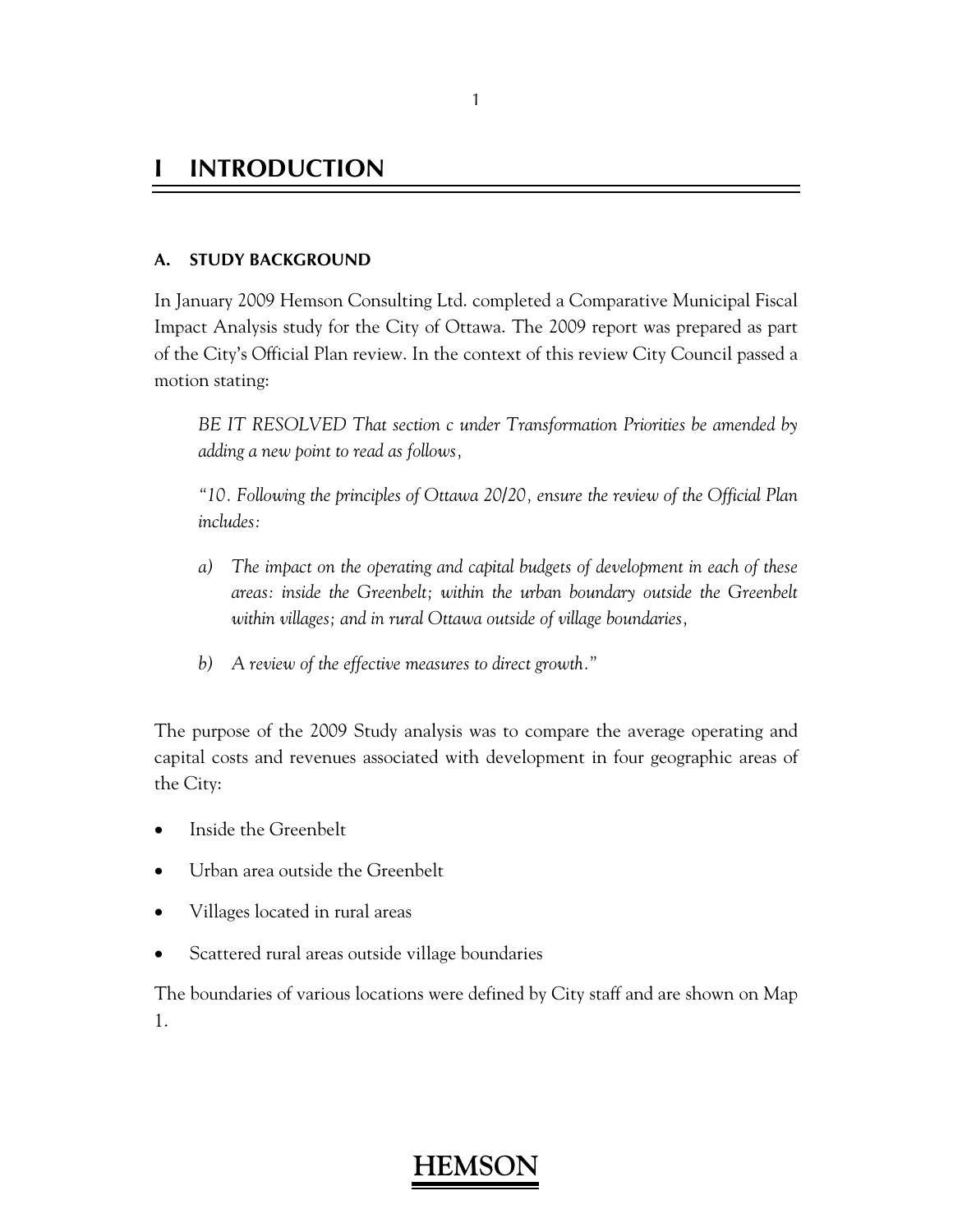### **B. APPROACH USED IN THIS STUDY IS BASED ON BLEND OF AVERAGE AND MARGINAL COST ELEMENTS**

The 2009 analysis was predicated on an average cost approach. Under the average cost approach it was first estimated how much the City spends (and recovers) in each of the four geographies. These amounts were then translated to per household and per capita amounts. The underlying assumption of the approach is that the average amount that the City currently expends/receives in each of the four geographies is indicative of what it will expend/receive in the future to provide services to new units and residents.

While the average cost analysis provided a substantial amount of information, it has limitations with respect to growth-related capital. In particular, it does not take account of the potential benefit of some development being able to make use of existing capacity. To address this and other issues Hemson was retained to undertake additional analysis. Issues identified for further analysis included:

- consideration of different dwelling types;
- an examination of the rate supported water, sewer and stormwater services which had not been considered in the previous work;
- a more detailed examination of internal and development charges growthrelated capital;
- an examination of the long-term replacement costs of growth-related capital; and,
- the integration of the long-term transit funding model.

More broadly and in order to account for differences at a more detailed level, a marginal cost approach was employed in regard to growth-related capital.

The marginal approach was also used to estimate the revenue (one-time and ongoing taxation and utility rates) that could be anticipated from new development. The marginal cost and revenue estimates were developed based on a sample of recently built developments. The representative developments are shown in Table 1.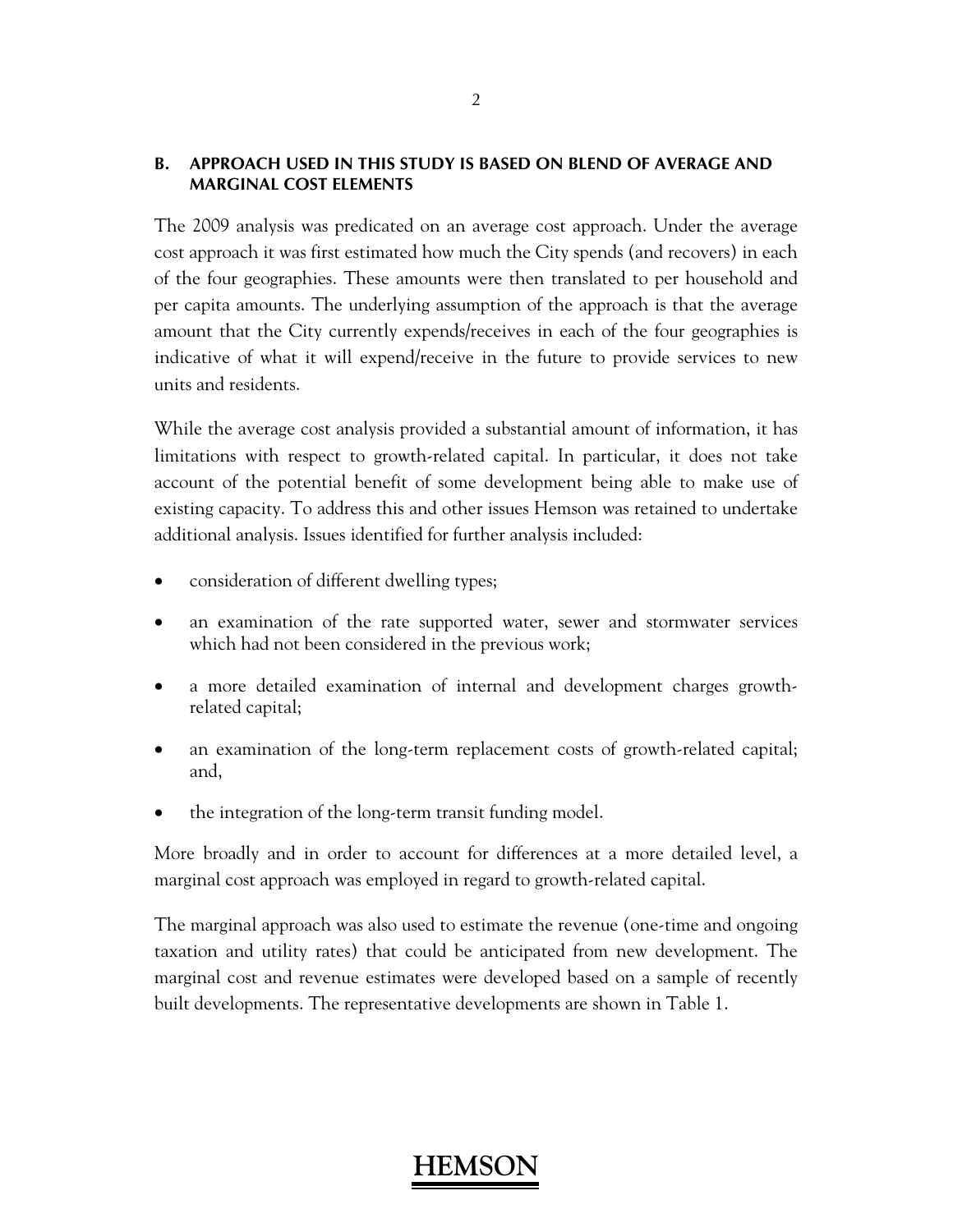| Table 1<br><b>Representative Developments</b> |                         |     |                                           |                               |                                   |                                          |                            |                                       |                                |                                                   |          |
|-----------------------------------------------|-------------------------|-----|-------------------------------------------|-------------------------------|-----------------------------------|------------------------------------------|----------------------------|---------------------------------------|--------------------------------|---------------------------------------------------|----------|
| Urban                                         |                         |     |                                           |                               |                                   | Rural                                    |                            |                                       |                                |                                                   |          |
| <b>Higher-Density</b>                         |                         |     | <b>Lower-Density</b><br><b>Greenfield</b> |                               |                                   |                                          | <b>Low-Density Village</b> |                                       |                                | <b>Scattered Estate and</b><br><b>Low-Density</b> |          |
| <b>CLC</b> Lester                             |                         |     | Kanata Klondike Road<br>North             |                               |                                   | Richmond King's Grant<br>(Sewer Service) |                            |                                       | Osgoode Rideau<br>(Unserviced) |                                                   |          |
| Piccadilly                                    | (Condominium)           |     |                                           | South Nepean Half<br>Moon Bay |                                   | North Gower<br>(Unserviced)              |                            | West Carleton<br>(Unserviced)         |                                |                                                   |          |
| Claridge Plaza1<br>(Condominium)              |                         |     | Orleans Springridge                       |                               | Greely West Beach<br>(Unserviced) |                                          |                            | Kanata Ark-Charlebois<br>(Unserviced) |                                |                                                   |          |
|                                               |                         |     |                                           |                               |                                   | Carp<br>(Fully Serviced)                 |                            |                                       |                                |                                                   |          |
|                                               | <b>Unit Composition</b> |     | <b>Unit Composition</b>                   |                               |                                   | <b>Unit Composition</b>                  |                            |                                       | <b>Unit Composition</b>        |                                                   |          |
| Singles                                       | 125                     | 20% | Singles                                   | 1.251                         | 57%                               | Singles                                  |                            | 545 100%                              | Singles                        |                                                   | 558 100% |
| Semis                                         | 28                      | 4%  | Semis                                     | 46                            | 2%                                | Semis                                    | $\Omega$                   | $0\%$                                 | Semis                          | 0                                                 | $0\%$    |
| Towns                                         | 189                     | 30% | 41%<br>Towns<br>894                       |                               | Towns                             | $\Omega$                                 | $0\%$                      | Towns                                 | $\Omega$                       | $0\%$                                             |          |
| Apts.                                         | 290                     | 46% | Apts.                                     | $\Omega$                      | $0\%$                             | Apts.                                    | $\Omega$                   | $0\%$                                 | Apts.                          | $\Omega$                                          | $0\%$    |
| Total                                         | 632                     |     | Total                                     | 2,191                         |                                   | Total                                    | 545                        |                                       | Total                          | 558                                               |          |

Note: Representative development chosen by City Planning staff in collaboration with Hemson

The advantage of using representative developments is that specific servicing requirements and costs at a subdivision level could be used. Among the data considered in the analysis were numbers of lane kilometers of local roads and lengths of water mains within each development. The locations of these developments are show graphically on Map 1.

The developments were selected based on the following criteria:

- reasonable mix of dwelling types;
- reasonable mix of assessments;
- representative of future developments;
- varied locations;

#### 3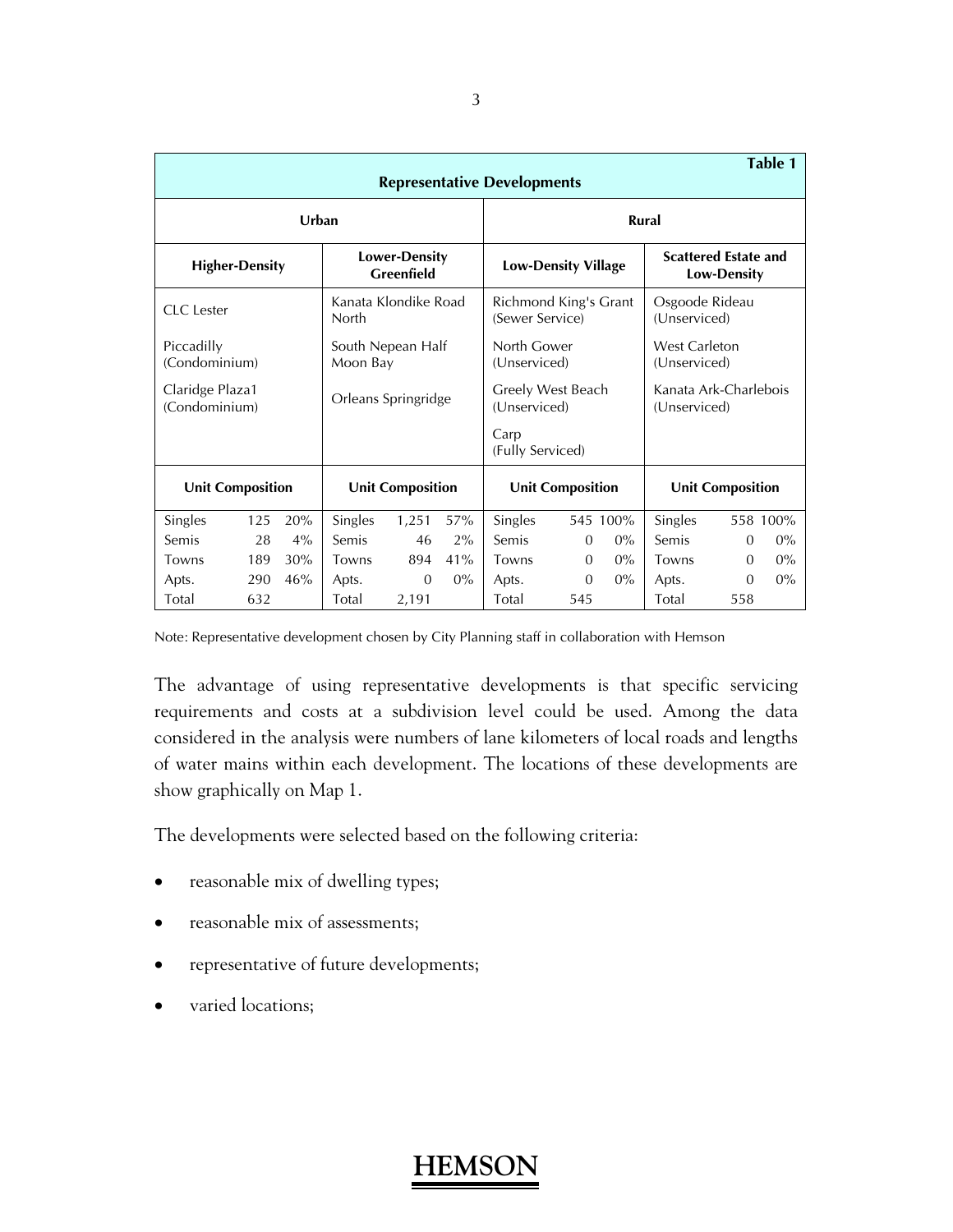- mix of serviced : non-serviced developments (applicable to village category); and
- availability of data.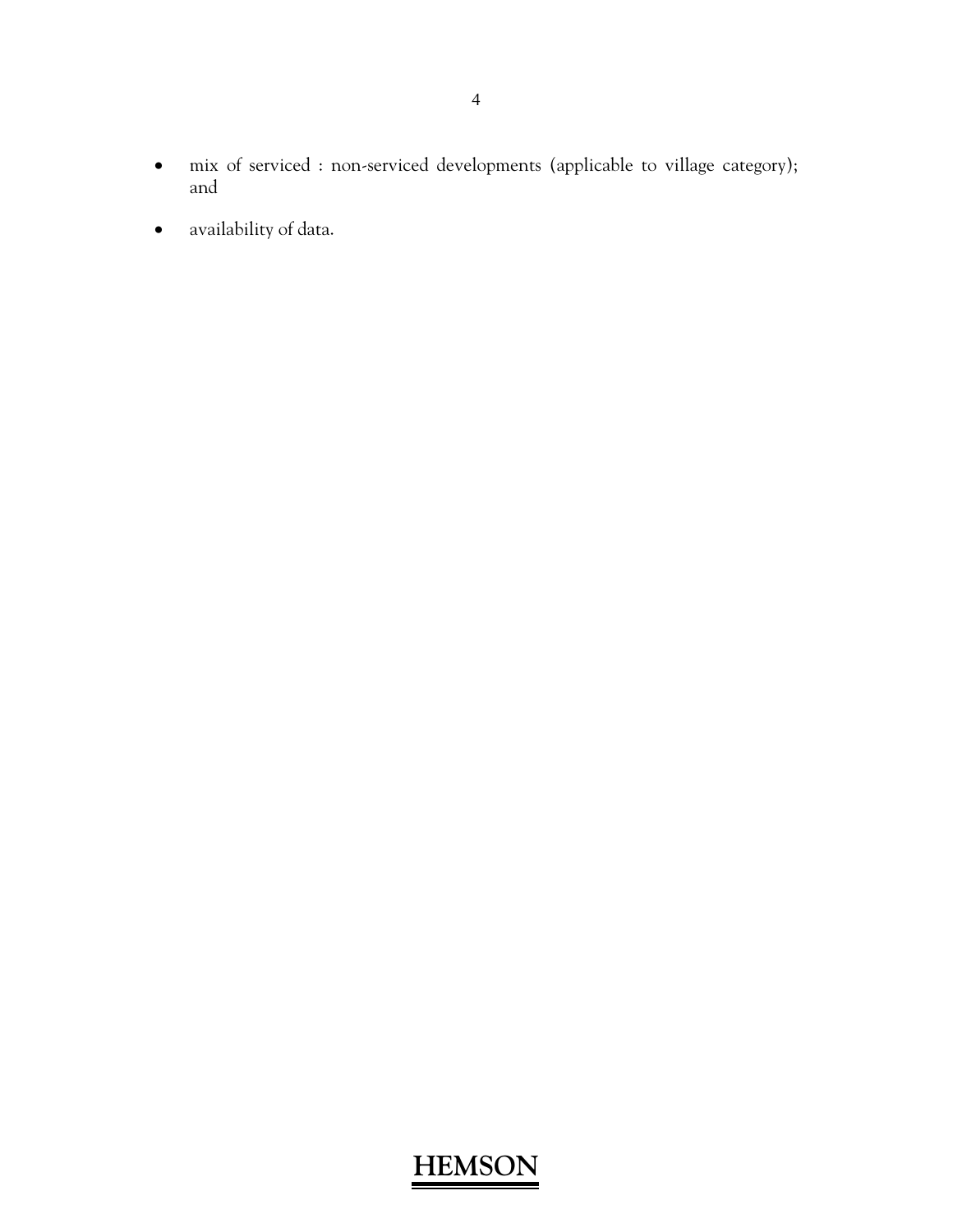

# **MAP 1 - REPRESENTATIVE DEVELOPMENTS**

**Source: Hemson Consulting Ltd.**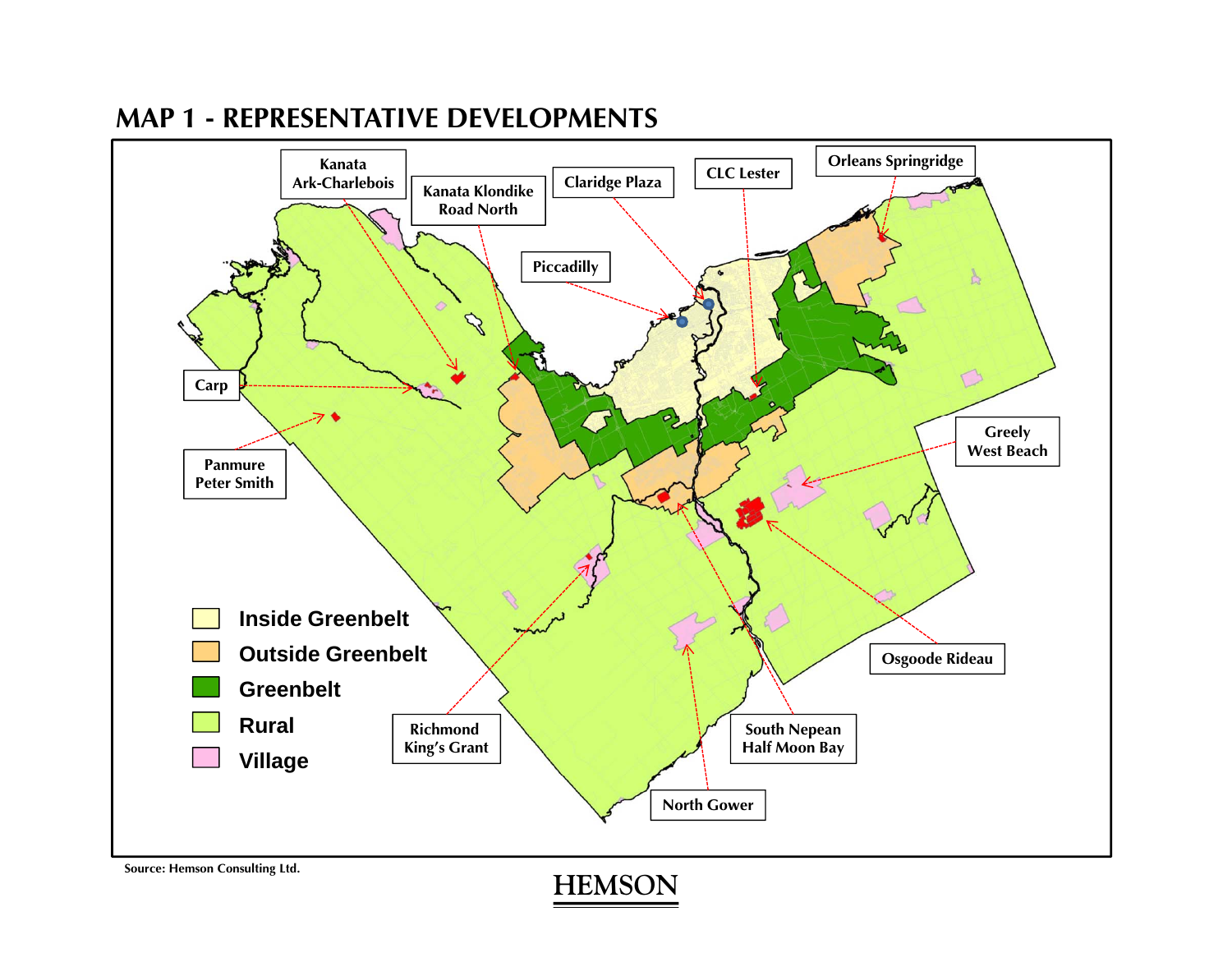### **C. SEVERAL KEY DATA SOURCES ARE USED THROUGHOUT STUDY**

| Table 2<br><b>Key Data Sources</b>         |                                                 |                                            |  |  |  |  |  |  |  |
|--------------------------------------------|-------------------------------------------------|--------------------------------------------|--|--|--|--|--|--|--|
| Development-Specific                       | Sub-Geography                                   | City-Wide                                  |  |  |  |  |  |  |  |
| $\bullet$ Infrastructure Services GIS Data | • Departmental Budgets                          | • 2012 Operating Budget (2011)<br>Actuals) |  |  |  |  |  |  |  |
| • GIS based MPAC Data                      | • 2009 Development<br>Charges Study             | $\bullet$ 2009-2011 Capital Budgets        |  |  |  |  |  |  |  |
| • Plans of Subdivision                     | • 2005 National Capital<br>Region Travel Survey | • Tangible Capital Asset Inventory         |  |  |  |  |  |  |  |
| • Subdivision Agreements                   | Census Releases<br>$\bullet$                    | • Water/Wastewater Rate Study              |  |  |  |  |  |  |  |

Table 2 shows the principal data sources used in the study.

Development-specific data is preferred since it best aligns with the marginal cost approach. In the absence of development-specific data the next best alternative is sub-geographic data. An example of a sub-geographic data source is the Development Charges Study which reflects service differences based on the location of development (inside the Greenbelt, outside the Greenbelt and rural). Some departments also have detailed budget information at different sub-geographic levels. For example, the City analyses roads maintenance costs at a zone level.

For services for which development-specific or sub-geographic based data were not available, City-wide sources have been used to estimate average costs. This approach was employed largely for operating expenditures as many departments either do not have cost data at sub-geographic level or because the cost data at the geographic level does not show any variations.

### **D. NON-RESIDENTIAL SECTOR IS ADDRESSED ON A CITY-WIDE BASIS**

The analysis was undertaken in two stages. The first stage involved the allocation of operating and capital expenditures and revenues between the residential and nonresidential sectors. In the second stage the estimated expenditures and revenues relating to the residential sector were allocated between the four development categories. A detailed allocation was not undertaken for the non-residential sector.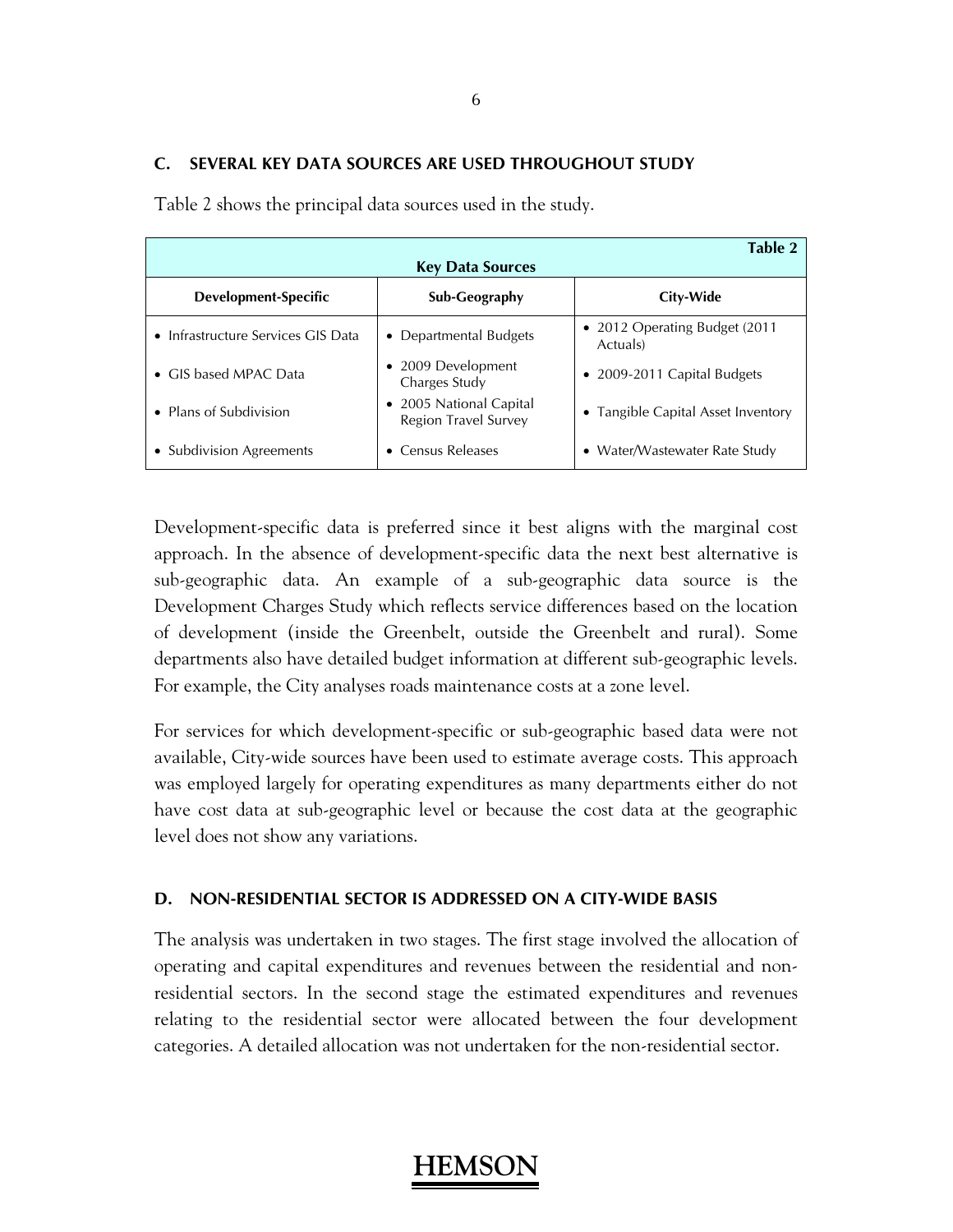The balance of the report is divided into four sections. Section II discusses the analytical approach used to carry out the study. Section III considers operating costs and revenues. Section IV addresses capital requirements and funding. The final section contains an analysis of the results together with observations concerning the work.

This is an appropriate point at which to note that the analysis and the results are inevitably affected by the data upon which the study has to rely. For a number of the services examined the type of data best suited to accurately measuring the linkage between sectors or developments and costs is not available. As well, it is to be noted that the analysis represents the comparative results for "typical" households and individuals within the various locations considered. As such, caution must be exercised in projecting the results onto individual situations.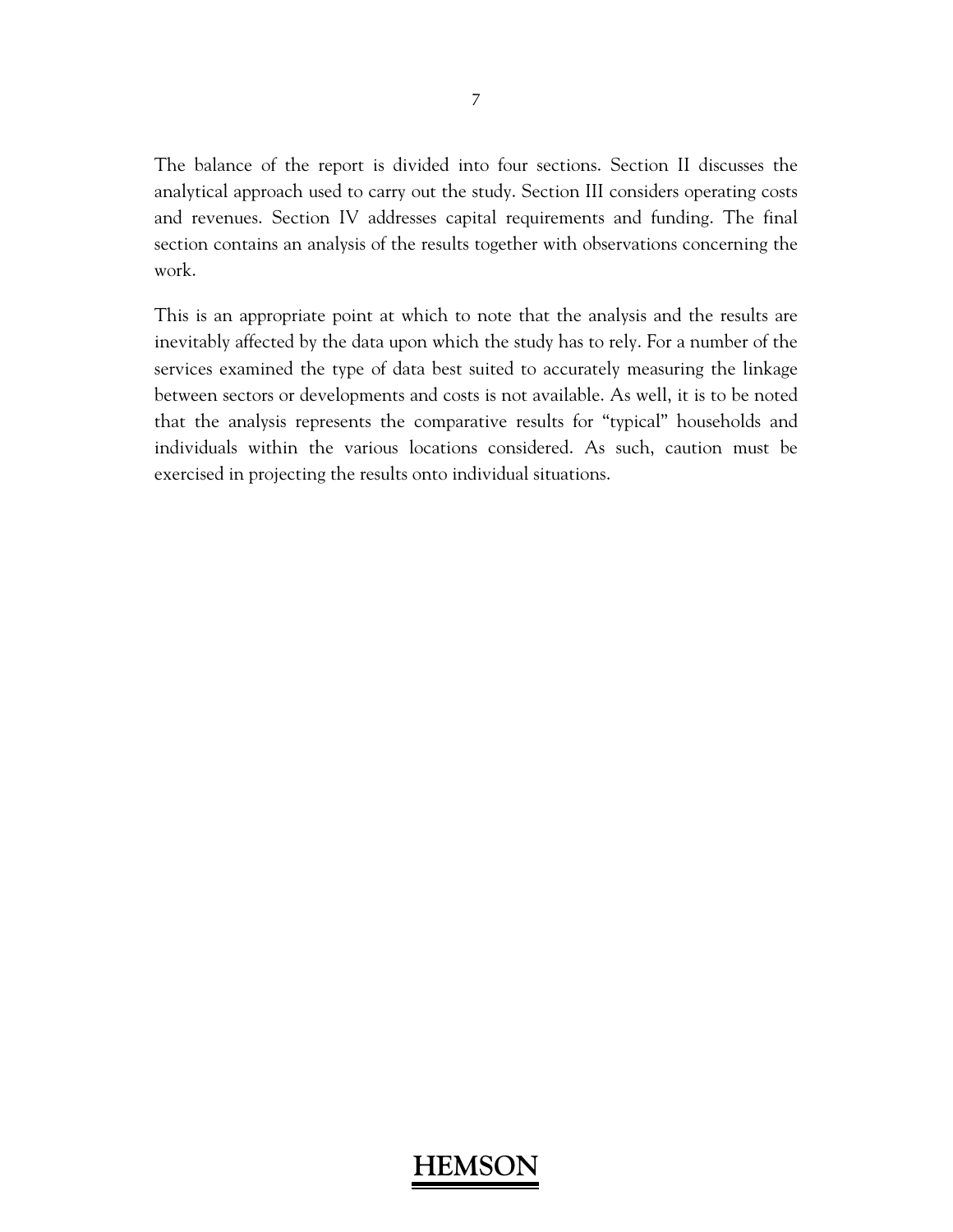# **II STUDY EMPLOYED TWO METHODS FOR ESTIMATING NET COSTS**

The general approach used in the study is similar to the approach used in the 2009 study. The primary difference relates to the treatment of infrastructure paid for by the developers of new units. The tables which describe the analysis are generally separated into two categories:

- operating expenditures and non-developer funded capital expenditures based on City-wide averages; and
- developer-funded capital expenditures based on representative developments.

The capital expenditures considered on a City-wide average cost approach relate to infrastructure that is not eligible for development charges. It covers elements largely associated with the administration of the City (e.g. finance, information technology etc.). The initial cost of capital to pay for these services is typically funded through property taxes. The other component of "first round" capital comprises the specific infrastructure associated with the representative developments. This infrastructure is largely developer funded through development charges or as part of the developer responsibilities under development agreements. The bulk of the capital expenditures falls into this category and includes roads, water, and wastewater, and transit, recreation etc.

A service-specific allocation method was used for transit because the City's transit system is undergoing fundamental changes. Specifically, an average approach was used based on the long-range transit funding model and considering the 2011-2048 period.

### **A. NET OPERATING EXPENDITURES AND NON-DEVELOPER FUNDED CAPITAL**

As is illustrated on Figure 1, the analysis of the operating and the non-developer funded capital budgets was undertaken in two stages. Net operating expenditures were based on 2011 actual amounts shown in the 2012 budget. For non-developer funded capital, an average of the budgets for three years was used as the basis. The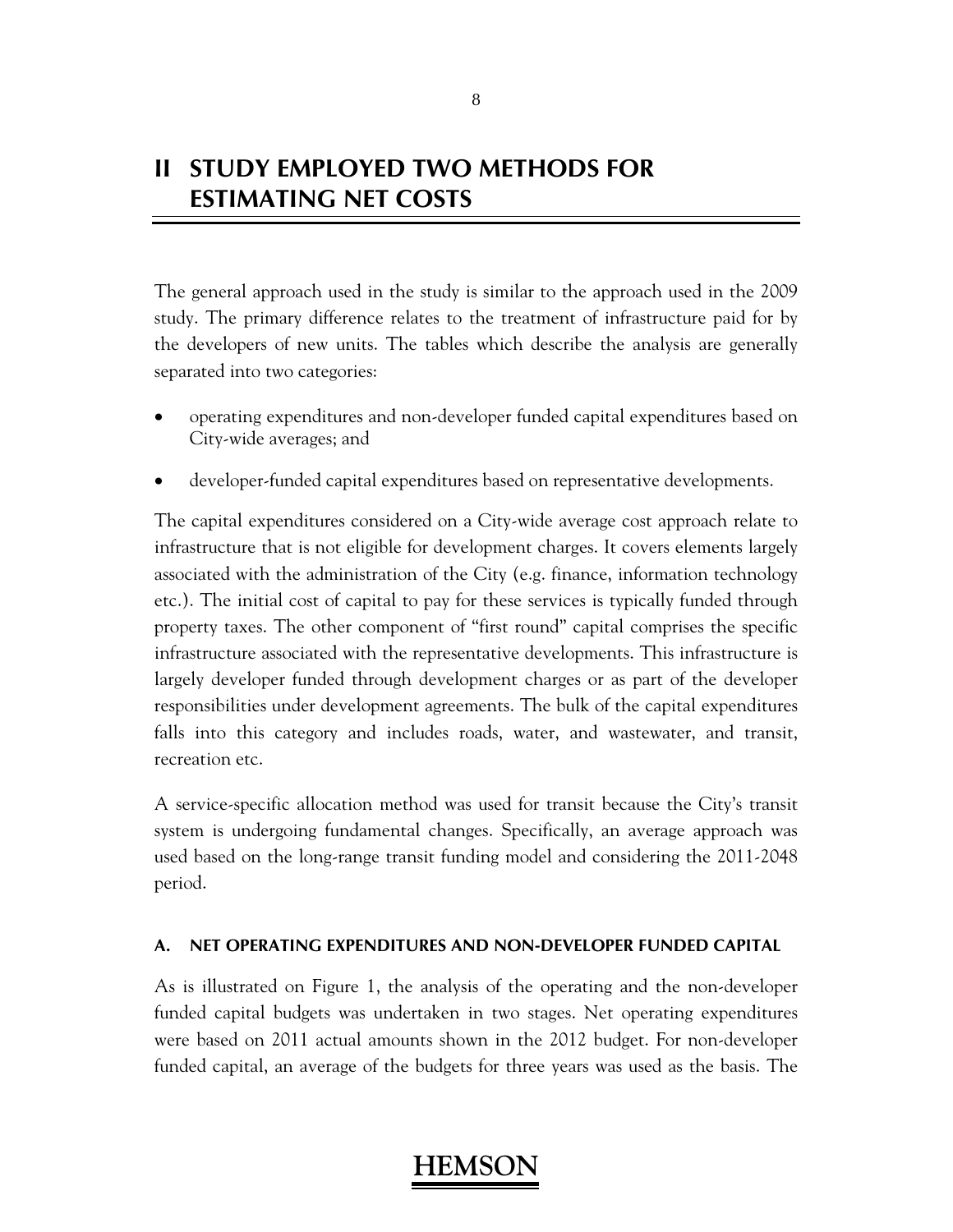three year (2009-2011) capital average is considered a more appropriate measure rather than a single year given the saw-tooth nature of capital expenditures especially in relation to the City-wide funded capital formation projects.

Given that there is currently a strong relationship between location and development form, geographic areas were used when estimating the operating and non-developer-funded capital costs associated with different types of development. In this regard, the inside the Greenbelt, outside the Greenbelt, rural village and scattered rural areas are used as proxies for the development categories of: higherdensity urban, lower-density urban greenfield, low-density rural villages and scattered estate and low-density rural respectively. This approach is reasonable since source data are based on the City's present situation in which most lower-density urban greenfield development occurs outside the Greenbelt and most higher-density development occurs inside the Greenbelt. However, it is anticipated that denser developments will become more prevalent in the outside the Greenbelt and village areas in the future.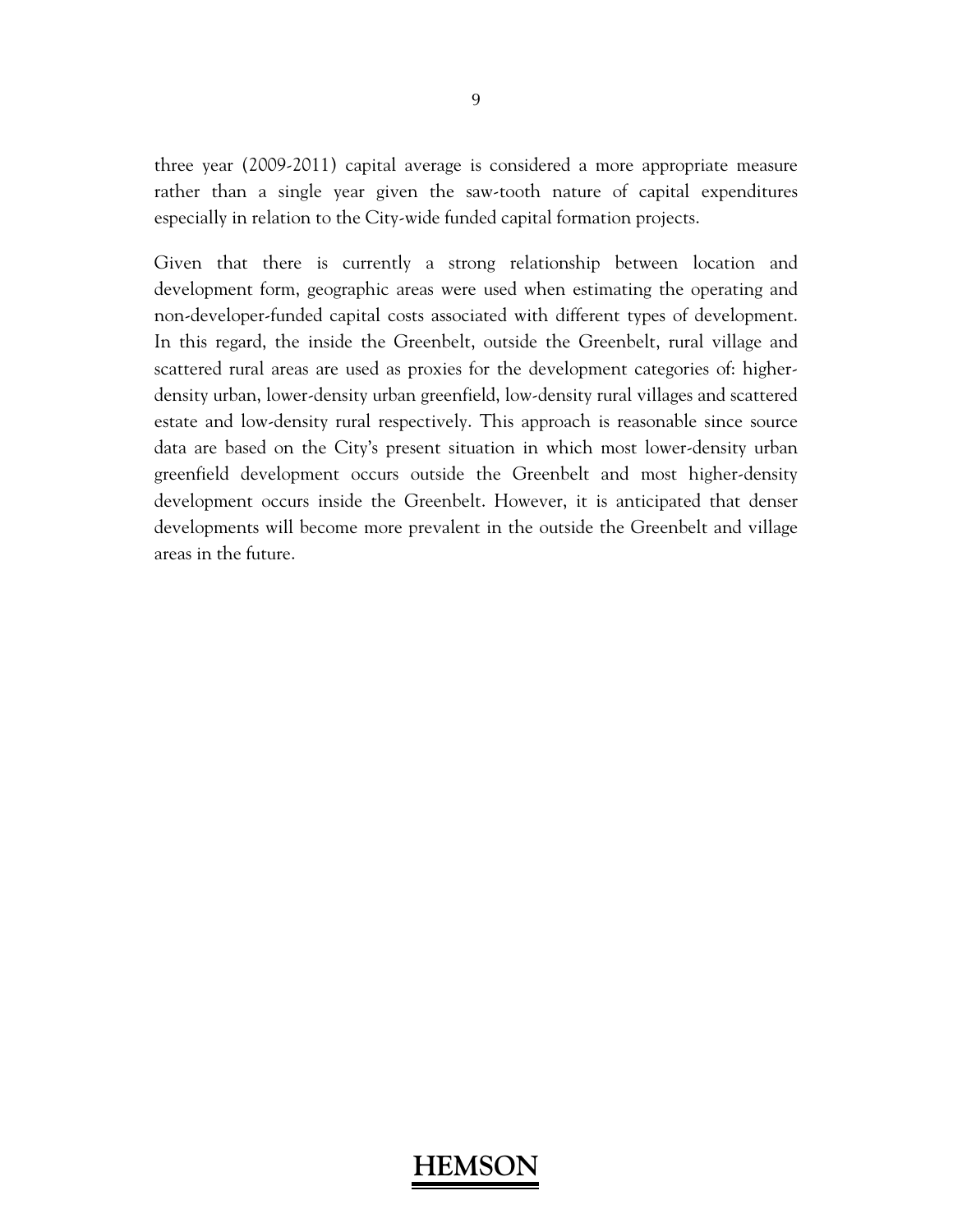

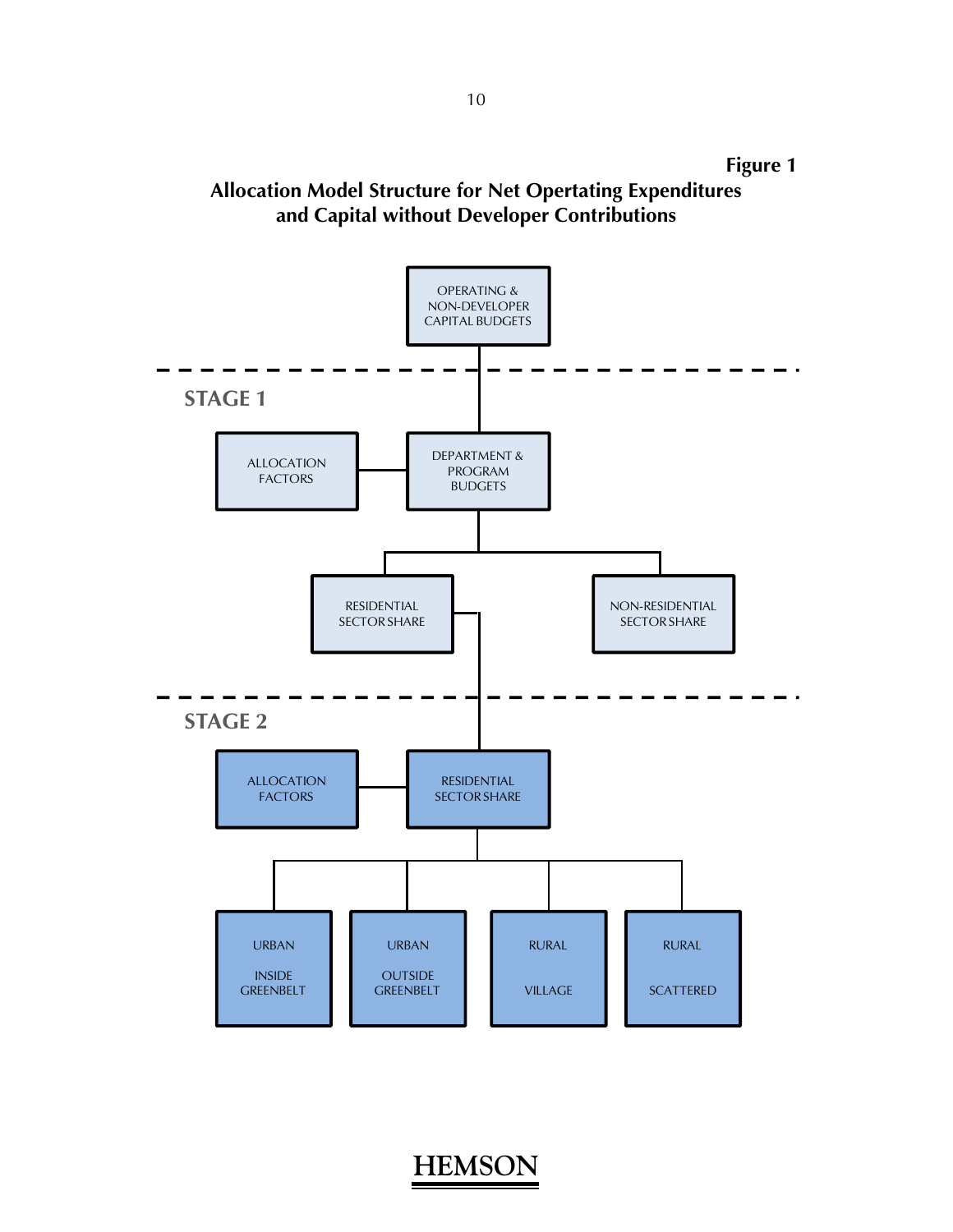#### **Stage 1 Allocation by Sector**

Stage 1 of the analysis involved the allocation of operating and non-developer funded capital amounts between the residential and non-residential sectors. The general basis for the allocation was "use of" or "benefit from" the service.

For each service (or program in some cases) the costs and/or revenues were assigned between the two sectors according to their relative shares of use or benefit. For some services such as libraries and parks the residential sector is clearly the major beneficiary. In contrast, services such as roads, transit, fire protection and police are used by or benefit both sectors. For employment-related programs however the entire budget amount is logically apportioned to the non-residential sector. In short, the allocation of costs is made using allocation factors that are considered to best represent the realistic measure of use or benefit. These factors are discussed below.

#### **Stage 2 Residential Allocation by Location**

In Stage 2 of the analysis the shares of costs and revenues estimated for the residential sector in Stage 1 were allocated between the four categories of development. As in Stage 1, allocation factors representing measures of relative use or benefit of the various municipal services and programs were selected. These factors are discussed below.

### **B. ALLOCATION FACTORS WERE SELECTED TO BEST MATCH SERVICE CHARACTERISTICS**

Aside from the overall analytical approach, the most important component in the study process is the selection of the factors used for allocating costs and revenues. Two considerations influenced the selection:

- How well the allocation factor correlates with the benefit or use of each service by sector and/or location. For example, for services that are "people" oriented, population and for employment are ideal allocation factors.
- The availability and reliability of data quantifying the use or benefit of the service. For example, if population or employment is the selected allocation factor the relevant statistics for the sectors and locations have to be available.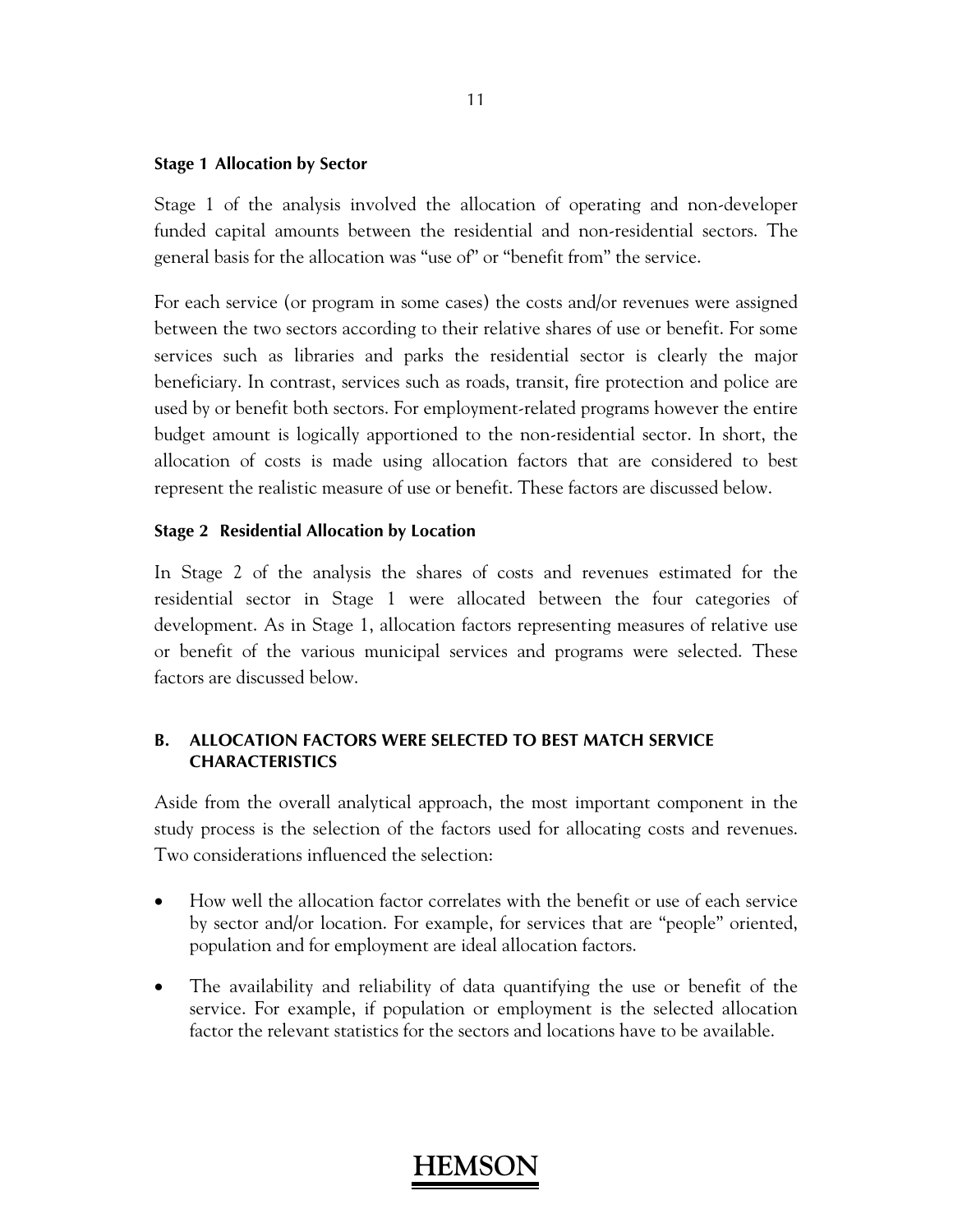Based on the characteristics of the many City services considered, a wide range of allocation factors were selected. They fall under eight headings:

### **1. People-related Factors**

- Population
- Employment

These factors are used to allocate services for which costs are driven primarily by the number of users.

### **2. Property-related Factors**

- Households
- Assessment (unweighted)
- Value of building permits
- Water consumption

These factors are used to analyse services the costs of which, at least in part, are driven by household or property-related characteristics. Examples of services for which these factors are used alone or in conjunction with other factors include waste collection and fire protection.

### **3. Transportation Usage**

- Number of vehicle/transit/walk trips
- Trip distance for vehicle/transit/walk

The reason for using these factors is largely self-explanatory.

### **4. Linear Measurements**

- Length of water pipe
- Length of sanitary and storm pipe

These factors are particularly relevant for the linear components of utility rate funded services.

### **5. Taxation-related Factors**

Weighted taxable assessment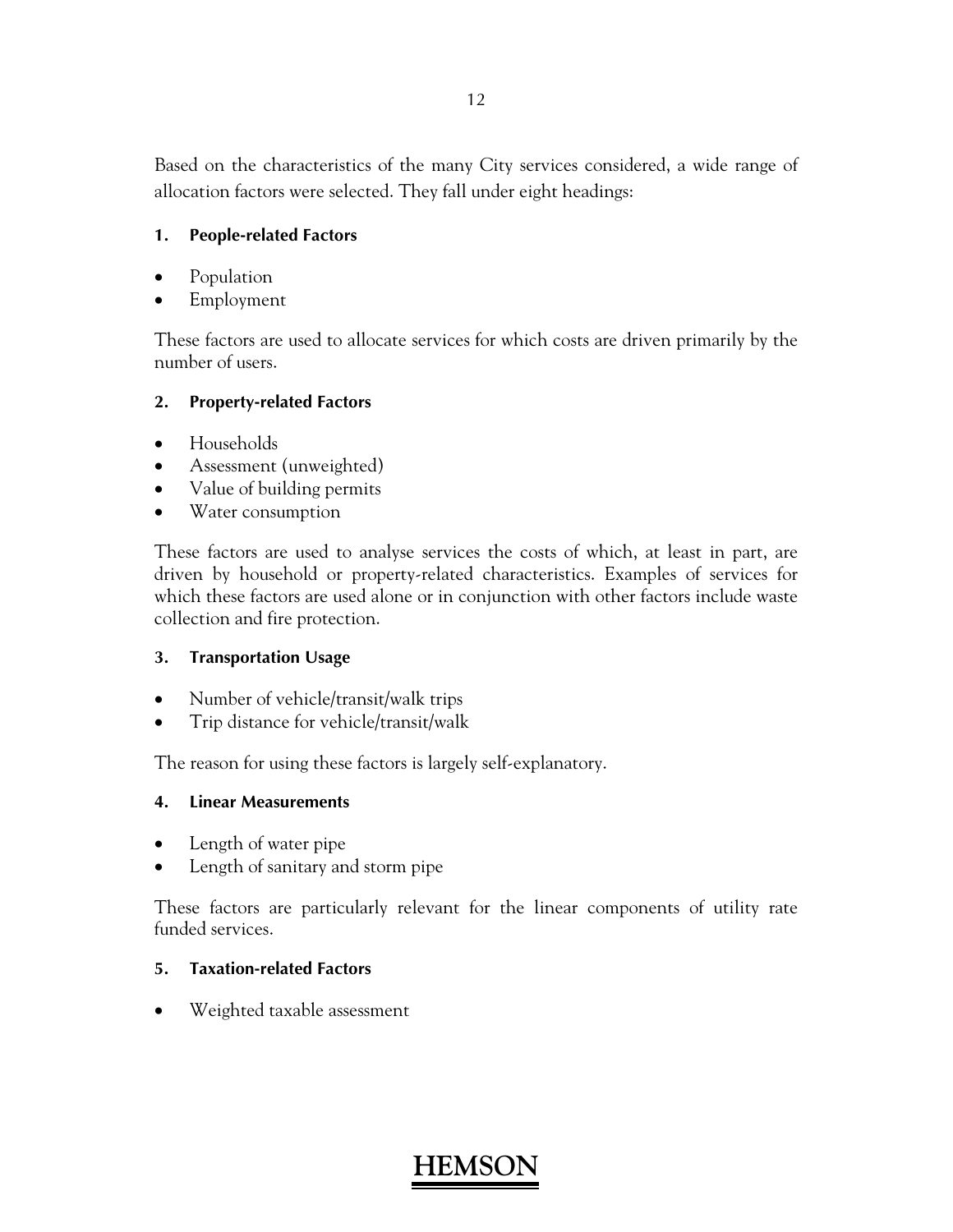This factor is used to assign revenues such as penalties and interest that are largely derived from taxation-related sources.

### **6. Predominant Use Factors**

- Full Residential
- Minor Residential Allocation
- Full Non-Residential
- Minor Non-Residential Allocation

Certain services provide overwhelmingly benefit the residential or non-residential sector. In these cases a 100% or 95% allocations are used.

### **7. Other Service-specific Factors**

- Actual shares of costs and revenues
- Service-specific budgets (e.g. urban and rural fire service)
- Disposal Weight

Allocation factors of this type are used where amounts for sectors or locations have already been established for other purposes.

### **8. City Management**

• Shares of Levy Operating and Capital Net Expenditures

Since there is no direct relationship between the services provided by the City's corporate management departments and programs and specific sectors, locations and development types, an indirect allocation approach is required. The approach selected for allocating the costs of these services was as a proportion of the overall shares of operating and capital costs for the previously estimated "line" (noncorporate) departments and programs. The rationale for this is that since the City's corporate management departments provide overall direction and support to the "line" departments, the costs of providing these services should be assigned to the individual line departments.

Not all the allocation factors selected are ideal but they are considered the best choice given the characteristics of the various services and, more importantly, the availability of data. As well, the accuracy of data available regarding the various factors was not always consistent, for example, because of variances in location boundaries. However, overall the shortcomings are not considered significant enough to affect the relative results of the analysis.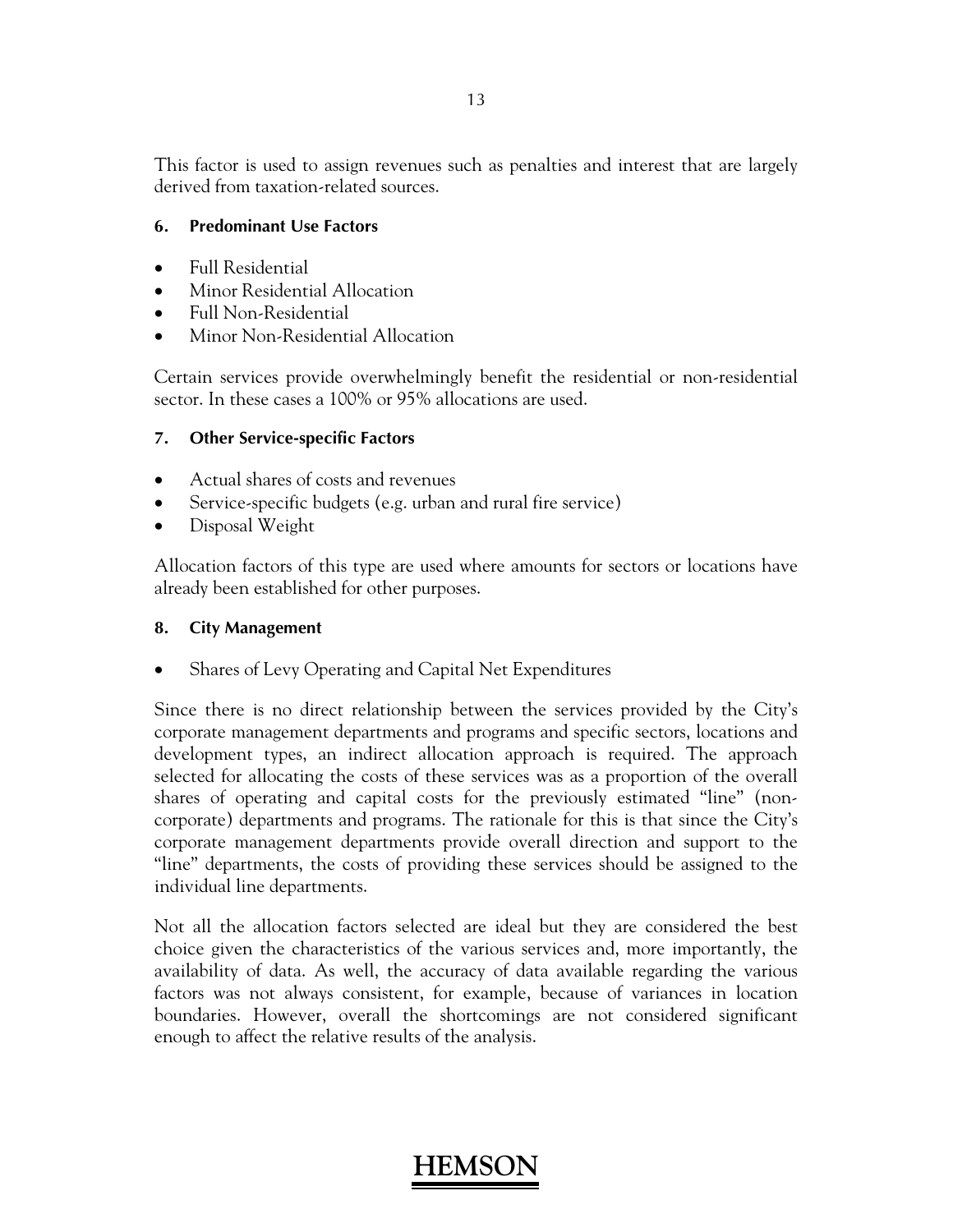### **C. DEVELOPER FUNDED CAPITAL**

A different approach was employed to address the capital elements that are partially or fully funded by developers. Developer funded capital elements comprise development charges funded infrastructure and local infrastructure which are typically internal to a subdivision or condominium. This component is normally constructed and paid for by the developer under the terms of development agreements.

As discussed previously, in order to better estimate the capital costs of this category of infrastructure, representative recent developments were used as the basis in the analysis. The capital is addressed in two parts: local infrastructure and development charges funded infrastructure.

A schematic of the apportionment approach used for these two categories of costs is provided in Figure 2.

#### 14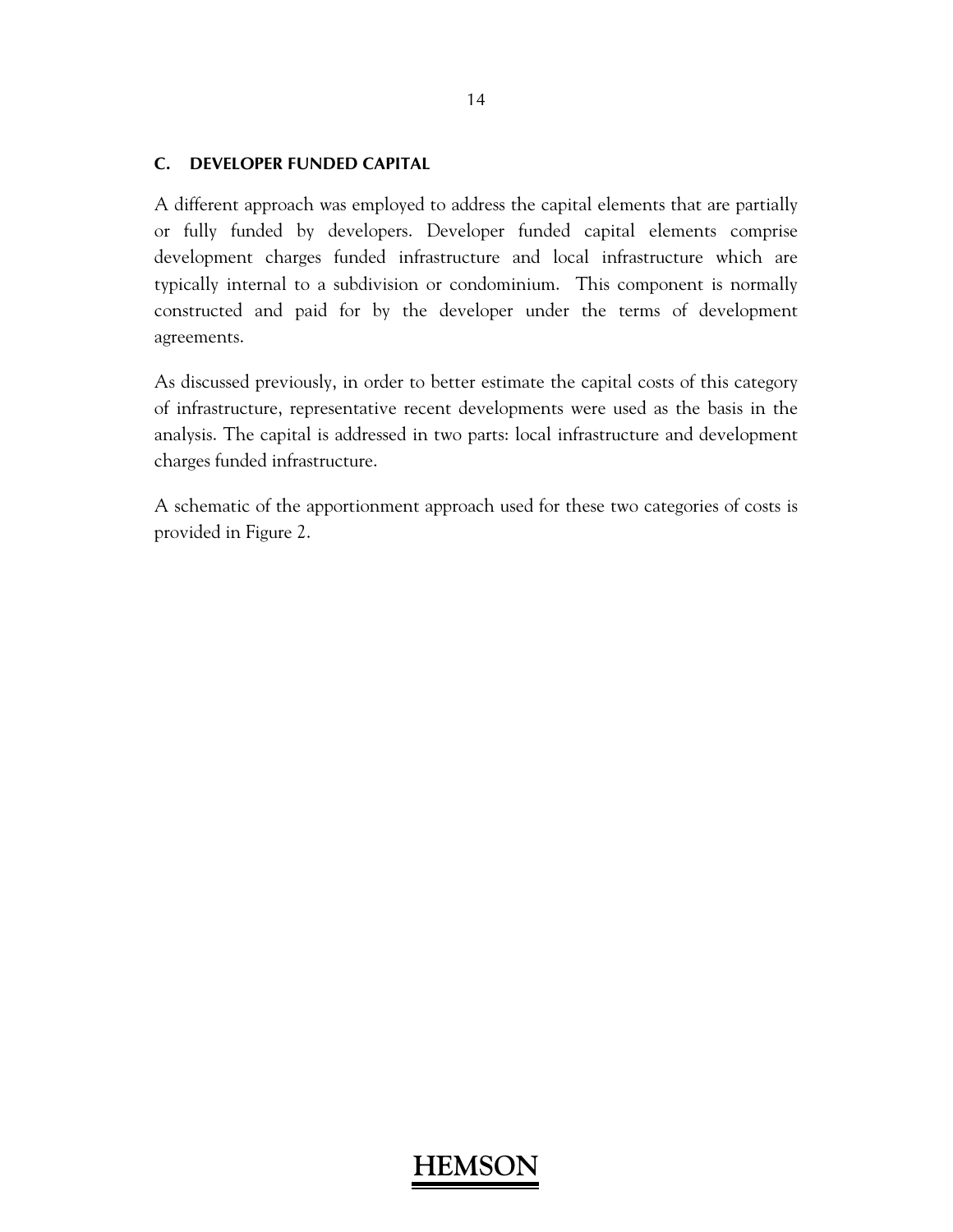

**Figure 2** 



**HEMSON**

15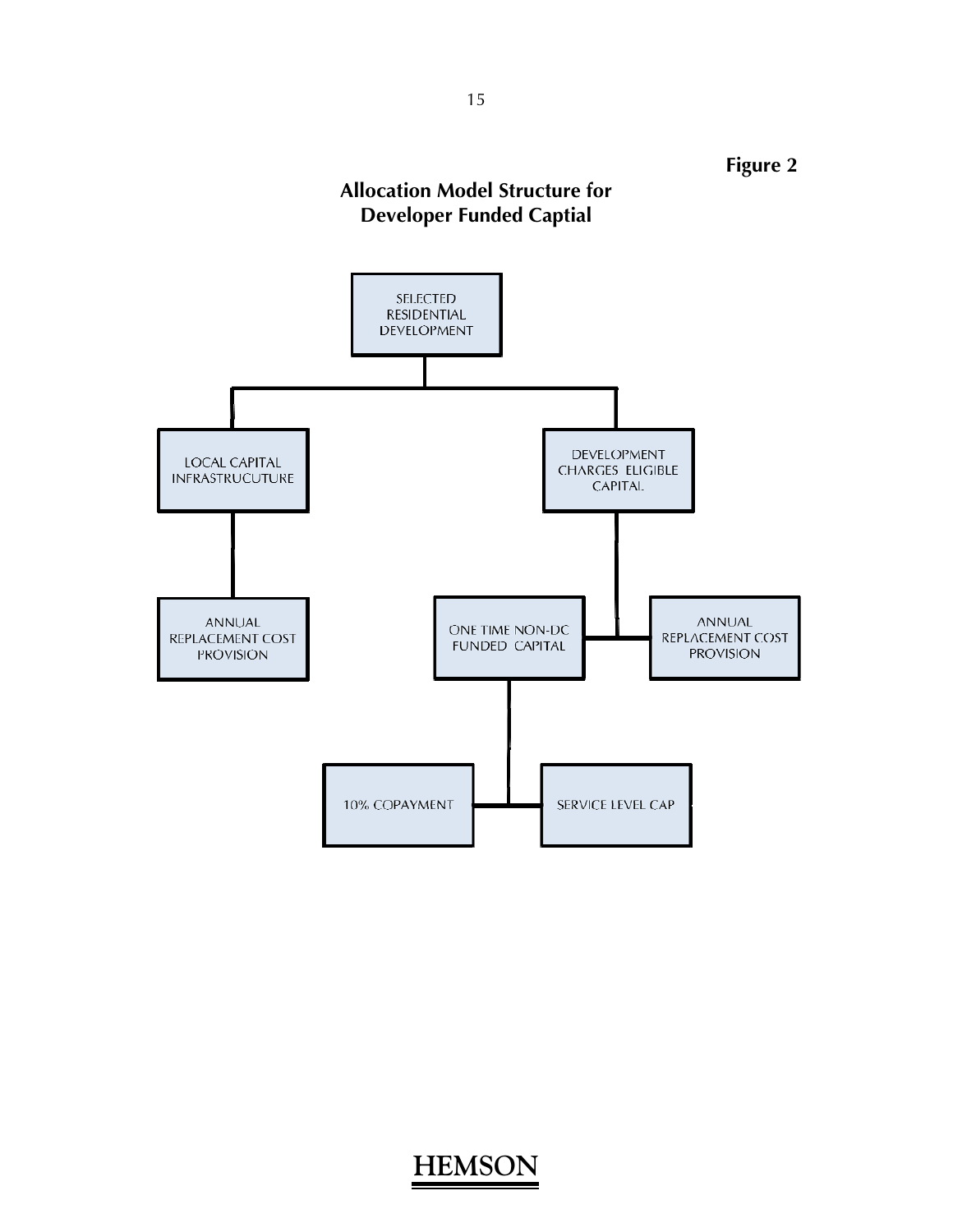### **1. Treatment of Local Infrastructure**

The initial cost of local infrastructure is assumed to be paid for by developers. However, the City is responsible for the operation, maintenance and eventual replacement of the infrastructure. Accordingly, for the analysis, it was necessary to calculate the annual amount that would be required to fund the long-term replacement of the local infrastructure.

The local services infrastructure contained within the representative subdivisions was identified using the City's Graphic Information System (GIS). This provided the linear amounts of internal roads, water, sanitary sewer, stormwater, pathways, and sidewalks. Using this information annual replacement contribution amounts were developed.

For the non-linear internal services such as lighting, landscaping and tree planting, a slightly different approach was used. The historical cost of the infrastructure was identified from the subdivision agreements. These costs were then indexed to a 2011 base and an annual replacement provision was then calculated.

The total annual replacement cost for local infrastructure for each representative subdivision was then divided by the total number of households and projected population to establish per household and per person costs. The average annual replacement cost provision for each representative development was then averaged to create values for each development category.

### **2. Development Charges Funded Capital Infrastructure**

The City's 2009 Development Charges Study was used to estimate the cost of the infrastructure component funded from development charges. This component includes for example the major elements for engineered services such as roads, water and wastewater.

Although Transit is a development charges eligible service, the City's long range transit funding model was used to calculate a capital cost since it is the best measure of one-time and future growth-related annual replacement cost provisions.

#### **3. Non-Development Charges Funded Capital**

As with all municipalities in the Province, development charges cannot fully fund growth-related infrastructure due to statutory limitations contained in the *Development Charges Act*. Non-development charges funded infrastructure is essentially the growth-related components of projects that cannot be recovered through development charges due to legislative restrictions. This includes the 10%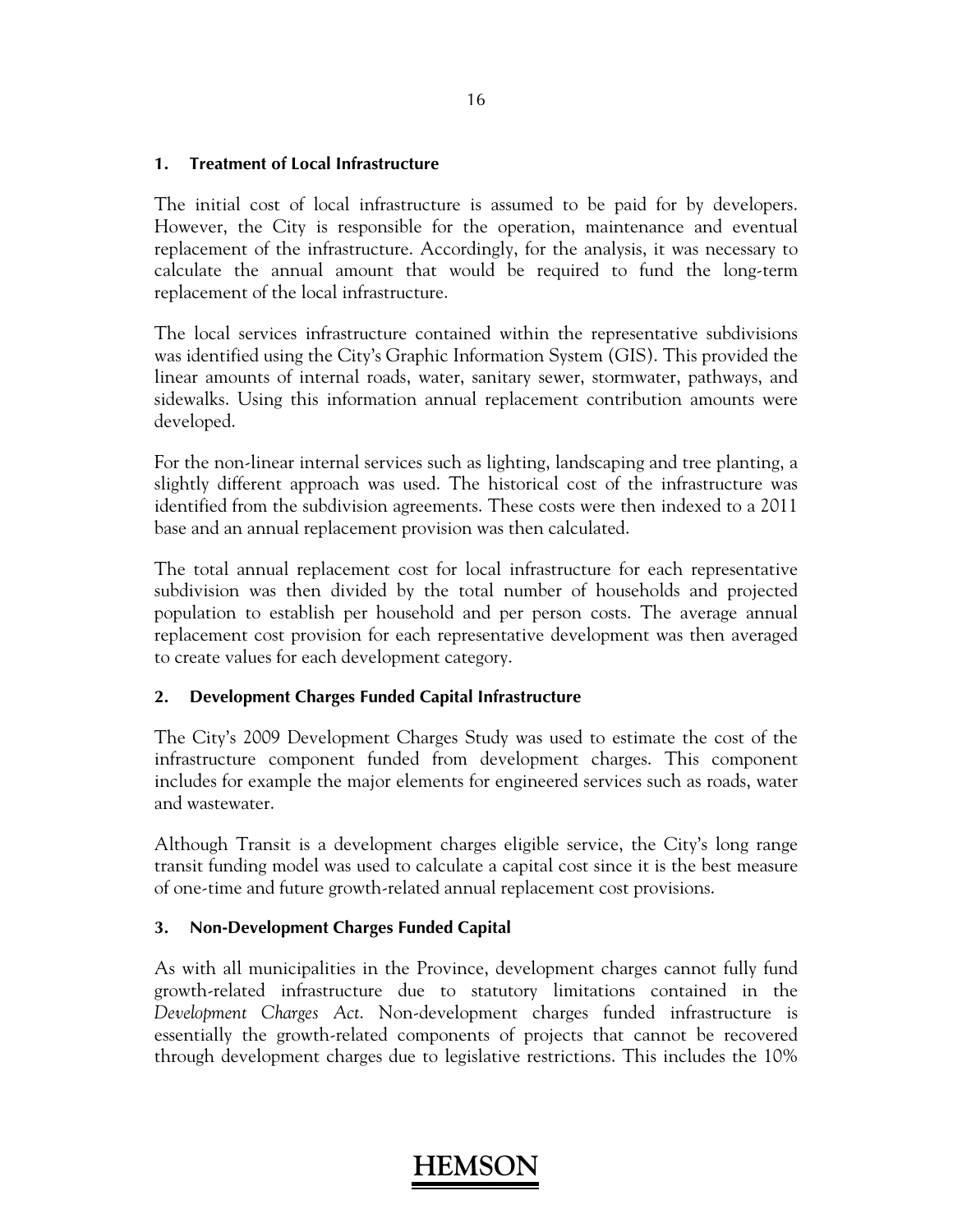municipal deduction for growth-related "soft service" projects of park development, recreation, library, child care, transit, paramedic services, vehicles & works yards and affordable housing.

In the case of transit, the funding requirement also includes the component deemed to be a service level increase which cannot be recovered through development charges.

### **4. Annual Replacement Cost Provision**

The initial round of growth-related infrastructure is largely paid for by developers. However, the cost of the replacement of the emplaced infrastructure must be covered through taxes, utility rates or external sources such as grants.

In the analysis, the annual replacement cost provisions for these components were estimated using a standard replacement cost and useful life method for each category of assets with the City's normal inflation and interest assumptions. The annual replacement provisions do not consider rehabilitation expenditures, such as pipe lining, that can extend the useful lives of assets.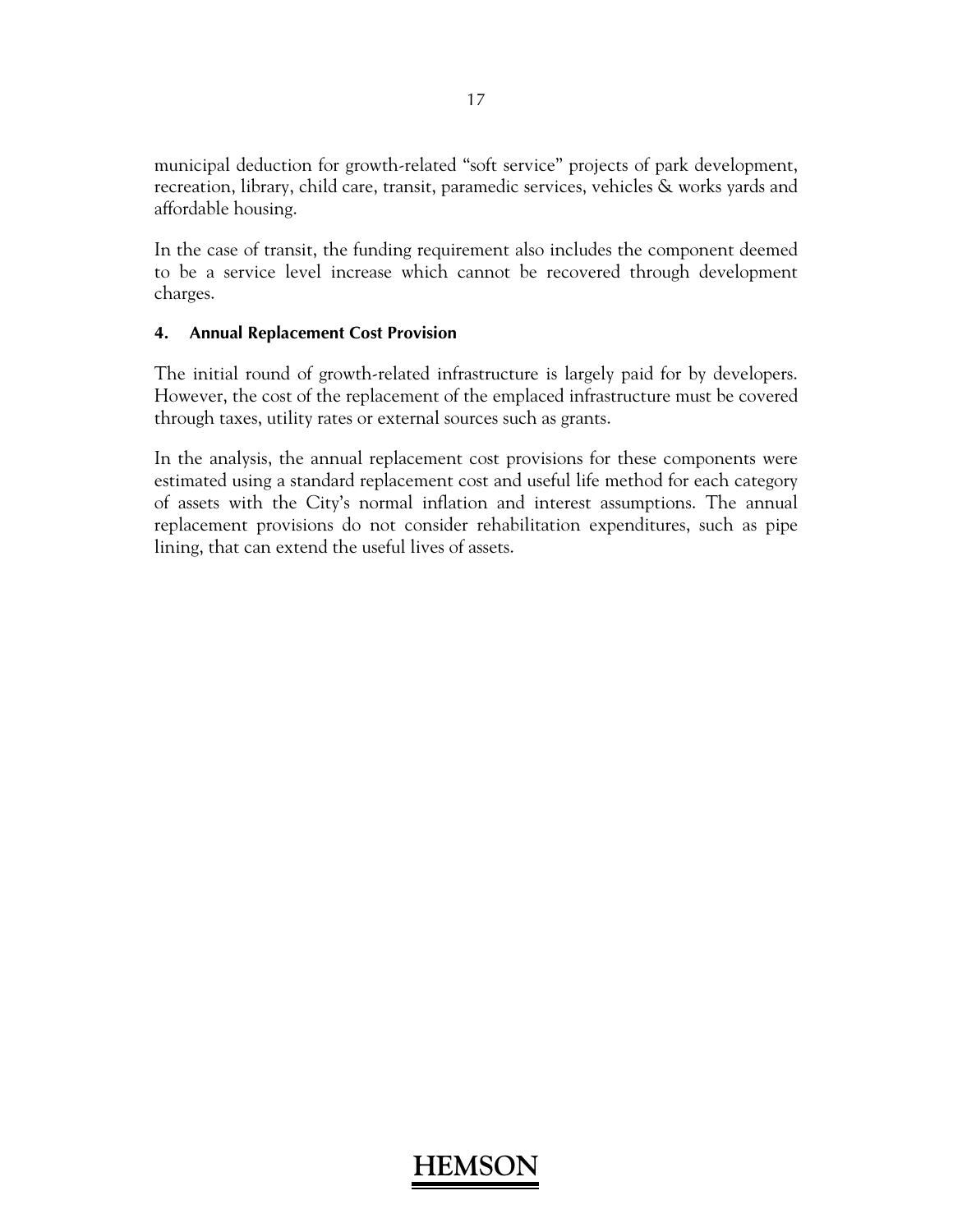### **III ANALYSIS OF THE OPERATING BUDGET**

As noted previously, the 2011 actual amounts shown in the 2012 budget were used as the basis for the operating analysis. In order to conduct the analysis it was necessary to adjust the budget. The adjustments are described below. Using the adjusted budget, allocations are firstly made between the residential and nonresidential sectors and then between geographies.

### **A. SEVERAL ADJUSTMENTS ARE MADE TO THE OPERATING BUDGET**

As shown in Appendix Table A, and described below, several adjustments are made to the structure of the budget to assist with the analysis.

### **1. Departmental Detail May Be Greater Than Budget**

In some cases a greater level of operating budget detail is needed to accurately apportion revenues and expenditures. For example, the roads budget is separated into winter and summer, and road and sidewalk categories. These additional data was provided by the individual departments. Either 2011 or 2010 actuals are used.

### **2. Recoveries & Allocations Are Allocated To Expense Categories**

In instances where recoveries and allocations span multiple expense categories the recoveries are apportioned based on shares of gross expenditures.

### **3. Management Expenditures Are Allocated To Individual Services**

Budget items for the Deputy City Managers and General Managers are apportioned to the expense categories based on shares of gross expenditures.

### **4. Capital-Related Expenditures Are Removed From Operating Budget**

Since the analysis addressed capital separately one of the key adjustments was to remove the budget relating to capital formation and debt service. Tax supported capital-related transfers from the individual departments are removed as well as the City-wide pay-as-you-go capital formation and debt servicing costs. Capital costs are added back into the analysis in a subsequent step which is described in detail in Section IV.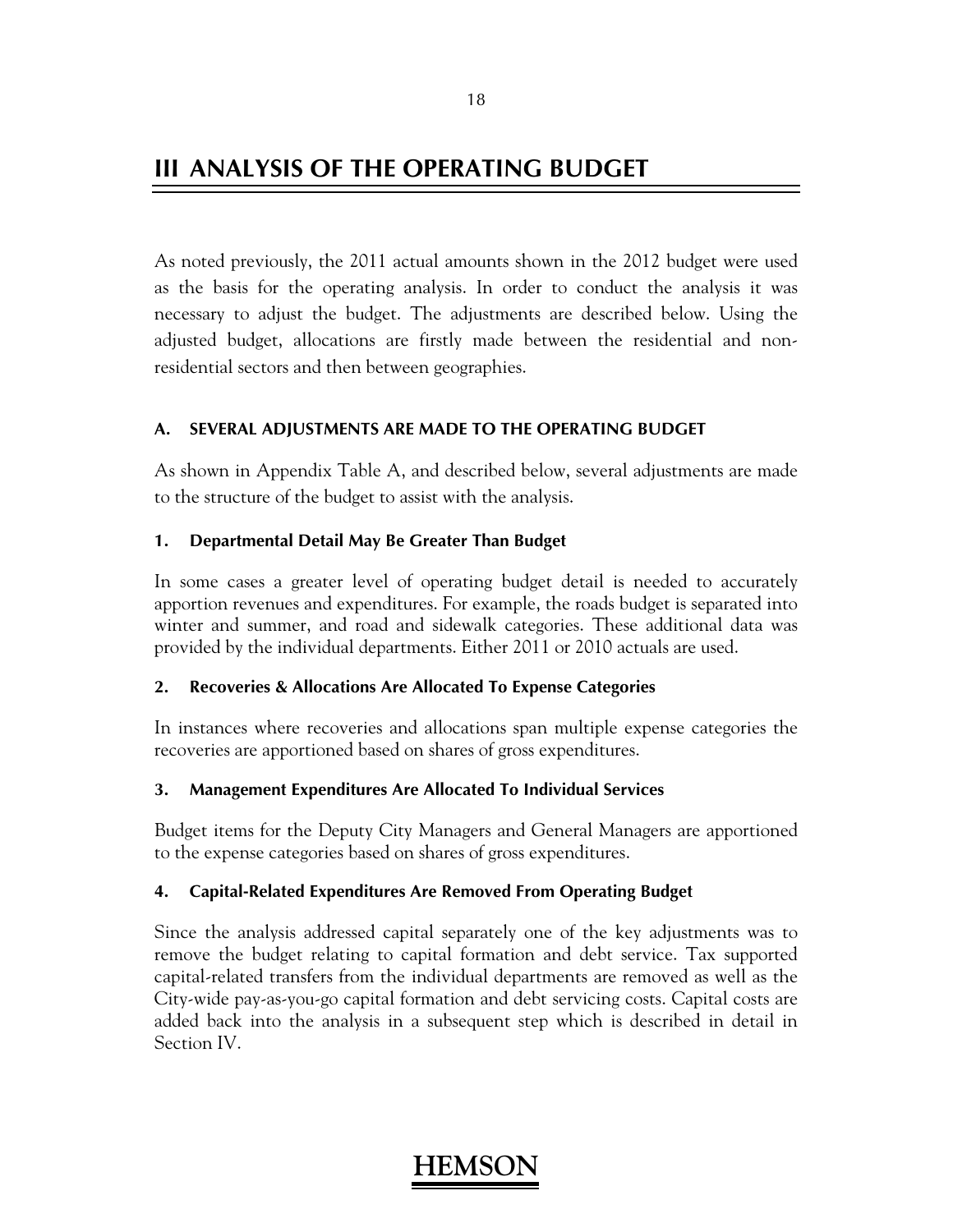#### **5. Taxation-Related Revenues Are Excluded**

As with capital, taxes are addressed separately in the analysis. For this reason, taxation-related revenues are also excluded in the adjusted budget. The adjustment includes local improvement tax rebates & remissions, supplemental assessment, payments-in-lieu of taxation, public institutions and general property tax revenue.

The taxes that would be generated by new housing units in the categories are discussed in the last section of the report. The detailed information is shown in Appendix A.

#### **B. A RESTATED OPERATING BUDGET WAS DEVELOPED**

Based on the adjustments described above a restated 2011 operating budget was developed. It is summarized below in Table 3.

|                                                                              |                   |                                      |               |                       |                                 |                                                        | Table 3                              |  |  |  |  |
|------------------------------------------------------------------------------|-------------------|--------------------------------------|---------------|-----------------------|---------------------------------|--------------------------------------------------------|--------------------------------------|--|--|--|--|
| <b>City of Ottawa</b><br><b>2011 Operations - Actuals Restated</b><br>(5000) |                   |                                      |               |                       |                                 |                                                        |                                      |  |  |  |  |
| <b>Operating Summary</b>                                                     | Expendi-<br>tures | <b>Recoveries</b><br>&<br>Allocatns. | Revenue       | Mgmt.<br><b>Share</b> | <b>Net</b><br>Expendi-<br>tures | <b>Less</b><br>Capital<br>Transf. &<br><b>Taxation</b> | <b>Restated</b><br>Expendi-<br>tures |  |  |  |  |
| City Manager and Elected<br>Officials                                        | 94,436            | (17,988)                             | (8, 114)      | $\overline{0}$        | 68,334                          | $\Omega$                                               | 68,334                               |  |  |  |  |
| <b>City Operations</b>                                                       | 1,338,927         | (165, 960)                           | (483, 762)    | 4,128                 | 693,333                         | (19, 265)                                              | 674,068                              |  |  |  |  |
| Infrastructure Services and<br>Community Sustainability                      | 605,134           | (37, 291)                            | (306, 155)    | 1,207                 | 262,895                         | (75, 249)                                              | 187,646                              |  |  |  |  |
| Boards & Agencies                                                            | 364,091           | (6, 451)                             | (69, 226)     | $\overline{0}$        | 288,414                         | (19,017)                                               | 269,397                              |  |  |  |  |
| Non-Departmental                                                             | 240,578           | (16,687)                             | (1, 565, 368) | $\overline{0}$        | (1,341,477)                     | 1,279,591                                              | (61, 886)                            |  |  |  |  |
| <b>Tax Supported Program</b>                                                 | 2,643,166         | (244, 377)                           | (2,432,625)   | 5,335                 | (28, 501)                       | 1,166,060                                              | 1,137,559                            |  |  |  |  |
| Rate Supported Program                                                       | 265,903           | (8,681)                              | (262, 946)    | $\mathbf{0}$          | (5,724)                         | (121, 813)                                             | (127, 537)                           |  |  |  |  |
| <b>Tax and Rate Supported</b><br>Program                                     | 2,909,069         | (253,058)                            | (2,695,571)   | 5,335                 | (34, 225)                       | 1,044,247                                              | 1,010,022                            |  |  |  |  |

The "bottom line" of the City's unadjusted budget according to 2011 actuals was a surplus of \$34.3 million. It includes taxation and capital elements accounting for \$1.04 billion. After removing these from the budget, a restated amount of \$1.01 billion results.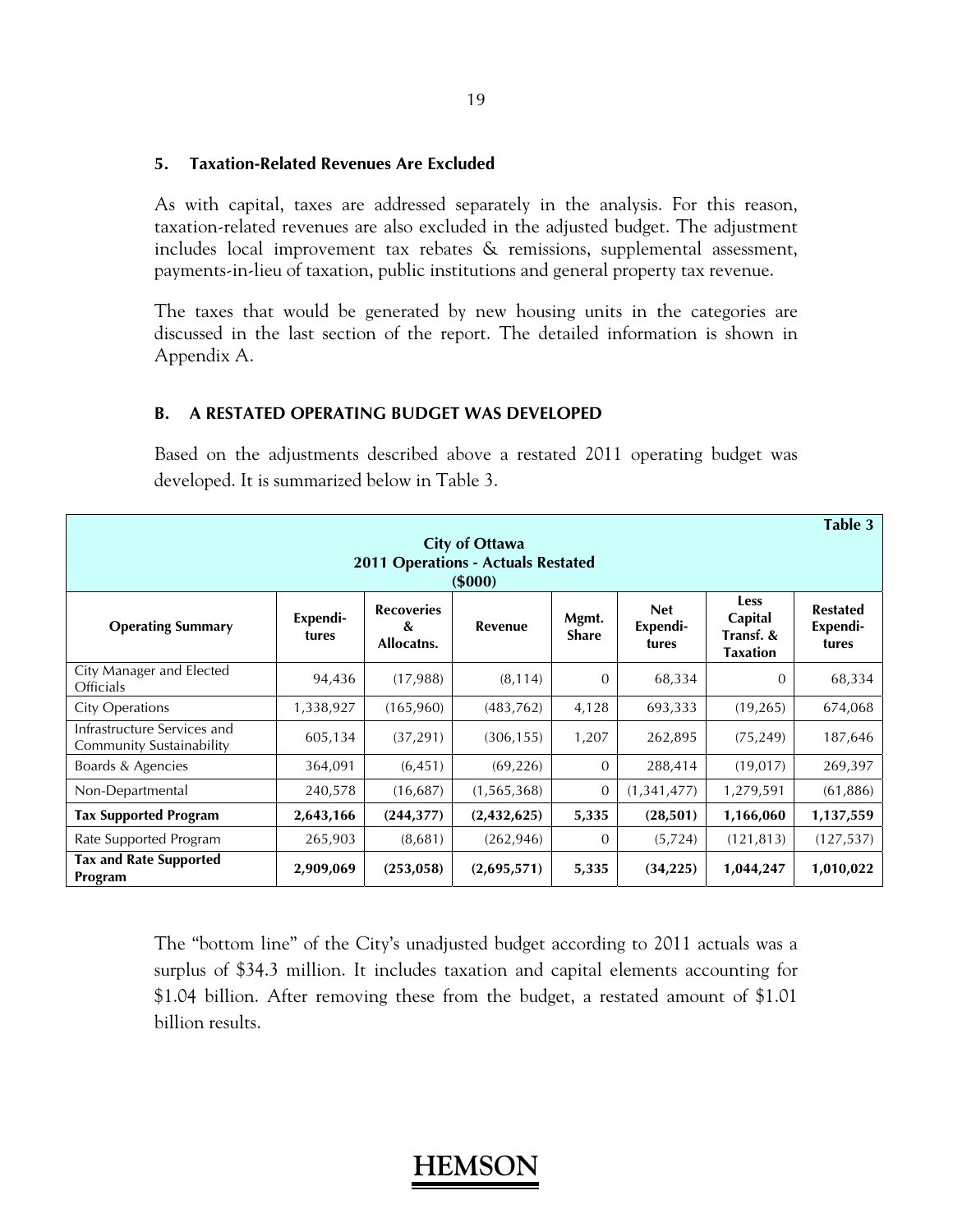#### **C. ALLOCATION BETWEEN RESIDENTIAL AND NON-RESIDENTIAL SECTORS**

As the purpose of this study is to compare the net costs of residential development, the first step in the allocation process was to separate out the budget share attributable to the non-residential sector.

#### **1. Allocation Factors**

The allocation of the operating budget was undertaken using 18 allocation factors. By category the residential : non-residential allocation factors and shares are shown in Table 4. Information regarding the data sources relating to the various allocation factors is contained in Appendix B.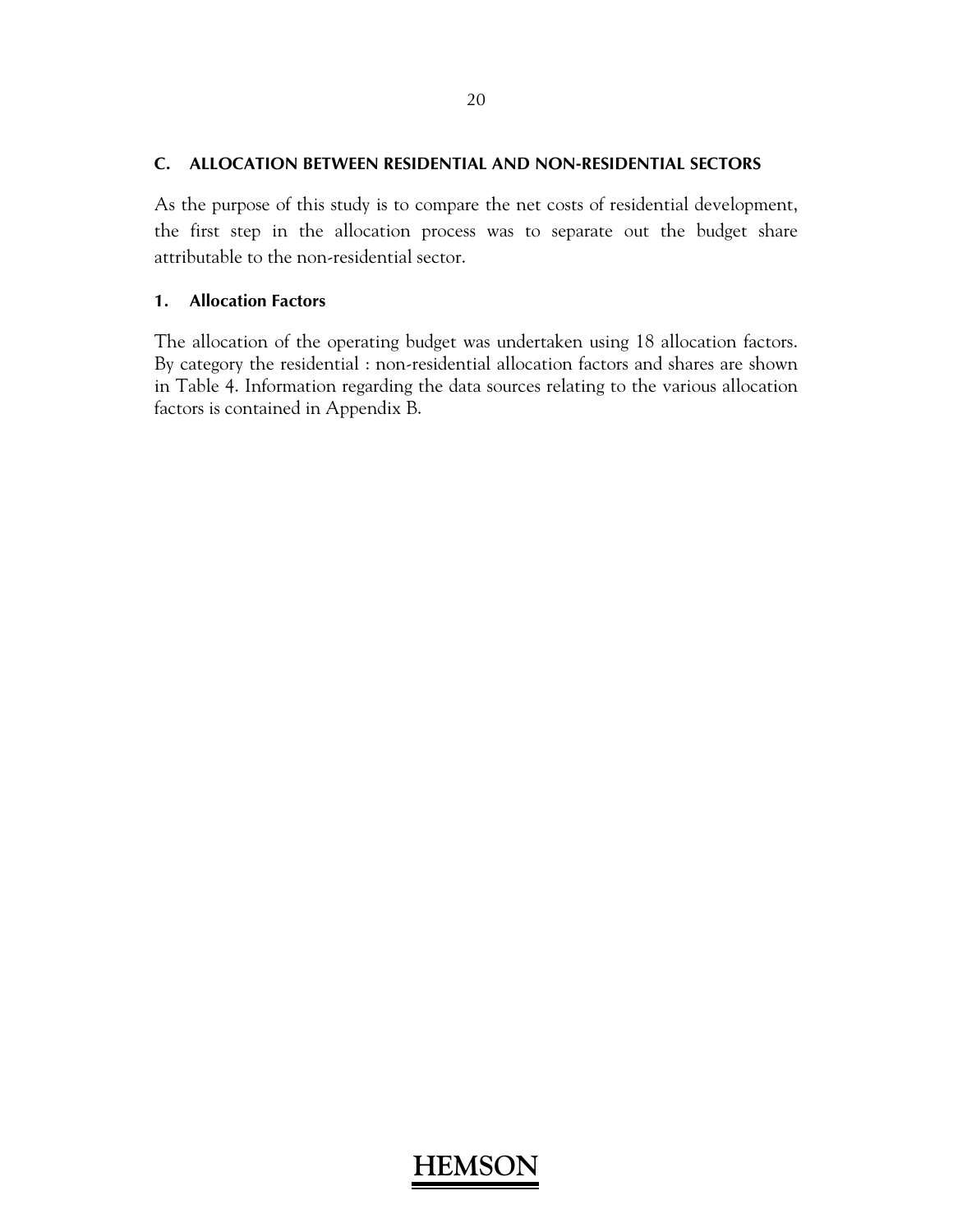|              | <b>City Of Ottawa</b><br><b>Restated Operating Budget</b><br><b>Allocation Factors</b>   |                    | Table 4                    |
|--------------|------------------------------------------------------------------------------------------|--------------------|----------------------------|
| Ref.         | <b>Basis of Allocation</b>                                                               | <b>Residential</b> | Non-<br><b>Residential</b> |
| A            | <b>Full Residential Allocation</b>                                                       | 100.0%             | $0.0\%$                    |
| B            | Minor Non-Residential Allocation                                                         | 95.0%              | $5.0\%$                    |
| $\mathsf{C}$ | <b>Full Non-Residential Allocation</b>                                                   | $0.0\%$            | 100.0%                     |
| D            | Population: Employment Ratio and Res: Non-Res<br>Assessment Ratio (Weighted 50:50)       | 68.1%              | 31.9%                      |
| E            | Shares of Levy Operating and Capital Net Expenditures                                    | 70.2%              | 29.8%                      |
| F            | CVA Assessment (Including Payment-in-Lieu)                                               | 73.6%              | 26.4%                      |
| G            | Shares of Total Vehicle Trip Distance                                                    | 43.4%              | 56.6%                      |
| H            | Shares of Total Transit Trip Distance                                                    | 46.6%              | 53.4%                      |
| $\mathbf{I}$ | Weighted & Discounted Assessment (Including Payment-<br>in-Lieu)                         | 66.2%              | 33.8%                      |
| $\mathsf{I}$ | Population: Employment Ratio City-Wide                                                   | 62.5%              | 37.5%                      |
| K            | Shares of Total Vehicle Trips                                                            | 42.4%              | 57.6%                      |
| L            | Population: Employment Ratio and Res: Non-Res<br>Assessment Ratio (Weighted 50:50) Urban | 69.1%              | 30.9%                      |
| M            | Population: Employment Ratio and Res: Non-Res<br>Assessment Ratio (Weighted 50:50) Rural | 86.6%              | 13.4%                      |
| $\mathsf{N}$ | Shares of Total Walk Trip Distance                                                       | 49.9%              | 50.1%                      |
| $\circ$      | Value of Building Permits                                                                | 57.4%              | 42.6%                      |
| P            | Shares of Disposal Weight (Tonnage)                                                      | 57.5%              | 42.5%                      |
| Q            | Minor Residential Allocation                                                             | 5.0%               | 95.0%                      |
| $\mathsf{R}$ | Shares of Water Consumption                                                              | 71.2%              | 28.8%                      |

The sectoral allocation was made using the allocation factors outlined above and the restated 2011 budget actuals. The summary of the allocation is set out in Table 5. Appendix C shows the detailed allocation.

#### 21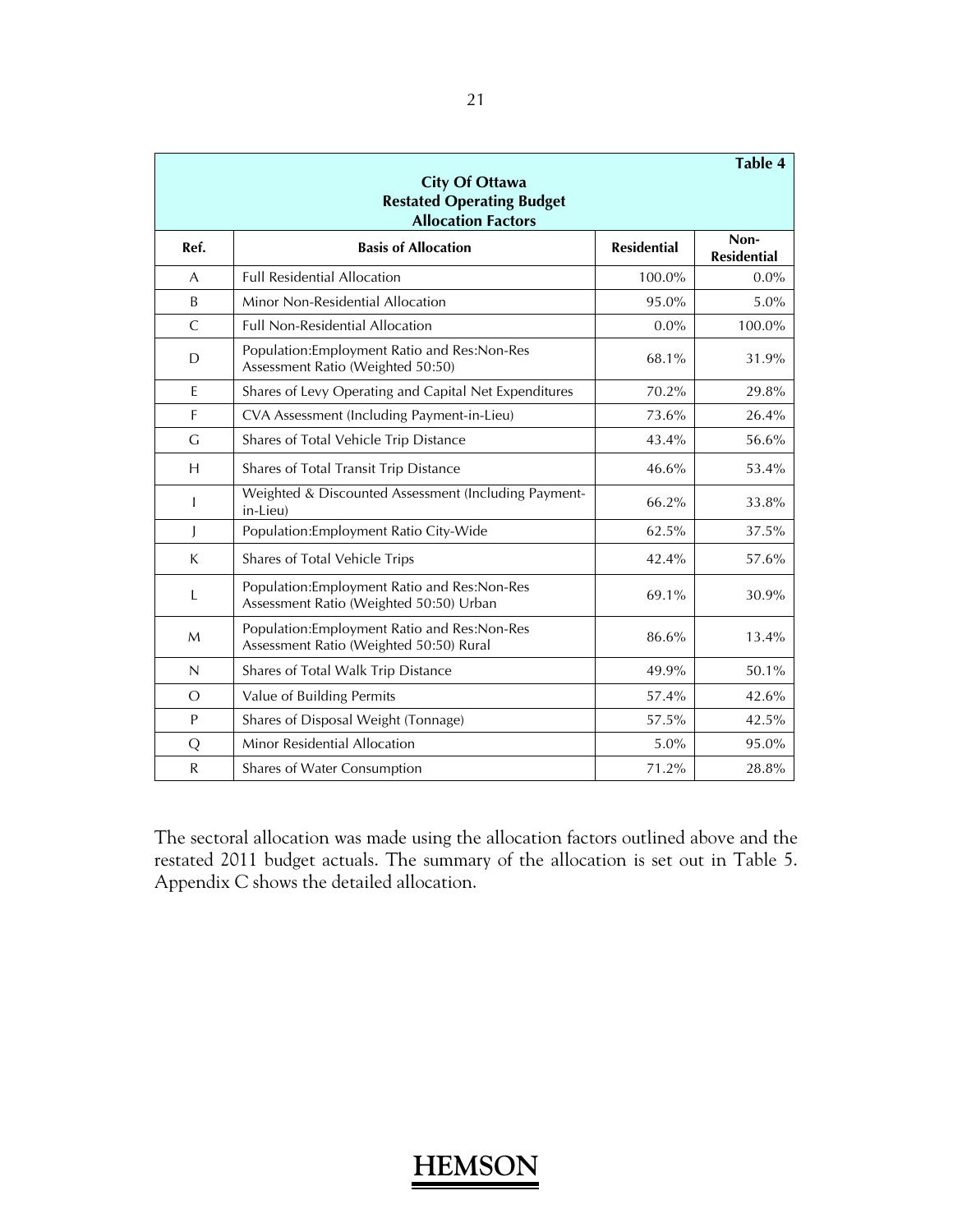| Table 5<br><b>City of Ottawa</b><br><b>Residential / Non-Residential Cost Allocation of</b><br>2011 Operations - Actuals Restated |                                        |                    |            |                        |      |  |  |  |  |  |  |
|-----------------------------------------------------------------------------------------------------------------------------------|----------------------------------------|--------------------|------------|------------------------|------|--|--|--|--|--|--|
| <b>Operating Summary</b>                                                                                                          | <b>Restated</b><br><b>Expenditures</b> | <b>Residential</b> |            | <b>Non-Residential</b> |      |  |  |  |  |  |  |
|                                                                                                                                   | (5000)                                 | (5000)             | $\%$       | (5000)                 | $\%$ |  |  |  |  |  |  |
| City Manager and Elected<br><b>Officials</b>                                                                                      | 68,334                                 | 47,989             | 70%        | 20,345                 | 30%  |  |  |  |  |  |  |
| <b>City Operations</b>                                                                                                            | 674,068                                | 529,261            | 79%        | 144,807                | 21%  |  |  |  |  |  |  |
| Infrastructure Services and<br>Community Sustainability                                                                           | 187,646                                | 103,485            | 55%        | 84,161                 | 45%  |  |  |  |  |  |  |
| Boards & Agencies                                                                                                                 | 269,397                                | 196,258            | 73%        | 73,139                 | 27%  |  |  |  |  |  |  |
| Non-Departmental                                                                                                                  | (61, 886)                              | (40, 297)          | 65%        | (21, 589)              | 35%  |  |  |  |  |  |  |
| <b>Tax Supported Program</b>                                                                                                      | 1,137,559                              | 836,695            | 74%        | 300,864                | 26%  |  |  |  |  |  |  |
| Rate Supported Program                                                                                                            | (127, 537)                             | (90, 779)          | 71%        | (36, 758)              | 29%  |  |  |  |  |  |  |
| <b>Tax and Rate Supported</b><br>Program                                                                                          | 1,010,022                              | 745,916            | <b>74%</b> | 264,106                | 26%  |  |  |  |  |  |  |

The allocation to the residential sector of \$745.9 million was carried forward into the second stage of the analysis where the various development categories or geographies were considered. In total 74% of the City's restated operating budget was allocated to the residential sector compared to 26% for the non-residential sector.

### **D. ALLOCATION BETWEEN FOUR LOCATION CATEGORIES**

In Stage 2 the portion of the net operating budget attributable to the residential sector determined in Stage 1 was allocated between four geographies.

### **1. Allocation Factors**

The allocation was made using 25 allocation factors many of which are similar to those used in the Stage 1 sectoral allocation. The factors and the shares by location are shown in Table 6. Information concerning the data sources used to develop the allocation shares is provided in Appendix B.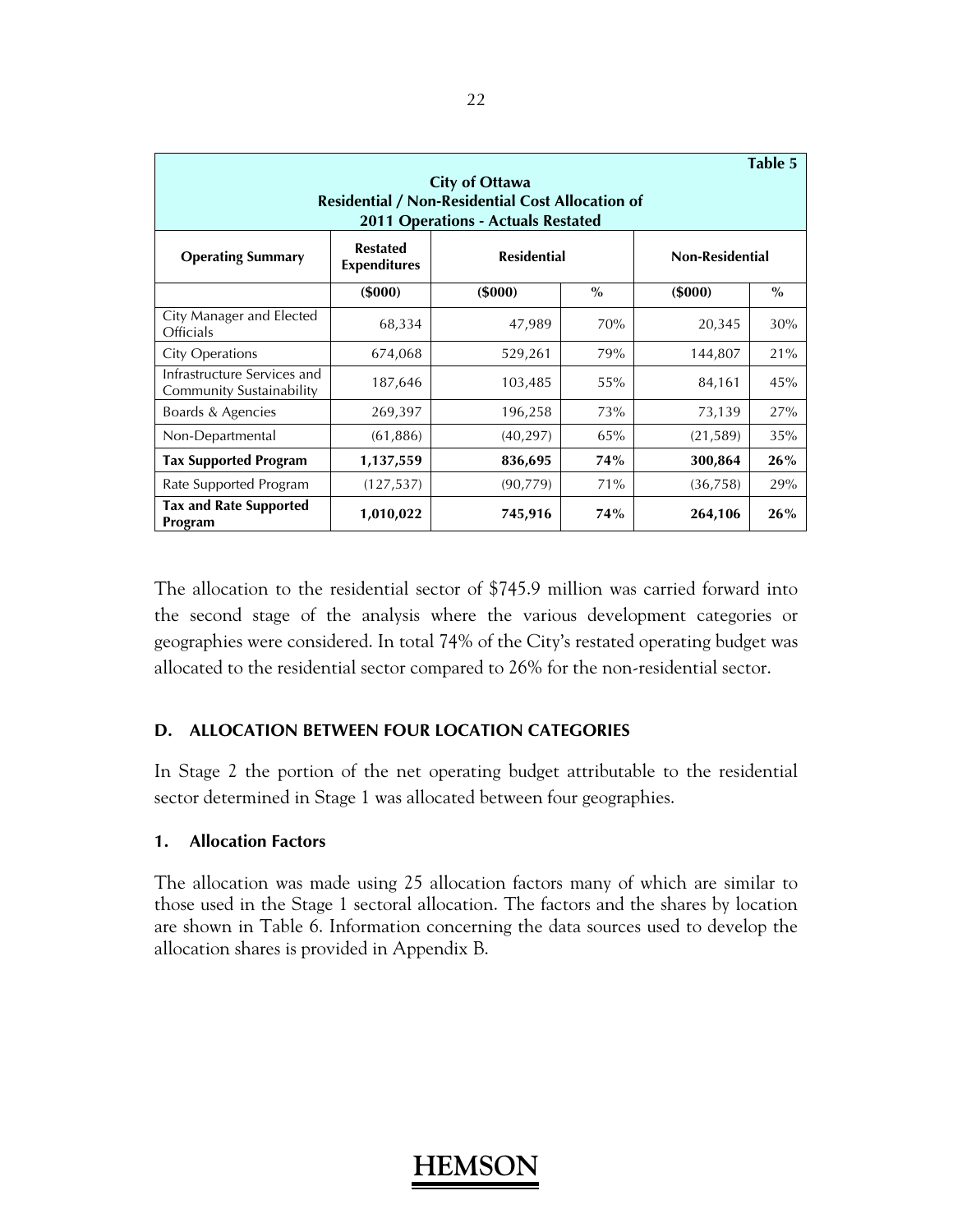|                 |                                                                                                                  |                          |                           |                         | Table 6                   |
|-----------------|------------------------------------------------------------------------------------------------------------------|--------------------------|---------------------------|-------------------------|---------------------------|
|                 | <b>City of Ottawa</b>                                                                                            |                          |                           |                         |                           |
|                 | <b>Residential Cost Allocation of</b>                                                                            |                          |                           |                         |                           |
|                 | <b>2011 Operations - Actuals Restated</b>                                                                        |                          |                           |                         |                           |
| Ref.            | <b>Basis of Allocation</b>                                                                                       | Inside<br>Green-<br>belt | Outside<br>Green-<br>belt | <b>Village</b><br>Rural | <b>Scattered</b><br>Rural |
| AA              | Shares of Population                                                                                             | 57.8%                    | 32.3%                     | 4.0%                    | 5.9%                      |
| <b>BB</b>       | Shares of Levy Operating and Capital Net<br>Expenditures                                                         | 55.9%                    | 32.5%                     | 4.8%                    | $6.9\%$                   |
| CC              | Population and Households Weighted 50:50<br>Urban                                                                | 66.6%                    | 33.4%                     | $0.0\%$                 | $0.0\%$                   |
| DD              | Population and Households Weighted 50:50 Rural                                                                   | $0.0\%$                  | $0.0\%$                   | 40.7%                   | 59.3%                     |
| EE              | Population and Households Weighted 50:50 Total                                                                   | 60.5%                    | 30.4%                     | 3.7%                    | 5.4%                      |
| FF              | Population with 10% Additional Rural Village and<br>Rural Scattered Weighting                                    | 57.2%                    | 31.9%                     | 4.4%                    | 6.4%                      |
| GG              | Residential Vehicle Trips with Rural Village and<br>Rural Scattered split by Population                          | 46.4%                    | 36.3%                     | $7.0\%$                 | 10.2%                     |
| $\overline{HH}$ | <b>Shares of Residential Assessment</b>                                                                          | 55.7%                    | 32.7%                     | 4.5%                    | 7.1%                      |
| $\mathbf{II}$   | Population and Res Assessment Ratio (Weighted<br>50:50                                                           | 56.7%                    | 32.5%                     | 4.3%                    | 6.5%                      |
| JJ              | Shares of Res Transit Trip Distance with Scattered<br>and Village split by Population                            | 43.4%                    | 51.6%                     | 2.0%                    | 2.9%                      |
| KK              | Shares of Res Vehicle Trip Distance with Scattered<br>and Village split by Population                            | 31.5%                    | 36.8%                     | 12.9%                   | 18.8%                     |
| LL              | Shares of Res Vehicle Trip Distance and Res<br>Summer Road Budgets Weighted 50:50 (Rural split<br>by Population) | 41.2%                    | 27.6%                     | 12.7%                   | 18.5%                     |
| <b>MM</b>       | Shares of Res Vehicle Trip Distance and Res<br>Winter Road Budgets Weighted 50:50 (Rural split<br>by Population) | 45.2%                    | 24.3%                     | 12.4%                   | 18.1%                     |
| NN              | Shares of Res Walk Trip Distance and Res Summer<br>Sidewalk Budgets Weighted 50:50 (No Rural<br>Scattered)       | 58.3%                    | 14.8%                     | 26.9%                   | $0.0\%$                   |
| $\overline{O}O$ | Shares of Res Walk Trip Distance and Res Winter<br>Sidewalk Budgets Weighted 50:50 (No Rural<br>Scattered)       | 72.3%                    | 21.0%                     | 6.7%                    | $0.0\%$                   |
| PP              | Non-Residential Only                                                                                             | $0.0\%$                  | $0.0\%$                   | $0.0\%$                 | $0.0\%$                   |
| QQ              | Shares of Households                                                                                             | 63.2%                    | 28.4%                     | 3.4%                    | 5.0%                      |
| <b>RR</b>       | Households and Assessment Weighted 50:50                                                                         | 59.4%                    | 30.6%                     | $3.9\%$                 | $6.1\%$                   |
| SS              | Shares of Low-Density Units                                                                                      | 47.2%                    | 38.6%                     | 5.7%                    | $8.6\%$                   |
| <b>TT</b>       | Shares of High-Density Units                                                                                     | 89.6%                    | 9.9%                      | 0.5%                    | 0.1%                      |
| UU              | Solid Waste User Fee by Unit Type                                                                                | 53.5%                    | 34.3%                     | 4.9%                    | 7.3%                      |
| VV              | Length of Linear Water Pipe                                                                                      | 56.6%                    | 39.3%                     | 4.2%                    | $0.0\%$                   |
| <b>WW</b>       | <b>Estimated Serviced Population</b>                                                                             | 63.7%                    | 35.6%                     | $0.7\%$                 | $0.0\%$                   |
| XX              | Accounts by Area and Serviced Population 50:50                                                                   | 59.4%                    | 39.4%                     | 1.2%                    | $0.0\%$                   |
| YY              | Length of Linear Sanitary and Storm Pipe                                                                         | 56.3%                    | 40.1%                     | 3.6%                    | $0.0\%$                   |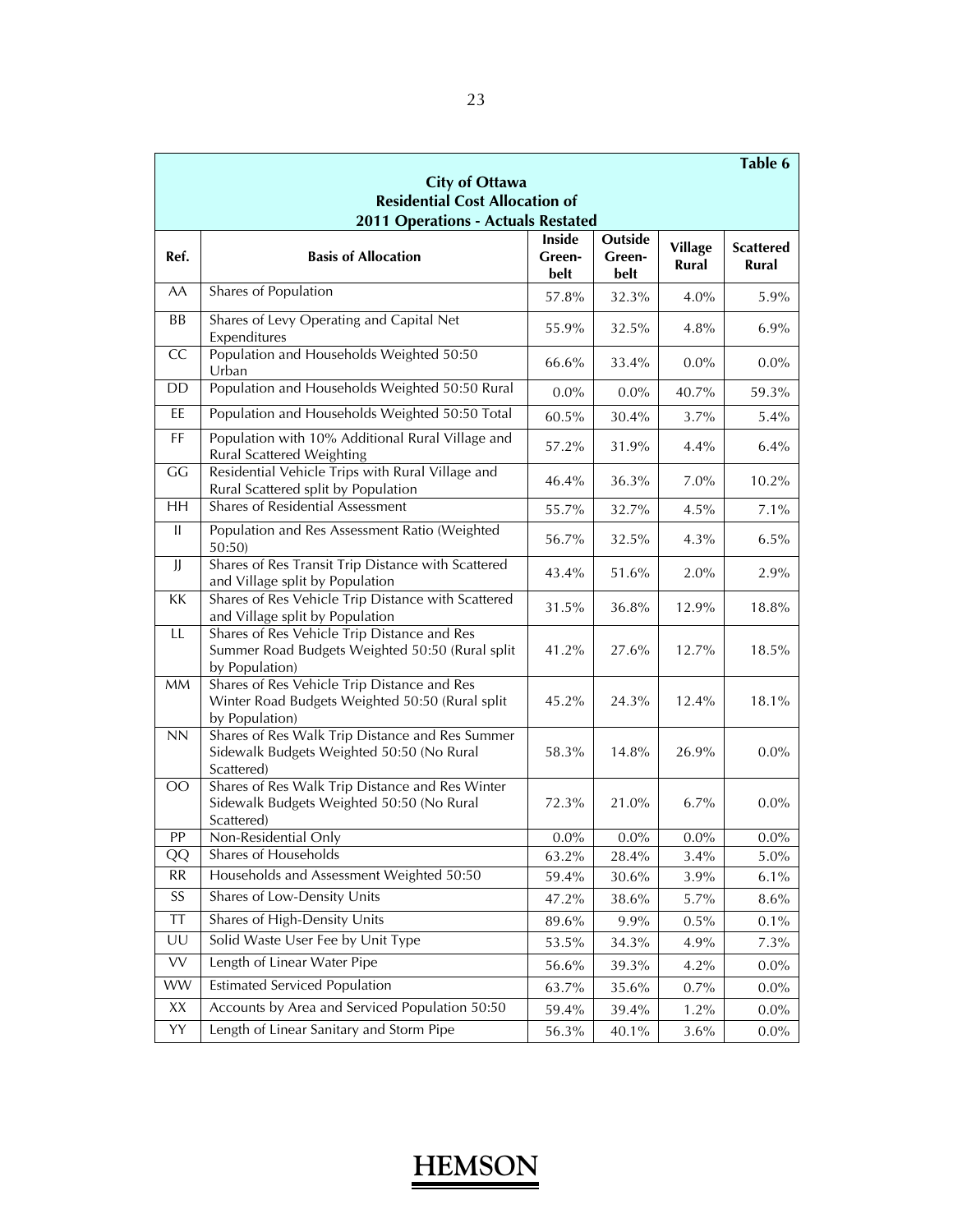#### **2. Net Operating Expenditure Allocation by Location Category**

The component of the restated 2011 net operating expenditure estimated to be attributable to the residential sector was allocated between the four categories of location using the factors identified in Table 6. The summary results are shown in and the detailed results are shown in Appendix D.

| Table 7                                                            |                                         |                         |      |                                    |      |                      |       |                           |       |  |  |  |
|--------------------------------------------------------------------|-----------------------------------------|-------------------------|------|------------------------------------|------|----------------------|-------|---------------------------|-------|--|--|--|
| <b>City of Ottawa</b><br><b>Residential Location Allocation of</b> |                                         |                         |      |                                    |      |                      |       |                           |       |  |  |  |
| <b>2011 Operations - Actuals Restated</b>                          |                                         |                         |      |                                    |      |                      |       |                           |       |  |  |  |
| <b>Operating Summary</b>                                           | <b>Residential</b><br><b>Allocation</b> | <b>Inside Greenbelt</b> |      | <b>Outside</b><br><b>Greenbelt</b> |      | <b>Village Rural</b> |       | <b>Scattered</b><br>Rural |       |  |  |  |
|                                                                    | (5000)                                  | (5000)                  | $\%$ | (5000)                             | $\%$ | (\$000)              | $\%$  | (\$000)                   | $\%$  |  |  |  |
| City Manager and Elected<br><b>Officials</b>                       | 47,989                                  | 26,832                  | 56%  | 15,574                             | 32%  | 2,296                | 5%    | 3,287                     | $7\%$ |  |  |  |
| <b>City Operations</b>                                             | 529,261                                 | 303,680                 | 57%  | 167,198                            | 32%  | 24,385               | 5%    | 33,998                    | 6%    |  |  |  |
| Infrastructure Services and<br>Community Sustainability            | 103,485                                 | 47,962                  | 46%  | 46,064                             | 45%  | 3,853                | 4%    | 5,605                     | $5\%$ |  |  |  |
| Boards & Agencies                                                  | 196,258                                 | 113,456                 | 58%  | 63,379                             | 32%  | 7,919                | 4%    | 11,503                    | $6\%$ |  |  |  |
| Non-Departmental                                                   | (40, 297)                               | (21, 399)               | 53%  | (13, 284)                          | 33%  | (2,302)              | 6%    | (3, 311)                  | 8%    |  |  |  |
| <b>Tax Supported Program</b>                                       | 836,695                                 | 470,531                 | 56%  | 279,930                            | 33%  | 36,151               | 4%    | 51,083                    | $6\%$ |  |  |  |
| Rate Supported Program                                             | (90, 779)                               | (53, 371)               | 59%  | (36, 940)                          | 41%  | (468)                | $1\%$ | $\Omega$                  | $0\%$ |  |  |  |
| <b>Tax and Rate Supported</b><br>Program                           | 745,916                                 | 417,160                 | 56%  | 241,990                            | 32%  | 35,683               | $5\%$ | 51,083                    | $7\%$ |  |  |  |

Of the \$745.9 million in restated operating expenditures attributable to the residential sector, a majority of the costs were allocated to the urban areas inside the Greenbelt (56%) and outside the Greenbelt (32%). The rural villages and scattered rural areas receive 5% and 7% apportionments respectively. The apportionments generally resemble shares of population shown in Table 6 reference number AA. The costs apportionment to the area inside the Greenbelt is slightly lower than its population based apportionment. The rural area cost apportionments are slightly higher. It is important to note that these apportionments do not include capital costs and taxation revenue which are dealt with separately.

#### **E. SYNTHESIS OF OPERATING COSTS AND TAXATION REVENUES**

The analysis described above addressed the average operating cost for 2011 without regard to any anticipated changes to future operating costs and without regard to taxation revenue.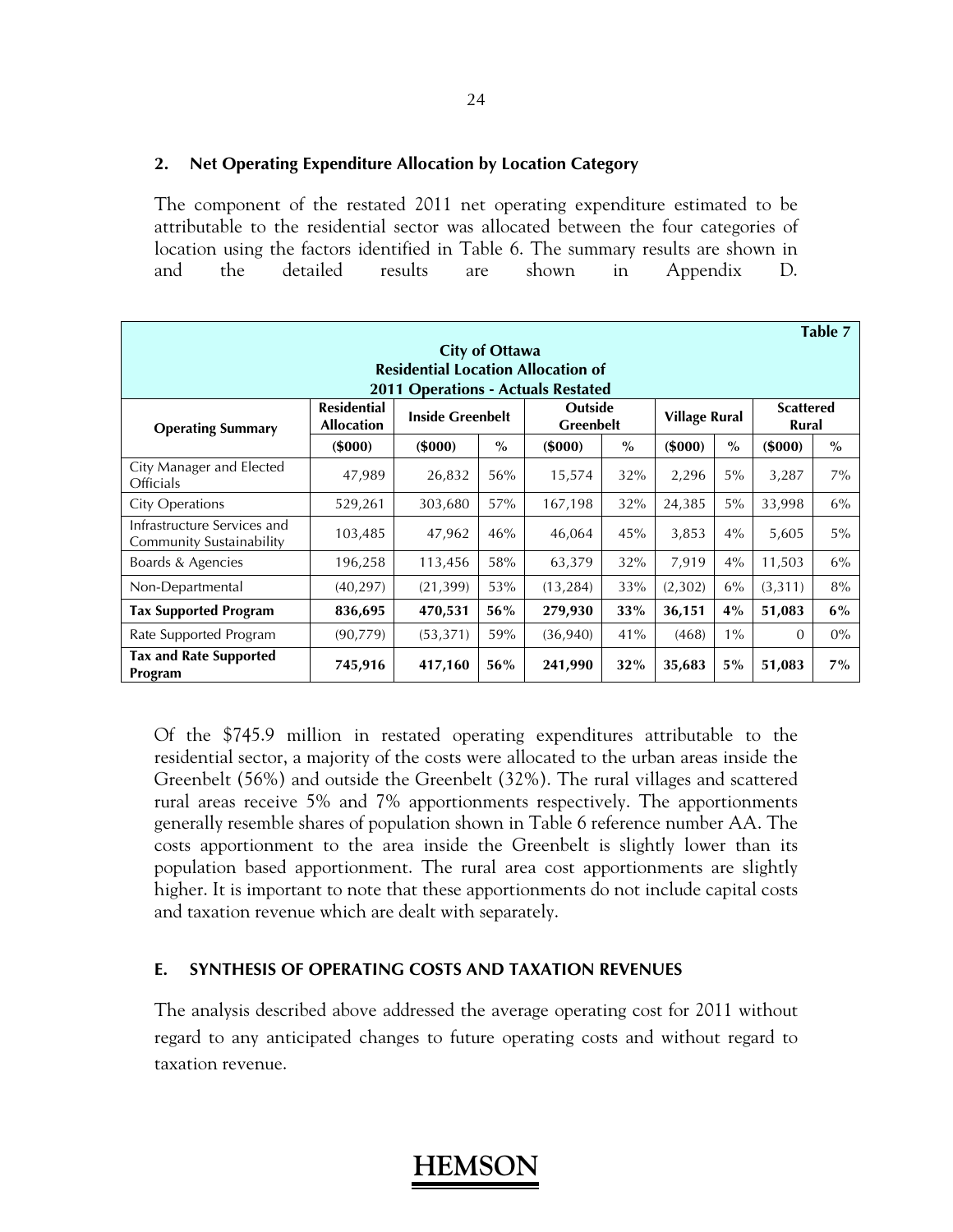#### **1. Adjustments for Fire and Transit Services**

For most City services it was determined that the average cost (per unit, per capita) of providing municipal services to a new development would likely be similar to the cost of providing the services to existing base (per unit, per capita). For example, if \$22/capita was spent on child care in 2011 inside the Greenbelt it was anticipated that for every new person added inside the Greenbelt child care costs would increase the same amount. However, based on discussions with City staff, this assumption was not appropriate for fire and transit services.

For **Fire Services**, there were no new major capital expansions planned over the next ten years inside the Greenbelt. Accordingly growth could occur inside the Greenbelt without any increases to operating costs. However, for development outside the Greenbelt and in the two rural areas the use of the existing averages is considered appropriate as new operating expenditures are anticipated as growth occurs.

For **Transit Services** the City has prepared a comprehensive funding model that includes a forecast of future operating and capital expenditures and the average operating cost of the 2011 system is not indicative of the future system. Accordingly, the average of the 2011-2048 system was used in the analysis. As the City moves towards a more LRT based system, operating costs are forecast to decrease and using the 2011-2048 average reduced net operating costs by approximately 7% across all geographies compared to the 2011 averages.

Further details of the transit and fire adjustments are included in Appendix E.

### **2. Application of Taxation Revenue**

When estimating the future cost of development, assumptions are required with respect to the anticipated assessment that would be applicable to the new residential units. Median assessed values by unit type were determined for each of the thirteen representative subdivisions. These values were then averaged to create single values for each of the four geographies. Estimated per capita assessments were also calculated based on average persons per each unit (based on the 2006 Census). The assessment related assumptions are provided below in Table 8.

The detailed appendices express the results in terms of per household and per capita amounts. Per household amounts are perhaps more readily understandable than per capita amounts since municipal fiscal information is often provided in terms of the "average house". However, when comparing locations where the average number of persons per household differ from place to place per capita measures provides a better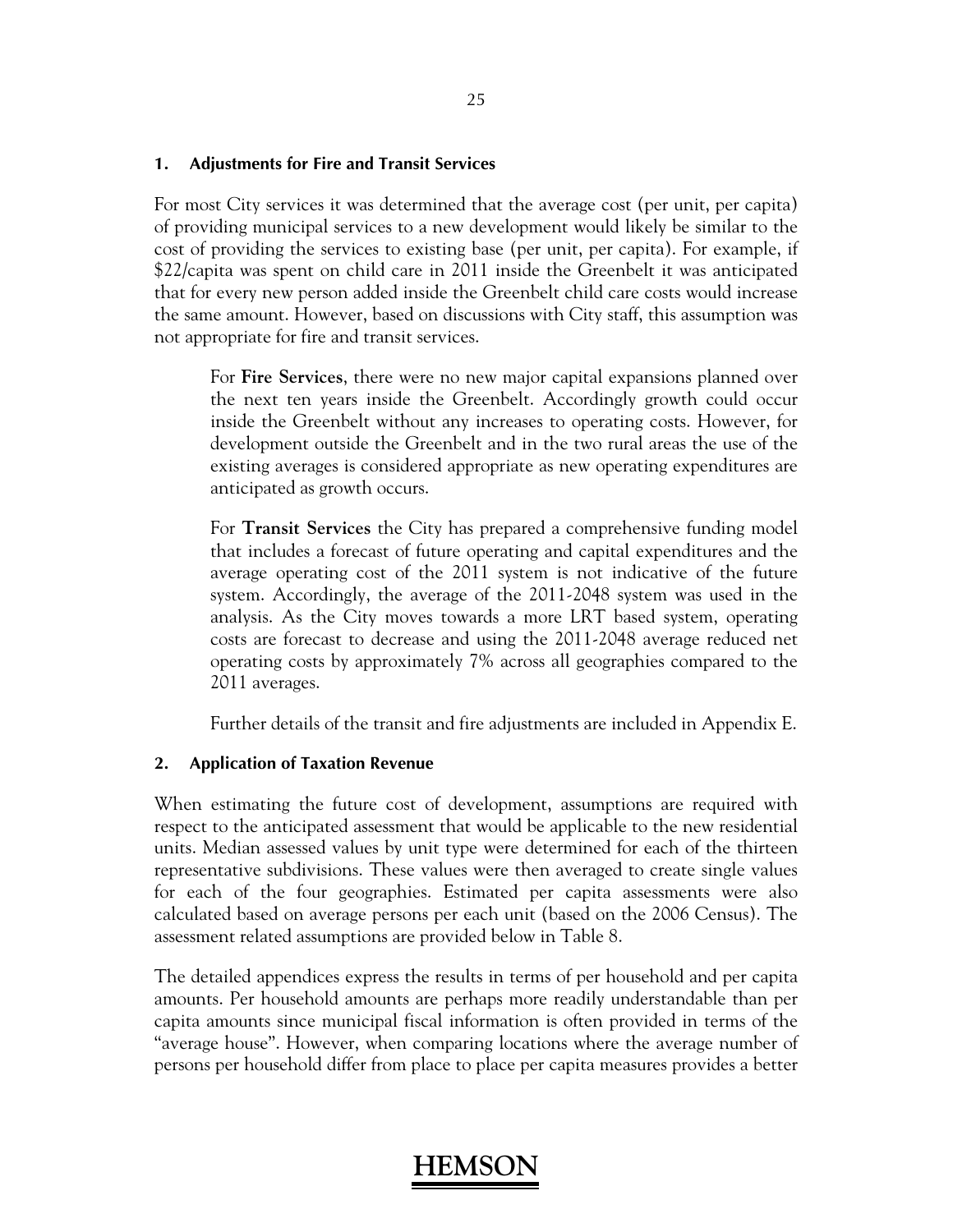|                                                                    |                      |                                   |                                    |                      | Table 8                          |  |  |  |  |  |  |  |
|--------------------------------------------------------------------|----------------------|-----------------------------------|------------------------------------|----------------------|----------------------------------|--|--|--|--|--|--|--|
| <b>City of Ottawa</b><br><b>Residential Assessment Assumptions</b> |                      |                                   |                                    |                      |                                  |  |  |  |  |  |  |  |
|                                                                    | City-Wide<br>Average | <b>Inside</b><br><b>Greenbelt</b> | <b>Outside</b><br><b>Greenbelt</b> | <b>Village Rural</b> | <b>Scattered</b><br><b>Rural</b> |  |  |  |  |  |  |  |
| 2011 Households                                                    | 377,000              | 238,100                           | 107,200                            | 12,900               | 18,800                           |  |  |  |  |  |  |  |
| 2011 Population                                                    | 917,600              | 530,500                           | 296,300                            | 37,023               | 53,777                           |  |  |  |  |  |  |  |
| 2011 Persons Per<br>Household                                      | 2.43                 | 2.23                              | 2.76                               | 2.87                 | 2.86                             |  |  |  |  |  |  |  |
| 2011 Average<br>Assessment                                         | \$301,504            | \$305,386                         | \$285,947                          | \$313,369            | \$368,931                        |  |  |  |  |  |  |  |
| 2011 Assessment Per<br>Capita                                      | \$123,874            | \$137,064                         | \$103,454                          | \$109,188            | \$128,975                        |  |  |  |  |  |  |  |
| Projected Persons Per<br>Household                                 |                      | 2.04                              | 2.83                               | 2.96                 | 2.96                             |  |  |  |  |  |  |  |
| Projected Assessment of<br>New Units                               |                      | \$337,511                         | \$312,234                          | \$449,500            | \$547,000                        |  |  |  |  |  |  |  |
| Projected New Unit<br>Assessment Per Capita                        |                      | \$165,533                         | \$110,174                          | \$151,800            | \$184,726                        |  |  |  |  |  |  |  |

"apples to apples" comparison. For this reason per capita rather than per household values are used throughout the report.

There are several important points to note in Table 8.

Firstly, assessed values in representative developments are higher than the existing average assessments. Although this is the case across all geographies it is particularly pronounced in the rural geographies. This is because the houses currently being constructed in the rural areas are typically much larger and more expensive (e.g. estate units) than the existing houses.

Secondly, the projected assessments are based on median assessed values which helps to remove any atypical outliers. Using a simple average would produce the following projected assessments per unit: Inside Greenbelt - \$340,336; Outside Greenbelt - \$319,813; Village Rural - \$465,457; and Scattered Rural - \$570,192. The greatest variations between median and average values are in the rural areas where some assessments over \$700,000 are present.

Thirdly, the number of persons per household is lowest inside the Greenbelt. This is because apartments account for a much larger share of units inside the Greenbelt than in the other geographies.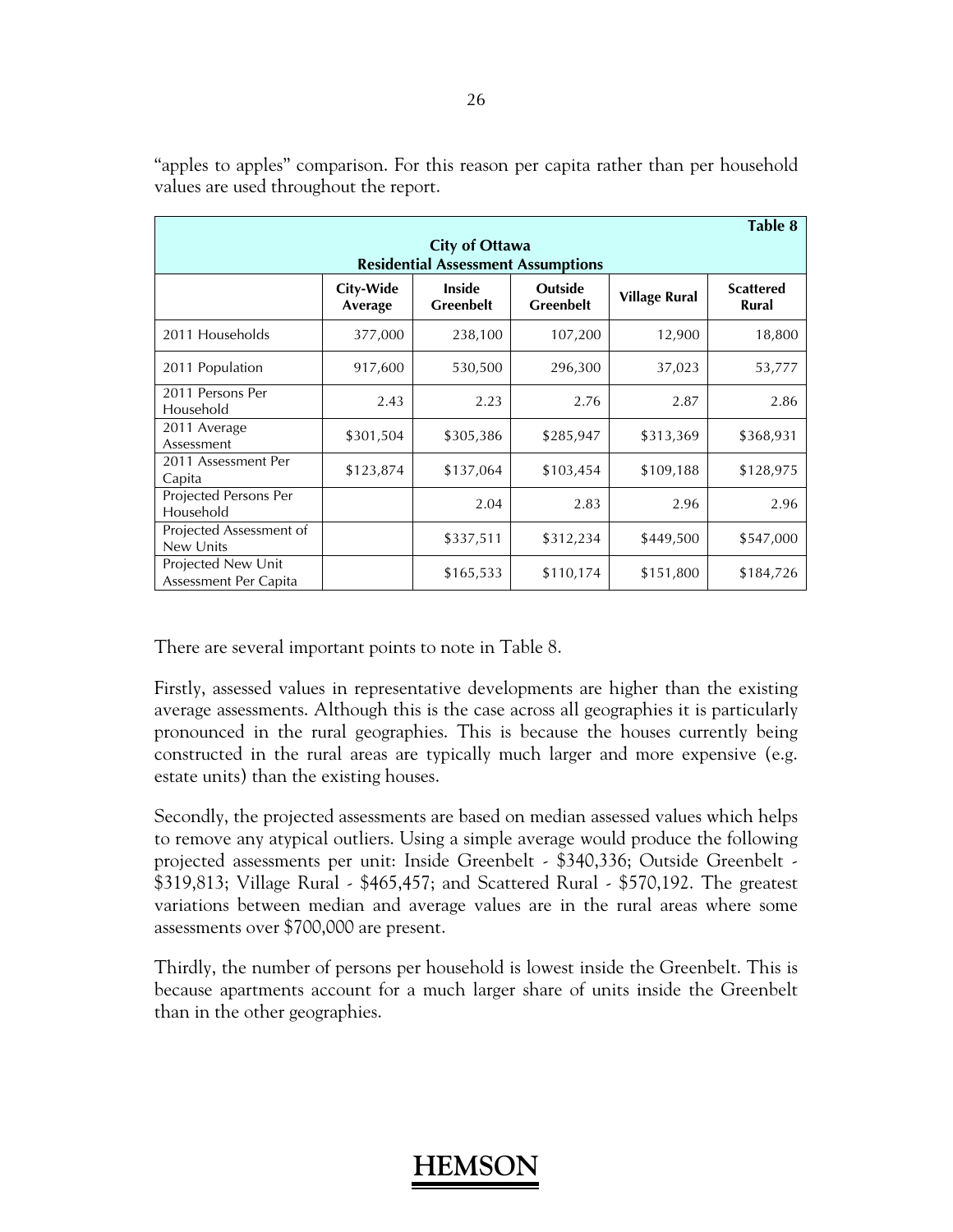| Table 9<br><b>City of Ottawa</b><br><b>Comparative Net Operating Cost and Assessment Analysis</b><br>(Annual \$/Capita)  |       |      |        |       |  |  |  |  |  |  |
|--------------------------------------------------------------------------------------------------------------------------|-------|------|--------|-------|--|--|--|--|--|--|
| <b>Village</b><br><b>Outside</b><br>Inside<br><b>Scattered</b><br><b>Greenbelt</b><br><b>Greenbelt</b><br>Rural<br>Rural |       |      |        |       |  |  |  |  |  |  |
| <b>Tax Funded Services</b>                                                                                               |       |      |        |       |  |  |  |  |  |  |
| Share of Net Operating Cost                                                                                              | 782   | 895  | 966    | 941   |  |  |  |  |  |  |
| Assessment Based Share of Net Cost                                                                                       | 1,229 | 818  | 1,032  | 1,256 |  |  |  |  |  |  |
| Variance from Estimated Share of Net Cost                                                                                | 447   | (77) | 67     | 315   |  |  |  |  |  |  |
| <b>Rate Funded Services</b>                                                                                              |       |      |        |       |  |  |  |  |  |  |
| Share of Net Operating Cost                                                                                              | 76    | 86   | $254*$ | n/a   |  |  |  |  |  |  |
| Water/Wastewater Revenues                                                                                                | 210   | 249  | $403*$ | n/a   |  |  |  |  |  |  |
| Variance from Estimated Share of Net Cost                                                                                | 133   | 164  | $149*$ | n/a   |  |  |  |  |  |  |

\*Note: Small sample size in this category

Table 9 provides per capita data comparing the net operating cost of providing services to the four locations with the revenues that would be generated from new units. All the variances summarized in Table 9 above are positive with the exception of tax supported services outside the Greenbelt.

On a pure cost basis the area inside the Greenbelt is the least costly to operate for both tax and rate supported services. This, is conjunction with relatively high assessment per capita values, produces positive variances.

It is however important to note that the amounts do not include capital.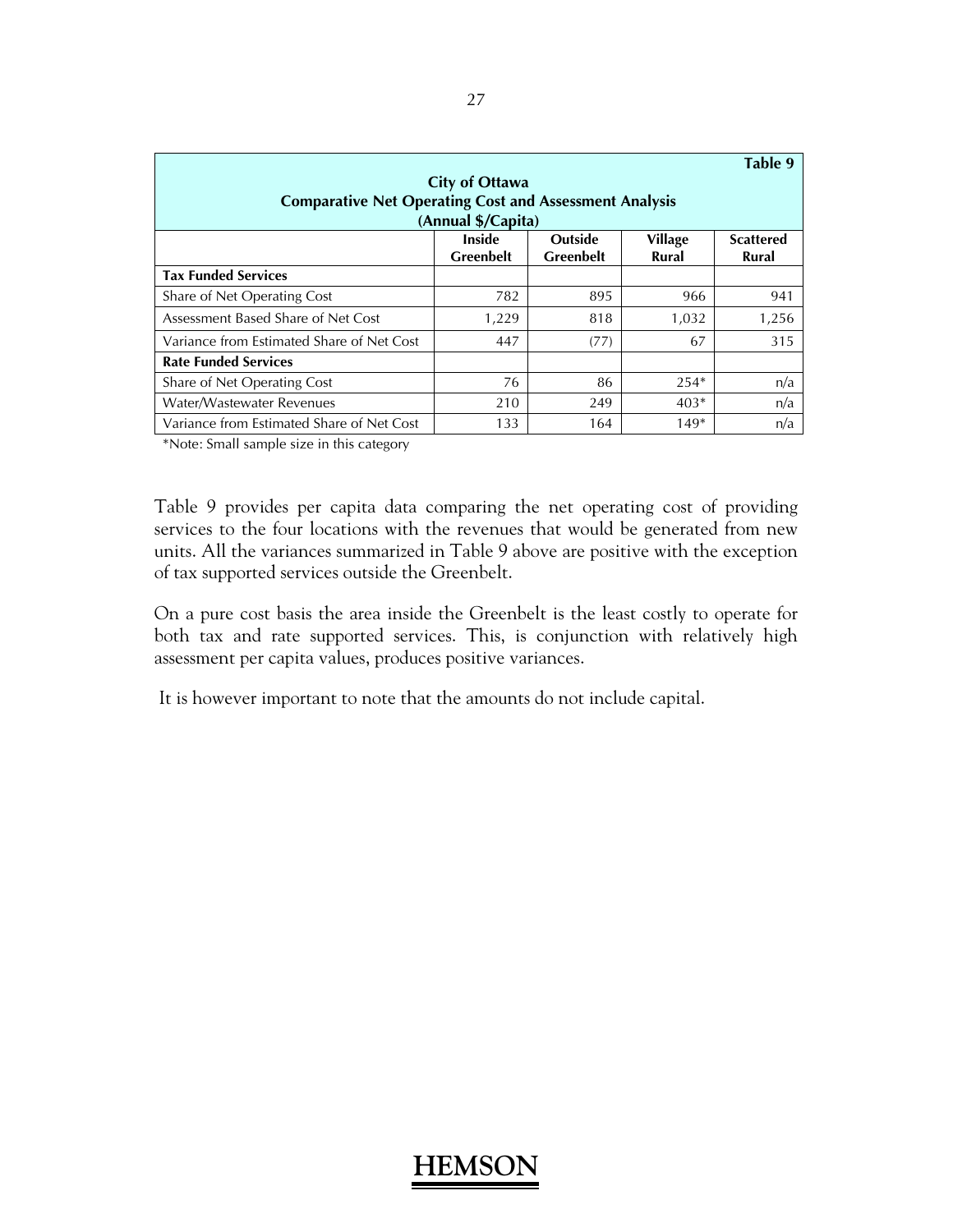### **IV TWO APPROACHES ARE USED FOR CAPITAL**

This section describes the analysis relating to capital expenditures. The first part describes how the capital amounts used for the non-developer funded component are established. This includes infrastructure related to services that cannot be paid for through development charges such as solid waste and information technology. It also includes renewal, regulatory, strategic initiative and tax and rate supported growth expenditures.

The second part of this section describes the approach used to address infrastructure that is funded through development charges.

#### **A. THE CAPITAL ANALYSIS FOR NON-DEVELOPER FUNDED CAPITAL BASED ON THE AVERAGE OF THREE YEARS OF PROJECTED CAPITAL SPENDING**

The objective of this study is to develop an understanding of the net capital and operating costs associated with development in four geographic locations. In keeping with this objective it is important that the analysis reflect long-term patterns rather than spending in one particular year. This is not a significant issue with operating costs since budgets for services or programs tend not to vary substantially from year to year. Capital expenditures, however, are far more uneven, particularly the pay-asyou go City-wide capital expenditures. For this reason rather than using the 2011 budget values alone, an average of three years projected capital spending was considered. The basis for this estimate was the 2009, 2010, and 2011 capital budget projections.

Even taking a three-year approach does not necessarily mean that all long-term capital spending is accounted for. For example, a significant capital investment for a particular service may have been undertaken in 2008 but with no further capital expenditures being required between 2009 and 2011. While such situations may affect the analysis for a particular service over a three-year period they would tend to even out across the full spectrum of services.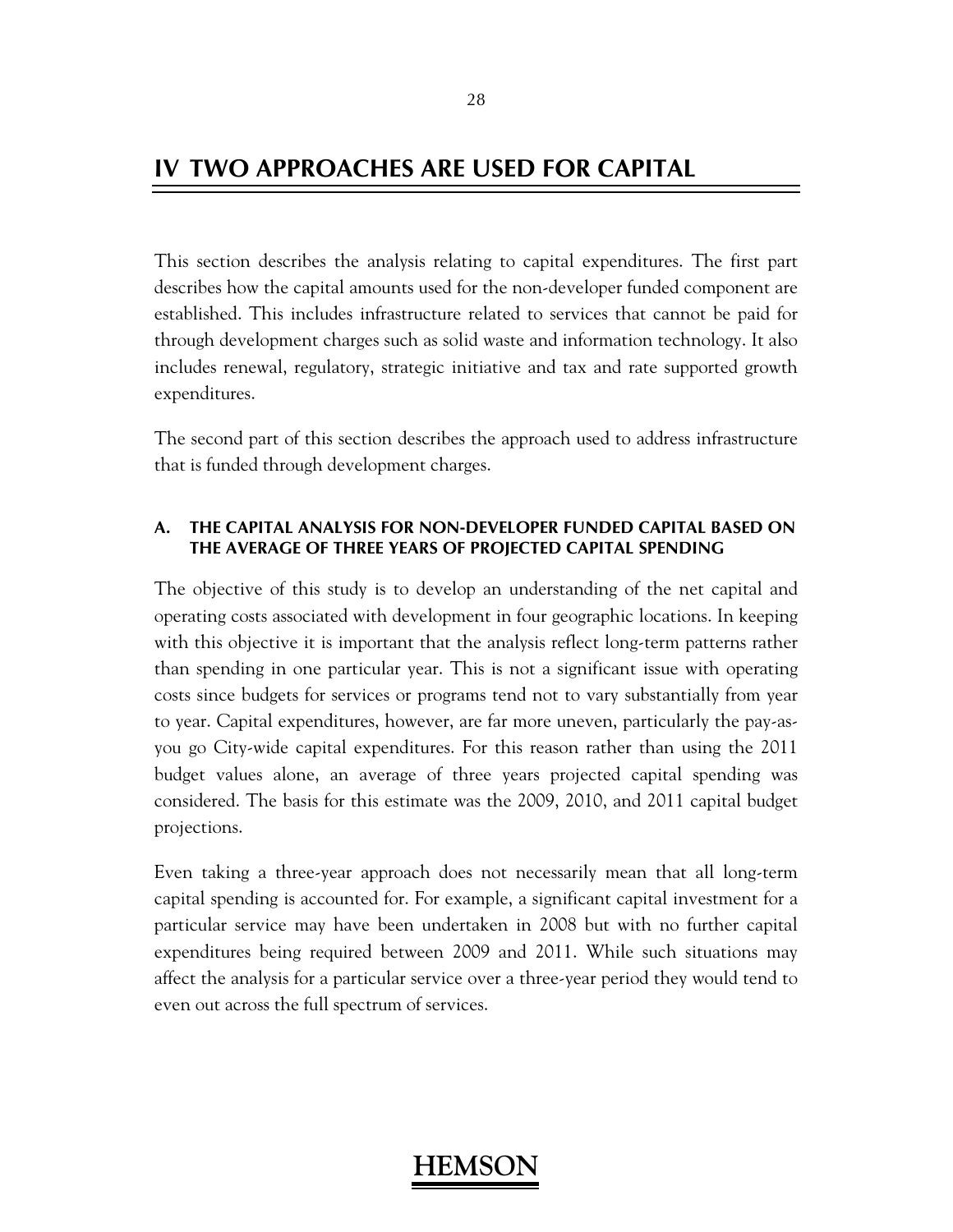With respect to projects funded using debt, an assumption was made that the longterm debt servicing costs would add 20% to project costs<sup>1</sup>. This assumption was calculated based on a 20 year loan with biannual payments and an interest rate two percentages points higher than the rate of inflation.

The summary of the projected net average annual capital expenditure including debt service is set out in Table 10. The detailed analysis from which the summary is derived is shown in Appendices F and G.

| Table 10<br><b>City of Ottawa</b><br><b>Tax and Rate Supported</b><br><b>Capital Expenditures: 2009-2011</b><br>(5000) |                           |                            |                                                                     |                                                               |        |                                                                           |  |  |
|------------------------------------------------------------------------------------------------------------------------|---------------------------|----------------------------|---------------------------------------------------------------------|---------------------------------------------------------------|--------|---------------------------------------------------------------------------|--|--|
| Summary of<br><b>Expenditures</b>                                                                                      | Tax<br><b>Expenditure</b> | Rate<br><b>Expenditure</b> | <b>Tax</b><br><b>Supported</b><br><b>Debt</b><br><b>Expenditure</b> | Rate<br><b>Supported</b><br><b>Debt</b><br><b>Expenditure</b> |        | <b>Total</b><br><b>Estimated</b><br>Capital<br><b>Expenditure</b><br>Cost |  |  |
| Non-DC<br>Supported<br>Services                                                                                        | 32,400                    | 367                        | 12,657                                                              | $\theta$                                                      | 2,531  | 47,954                                                                    |  |  |
| DC Supported<br>Levy Services                                                                                          | 126,669                   | $\Omega$                   | 95,859                                                              | $\mathbf{0}$                                                  | 19,172 | 241,700                                                                   |  |  |
| DC Supported<br><b>Rate Services</b>                                                                                   | 1,001                     | 109,690                    | 733                                                                 | 33,786                                                        | 6,904  | 152,1145                                                                  |  |  |
| Subtotal:<br>DC Supported<br>Services                                                                                  | 127,671                   | 109,690                    | 96,592                                                              | 33,786                                                        | 26,076 | 393,815                                                                   |  |  |
| <b>Total All</b><br><b>Services</b>                                                                                    | 160,070                   | 110,057                    | 109,249                                                             | 33,786                                                        | 28,607 | 441,769                                                                   |  |  |

The values in Table 10 exclude the portions of the total project cost that are funded by development charges, gas taxes, senior government grants and other non tax and rate supported contributions.

 $\overline{a}$ 

<sup>&</sup>lt;sup>1</sup> This assumption was calculated based on a 20 year loan with biannual payments and an interest *rate two percentages points higher than the rate of inflation.*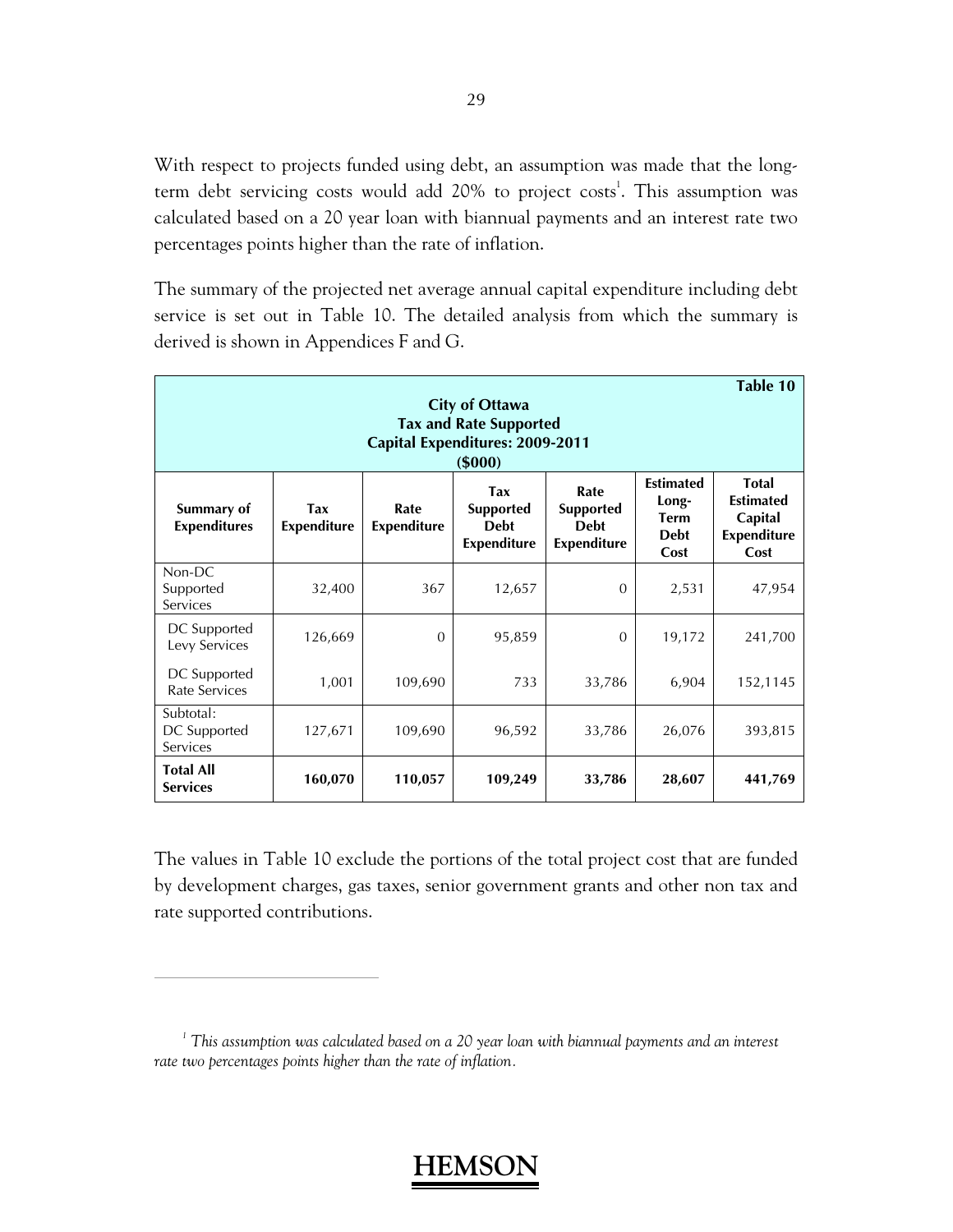### **1. Allocation of Projected Capital Expenditures by Sector**

As with net operating expenditures, the capital expenditures were allocated in two stages: firstly by sector and then by category of location. The same sectoral apportionment factors shown previously in Table 4 are used to allocate the capital costs.

| Table 11                                                |                                                             |                          |      |                              |      |  |  |  |
|---------------------------------------------------------|-------------------------------------------------------------|--------------------------|------|------------------------------|------|--|--|--|
| <b>City of Ottawa</b>                                   |                                                             |                          |      |                              |      |  |  |  |
| <b>Residential / Non-Residential Cost Allocation of</b> |                                                             |                          |      |                              |      |  |  |  |
| Capital Expenditures: 2009-2011 Average                 |                                                             |                          |      |                              |      |  |  |  |
|                                                         | Total<br><b>Estimated</b><br>Capital<br><b>Expenditures</b> | <b>Residential Share</b> |      | <b>Non-Residential Share</b> |      |  |  |  |
|                                                         | $($ \$000 $)$                                               | (5000)                   | $\%$ | (5000)                       | $\%$ |  |  |  |
| Non-DC Supported Services                               | 47,954                                                      | 32,314                   | 67%  | 15,640                       | 37%  |  |  |  |
| DC Supported Levy Services                              | 241,700                                                     | 131,676                  | 54%  | 110,024                      | 46%  |  |  |  |
| DC Supported Rate Services                              | 152,115                                                     | 108,273                  | 71%  | 43,842                       | 29%  |  |  |  |
| Subtotal DC Supported Services                          | 393,815                                                     | 239,948                  | 61%  | 153,866                      | 39%  |  |  |  |
| <b>Total All Services</b>                               | 441,769                                                     | 272,363                  | 62%  | 169,506                      | 38%  |  |  |  |

Of the \$441.8 million of tax and rate supported expenditures, 62% or \$272.4 million is allocated to the residential sector using an average cost approach and 38% or \$169.5 million to the non-residential sector.

### **2. Allocation of Projected Non-Developer Funded Capital Expenditures by Location**

As noted in the previous chapter, an average cost approach was used for apportioning operating expenditures and non developer funded capital.

| Table 12<br><b>City of Ottawa</b><br><b>Residential Location Allocation of</b> |                                         |                                                                                        |      |                                    |      |                         |      |                                  |       |
|--------------------------------------------------------------------------------|-----------------------------------------|----------------------------------------------------------------------------------------|------|------------------------------------|------|-------------------------|------|----------------------------------|-------|
|                                                                                | <b>Residential</b><br><b>Allocation</b> | Non-DC Supported Capital Expenditures: 2009-2011 Average<br><b>Inside</b><br>Greenbelt |      | <b>Outside</b><br><b>Greenbelt</b> |      | Rural<br><b>Village</b> |      | <b>Rural</b><br><b>Scattered</b> |       |
|                                                                                | (5000)                                  | (5000)                                                                                 | $\%$ | (5000)                             | $\%$ | (5000)                  | $\%$ | $($ \$000 $)$                    | $\%$  |
| Non-Developer<br><b>Funded Services</b>                                        | 32,314                                  | 17,977                                                                                 | 56%  | 10,566                             | 33%  | 1.545                   | 5%   | 2,226                            | $7\%$ |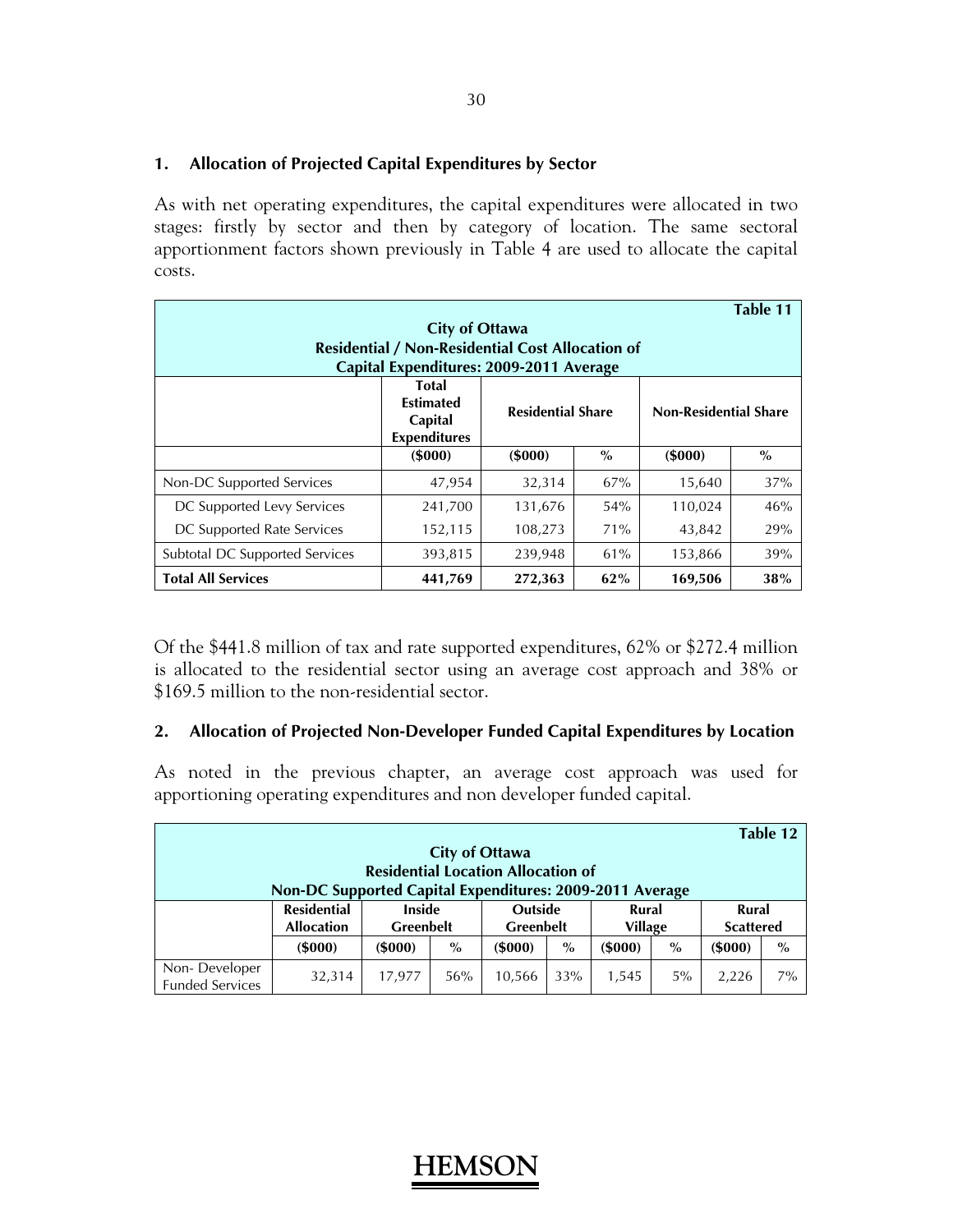As illustrated in Table 12, the \$32.3 million in non-developer funded capital was allocated to the four geographies based on the various allocation methods shown in Table 6 described previously. The details of the allocation are included in Appendix I.

### **B. ANALYSIS OF PER CAPITA COST AND TAXATION POTENTIAL RELATED TO NON-DEVELOPER FUNDED CAPITAL**

Using the same approach as that used to analyse operating costs, the estimated nondeveloper funded capital costs were analysed on a per capita basis for the four locations. Both cost and taxation applications were calculated. The per capita shares are shown in Table 13. The assessment (taxation) based share is calculated by multiplying the calculated 2011 City-wide non-developer funded capital tax rate by the forecast average assessment in each of the four geographies. The variance between the two amounts is determined by deducting the assessment based share of net costs from the net population-based cost per capita.

|                                                                              |                       |                  |                | Table 13         |
|------------------------------------------------------------------------------|-----------------------|------------------|----------------|------------------|
|                                                                              | <b>City of Ottawa</b> |                  |                |                  |
| <b>Comparative Non-Developer Funded Capital Cost and Assessment Analysis</b> |                       |                  |                |                  |
|                                                                              | (Annual \$/Capita)    |                  |                |                  |
|                                                                              | <b>Inside</b>         | <b>Outside</b>   | <b>Village</b> | <b>Scattered</b> |
|                                                                              | <b>Greenbelt</b>      | <b>Greenbelt</b> | Rural          | Rural            |
| <b>Tax Supported</b>                                                         |                       |                  |                |                  |
| Population based Share of Non-Developer                                      | 34                    | 36               | 42             | 41               |
| <b>Funded Net Capital Cost</b>                                               |                       |                  |                |                  |
| Assessment Based Share of Net Cost                                           | 47                    | 31               | 43             | 53               |
| Calculated using 2009-2011 Average                                           |                       |                  |                |                  |
| Variance from Estimated Share of                                             | 13                    | (4)              |                |                  |
| Net Capital Cost                                                             |                       |                  |                |                  |

Strictly from a cost perspective, the rural areas account for a higher per capita share of expenditures. However, once the higher assessments that are prevalent in the rural areas are taken into account, variances are positive. In contrast, the lower assessment per capita in the area outside the Greenbelt indicates a slight deficit.

### 31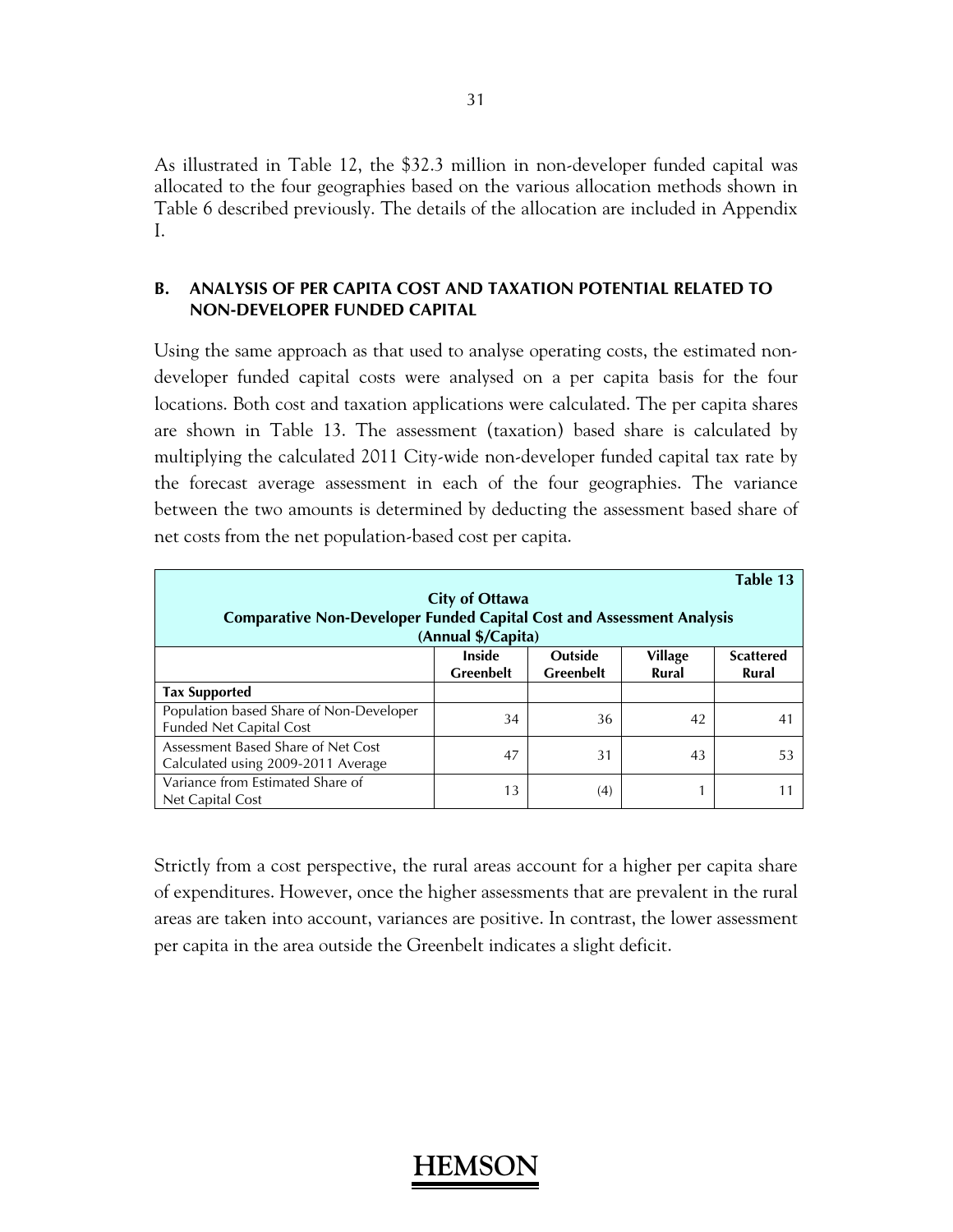### **C. ANALYSIS OF PER CAPITA COST AND TAXATION POTENTAL RELATED TO DEVELOPER FUNDED CAPITAL**

Developer funded capital consists of local (internal) services capital, development charges funded capital and one-time capital provisions accounting for the 10% municipal co-payment and service level restrictions of *Development Charges Act*. The analysis is predicated on the City collecting the maximum calculated development charges calculated in the 2009 Development Charges Study (indexed to 2011). Practically, the City Council's adoption of a phase-in of the development charges rates means there would be additional City contributions in the one-time cost category as then are presented below until the end of the phase-in in January, 2013. These additional amounts would be funded through taxes or utility rates.

Appendices K and L contain details of the estimated amounts for these capital items associated with each of the representative development analysed. To be consistent with the operating cost categories, fire and transit were separated from other tax supported services. Transit capital amounts are based on the long-term funding model as opposed to the Development Charges Study.

For some services, the apportionment methodology used for development chargesrelated capital differs from the methodology used to apportion operating costs. This is because the Development Charges Study from which the data were obtained used different apportionment approaches than those used in this study. For example, in the case of roads, vehicle trip distances were used extensively for operating cost apportionments in this study whereas vehicle trip distances were used very sparingly in the Development Charges Study. Had vehicle trip distances been used more extensively in the Development Charges Study (and thereby in this study) for the apportionment of roads-related capital costs, the amounts assigned to the rural areas would be higher and the outside the Greenbelt amounts would be lower. The results for the area inside the Greenbelt would be less affected.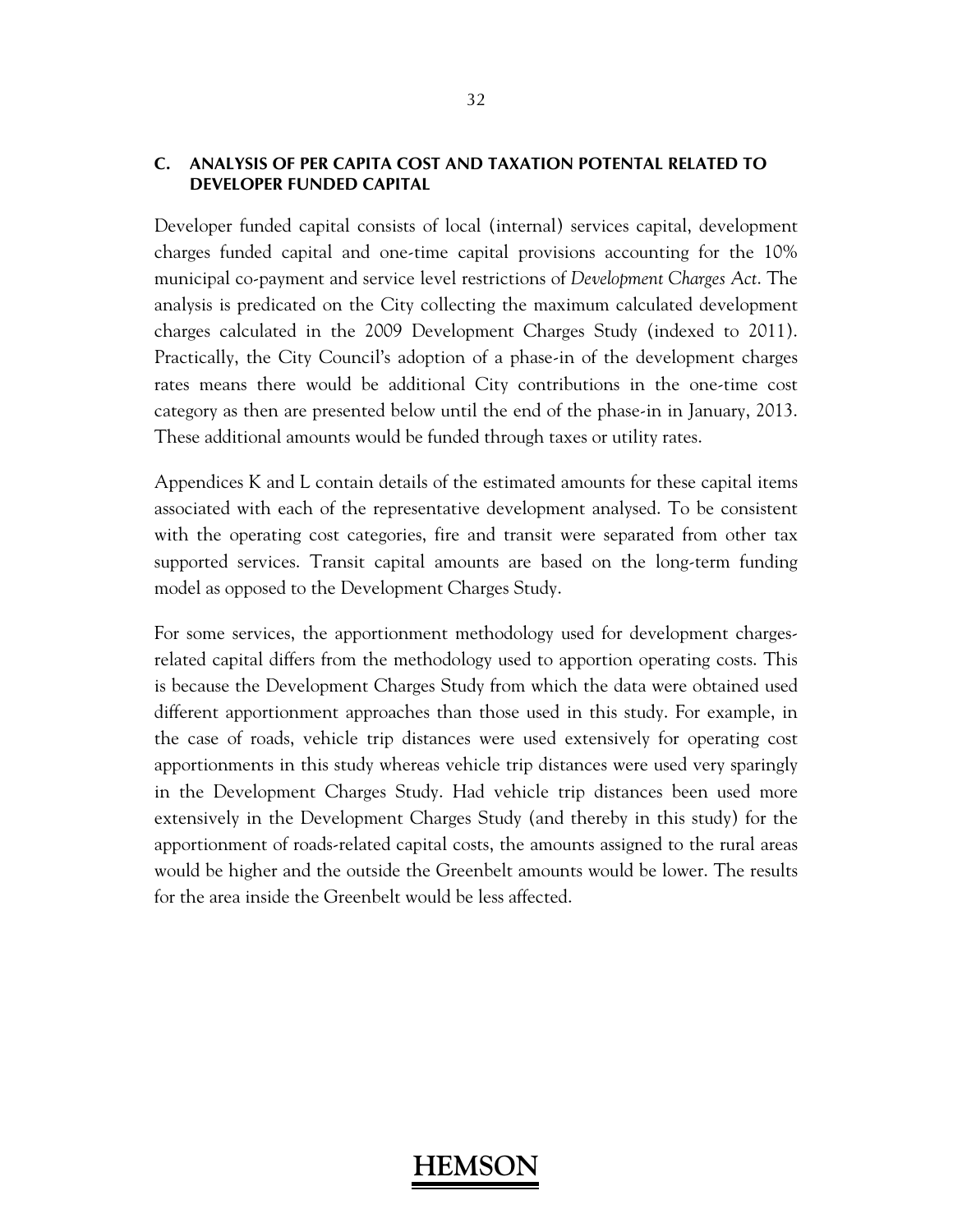|                                                                          |                                             |                                                  |                                                    | Table 14                                                                        |
|--------------------------------------------------------------------------|---------------------------------------------|--------------------------------------------------|----------------------------------------------------|---------------------------------------------------------------------------------|
| <b>Comparative Developer Funded Capital Cost and Assessment Analysis</b> | <b>City of Ottawa</b><br>(Annual \$/Capita) |                                                  |                                                    |                                                                                 |
|                                                                          | Higher-<br><b>Density</b><br>Urban          | l ower-<br><b>Density</b><br>Urhan<br>Greenfield | l ow-<br><b>Density</b><br>Rural<br><b>Village</b> | <b>Scattered</b><br><b>Estate and</b><br>Low-<br><b>Density</b><br><b>Rural</b> |
| <b>Levy Supported</b>                                                    |                                             |                                                  |                                                    |                                                                                 |
| Net Local Services Capital Cost                                          | 58                                          | 147                                              | 281                                                | 582                                                                             |
| Net DC Supported Capital Cost                                            | 131                                         | 192                                              | 143                                                | 143                                                                             |
| One-Time Capital Cost                                                    | 50                                          | 67                                               | 26                                                 | 26                                                                              |
| Total Developer Funded Capital Cost                                      | 239                                         | 407                                              | 450                                                | 751                                                                             |
| Assessment Based Share of Net Cost<br>Calculated using 2009-2011 Average | 195                                         | 130                                              | 149                                                | 181                                                                             |
| Variance from Estimated Share of Net Cost                                | (44)                                        | (277)                                            | (302)                                              | (570)                                                                           |
| <b>Rate Supported</b>                                                    |                                             |                                                  |                                                    |                                                                                 |
| Net Local Services Capital Cost                                          | 70                                          | 186                                              | 108                                                | $\Omega$                                                                        |
| Net DC Supported Capital Cost                                            | 19                                          | 17                                               | 4                                                  | $\Omega$                                                                        |
| Total Developer Funded Capital Cost                                      | 88                                          | 204                                              | 111                                                | $\Omega$                                                                        |
| Share of Net Cost using 2009-2011<br>Average                             | 130                                         | 130                                              | 130                                                | $\Omega$                                                                        |
| Variance from Estimated Share of Net Cost                                | 42                                          | (74)                                             | 19                                                 | 0                                                                               |

The cost amounts shown in Table 14 represent the annual provision that would be required in order to fully fund the periodic replacement of the developer funded infrastructure. The amounts shown in table for the assessment based shares of net costs are calculated based on 2009-2011 average annual capital expenditures and projected assessment. In most instances the 2009-11 assessment based amounts are less than the amounts required to pay for a fully funded replacement program. For levy supported services, deficits exist across all categories while for rate supported services, a deficit is evident in the lower-density urban greenfield category.

Notwithstanding the limitation of comparing cost estimates based on asset management requirements to historic actual expenditure levels, significant variations between the categories are evident. This is primarily due to large differences in the local service provisions. The representative rural developments have significant local road requirements that are initially developer-funded but subsequently will require substantial amounts to be put aside for their eventual replacement. Conversely, two of the three representative developments in the higher-density urban category are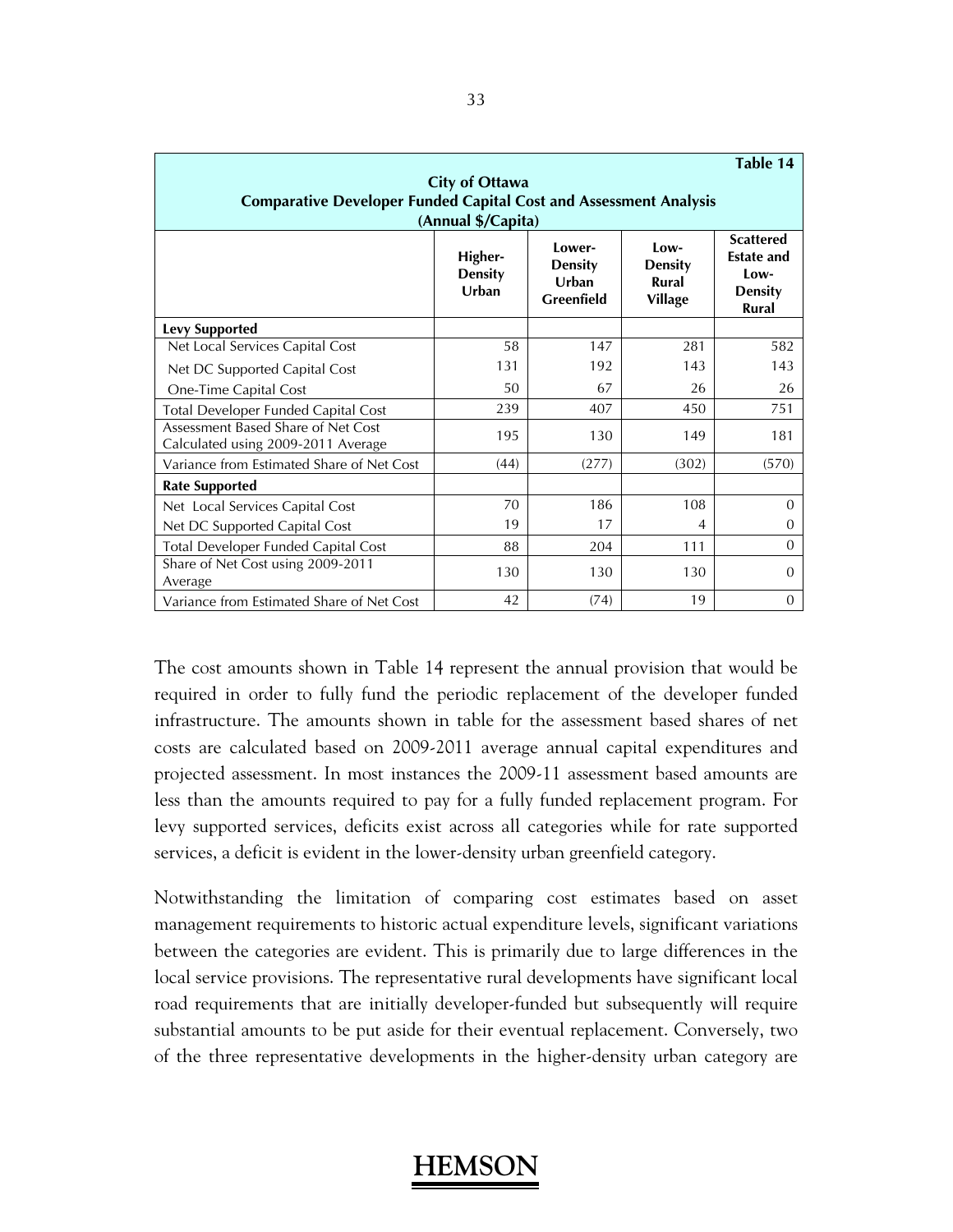condominiums that did not have any significant amount of associated new local infrastructure.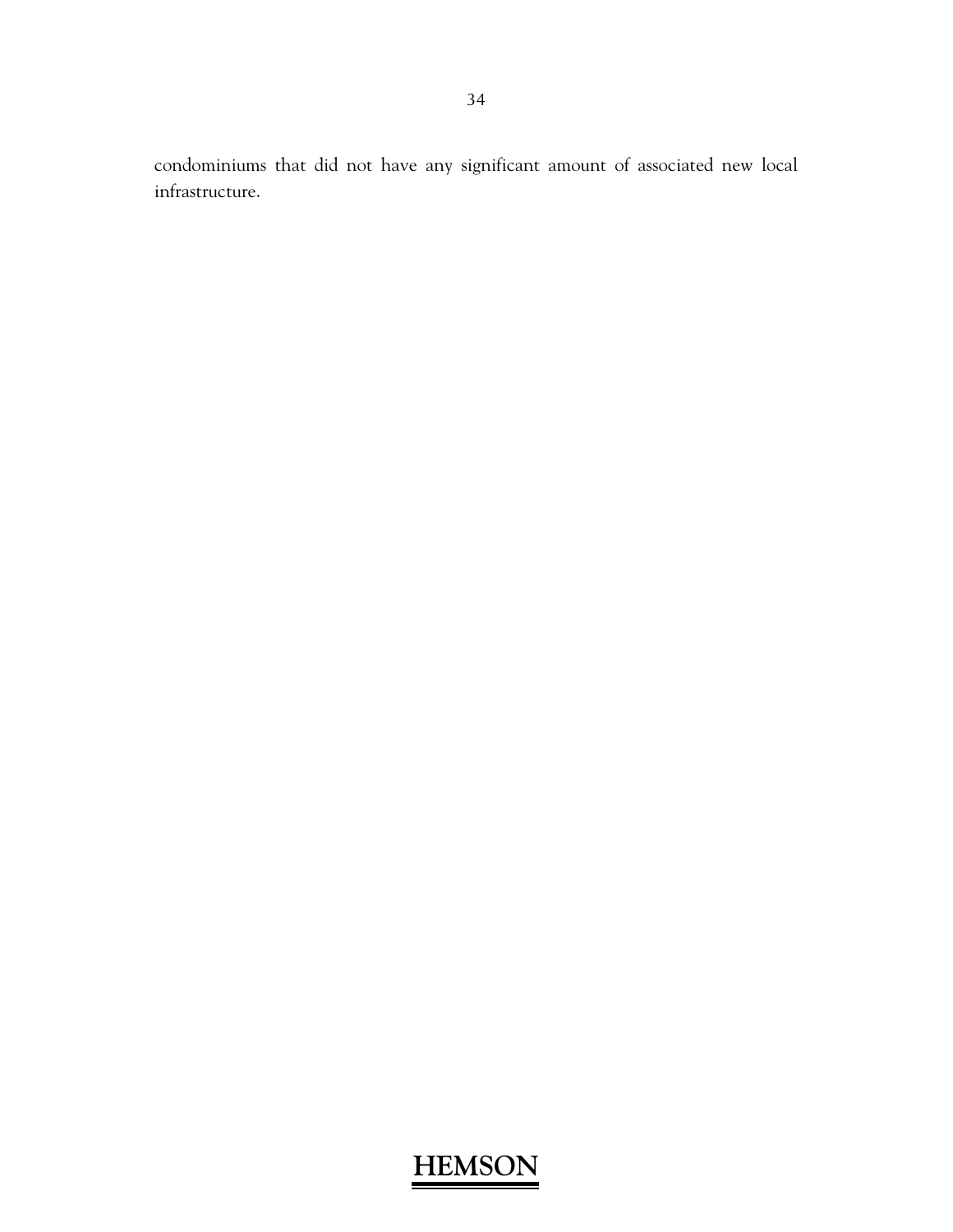## **V OVERALL RESULTS AND OBSERVATIONS**

This section addresses the key findings and recommendations of the study and is supported by summary tables relating to both tax levy and rate-based services.

### **A. LEVY-SUPPORTED SERVICES**

The results for levy-supported services are summarized in Table 15 below.

|                                                   |                                    |                                                         |                                                           | Table 15                                                                        |
|---------------------------------------------------|------------------------------------|---------------------------------------------------------|-----------------------------------------------------------|---------------------------------------------------------------------------------|
|                                                   | <b>City of Ottawa</b>              |                                                         |                                                           |                                                                                 |
| <b>Levy Supported Analysis Summary</b>            | (Annual \$/Capita)                 |                                                         |                                                           |                                                                                 |
|                                                   | Higher-<br><b>Density</b><br>Urban | I ower-<br><b>Density</b><br>Urban<br><b>Greenfield</b> | I ow-<br><b>Density</b><br><b>Rural</b><br><b>Village</b> | <b>Scattered</b><br><b>Estate</b><br>and Low-<br><b>Density</b><br><b>Rural</b> |
| <b>Net Cost</b>                                   |                                    |                                                         |                                                           |                                                                                 |
| Net Operating Cost                                | 782                                | 895                                                     | 966                                                       | 941                                                                             |
| Non-DC Eligible Service Capital Provision         | 34                                 | 36                                                      | 42                                                        | 41                                                                              |
| DC Eligible Service Capital Provision             | 239                                | 407                                                     | 450                                                       | 751                                                                             |
| <b>Total Net Cost</b>                             | 1,055                              | 1,338                                                   | 1,458                                                     | 1,734                                                                           |
| <b>Taxation Revenue</b>                           |                                    |                                                         |                                                           |                                                                                 |
| Revenue for Net Operating Cost                    | 1,229                              | 818                                                     | 1,032                                                     | 1,256                                                                           |
| Rev. for Non-DC Eligible Service Capital Prov.    | 47                                 | 31                                                      | 43                                                        | 53                                                                              |
| Revenue for DC Eligible Service Capital Provision | 195                                | 130                                                     | 149                                                       | 181                                                                             |
| <b>Total Taxation Revenue</b>                     | 1,471                              | 979                                                     | 1,224                                                     | 1,490                                                                           |
| <b>Variance in Expenditures</b>                   |                                    |                                                         |                                                           |                                                                                 |
| Variance in Net Operating Cost                    | 447                                | (77)                                                    | 67                                                        | 315                                                                             |
| Variance in Non-DC Eligible Service Capital Prov. | 13                                 | (4)                                                     | 1                                                         | 11                                                                              |
| Variance in DC Eligible Service Capital Provision | (44)                               | (277)                                                   | (302)                                                     | (570)                                                                           |
| <b>Total Variance</b>                             | 415                                | (359)                                                   | (234)                                                     | (244)                                                                           |

For levy-supported services, the representative developments in the higher-density urban category show an overall positive annual variance (\$415/capita) when compared to the City's existing average. The representative developments in the

### 35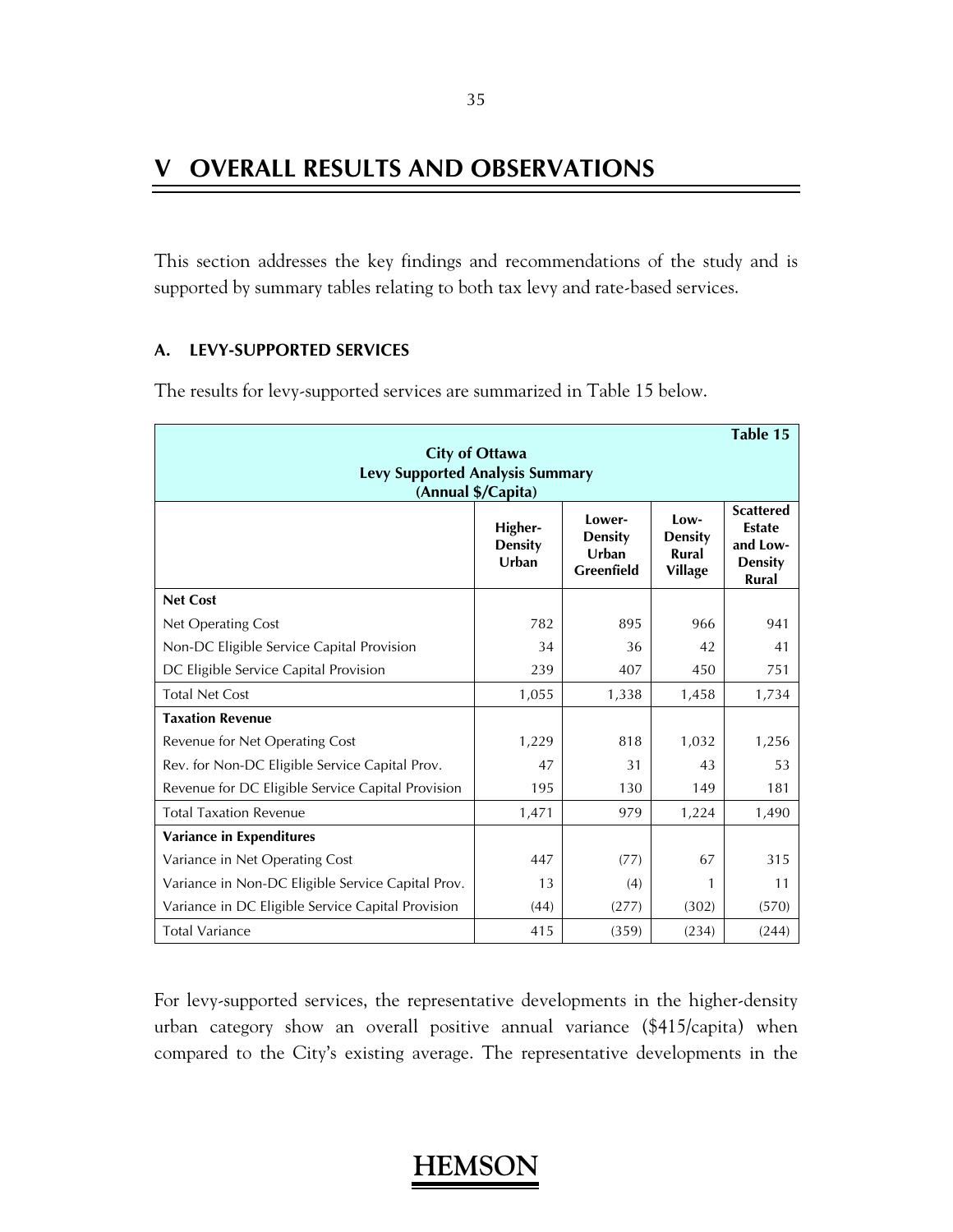lower-density urban greenfield category show a negative variance of \$359/capita. For development in low-density rural village and low-density scattered rural category, negative variances of \$234/capita and \$244/capita respectively are evident.

On a pure cost basis, the rural areas are the most expensive to service. However, new developments in rural areas tend to have relatively high assessed values that generate high taxation revenue. As a result, the net negative variance in rural areas is smaller than for developments in the lower-density urban category.

### **B. RATE SUPPORTED SERVICES**

| <b>Rate Supported Analysis Summary</b>        | <b>City of Ottawa</b><br>(Annual \$/Capita) |                                                 |                                              | Table 16                                                                 |
|-----------------------------------------------|---------------------------------------------|-------------------------------------------------|----------------------------------------------|--------------------------------------------------------------------------|
|                                               | Higher-<br><b>Density</b><br>Urban          | Lower-<br><b>Density</b><br>Urban<br>Greenfield | l ow-<br><b>Density</b><br>Rural<br>Village* | <b>Scattered</b><br><b>Estate</b><br>and Low-<br><b>Density</b><br>Rural |
| <b>Gross Cost</b>                             |                                             |                                                 |                                              |                                                                          |
| <b>Gross Operating Cost</b>                   | 76                                          | 86                                              | 254                                          | $\Omega$                                                                 |
| DC Eligible Service Capital Provision         | 88                                          | 204                                             | 111                                          | 0                                                                        |
| <b>Total Cost</b>                             | 165                                         | 289                                             | 365                                          | $\Omega$                                                                 |
| <b>Rate Revenue</b>                           |                                             |                                                 |                                              |                                                                          |
| Revenue for Net Operating Cost                | 210                                         | 249                                             | 403                                          | $\Omega$                                                                 |
| Revenue for DC Eligible Service Capital Prov. | 130                                         | 130                                             | 130                                          | $\Omega$                                                                 |
| <b>Total Rate Revenue</b>                     | 340                                         | 379                                             | 533                                          | $\Omega$                                                                 |
| <b>Variance in Expenditures</b>               |                                             |                                                 |                                              |                                                                          |
| Variance in Net Operating Cost                | 133                                         | 164                                             | 149                                          | $\Omega$                                                                 |
| Variance in DC Eligible Service Capital Prov. | 42                                          | (74)                                            | 19                                           | $\Omega$                                                                 |
| <b>Total Variance</b>                         | 175                                         | 90                                              | 168                                          | $\Omega$                                                                 |

Table 16 summarizes the analysis for water, sewer and stormwater services.

\* Note: Small sample size in this category

When compared to the City's existing average, developments across all categories produce positive variances in rate-supported services. Scattered rural developments are unserviced. These results indicate that the City is currently spending more on capital improvements than would be required for new developments. This situation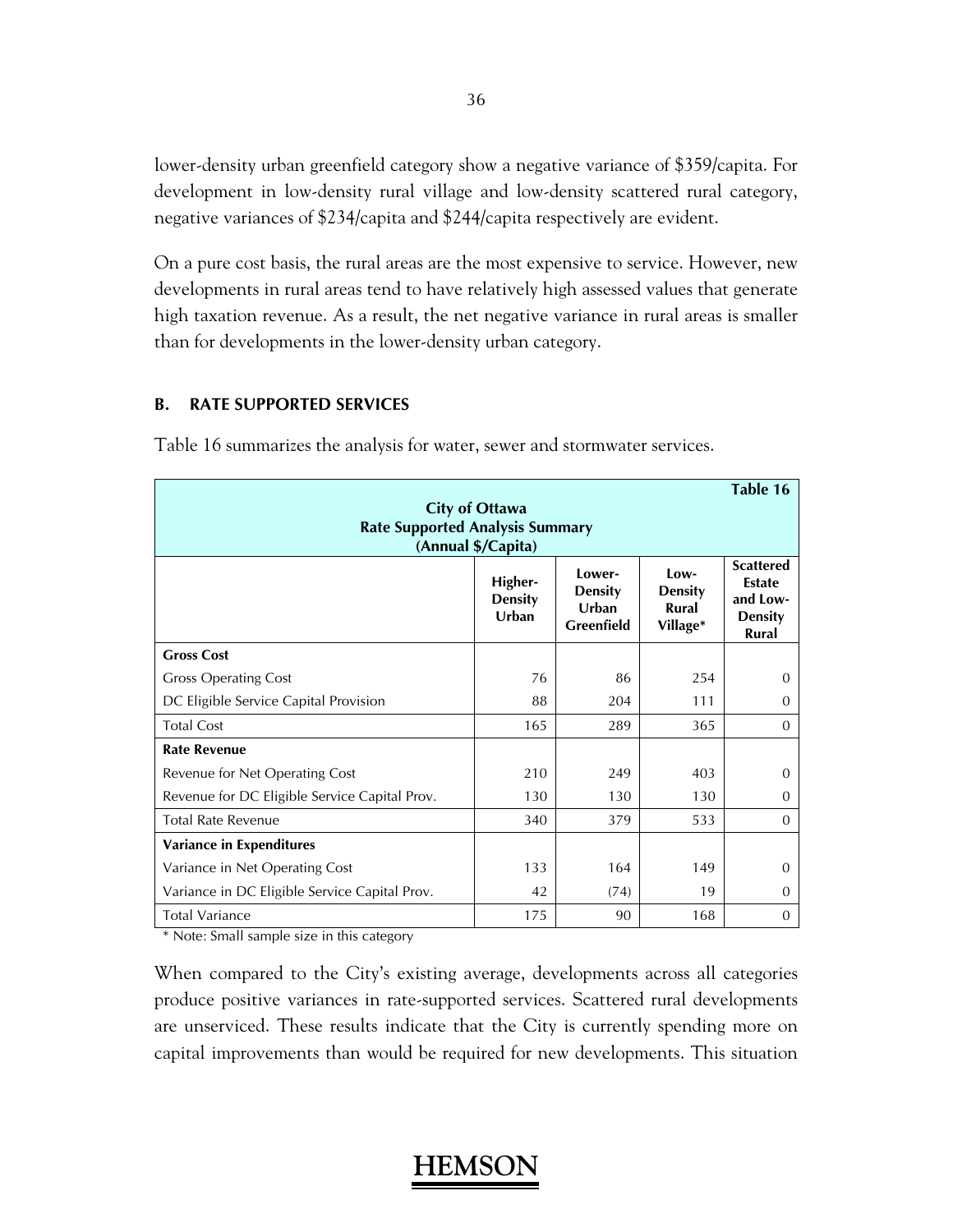may be reflecting the current need for substantial investment in replacement infrastructure.

### **C. COMBINED TAX LEVY AND RATE SERVICES SUMMARY**

Table 17 shows the results when levy- and rate-supported services are combined. The positive variances for rate-supported services reduce the overall variances across the categories. Higher-density urban development produces a surplus of \$590/capita when levy and rate services are combined. Lower-density urban greenfield development has a negative variance of \$269/capita while low-density rural villages and low-density scattered rural developments have negative variances of \$66/capita and \$244/capita respectively.

| <b>Tax Levy and Rate Supported Services Summary</b> | <b>City of Ottawa</b><br>(Annual \$/Capita) |                                                        |                                                   | Table 17                                                                        |
|-----------------------------------------------------|---------------------------------------------|--------------------------------------------------------|---------------------------------------------------|---------------------------------------------------------------------------------|
|                                                     | Higher-<br><b>Density</b><br>Urban          | Lower-<br><b>Density</b><br>Urban<br><b>Greenfield</b> | Low-<br><b>Density</b><br>Rural<br><b>Village</b> | <b>Scattered</b><br><b>Estate</b><br>and Low-<br><b>Density</b><br><b>Rural</b> |
| Cost                                                |                                             |                                                        |                                                   |                                                                                 |
| Tax Levy Supported                                  | 1,055                                       | 1,338                                                  | 1,458                                             | 1,734                                                                           |
| Rate Supported                                      | 165                                         | 289                                                    | 365                                               | 0                                                                               |
| <b>Total Cost</b>                                   | 1,220                                       | 1,627                                                  | 1,823                                             | 1,734                                                                           |
| Revenue                                             |                                             |                                                        |                                                   |                                                                                 |
| Tax Levy Supported                                  | 1,471                                       | 979                                                    | 1,224                                             | 1,490                                                                           |
| Rate Supported                                      | 340                                         | 379                                                    | 533                                               | $\Omega$                                                                        |
| <b>Total Revenue</b>                                | 1,811                                       | 1,358                                                  | 1,757                                             | 1,490                                                                           |
| <b>Variance in Expenditures</b>                     |                                             |                                                        |                                                   |                                                                                 |
| Tax Levy Supported                                  | 415                                         | (359)                                                  | (234)                                             | (244)                                                                           |
| Rate Supported                                      | 175                                         | 90                                                     | 168                                               | $\Omega$                                                                        |
| <b>Total Variance</b>                               | 590                                         | (269)                                                  | (66)                                              | (244)                                                                           |

Table 18 provides a summary of the results on a per household as opposed to a per capita basis. It must be borne in mind that per household values do not take into account the differences in occupancy levels of the various types of residential units.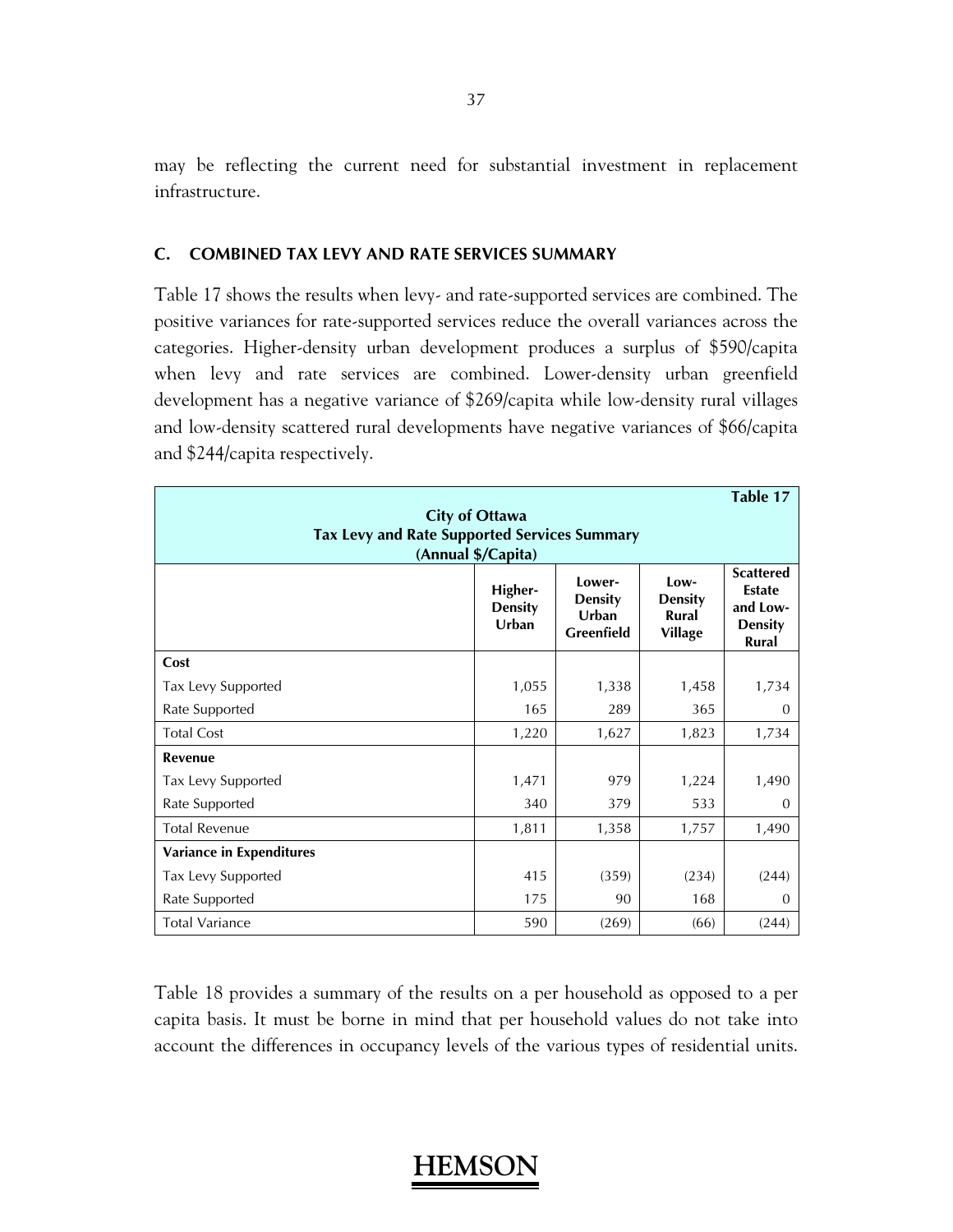Therefore, caution should be exercised when comparing per household values since the household inside the higher-density development is likely to be in a small apartment whereas in the other categories it will likely be a ground-related home which on average will contain a higher number of residents.

|                                                     |                                    |                                                 |                                                   | Table 18                                                                 |
|-----------------------------------------------------|------------------------------------|-------------------------------------------------|---------------------------------------------------|--------------------------------------------------------------------------|
| <b>Tax Levy and Rate Supported Services Summary</b> | <b>City of Ottawa</b>              |                                                 |                                                   |                                                                          |
|                                                     | (Annual \$/Household)              |                                                 |                                                   |                                                                          |
|                                                     | Higher-<br><b>Density</b><br>Urban | Lower-<br><b>Density</b><br>Urban<br>Greenfield | Low-<br><b>Density</b><br>Rural<br><b>Village</b> | <b>Scattered</b><br><b>Estate</b><br>and Low-<br><b>Density</b><br>Rural |
| Cost                                                |                                    |                                                 |                                                   |                                                                          |
| Net Tax Levy Supported                              | 2,304                              | 3,730                                           | 4,223                                             | 5,034                                                                    |
| Rate Supported                                      | 350                                | 814                                             | 1,058                                             | $\Omega$                                                                 |
| <b>Total Cost</b>                                   | 2,654                              | 4,544                                           | 5,281                                             | 5,034                                                                    |
| Revenue                                             |                                    |                                                 |                                                   |                                                                          |
| Revenue for Tax Levy Supported                      | 2,998                              | 2,774                                           | 3,625                                             | 4,411                                                                    |
| Revenue for DC Rate Supported                       | 779                                | 1,000                                           | 1,468                                             | $\Omega$                                                                 |
| <b>Total Revenue</b>                                | 3,777                              | 3,774                                           | 5,093                                             | 4,411                                                                    |
| <b>Variance in Expenditures</b>                     |                                    |                                                 |                                                   |                                                                          |
| Tax Levy Supported                                  | 695                                | (956)                                           | (598)                                             | (623)                                                                    |
| Rate Supported                                      | 429                                | 186                                             | 410                                               | $\Omega$                                                                 |
| <b>Total Variance</b>                               | 1,124                              | (770)                                           | (188)                                             | (623)                                                                    |

### **D. KEY OBSERVATIONS**

There are a number of observations to be made in relation to the results of the analysis.

### **1. Asset Management**

The annual replacement provisions calculated for new development are based on ideal asset management replacement requirements in order to provide a common comparison between developments in the four categories. However, compared to the City's existing average replacement level, the required contributions are much higher. As a result, in comparison to the existing City average, the results for new development are less positive than they would be if lower (current) replacement allowances were used.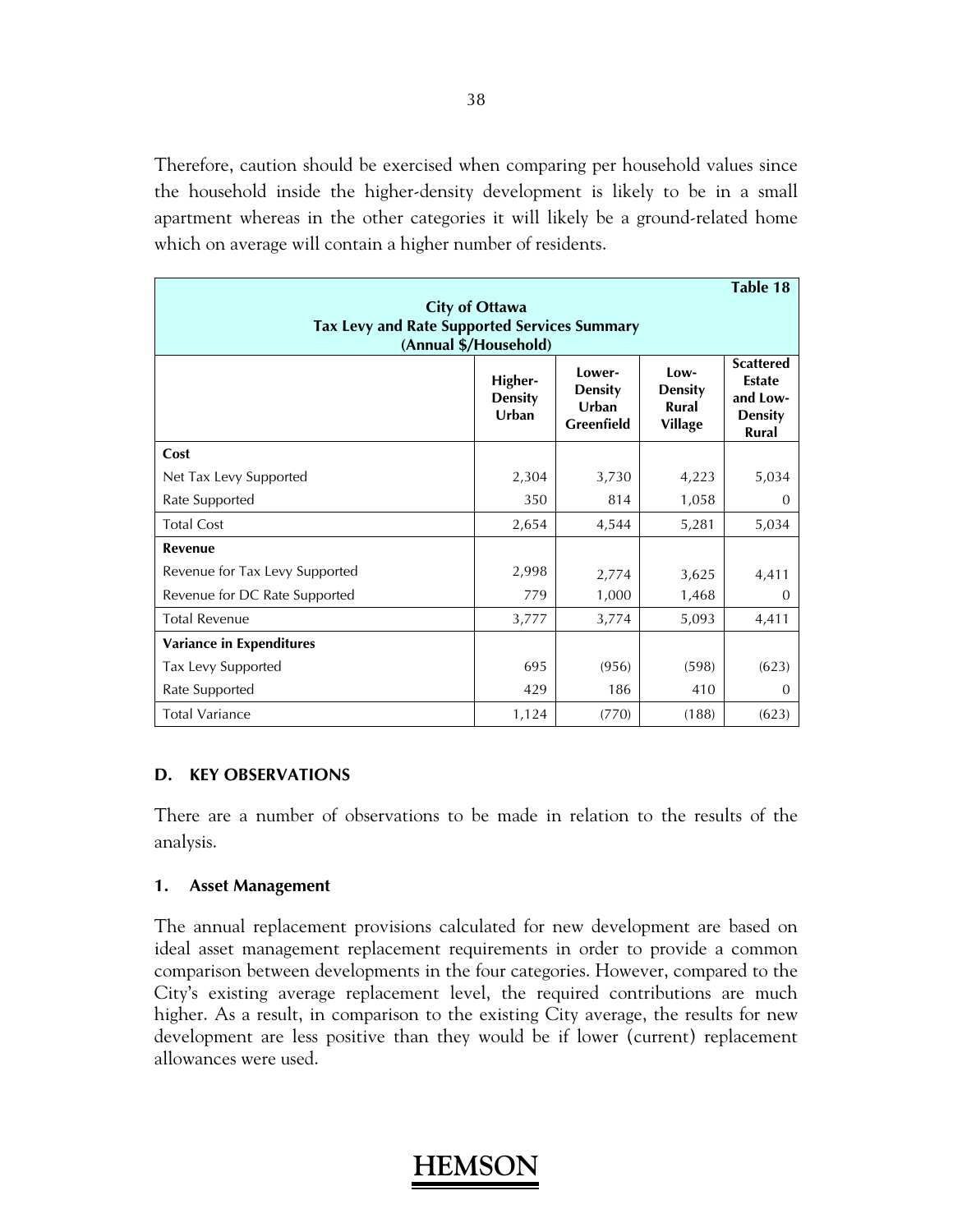In the Comprehensive Asset Management Program, staff recommended that the City increase its asset renewal expenditures from \$80 million in 2012 to \$165 million within 10 years for transportation, building and parks assets. The Program also estimated that an ideal assessment management scenario would require an annual contribution of \$240 million.

Were the capital replacement to be tripled, as suggested above, the capital provision deficits shown in Table 15 would be significantly reduced.

### **2. Service Delivery Standards**

An important point to be made regarding the comparative variance analysis is that it does not account for differences in the standard of services delivered in the various locations. For example, most rural areas have volunteer fire service. Were the City to assign significant additional growth to these areas, a full-time service would eventually be required. This in turn would significantly increase operating costs.

The analysis also does not consider how service standards may have changed over time. It is likely that the service standards for new development are higher than service standards that have existed historically. Therefore, when the annual replacement provisions for new development are shown to be higher than the existing City-wide average it could partially be due to higher standards.

### **3. Affordability**

When representative developments were chosen for the analysis, efforts were made to select developments that were indicative of what is being built in the different areas regardless of the assessed values of the units. As detailed in Table 8, the units being constructed in the rural areas tend to have much higher assessments than those in the urban areas. Although these more expensive rural units provide more tax revenue on a per household or per capita basis, they are not viable on a large scale as only a limited portion of the City's population can afford these units. Conversely, the lower-density urban greenfield developments are geared towards a broader segment of the market and therefore has to be more affordable. However, as a consequence, per unit assessed values are equivalently lower.

### **4. Housing Form and Site Availability**

While from a municipal fiscal perspective, the analysis demonstrates that a development pattern that emphasizes higher-density development is economically efficient, other factors certainly need to be considered. Such factors include the need to provide a mix of housing forms, the availability of sites and the servicing capacity constraints in existing developed areas, to name a few.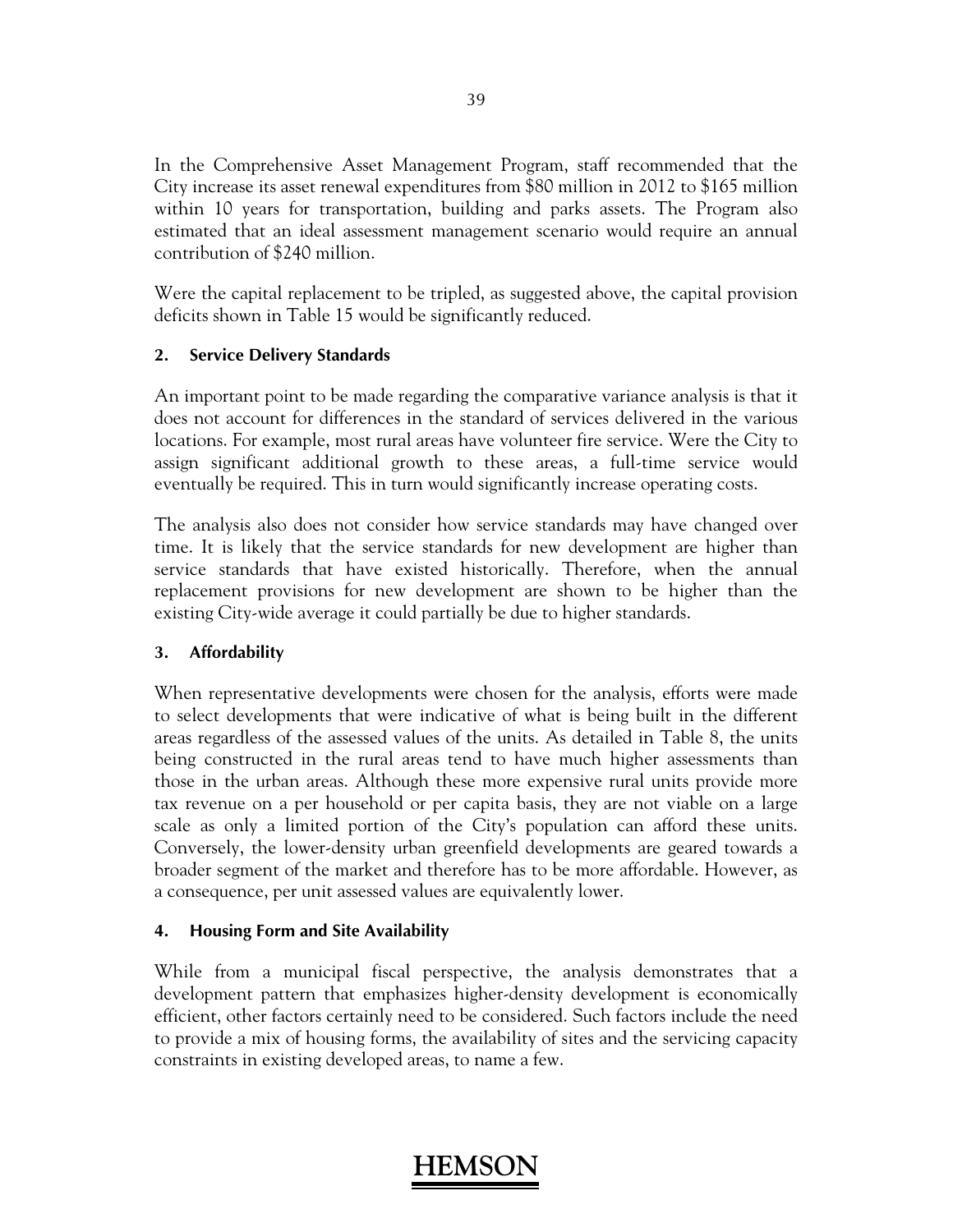From a practical point of view, the limited supply of appropriate sites and the longstanding preference of families with children for ground-related units may limit the extent to which significant constraints on the development of low-density units could be maintained over the long term.

### **5. Timing Implications**

It is important to bear in mind that, over time, as the physical structure of the City evolves and as infrastructure ages and needs to be replaced, the comparative fiscal differences between locations will ebb and flow. Thus, for example, development in urban areas outside the Greenbelt, while currently at lower densities, will likely intensify over time. In doing so, the costs of servicing the areas would tend to gradually shift towards the levels currently found in the mature areas inside the Greenbelt.

### **6. Results Depend on Assumptions and Data**

A final point that warrants restatement is that when reviewing the results it must be borne in mind that they are contingent both on the analytical assumptions and on the data that has been used. As with any analysis of this type, while it is unlikely that the general direction of results would change if alternative assumptions or different data were used, specific amounts certainly would. For this reason it is important to treat the results as measure of the comparative situation rather than of absolute differences.

This is especially relevant given that, while full-cost recovery asset management assumptions have been used in this study, this approach is not currently employed across all City departments. Like most cities, Ottawa at present does not fund capital replacements in alignment with an ideal asset management replacement schedule.

### **E. KEY RECOMMENDATIONS**

Several general recommendations can be derived from the analysis presented in this report.

 A significant infrastructure funding gap can be observed when comparing the City's current capital spending to that required according to ideal asset replacement schedule. As growth occurs the gap will continue to grow. The analysis in this report indicates the gap is a more significant issue for tax levysupported services than rate services. The City should follow the recommendations in the Comprehensive Asset Management Program and work to narrow the funding gap.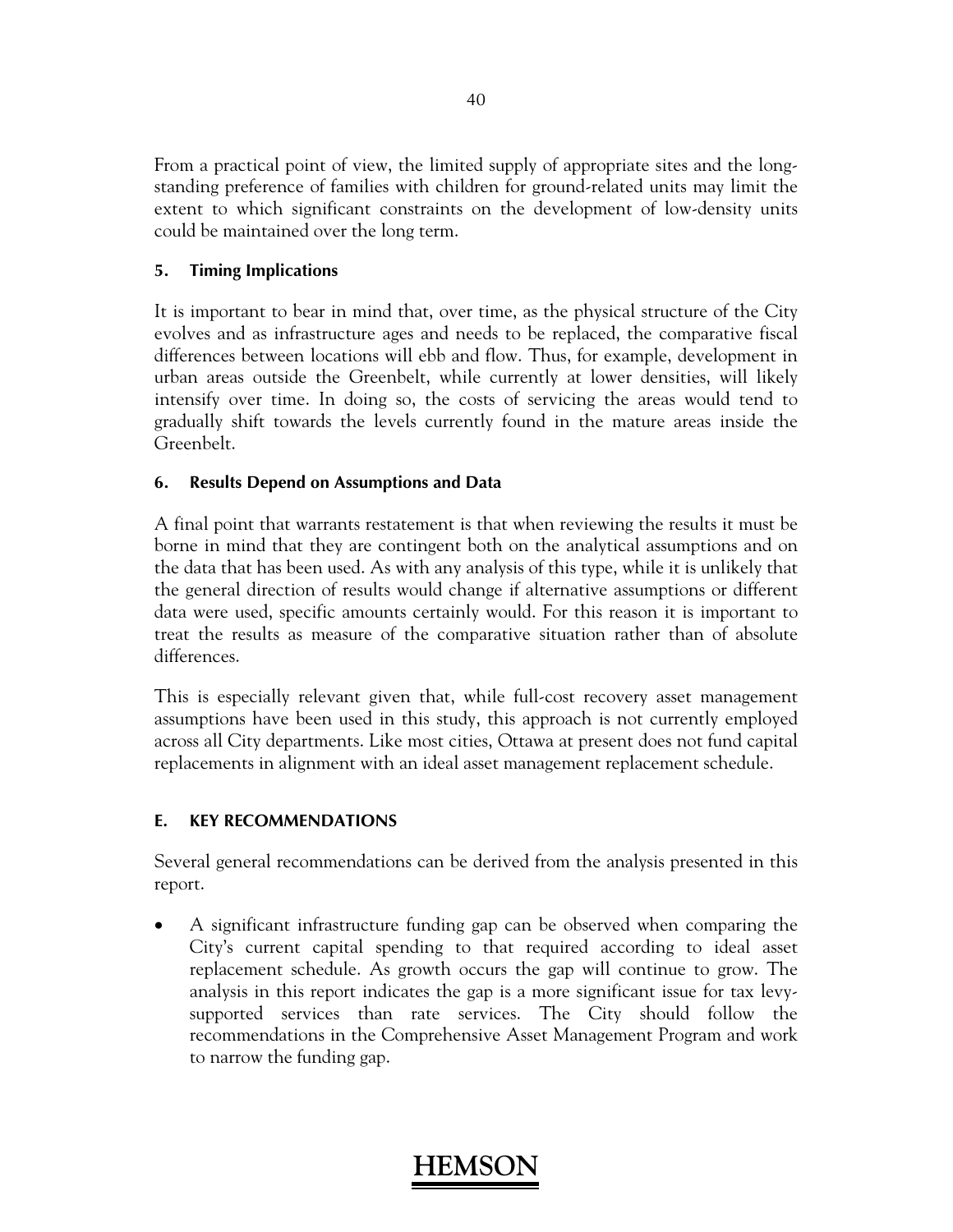- The City should encourage development in higher-density urban areas as it is generally the most cost-efficient. Practically, however, not all future growth can be accommodated by this form of development. One of the primary reasons why the higher-density urban category is preferable in the analysis is due to the higher proportion of apartments and other multiple dwellings in the representative developments. The City should encourage the development of these units throughout the City which would reduce cost disparities.
- Although the initial capital costs of local services infrastructure are borne by the developer, the long-term replacement of the assets is an important consideration in the analysis. The lower the amount of local infrastructure required by new development, the lower the annual replacement provisions. This is a major reason why apartment developments are preferable from a fiscal standpoint.
- The City should encourage the development of larger apartment units suitable for families as the cost and revenue per capita values are favourable. However, from a homebuyer's standpoint, the per square foot cost of these units is often higher than of comparatively sized ground-related units.
- The City should maximize the use of development charges, within the statutory framework, so that the City's share of funding for the initial round of capital emplacement is limited to the 10% deduction for non-engineered and nonprotection services and service level improvements only.
- When feasible, the City should make use of existing facilities to accommodate growth while looking for opportunities to combine facilities across departments (e.g. combine fire and EMS stations) to reduce future upfront capital costs and replacement provisions.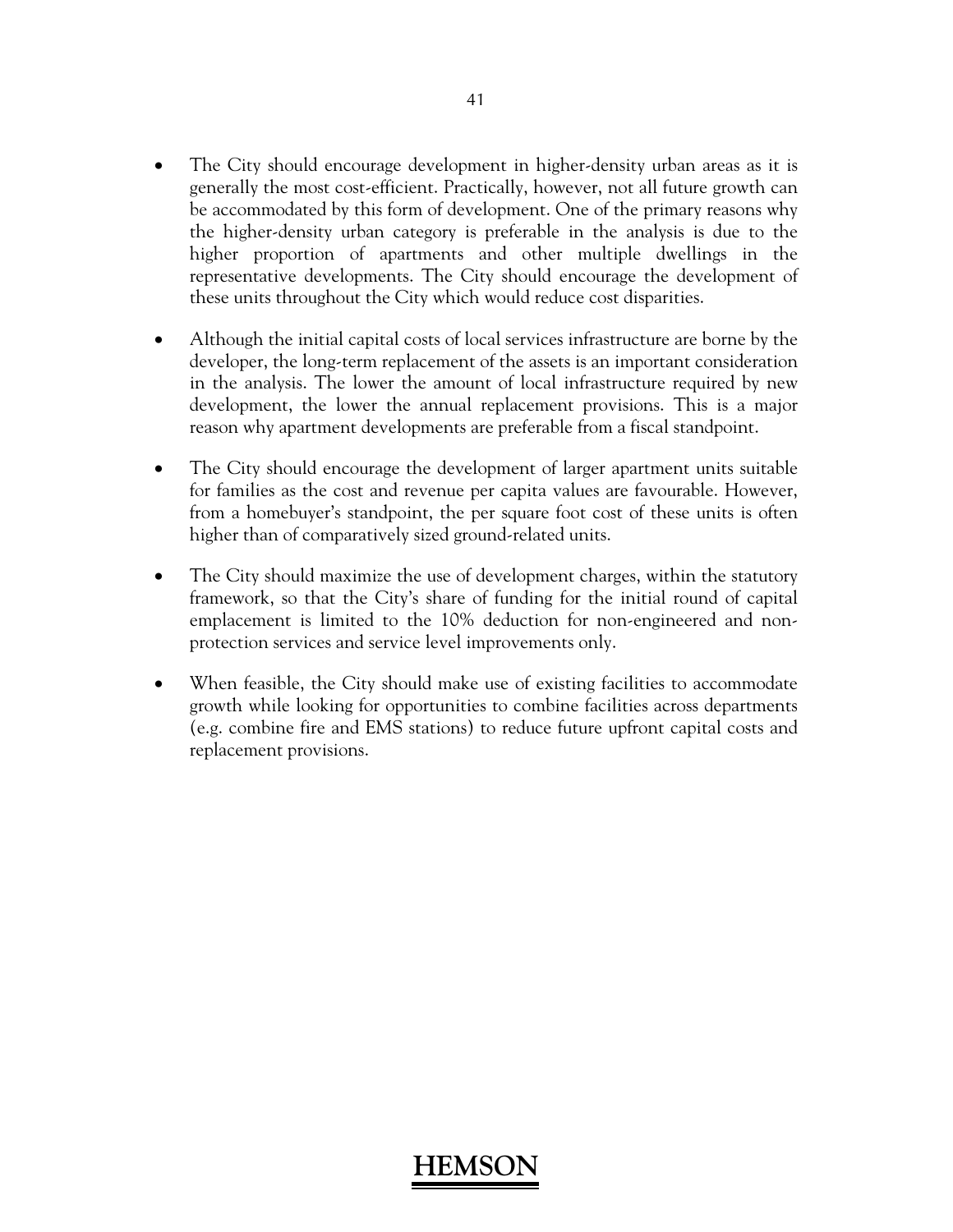**APPENDIX** 

*DETAILED TABLES*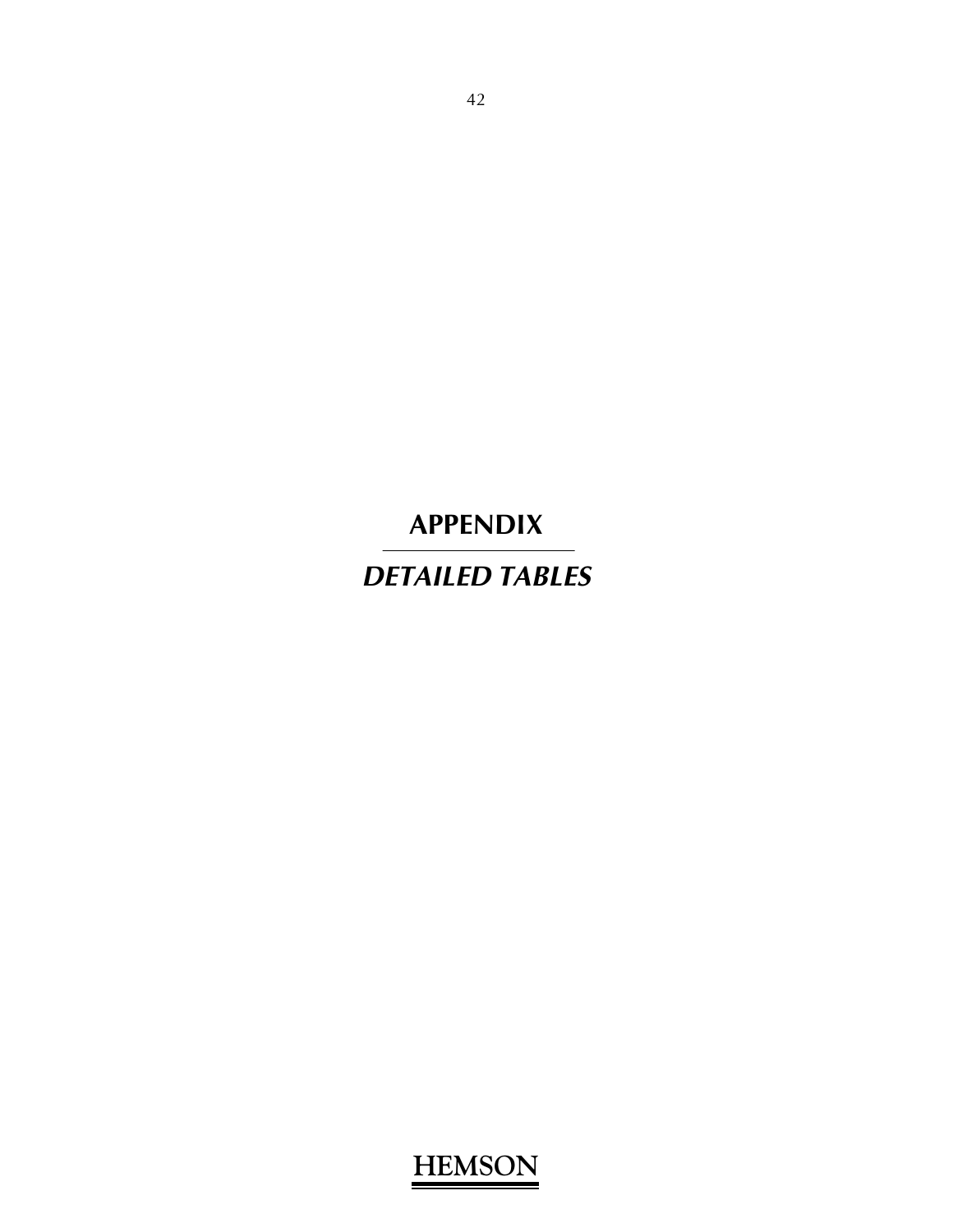#### **CITY OF OTTAWA 2011 OPERATIONS ‐ ACTUALS RESTATED**

| <b>Operating Summary</b>                        |     | <b>Expenditure</b><br>(5000) |         | <b>Recoveries &amp;</b><br><b>Allocations</b><br>(5000) |     | Revenue<br>(5000)        |     | <b>Net</b><br>Expenditure<br>(5000) |     | Management<br><b>Allocation</b><br>(5000) |    | <b>Net</b><br>Expenditure<br>incl.<br>Management<br>(5000) |            | <b>Less Capital</b><br><b>Transfers and</b><br><b>Taxation</b><br>Items (\$000) | <b>Restated Net</b><br>Expenditure<br>(5000) |        |  |
|-------------------------------------------------|-----|------------------------------|---------|---------------------------------------------------------|-----|--------------------------|-----|-------------------------------------|-----|-------------------------------------------|----|------------------------------------------------------------|------------|---------------------------------------------------------------------------------|----------------------------------------------|--------|--|
| <b>CITY MANAGER AND ELECTED OFFICIALS</b>       |     |                              |         |                                                         |     |                          |     |                                     |     |                                           |    |                                                            |            |                                                                                 |                                              |        |  |
| <b>Elected Officials</b>                        |     |                              |         |                                                         |     |                          |     |                                     |     |                                           |    |                                                            |            |                                                                                 |                                              |        |  |
| Mayor's Office                                  | \$  | 753                          | -\$     | (21)                                                    | -\$ | $\overline{\phantom{a}}$ | \$  | 732                                 | \$  | $\overline{\phantom{a}}$                  | \$ | 732                                                        | l \$       |                                                                                 | \$                                           | 732    |  |
| Councillors                                     | \$  | 9,432                        | \$      | $(259)$ \$                                              |     | $\overline{\phantom{a}}$ | \$  | 9,173                               | \$  |                                           | \$ | 9,173                                                      | l\$        |                                                                                 |                                              | 9,173  |  |
| <b>Subtotal Elected Officials</b>               | Ś.  | 10,185                       | -\$     | $(280)$ \$                                              |     |                          | Ŝ.  | 9,905                               | \$. |                                           | \$ | $9,905$ \$                                                 |            |                                                                                 | Ŝ                                            | 9,905  |  |
| <b>City Manager</b>                             |     |                              |         |                                                         |     |                          |     |                                     |     |                                           |    |                                                            |            |                                                                                 |                                              |        |  |
| <b>City Managers Office</b>                     | \$  | $6,323$ \$                   |         | $(107)$ \$                                              |     | $(270)$ \$               |     | 5,946                               | \$  |                                           | \$ | $5,946$ \$                                                 |            |                                                                                 | \$                                           | 5,946  |  |
| Finance                                         | \$  | 39,947                       | \$      | $(7,564)$ \$                                            |     | $(7, 138)$ \$            |     | 25,245                              | \$  | $\overline{\phantom{a}}$                  | \$ | $25,245$ \$                                                |            | ٠                                                                               | $\zeta$                                      | 25,245 |  |
| City Clerk's & Solicitor                        | Ś   | 29,558                       | \$      | $(9,458)$ \$                                            |     | $(128)$ \$               |     | 19,972                              | \$  | $\overline{\phantom{a}}$                  | \$ | 19,972 \$                                                  |            |                                                                                 | \$                                           | 19,972 |  |
| Office of Auditor General                       | \$, | 1,564                        | \$      |                                                         |     |                          | Ŝ.  | 1,564                               | \$  | $\overline{\phantom{a}}$                  | \$ | 1,564                                                      | l \$       |                                                                                 |                                              | 1,564  |  |
| Real Estate Partnerships & Development Office   | \$  | 6,859                        | \$      | $(579)$ \$                                              |     | (578)                    | -\$ | 5,702                               | \$  | $\overline{\phantom{a}}$                  | Ś  | $5,702$ \$                                                 |            | ٠                                                                               |                                              | 5,702  |  |
| <b>Subtotal City Manager</b>                    | \$  | 84,251                       | \$      | $(17,708)$ \$                                           |     | (8, 114)                 | -\$ | 58,429                              | \$. | $\overline{\phantom{a}}$                  | \$ | $58,429$ \$                                                |            |                                                                                 | -\$                                          | 58,429 |  |
| <b>TOTAL CITY MANAGER AND ELECTED OFFICIALS</b> | \$. | 94,436                       | \$.     | $(17,988)$ \$                                           |     | $(8, 114)$ \$            |     | $68,334$ \$                         |     | $\overline{\phantom{a}}$                  | \$ | 68,334                                                     | ls.        |                                                                                 | \$.                                          | 68,334 |  |
| <b>CITY OPERATIONS</b>                          |     |                              |         |                                                         |     |                          |     |                                     |     |                                           |    |                                                            |            |                                                                                 |                                              |        |  |
| <b>Support Operations</b>                       |     |                              |         |                                                         |     |                          |     |                                     |     |                                           |    |                                                            |            |                                                                                 |                                              |        |  |
| <b>Information Technology</b>                   | \$  | 48,509                       | \$      | $(4,827)$ \$                                            |     | (2)                      | \$  | 43,680 \$                           |     | 34                                        | \$ | $43,714$ \$                                                |            | $\overline{\phantom{a}}$                                                        | \$                                           | 43,714 |  |
| <b>Corporate Communications</b>                 | \$  | 4,363                        | $\zeta$ | (148)                                                   | -\$ | $\sim$                   | \$  | 4,215                               | \$  | 3                                         | \$ | 4,218                                                      | $\vert$ \$ | ÷                                                                               | \$                                           | 4,218  |  |
| <b>Human Resources</b>                          | Ś   | 14,672                       | \$      | $(816)$ \$                                              |     |                          | -\$ | $13,856$ \$                         |     | 10 <sup>1</sup>                           | Ŝ. | 13,866 \$                                                  |            |                                                                                 | $\zeta$                                      | 13,866 |  |
| Service Ottawa                                  | Ś   | 9,548                        | Ŝ       | (307)                                                   | -Ś  | (1, 442)                 | -S  | 7,799                               | -Ś  | $\overline{7}$                            | Ś  | 7,806 \$                                                   |            | ٠                                                                               |                                              | 7,806  |  |
| <b>Subtotal Support Operations</b>              | \$. | 77,092                       | \$      | (6,098)                                                 | -Ś  | (1, 444)                 | .\$ | 69,550                              | ۱ś  | 55 l                                      | Ŝ  | 69,605                                                     | l S        |                                                                                 | Ś                                            | 69,605 |  |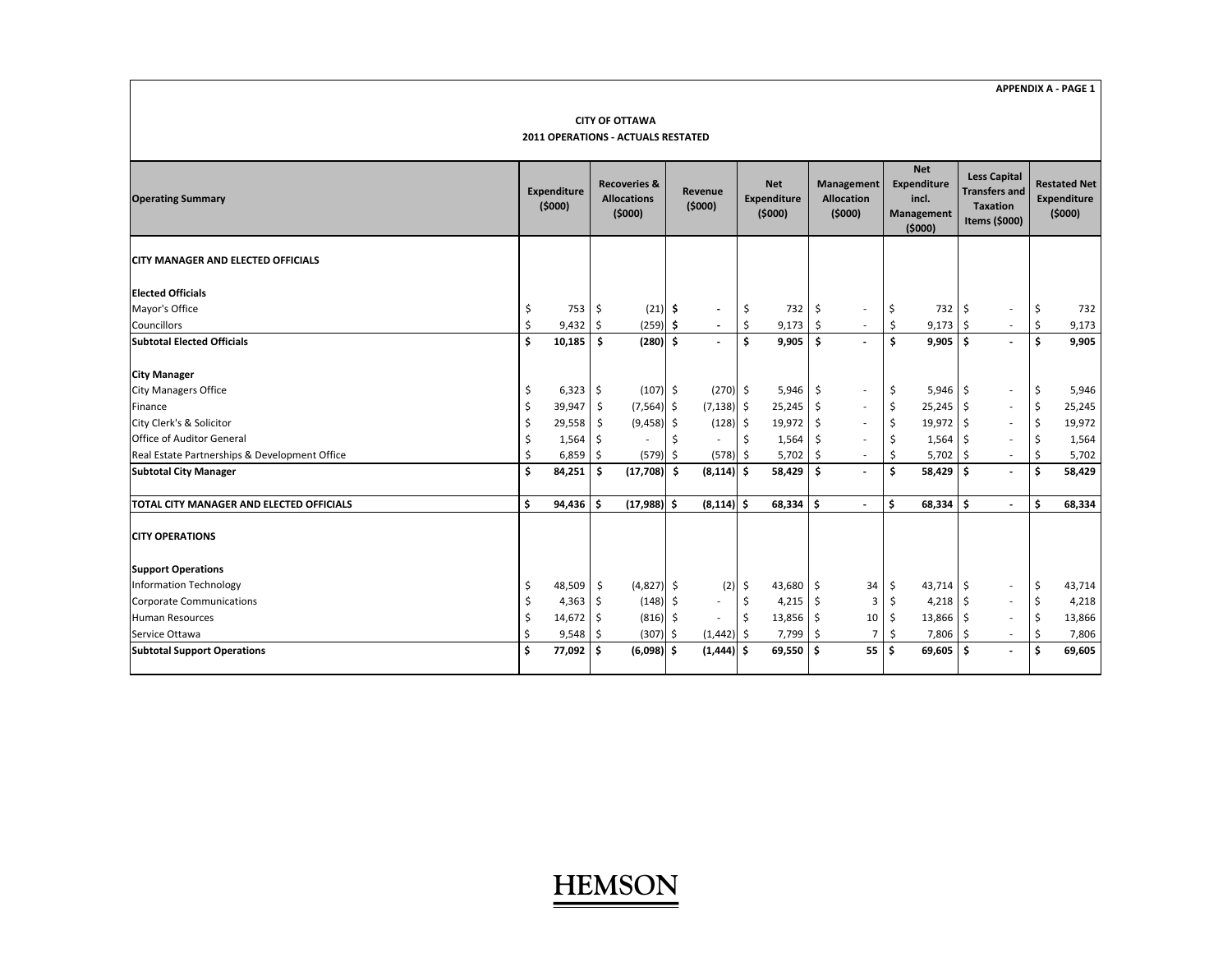#### **CITY OF OTTAWA 2011 OPERATIONS ‐ ACTUALS RESTATED**

| <b>Operating Summary</b>                               | <b>Expenditure</b><br>(5000) |              | <b>Recoveries &amp;</b><br><b>Allocations</b><br>(5000) |                          | Revenue<br>(5000) |                          |    | <b>Net</b><br><b>Expenditure</b><br>(5000) |              | Management<br><b>Allocation</b><br>(5000) |         | <b>Net</b><br><b>Expenditure</b><br>incl.<br>Management<br>(5000) |     | <b>Less Capital</b><br><b>Transfers and</b><br><b>Taxation</b><br>Items (\$000) |     | <b>Restated Net</b><br>Expenditure<br>(5000) |
|--------------------------------------------------------|------------------------------|--------------|---------------------------------------------------------|--------------------------|-------------------|--------------------------|----|--------------------------------------------|--------------|-------------------------------------------|---------|-------------------------------------------------------------------|-----|---------------------------------------------------------------------------------|-----|----------------------------------------------|
| <b>Community and Social Services</b>                   |                              |              |                                                         |                          |                   |                          |    |                                            |              |                                           |         |                                                                   |     |                                                                                 |     |                                              |
| <b>Employment &amp; Financial Assistance</b>           |                              |              |                                                         |                          |                   |                          |    |                                            |              |                                           |         |                                                                   |     |                                                                                 |     |                                              |
| <b>Employment Programs</b>                             | \$.                          | 23,079       | -\$                                                     | $(83)$ \$                |                   | $(16, 847)$ \$           |    | 6,149                                      | \$           | 57                                        | \$      | $6,206$ \$                                                        |     |                                                                                 | \$  | 6,206                                        |
| Other (fin. assistance, EHSS, Home Support, EFA, etc.) | $\zeta$                      | 187,788      | \$                                                      | $(677)$ \$               |                   | $(137,079)$ \$           |    | 50,032                                     | \$           | 465                                       | \$      | $50,497$ \$                                                       |     | $\sim$                                                                          | \$  | 50,497                                       |
| Subtotal Employment & Financial Assistance             | \$                           | 210,867      | - Ś                                                     | (760)                    | \$                | $(153, 926)$ \$          |    | 56,181                                     | \$           | 522                                       | \$      | 56,703 \$                                                         |     |                                                                                 | \$  | 56,703                                       |
| <b>Social Housing</b>                                  | $\mathsf{S}$                 | 156,550      | -\$                                                     |                          | \$                | $(59, 562)$ \$           |    | 96,988                                     | \$           | 387                                       | \$      | 97,375 \$                                                         |     |                                                                                 | \$, | 97,375                                       |
| Child Care                                             | \$                           | 95,744       | \$                                                      | (44)                     | \$                | $(75, 345)$ \$           |    | 20,355                                     | \$           | 237                                       | \$      | 20,592 \$                                                         |     |                                                                                 | \$  | 20,592                                       |
| Long Term Care                                         | \$                           | 55,271       | -\$                                                     | (768)                    | \$                | $(44,551)$ \$            |    | 9,952                                      | \$           | 137                                       | \$      | 10,089                                                            | -\$ | $\overline{\phantom{a}}$                                                        | \$  | 10,089                                       |
| Community Development and Funding                      |                              | 21,732       | Ŝ.                                                      |                          |                   | (491)                    |    | 21,241                                     | Ŝ.           | 54                                        | Ś       | 21,295                                                            | Ŝ   | $\overline{\phantom{a}}$                                                        |     | 21,295                                       |
| <b>Subtotal Community and Social Services</b>          | \$                           | 540,164      | -\$                                                     | (1,572)                  | \$                | $(333,875)$ \$           |    | 204,717                                    | \$.          | 1,336                                     | -\$     | $206,053$ \$                                                      |     |                                                                                 |     | 206,053                                      |
| Parks, Recreation and Culture                          |                              |              |                                                         |                          |                   |                          |    |                                            |              |                                           |         |                                                                   |     |                                                                                 |     |                                              |
| Parks, Recreation & Culture Services                   | \$                           | $132,832$ \$ |                                                         | $(1,831)$ \$             |                   | $(55,238)$ \$            |    | 75,763 \$                                  |              | 94                                        | $\zeta$ | 75,857 \$                                                         |     |                                                                                 | \$  | 75,857                                       |
| Parks, Buildings, & Grounds (from public works)        | Ś                            | 139,423      | -\$                                                     | $(77, 291)$ \$           |                   | $(6,622)$ \$             |    | 55,510                                     | Ŝ.           | 99                                        | Ś       | 55,609                                                            | -Ś  | $\overline{\phantom{a}}$                                                        |     | 55,609                                       |
| <b>Subtotal Parks, Recreation and Culture</b>          | Ś                            | 272,255      | ١ś                                                      | $(79, 122)$ \$           |                   | (61, 860)                | Ś. | 131,273                                    | Ŝ.           | 193                                       | Ŝ       | $131,466$ \$                                                      |     |                                                                                 | \$  | 131,466                                      |
| <b>Emergency &amp; Protective Services</b>             |                              |              |                                                         |                          |                   |                          |    |                                            |              |                                           |         |                                                                   |     |                                                                                 |     |                                              |
| Fire                                                   |                              |              |                                                         |                          |                   |                          |    |                                            |              |                                           |         |                                                                   |     |                                                                                 |     |                                              |
| <b>Urban Operations</b>                                | \$,                          | 110,320      | 5                                                       | $\overline{\phantom{a}}$ | \$                | $\overline{\phantom{a}}$ | \$ | 110,320                                    | \$           | $436 \,$ \$                               |         | $110,756$ \$                                                      |     |                                                                                 | \$  | 110,756                                      |
| <b>Rural Operations</b>                                | \$                           | 5,806        | \$                                                      |                          | \$                |                          | \$ | 5,806                                      | \$           | $23 \quad 5$                              |         | $5,829$ \$                                                        |     |                                                                                 | \$  | 5,829                                        |
| Other (Prevention, Communications, Op. support)        | Ś                            | 15,412       | $\ddot{\mathsf{S}}$                                     | $(47)$ \$                |                   | $(695)$ \$               |    | 14,670                                     | $\mathsf{S}$ | 61                                        | $\zeta$ | $14,731$ \$                                                       |     | $\overline{\phantom{a}}$                                                        |     | 14,731                                       |
| <b>Subtotal Fire</b>                                   | \$                           | 131,538      | \$                                                      | $(47)$ $\overline{5}$    |                   | (695)                    | Ś  | 130,796                                    | Ś            | 520                                       | \$      | $131,316$ \$                                                      |     |                                                                                 | \$  | 131,316                                      |
| Security & Emergency Management                        | Ś                            | 6,666        | \$                                                      | $(2,340)$ \$             |                   | $(335)$ \$               |    | 3,991                                      | \$           | 26                                        | \$      | 4,017                                                             | -\$ |                                                                                 | \$  | 4,017                                        |
| <b>Paramedic Services</b>                              |                              |              |                                                         |                          |                   |                          |    |                                            |              |                                           |         |                                                                   |     |                                                                                 |     |                                              |
| <b>Service Operations</b>                              | \$                           | 64,226       | -\$                                                     | $(212)$ \$               |                   | $(42,529)$ \$            |    | 21,485                                     | Ŝ.           | 254                                       | -\$     | $21,739$ \$                                                       |     |                                                                                 | \$  | 21,739                                       |
| Other (CACC Dispatch contract)                         | Ś                            | 7,626        | -\$                                                     | $(25)$ \$                |                   |                          | Ŝ. | 7,601                                      | Ŝ.           | 30                                        | $\zeta$ | $7,631$ \$                                                        |     | $\overline{\phantom{a}}$                                                        | Ś.  | 7,631                                        |
| <b>Subtotal Paramedic Services</b>                     | Ś                            | 71,852       | ۱s                                                      | $(237)$ \$               |                   | $(42,529)$ \$            |    | 29,086                                     | Ś            | 284                                       | Ŝ.      | $29,370$ \$                                                       |     |                                                                                 | \$  | 29,370                                       |
| By-Law & Regulatory Services                           |                              |              |                                                         |                          |                   |                          |    |                                            |              |                                           |         |                                                                   |     |                                                                                 |     |                                              |
| Operations (bus. licensing, prop. standards etc.)      | Ś                            | 16,809       | \$                                                      | (262)                    | \$                | $(21,792)$ \$            |    | (5, 245)                                   | -\$          | 66                                        | \$      | $(5, 179)$ \$                                                     |     |                                                                                 | \$  | (5, 179)                                     |
| <b>Animal Related Services</b>                         | \$                           | 1,422        | Ŝ.                                                      | (22)                     | \$                | (1,844)                  | \$ | (444)                                      | Ŝ.           | 6                                         | \$      | (438)                                                             | -Ś  |                                                                                 | \$  | (438)                                        |
| <b>Subtotal By-Law &amp; Regulatory Services</b>       | \$                           | 18,231       | Ŝ.                                                      | $(284)$ \$               |                   | $(23, 636)$ \$           |    | (5,689)                                    | Ś            | 72                                        | Ś.      | $(5,617)$ \$                                                      |     | $\overline{a}$                                                                  |     | (5, 617)                                     |
| <b>Subtotal Emergency &amp; Protective Services</b>    | Ś                            | 228,287      | Ŝ.                                                      | (2,908)                  | Ŝ                 | (67,195)  \$             |    | 158,184                                    | Ŝ.           | 903                                       | \$      | 159,087                                                           | Ŝ.  |                                                                                 | Ś.  | 159,087                                      |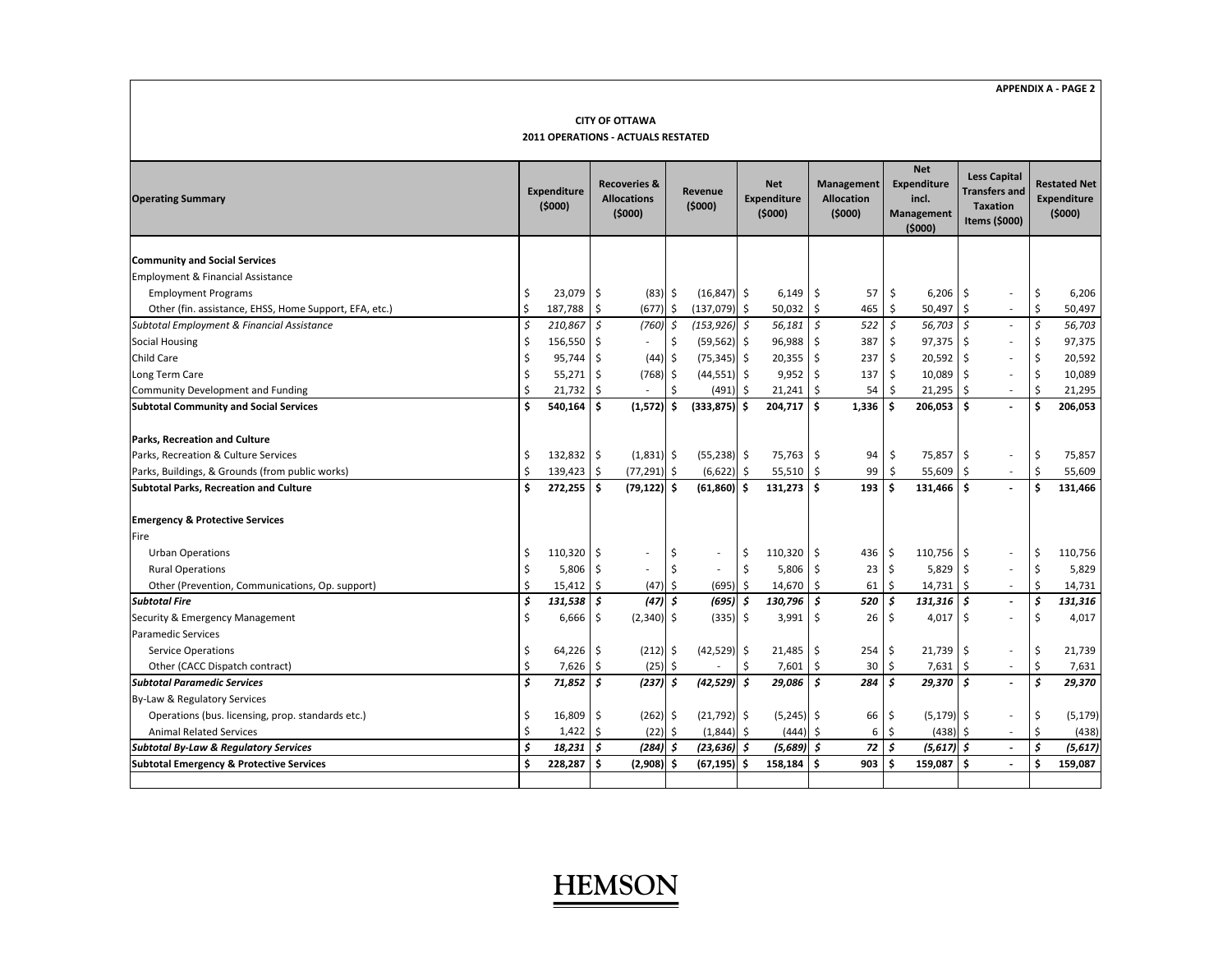#### **CITY OF OTTAWA 2011 OPERATIONS ‐ ACTUALS RESTATED**

| <b>Operating Summary</b>                                      |   | <b>Expenditure</b><br>(5000) |     | <b>Recoveries &amp;</b><br><b>Allocations</b><br>(5000) |    | Revenue<br>(5000)        |     | <b>Net</b><br><b>Expenditure</b><br>(5000) |     | <b>Management</b><br><b>Allocation</b><br>(5000) |      | <b>Net</b><br>Expenditure<br>incl.<br>Management<br>(5000) |      | <b>Less Capital</b><br><b>Transfers and</b><br><b>Taxation</b><br>Items (\$000) |   | <b>Restated Net</b><br><b>Expenditure</b><br>(5000) |
|---------------------------------------------------------------|---|------------------------------|-----|---------------------------------------------------------|----|--------------------------|-----|--------------------------------------------|-----|--------------------------------------------------|------|------------------------------------------------------------|------|---------------------------------------------------------------------------------|---|-----------------------------------------------------|
| <b>Public Works &amp; Services</b>                            |   |                              |     |                                                         |    |                          |     |                                            |     |                                                  |      |                                                            |      |                                                                                 |   |                                                     |
| <b>Fleet Services</b>                                         | Ś | 64,063                       | \$  | $(60, 195)$ \$                                          |    | $(542)$ \$               |     | $3,326$ \$                                 |     | 476 \$                                           |      | 3,802                                                      | l \$ | $(19, 265)$ \$                                                                  |   | (15, 463)                                           |
| <b>Roads and Traffic Maintenance</b>                          |   |                              |     |                                                         |    |                          |     |                                            |     |                                                  |      |                                                            |      |                                                                                 |   |                                                     |
|                                                               |   |                              |     |                                                         |    |                          |     |                                            |     |                                                  |      |                                                            |      |                                                                                 |   |                                                     |
| Roads Operation                                               |   |                              |     |                                                         |    |                          |     |                                            |     |                                                  |      |                                                            |      |                                                                                 |   |                                                     |
| <b>Roads Summer</b>                                           |   | 21,110                       | -\$ |                                                         | \$ | ٠                        | \$. | $21,110$ \$                                |     | 157                                              | - \$ | $21,267$ \$                                                |      | $\overline{\phantom{a}}$                                                        |   | 21,267                                              |
| Roads Winter                                                  |   | 55,280                       | \$  |                                                         | \$ | ٠                        | \$  | 55,280                                     | Ŝ.  | 410                                              | -\$  | $55,690$ \$                                                |      |                                                                                 |   | 55,690                                              |
| <b>Sidewalks Summer</b>                                       |   | 4,970                        | -\$ |                                                         | \$ | $\overline{\phantom{a}}$ | \$  | 4,970                                      | Ŝ.  | 37                                               |      | $5,007$ \$                                                 |      |                                                                                 |   | 5,007                                               |
| <b>Sidewalks Winter</b>                                       |   | 8,450                        | -\$ |                                                         |    | $\overline{\phantom{a}}$ | Ŝ   | 8,450                                      | Ŝ.  | 63                                               | Ŝ.   | $8,513$ \$                                                 |      |                                                                                 |   | 8,513                                               |
| Special Ops                                                   |   | 3,800                        | -\$ |                                                         |    | $\overline{\phantom{a}}$ | Ŝ   | 3,800                                      | Ŝ.  | 28                                               |      | $3,828$ \$                                                 |      |                                                                                 |   | 3,828                                               |
| Flood Control Program                                         |   | 410                          | -S  |                                                         |    | $\overline{\phantom{a}}$ |     | 410                                        | Ŝ.  |                                                  |      | 413                                                        |      |                                                                                 |   | 413                                                 |
| Other                                                         |   | 820                          | -S  |                                                         |    | $\overline{\phantom{a}}$ |     | 820                                        | -S  | 6                                                |      | 826                                                        |      |                                                                                 |   | 826                                                 |
| Traffic Ops (Neighbourhood Studies, traffic by-laws, signals) |   | 29,672                       | -\$ |                                                         |    |                          |     | 29,672                                     | -Ś  | 220                                              | -S   | 29,892 \$                                                  |      |                                                                                 |   | 29,892                                              |
| <b>Road Related Revenues</b>                                  |   |                              | \$  | $(14, 219)$ \$                                          |    | $(2,911)$ \$             |     | (17, 130)                                  | -\$ |                                                  |      | $(17, 130)$ \$                                             |      | $\overline{\phantom{a}}$                                                        |   | (17, 130)                                           |
| <b>Subtotal Roads and Traffic Maintenance</b>                 | Ś | 124,512                      | \$  | $(14, 219)$ \$                                          |    | $(2,911)$ \$             |     | 107,382                                    | Ś   | 924                                              | Ś    | $108,306$ \$                                               |      |                                                                                 | Ŝ | 108,306                                             |
| Traffic Man. & Op. Support (safety, traffic mngt plans etc.)  |   | 13,835                       | -\$ | $(1,368)$ \$                                            |    | (112)                    | -S  | 12,355                                     | Ŝ.  | 103                                              | -S   | $12,458$ \$                                                |      |                                                                                 |   | 12,458                                              |
| <b>Transportation Planning</b>                                |   | 2,919                        | -\$ | $(445)$ \$                                              |    | (56)                     |     | 2,418                                      | -S  | 22                                               |      | $2,440$ \$                                                 |      |                                                                                 |   | 2,440                                               |
| <b>Parking Operations</b>                                     |   | 15,800                       | \$  | $(33)$ \$                                               |    | $(15,767)$ \$            |     |                                            |     | 117                                              | l S  | 117                                                        |      |                                                                                 |   | 117                                                 |
| <b>Subtotal Public Works &amp; Services</b>                   | Ś | 221,129                      | \$. | $(76, 260)$ \$                                          |    | $(19,388)$ \$            |     | 125,481                                    | Ŝ   | 1,642                                            |      | 127,123                                                    |      | $(19,265)$ \$                                                                   |   | 107,858                                             |
|                                                               |   |                              |     |                                                         |    |                          |     |                                            |     |                                                  |      |                                                            |      |                                                                                 |   |                                                     |
| <b>TOTAL CITY OPERATIONS</b>                                  |   | \$1,338,927                  | -S  | $(165, 960)$ \$                                         |    | $(483, 762)$ \$          |     | 689,205                                    | \$. | 4,128                                            | -\$  | $693,333$ \$                                               |      | $(19,265)$ \$                                                                   |   | 674,068                                             |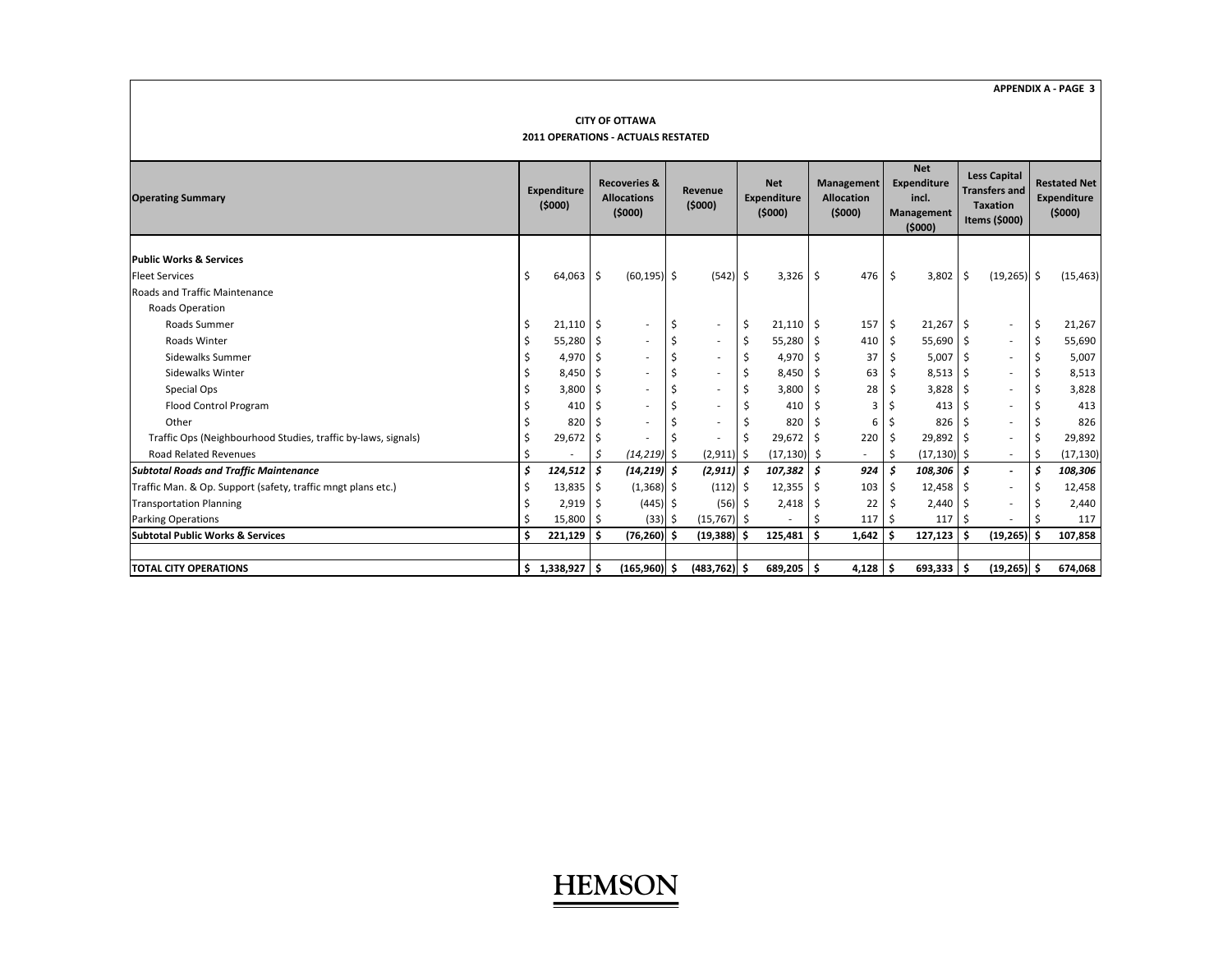#### **CITY OF OTTAWA 2011 OPERATIONS ‐ ACTUALS RESTATED**

| <b>Operating Summary</b>                               | <b>Expenditure</b><br>(5000) |                          | <b>Recoveries &amp;</b><br><b>Allocations</b><br>(5000) |                          | Revenue<br>(5000)   |                          | <b>Net</b><br><b>Expenditure</b><br>(5000) |           |     | <b>Management</b><br><b>Allocation</b><br>(5000) |                    | <b>Net</b><br><b>Expenditure</b><br>incl.<br><b>Management</b><br>(5000) |      | <b>Less Capital</b><br><b>Transfers and</b><br><b>Taxation</b><br>ltems (\$000) |     | <b>Restated Net</b><br><b>Expenditure</b><br>(5000) |
|--------------------------------------------------------|------------------------------|--------------------------|---------------------------------------------------------|--------------------------|---------------------|--------------------------|--------------------------------------------|-----------|-----|--------------------------------------------------|--------------------|--------------------------------------------------------------------------|------|---------------------------------------------------------------------------------|-----|-----------------------------------------------------|
| INFRASTRUCTURE SERV. & COM. SUSTAINABILITY             |                              |                          |                                                         |                          |                     |                          |                                            |           |     |                                                  |                    |                                                                          |      |                                                                                 |     |                                                     |
| Community Sustainability - Environmental               | Ŝ.                           | 2,811                    | -\$                                                     | $(107)$ \$               |                     | $\overline{\phantom{a}}$ | \$                                         | 2,704     | l\$ | 6                                                | \$                 | $2,710$ \$                                                               |      | $\overline{\phantom{a}}$                                                        | S.  | 2,710                                               |
| Solid Waste Services                                   |                              |                          |                                                         |                          |                     |                          |                                            |           |     |                                                  |                    |                                                                          |      |                                                                                 |     |                                                     |
| Solid Waste Diversion/Recycling                        | Ś                            | 38,003                   | \$                                                      | (247)                    | \$                  | (17,300)                 | -\$                                        | 20,456    | -\$ | 76                                               | \$                 | $20,532$ \$                                                              |      | $\overline{\phantom{a}}$                                                        | \$  | 20,532                                              |
| <b>Regular Collection</b>                              | $\zeta$                      | 16,287                   | \$                                                      | (106)                    | $\ddot{\mathsf{S}}$ |                          | \$                                         | 16,181    | Ŝ.  | 32                                               | $\zeta$            | 16,214                                                                   | I\$  | $\overline{\phantom{a}}$                                                        | \$  | 16,214                                              |
| Waste Disposal & Landfil Operations                    | $\zeta$                      | 5,465                    | $\zeta$                                                 | (36)                     | \$                  | $\overline{\phantom{a}}$ | \$                                         | 5,429     | \$  | 11                                               | $\mathsf{\hat{S}}$ | 5,440                                                                    | l \$ |                                                                                 | \$  | 5,440                                               |
| Manager's Office                                       | \$                           | 294                      | \$                                                      | (2)                      | \$                  |                          | \$                                         | 292       | \$  | $\mathbf{1}$                                     | \$                 | 293                                                                      | l \$ |                                                                                 |     | 293                                                 |
| Non-Departmental                                       | \$                           | 6,443                    | \$                                                      | (42)                     | \$                  |                          | \$                                         | 6,401     | \$  | 13                                               | $\zeta$            | 6,414                                                                    | 1 \$ | $(3,761)$ \$                                                                    |     | 2,653                                               |
| Curbside Revenue                                       | Ś                            |                          | Ś                                                       | $\overline{a}$           | \$                  | $(23,926)$ \$            |                                            | (23, 926) | \$  |                                                  | \$                 | $(23,926)$ \$                                                            |      |                                                                                 |     | (23, 926)                                           |
| Multi-Res Revenue                                      | Ś                            |                          | Ś                                                       | ä,                       | -\$                 | (4, 221)                 | \$                                         | (4, 221)  | \$  |                                                  | \$                 | $(4,221)$ \$                                                             |      | $\overline{\phantom{a}}$                                                        | Ŝ.  | (4, 221)                                            |
| Tipping Fee and Other Revenue                          | $\zeta$                      | $\overline{\phantom{a}}$ | Ś                                                       | $\overline{a}$           | \$                  | $(4,485)$ \$             |                                            | (4, 485)  | \$  | $\sim$                                           | \$                 | $(4,485)$ \$                                                             |      | $\overline{\phantom{a}}$                                                        | Ŝ.  | (4, 485)                                            |
| <b>Subtotal Solid Waste Services</b>                   | \$                           | 66,492                   | \$                                                      | (432)                    | \$                  | (49,932) \$              |                                            | 16,128    | \$  | 133                                              | \$                 | 16,261                                                                   | ۱s   | (3,761) \$                                                                      |     | 12,500                                              |
| <b>Forestry Services</b>                               | $\zeta$                      | 12,261                   | \$                                                      | $\overline{a}$           | \$                  | $\overline{\phantom{a}}$ | \$                                         | 12,261    | Ś   | 24                                               | $\zeta$            | 12,285                                                                   | l\$  | $\overline{\phantom{a}}$                                                        | \$  | 12,285                                              |
| Infrastructure Services                                | $\zeta$                      | 25,772                   | \$                                                      | (18, 721)                | \$.                 | (654)                    | -\$                                        | 6,397     | \$  | 51                                               | \$                 | 6,448                                                                    | l \$ | $\overline{\phantom{a}}$                                                        | Ŝ   | 6,448                                               |
| Community Sustainability - Economic Development        | $\zeta$                      | 5,505                    | \$                                                      | $(180)$ \$               |                     | (87)                     | -\$                                        | 5,238     | \$  | 11                                               | $\mathsf{\hat{S}}$ | $5,249$ \$                                                               |      | $\overline{\phantom{a}}$                                                        | -\$ | 5,249                                               |
| Rail Implementation                                    | .\$                          | 6,336                    | \$                                                      |                          | Ŝ.                  | $(6,336)$ \$             |                                            |           | Ś   | 13                                               | \$                 | 13                                                                       | l \$ |                                                                                 | Ŝ.  | 13                                                  |
| <b>Transit Services</b>                                | $\zeta$                      | 442,111                  | $\ddot{\mathsf{S}}$                                     | (12, 450)                | \$                  | (208, 781)               | \$                                         | 220,880   | Ŝ.  | 882                                              | \$                 | 221,762                                                                  | l \$ | $(71, 488)$ \$                                                                  |     | 150,274                                             |
| Agriculture & Rural Affairs Cmte. - Development Review | $\zeta$                      | 3,168                    | $\zeta$                                                 | (98)                     | \$                  |                          | \$                                         | 3,070     | \$  | 6                                                | \$                 | $3,076$ \$                                                               |      |                                                                                 | \$  | 3,076                                               |
| Planning and Growth Management                         | $\zeta$                      | 20,454                   | \$                                                      | (3,655)                  | \$                  | $(17, 769)$ \$           |                                            | (970)     | \$  | 41                                               | $\sf S$            | $(929)$ \$                                                               |      | $\overline{\phantom{a}}$                                                        | Ŝ.  | (929)                                               |
| <b>Building Code Services - OBC</b>                    | $\zeta$                      | 19,805                   | $\zeta$                                                 | (1,648)                  | \$                  | $(22,531)$ \$            |                                            | (4, 374)  | \$  | 40                                               | $\zeta$            | $(4,334)$ \$                                                             |      | $\overline{\phantom{a}}$                                                        | \$  | (4, 334)                                            |
| Housing                                                | $\mathsf{\hat{S}}$           | 419                      | \$                                                      | $\overline{\phantom{a}}$ | \$                  | (65)                     | -\$                                        | 354       | Ś   | $\mathbf{1}$                                     | Ś                  | 355                                                                      | -Ś   |                                                                                 | Ś.  | 355                                                 |
| TOTAL INFRASTRUCTURE SERV. & COM. SUSTAINABILITY       | Ś.                           | 605,134                  | \$                                                      | (37, 291)                | Ŝ                   | $(306, 155)$ \$          |                                            | 261,688   | Ŝ.  | 1,207                                            | Ś                  | 262,895                                                                  | ۱Ś   | $(75, 249)$ \$                                                                  |     | 187,646                                             |
| <b>BOARDS &amp; AGENCIES</b>                           |                              |                          |                                                         |                          |                     |                          |                                            |           |     |                                                  |                    |                                                                          |      |                                                                                 |     |                                                     |
| Committee of Adjustment                                | Ŝ                            | 913                      | \$                                                      | $\overline{\phantom{a}}$ | \$                  | $(1,130)$ \$             |                                            | (217)     | \$  | $\sim$                                           | \$                 | $(217)$ \$                                                               |      | $\overline{\phantom{a}}$                                                        | -\$ | (217)                                               |
| <b>Crime Prevention</b>                                | Ś                            | 643                      | \$                                                      | L,                       | \$                  | (19)                     | -\$                                        | 624       | \$  | $\overline{\phantom{a}}$                         | \$                 | 624                                                                      | l\$  |                                                                                 | \$  | 624                                                 |
| <b>Ottawa Public Library</b>                           | \$                           | 43,573                   | -\$                                                     | (110)                    | -Ŝ                  | $(4,202)$ \$             |                                            | 39,261    | \$  | $\sim$                                           | $\sf S$            | 39,261                                                                   | l \$ | $(2,689)$ \$                                                                    |     | 36,572                                              |
| <b>Ottawa Police Services</b>                          | $\zeta$                      | 265,352                  | \$                                                      | $(3,750)$ \$             |                     | $(24, 217)$ \$           |                                            | 237,385   | \$  |                                                  | \$                 | 237,385                                                                  | l \$ | $(16,328)$ \$                                                                   |     | 221,057                                             |
| <b>Public Health</b>                                   | $\zeta$                      | 53,610                   | \$                                                      | $(2,591)$ \$             |                     | $(39,658)$ \$            |                                            | 11,361    | \$  |                                                  | $\zeta$            | 11,361                                                                   | l \$ |                                                                                 | \$  | 11,361                                              |
| <b>TOTAL BOARDS &amp; AGENCIES</b>                     | Ŝ                            | 364,091                  | \$                                                      | $(6,451)$ \$             |                     | $(69, 226)$ \$           |                                            | 288,414   | ١s  |                                                  | \$                 | 288,414                                                                  | ۱\$  | $(19,017)$ \$                                                                   |     | 269,397                                             |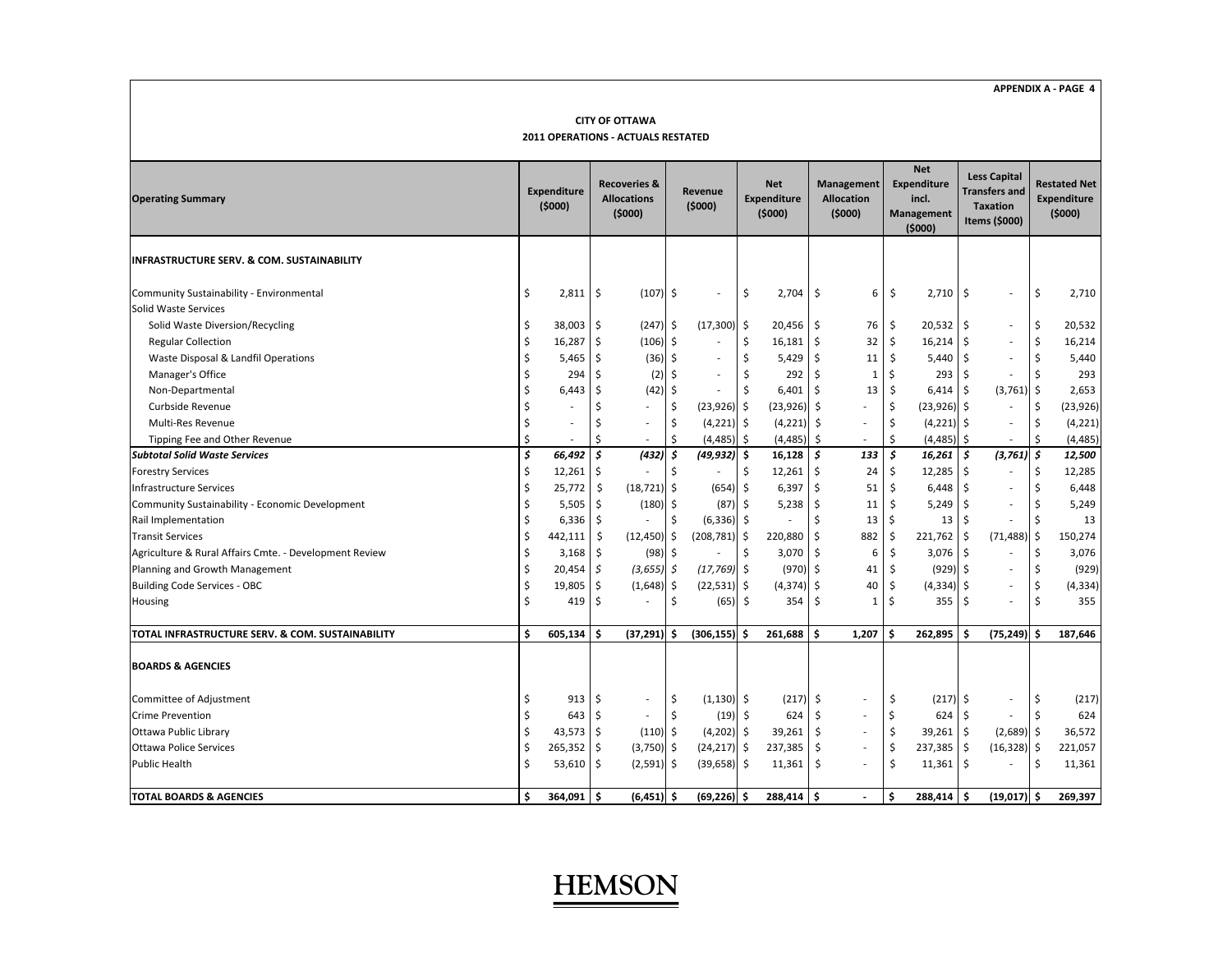#### **CITY OF OTTAWA 2011 OPERATIONS ‐ ACTUALS RESTATED**

| <b>Operating Summary</b>                            |    | <b>Expenditure</b><br>(5000) |     | <b>Recoveries &amp;</b><br><b>Allocations</b><br>(5000) |         | Revenue<br>(5000)        |     | <b>Net</b><br><b>Expenditure</b><br>(5000) |                     | Management<br><b>Allocation</b><br>(5000) |                    | <b>Net</b><br>Expenditure<br>incl.<br>Management<br>(5000) |     | <b>Less Capital</b><br><b>Transfers and</b><br><b>Taxation</b><br>Items (\$000) |     | <b>Restated Net</b><br><b>Expenditure</b><br>(5000) |
|-----------------------------------------------------|----|------------------------------|-----|---------------------------------------------------------|---------|--------------------------|-----|--------------------------------------------|---------------------|-------------------------------------------|--------------------|------------------------------------------------------------|-----|---------------------------------------------------------------------------------|-----|-----------------------------------------------------|
| <b>NON-DEPARTMENTAL</b>                             |    |                              |     |                                                         |         |                          |     |                                            |                     |                                           |                    |                                                            |     |                                                                                 |     |                                                     |
| <b>Corporate Reveunes and Expenditures</b>          |    |                              |     |                                                         |         |                          |     |                                            |                     |                                           |                    |                                                            |     |                                                                                 |     |                                                     |
| Corporate HR Provision (Sick Bank, Retireess etc.)  |    | 8,335                        | \$  |                                                         | \$      | $\overline{\phantom{a}}$ | \$  | 8,335                                      | \$                  | $\sim$                                    | \$                 | $8,335$ \$                                                 |     |                                                                                 | \$  | 8,335                                               |
| Contribution to Election Expense Reserve            |    | 1,087                        | \$  |                                                         | \$      | $\overline{\phantom{a}}$ | Ŝ.  | 1,087                                      | $\ddot{\mathsf{S}}$ |                                           | \$                 | 1,087                                                      | ۱\$ |                                                                                 | -\$ | 1,087                                               |
| Self Insurance                                      |    | 222                          | \$  |                                                         | $\zeta$ | (222)                    | - Ś |                                            | \$                  |                                           | \$                 |                                                            |     |                                                                                 | Ŝ.  |                                                     |
| One-Time Unforseen Funding                          |    | $\overline{\phantom{a}}$     |     |                                                         | \$      | (2, 276)                 | \$. | (2, 276)                                   | $\ddot{\mathsf{S}}$ | $\overline{\phantom{a}}$                  | \$                 | $(2, 276)$ \$                                              |     | $\overline{\phantom{a}}$                                                        |     | (2, 276)                                            |
| Financial Charges & Others                          |    | 2,308                        | \$  |                                                         | \$      | $\overline{\phantom{a}}$ | Ŝ.  | 2,308                                      | Ŝ                   | $\sim$                                    | \$                 | $2,308$ \$                                                 |     |                                                                                 |     | 2,308                                               |
| Corporate Common Recoveries & Allocations           |    |                              | \$  | (16, 687)                                               | -\$     |                          | \$, | $(16,687)$ \$                              |                     |                                           | \$                 | $(16,687)$ \$                                              |     | $\overline{\phantom{a}}$                                                        |     | (16, 687)                                           |
| Miscellaneous                                       |    | 7,052                        | \$  |                                                         | \$      | $(8,571)$ \$             |     | (1, 519)                                   | -\$                 |                                           | \$                 | $(1,519)$ \$                                               |     | $\overline{\phantom{a}}$                                                        |     | (1, 519)                                            |
| Penalty & Interest                                  |    | ٠                            |     | $\overline{a}$                                          | \$      | $(10,932)$ \$            |     | $(10,932)$ \$                              |                     | $\overline{\phantom{a}}$                  | $\zeta$            | $(10,932)$ \$                                              |     | $\overline{\phantom{a}}$                                                        |     | (10, 932)                                           |
| <b>Investments Income</b>                           |    | ٠                            |     | $\overline{\phantom{a}}$                                | \$      | $(13,803)$ \$            |     | (13, 803)                                  | Ŝ.                  | $\overline{\phantom{a}}$                  | \$                 | $(13,803)$ \$                                              |     | $\overline{\phantom{a}}$                                                        | -\$ | (13, 803)                                           |
| Hydro Ottawa Dividends                              |    | ٠                            |     | $\overline{a}$                                          | \$      | $(17,500)$ \$            |     | (17,500)                                   | \$                  |                                           | $\zeta$            | $(17,500)$ \$                                              |     |                                                                                 | -S  | (17,500)                                            |
| <b>Provincial Offences Act</b>                      |    | ٠                            |     | $\overline{a}$                                          | \$      | $(11,615)$ \$            |     | (11, 615)                                  | Ŝ.                  | $\sim$                                    | $\mathsf{\hat{S}}$ | $(11,615)$ \$                                              |     | $\overline{\phantom{a}}$                                                        |     | (11, 615)                                           |
| Rideau Carleton Raceway                             |    | $\lambda$                    |     | $\overline{a}$                                          | \$      | $(4,381)$ \$             |     | (4, 381)                                   | -\$                 | $\overline{\phantom{a}}$                  | \$                 | $(4,381)$ \$                                               |     |                                                                                 |     | (4, 381)                                            |
| <b>Lottery Fees</b>                                 |    |                              | Ŝ   |                                                         | Ŝ       | $(914)$ \$               |     | (914)                                      | -\$                 |                                           | -\$                | $(914)$ \$                                                 |     | $\overline{\phantom{a}}$                                                        |     | (914)                                               |
| <b>Subtotal Corporate Reveunes and Expenditures</b> | Ŝ. | 19,004                       | Ś.  | (16, 687)                                               | Ŝ       | (70, 214)                | Ŝ   | $(67, 897)$ \$                             |                     |                                           | Ś                  | $(67, 897)$ \$                                             |     |                                                                                 |     | (67, 897)                                           |
| <b>Capital Formation Cost</b>                       |    |                              |     |                                                         |         |                          |     |                                            |                     |                                           |                    |                                                            |     |                                                                                 |     |                                                     |
| Contribution to Capital Reserves                    | Ŝ  | $82,157$ \$                  |     | ٠                                                       | \$      | ٠                        | \$  | 82,157                                     | \$                  |                                           | \$                 | 82,157                                                     | 1\$ | $(82, 157)$ \$                                                                  |     |                                                     |
| Transfer to Capital from Endowment Fund             |    | 21,253                       | S.  | ٠                                                       | \$      | $(21, 253)$ \$           |     |                                            | \$                  |                                           | \$                 |                                                            | -Ś  |                                                                                 |     |                                                     |
| <b>Debt Charges</b>                                 |    | 65,521                       | -\$ | ٠                                                       | $\zeta$ | $(9,981)$ \$             |     | 55,540                                     | \$                  | $\overline{\phantom{a}}$                  | \$                 | $55,540$ \$                                                |     | $(55,540)$ \$                                                                   |     |                                                     |
| Sale of Surplus Lands                               |    | 1,830                        | -\$ |                                                         | \$      | $(6,792)$ \$             |     | (4, 962)                                   | \$                  |                                           | \$                 | $(4,962)$ \$                                               |     |                                                                                 |     | (4, 962)                                            |
| 100 Constellation Lease                             |    | 5,814                        | -\$ |                                                         | \$      |                          |     | 5,814                                      | \$                  |                                           | \$                 | $5,814$ \$                                                 |     |                                                                                 |     | 5,814                                               |
| <b>Ottawa Lands Development</b>                     | Ś  |                              | Ś   | $\overline{\phantom{a}}$                                | \$      | $(6,800)$ \$             |     | (6,800)                                    | -\$                 | $\overline{\phantom{a}}$                  | \$                 | $(6,800)$ \$                                               |     |                                                                                 |     | (6,800)                                             |
| <b>Subtotal Capital Formation Cost</b>              | Ś. | 176,575                      | Ś   |                                                         | Ś       | (44, 826)                | Ŝ   | 131,749                                    | Ŝ                   |                                           | Ś                  | 131,749                                                    | . Ś | $(137, 697)$ \$                                                                 |     | (5,948)                                             |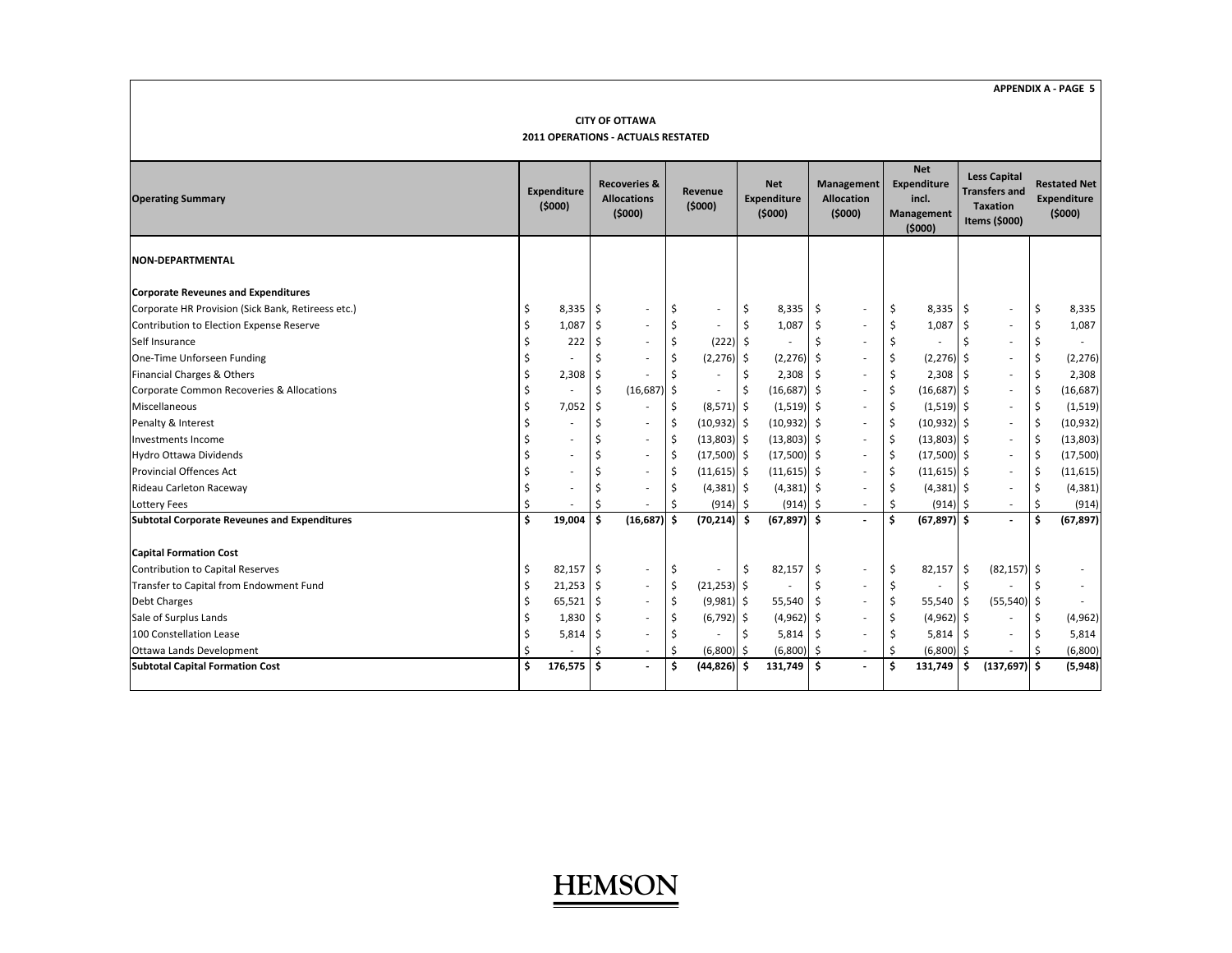#### **CITY OF OTTAWA 2011 OPERATIONS ‐ ACTUALS RESTATED**

| <b>Operating Summary</b>                                  |                     | <b>Expenditure</b><br>(5000) |                    | <b>Recoveries &amp;</b><br><b>Allocations</b><br>(5000) |     | Revenue<br>(5000)                                                                                                                                                                              |    | <b>Net</b><br><b>Expenditure</b><br>(5000) |     | Management<br><b>Allocation</b><br>(5000) |         | <b>Net</b><br><b>Expenditure</b><br>incl.<br>Management<br>(5000) |      | <b>Less Capital</b><br><b>Transfers and</b><br><b>Taxation</b><br>Items (\$000) |      | <b>Restated Net</b><br><b>Expenditure</b><br>(5000) |
|-----------------------------------------------------------|---------------------|------------------------------|--------------------|---------------------------------------------------------|-----|------------------------------------------------------------------------------------------------------------------------------------------------------------------------------------------------|----|--------------------------------------------|-----|-------------------------------------------|---------|-------------------------------------------------------------------|------|---------------------------------------------------------------------------------|------|-----------------------------------------------------|
|                                                           |                     |                              |                    |                                                         |     |                                                                                                                                                                                                |    |                                            |     |                                           |         |                                                                   |      |                                                                                 |      |                                                     |
| <b>Taxation Related Revenue and Expenditures</b>          |                     |                              |                    |                                                         |     |                                                                                                                                                                                                |    |                                            |     |                                           |         |                                                                   |      |                                                                                 |      |                                                     |
| Local Improvement                                         | \$                  | 168                          | \$                 |                                                         | \$  | (45)                                                                                                                                                                                           | \$ | 123                                        | \$  |                                           | \$      | 123                                                               | ∣\$  | $(123)$ \$                                                                      |      |                                                     |
| Tax Rebates & Remissions                                  | $\mathsf{S}$        | 32,872                       | -Ś                 |                                                         | Ś   |                                                                                                                                                                                                | Ś  | 32,872                                     | \$  | $\overline{\phantom{a}}$                  | $\zeta$ | 32,872                                                            | l \$ | $(32,872)$ \$                                                                   |      |                                                     |
| Municipal Property Assessment Corp.                       | $\ddot{\mathsf{S}}$ | 11,959                       | $\mathsf{\hat{S}}$ | L.                                                      | Ś   |                                                                                                                                                                                                | \$ | 11,959                                     | \$  |                                           | $\zeta$ | 11,959                                                            | l \$ |                                                                                 | Ś    | 11,959                                              |
| Supplemental Assessment                                   | $\ddot{\mathsf{S}}$ |                              | Ś                  |                                                         | \$  | $(34, 411)$ \$                                                                                                                                                                                 |    | (34, 411)                                  | \$  |                                           | $\zeta$ | $(34, 411)$ \$                                                    |      | 34,411                                                                          | l \$ |                                                     |
| Payments-in-Lieu of Taxation                              | $\zeta$             | ÷,                           | Ś                  | $\overline{\phantom{a}}$                                | Ś   | $(174, 727)$ \$                                                                                                                                                                                |    | (174, 727)                                 | \$  |                                           | \$      | $(174, 727)$ \$                                                   |      | 174,727                                                                         |      |                                                     |
| <b>Public Institutions</b>                                | $\ddot{\mathsf{S}}$ | $\overline{\phantom{a}}$     | Ś                  |                                                         | Ś   | $(5,682)$ \$                                                                                                                                                                                   |    | (5,682)                                    | \$  |                                           | \$      | $(5,682)$ \$                                                      |      | 5,682                                                                           | -Ś   |                                                     |
| Property tax revenue                                      | Ś                   |                              | $\zeta$            | $\overline{\phantom{a}}$                                |     | $\left  \begin{array}{cc} \xi & (1,235,463) \end{array} \right $ \, $\left  \begin{array}{cc} \xi & (1,235,463) \end{array} \right $                                                           |    |                                            | Ŝ.  | $\overline{\phantom{a}}$                  | \$      | (1, 235, 463)                                                     |      | \$1,235,463                                                                     | Ŝ.   |                                                     |
| <b>Subtotal Taxation Related Revenue and Expenditures</b> | $\mathsf{\hat{S}}$  | 44,999                       | \$                 |                                                         |     | $\frac{1}{2}$ (1,450,328) $\frac{1}{2}$ (1,405,329)                                                                                                                                            |    |                                            | \$  |                                           |         | \$(1,405,329)                                                     | S.   | 1,417,288                                                                       | ۱\$  | 11,959                                              |
| TOTAL NON-DEPARTMENTAL                                    | \$                  | 240,578                      | \$.                | (16, 687)                                               |     | $\left  \begin{array}{cc} \xi & (1,565,368) \end{array} \right  \left  \begin{array}{cc} \xi & (1,341,477) \end{array} \right  \left  \begin{array}{cc} \xi & (1,565,368) \end{array} \right $ |    |                                            |     | $\overline{\phantom{a}}$                  | \$      | $(1,341,477)$ \$ 1,279,591                                        |      |                                                                                 | Ŝ    | (61, 886)                                           |
|                                                           |                     |                              |                    |                                                         |     |                                                                                                                                                                                                |    |                                            |     |                                           |         |                                                                   |      |                                                                                 |      |                                                     |
| <b>TOTAL TAX SUPPORTED PROGRAM</b>                        |                     | \$2,643,166                  | Ŝ.                 |                                                         |     | $(244,377)$ \$ $(2,432,625)$ \$                                                                                                                                                                |    | $(33,836)$ \$                              |     | 5,335                                     | Ś       |                                                                   |      | $(28,501)$ \$ 1,166,060                                                         |      | \$1,137,559                                         |
| <b>RATE SUPPORTED PROGRAM</b>                             |                     |                              |                    |                                                         |     |                                                                                                                                                                                                |    |                                            |     |                                           |         |                                                                   |      |                                                                                 |      |                                                     |
| <b>Drinking Water Services</b>                            |                     |                              |                    |                                                         |     |                                                                                                                                                                                                |    |                                            |     |                                           |         |                                                                   |      |                                                                                 |      |                                                     |
| Operating Expenditures - Distribution                     | \$                  | 23,269                       | S.                 | $(856)$ \$                                              |     | $\overline{\phantom{a}}$                                                                                                                                                                       | \$ | 22,413                                     | \$  |                                           | \$      | 22,413                                                            | ۱\$  |                                                                                 | \$   | 22,413                                              |
| Operating Expenditures - Production and Quality           | $\mathsf{S}$        | 21,078                       | S.                 | (775)                                                   | \$  | $\overline{\phantom{a}}$                                                                                                                                                                       | \$ | 20,303                                     | \$  |                                           | \$      | 20,303                                                            | l \$ | $\overline{\phantom{a}}$                                                        | \$   | 20,303                                              |
| Water Share of Business and Env. Services                 | $\mathsf{S}$        | 7,299                        | S.                 | (269)                                                   | \$  | $\overline{a}$                                                                                                                                                                                 | \$ | 7,030                                      | \$  |                                           | \$      | 7,030                                                             | l \$ | $\overline{\phantom{a}}$                                                        | \$   | 7,030                                               |
| GM/Manager's Office                                       | $\mathsf{S}$        | 3,084                        | -Ś                 | (113)                                                   |     |                                                                                                                                                                                                |    | 2,971                                      | \$  |                                           | $\zeta$ | 2,971                                                             | l \$ |                                                                                 |      | 2,971                                               |
| Non-Departmental                                          | $\ddot{\mathsf{S}}$ | 76,102                       | $\mathsf{\hat{S}}$ | (2,800)                                                 | \$. |                                                                                                                                                                                                |    | 73,302                                     | \$  |                                           | $\zeta$ | 73,302                                                            | l \$ | $(61,015)$ \$                                                                   |      | 12,287                                              |
| Revenue                                                   | \$                  |                              | Ś                  |                                                         |     | (128, 326)                                                                                                                                                                                     | Ŝ  | (128, 326)                                 | Ś   | $\sim$                                    | \$      | (128,326) \$                                                      |      |                                                                                 |      | (128, 326)                                          |
| <b>Subtotal Drinking Water Services</b>                   | \$                  | 130,832                      | \$.                | (4, 813)                                                | \$  | (128, 326)                                                                                                                                                                                     | \$ | (2, 307)                                   | \$. |                                           | \$      | $(2,307)$ \$                                                      |      | $(61,015)$ \$                                                                   |      | (63, 322)                                           |
| <b>Wastewater and Stormwater Services</b>                 |                     |                              |                    |                                                         |     |                                                                                                                                                                                                |    |                                            |     |                                           |         |                                                                   |      |                                                                                 |      |                                                     |
| <b>Operating Expenditures - Collection</b>                | $\zeta$             | $16,337$ \$                  |                    | $(468)$ \$                                              |     | $\overline{a}$                                                                                                                                                                                 | \$ | 15,869                                     | \$  |                                           | \$      | 15,869                                                            | l \$ | $\overline{\phantom{a}}$                                                        | \$   | 15,869                                              |
| Operating Expenditures - Treatment and Engineering        | $\varsigma$         | 24,343                       | -\$                | $(697)$ \$                                              |     | $\overline{\phantom{a}}$                                                                                                                                                                       | \$ | 23,646                                     | \$  |                                           | \$      | $23,646$ \$                                                       |      | $\overline{\phantom{a}}$                                                        | \$   | 23,646                                              |
| Waste Share of Business and Env. Services                 | $\zeta$             | $5,261$ \$                   |                    | $(151)$ \$                                              |     | $\overline{\phantom{a}}$                                                                                                                                                                       | Ś  | 5,110                                      | \$  |                                           | $\zeta$ | $5,110$   \$                                                      |      | $\overline{\phantom{a}}$                                                        | -\$  | 5,110                                               |
| GM/Manager's Office                                       | Ś                   | 1,518                        | -Ś                 | (43)                                                    | -Ŝ  | L,                                                                                                                                                                                             | Ś  | 1,475                                      | \$  |                                           | \$      | $1,475$   \$                                                      |      |                                                                                 |      | 1,475                                               |
| Non-Departmental                                          | $\ddot{\mathsf{S}}$ | 87,612 \$                    |                    | (2,509)                                                 | Ŝ.  |                                                                                                                                                                                                | Ś  | 85,103                                     | \$  |                                           | $\zeta$ | 85,103                                                            | l \$ | $(60, 798)$ \$                                                                  |      | 24,305                                              |
| Revenue                                                   | Ś                   |                              |                    |                                                         |     | (134, 620)                                                                                                                                                                                     | \$ | (134, 620)                                 | \$  |                                           | \$      | $(134, 620)$ \$                                                   |      |                                                                                 |      | (134, 620)                                          |
| <b>Subtotal Wastewater and Stormwater Services</b>        | \$                  | $135,071$ \$                 |                    | (3,868)                                                 | \$  | (134, 620)                                                                                                                                                                                     | \$ | (3, 417)                                   | \$. |                                           | \$      | $(3,417)$ \$                                                      |      | $(60, 798)$ \$                                                                  |      | (64, 215)                                           |
| TOTAL RATE SUPPORTED PROGRAM                              | \$                  | 265,903                      | \$                 | (8,681)                                                 | \$  | $(262, 946)$ \$                                                                                                                                                                                |    | $(5,724)$ \$                               |     | $\blacksquare$                            | \$      | $(5,724)$ \$                                                      |      | (121, 813)                                                                      | \$.  | (127, 537)                                          |
|                                                           |                     |                              |                    |                                                         |     |                                                                                                                                                                                                |    |                                            |     |                                           |         |                                                                   |      |                                                                                 |      |                                                     |
| TOTAL TAX AND RATE SUPPORTED PROGRAM                      | \$                  | 2,909,069                    | \$,                |                                                         |     | $(253,058)$ \$ $(2,695,571)$ \$                                                                                                                                                                |    | (39,560) \$                                |     | 5,335                                     | \$.     | $(34, 225)$ \$                                                    |      | 1,044,247                                                                       | \$   | 1,010,022                                           |

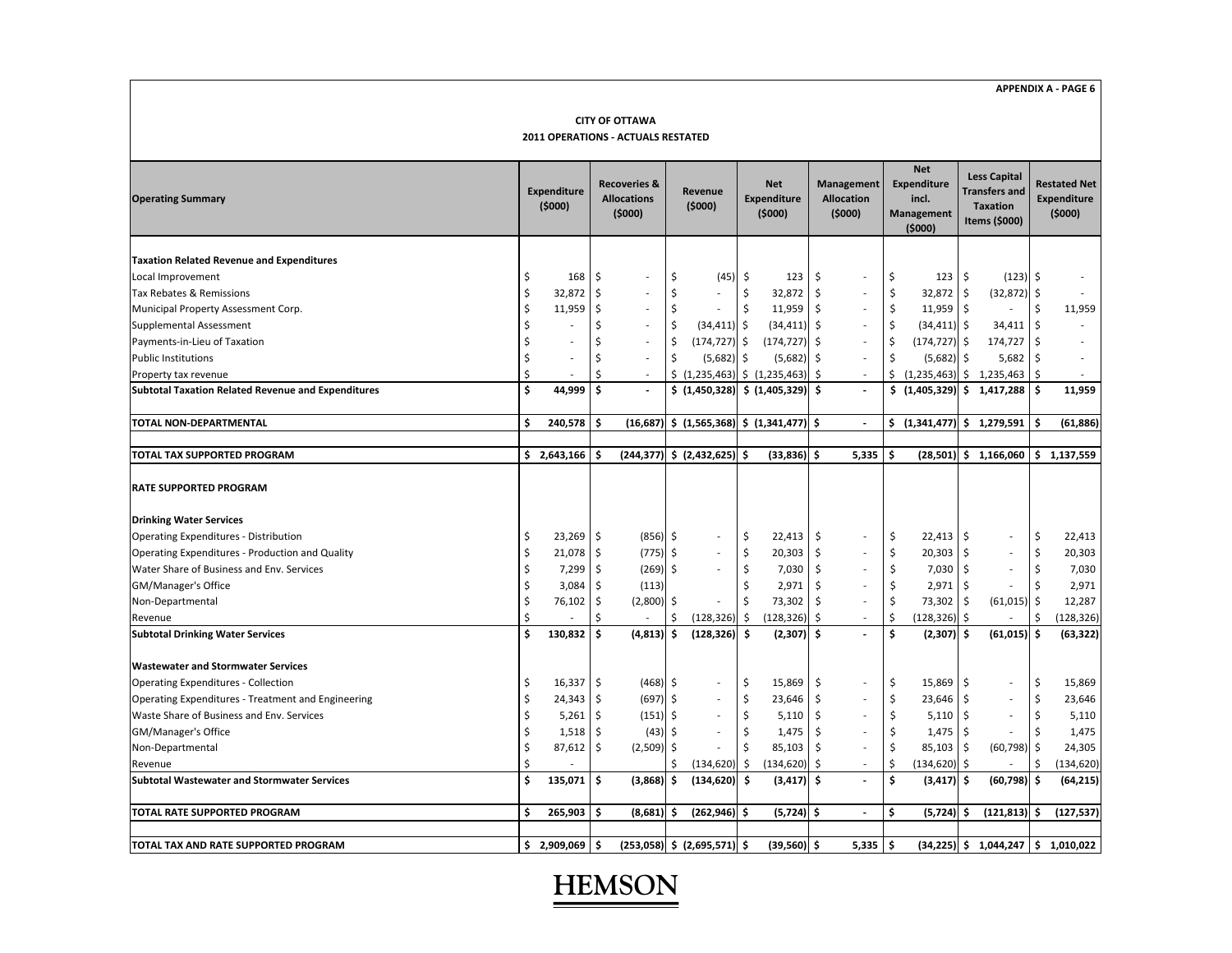#### **CITY OF OTTAWA RESTATED OPERATING BUDGET ALLOCATION FACTORS**

|      | <b>Table B.1 Sectoral Factors</b> |          |                                                                                             |                                                                                                                 |  |  |  |  |  |  |  |  |  |  |
|------|-----------------------------------|----------|---------------------------------------------------------------------------------------------|-----------------------------------------------------------------------------------------------------------------|--|--|--|--|--|--|--|--|--|--|
| Code | Res.                              | Non-Res. | <b>Basis of Allocation</b>                                                                  | Source                                                                                                          |  |  |  |  |  |  |  |  |  |  |
| A    | 100.0%                            |          | 0.0% Full Residential Allocation                                                            | N/A                                                                                                             |  |  |  |  |  |  |  |  |  |  |
| B    | 95.0%                             |          | 5.0% Minor Non-Residential Allocation                                                       | N/A                                                                                                             |  |  |  |  |  |  |  |  |  |  |
| C.   | 0.0%                              |          | 100.0% Full Non-Residential Allocation                                                      | N/A                                                                                                             |  |  |  |  |  |  |  |  |  |  |
| D    | 68.1%                             |          | 31.9% Population: Employment Ratio and Res: Non-Res Assessment Ratio (Weighted 50:50)       | City Planning at January 1, 2011 and 2010 Assessment                                                            |  |  |  |  |  |  |  |  |  |  |
| E.   | 70.2%                             |          | 29.8% Shares of Levy Operating and Capital Net Expenditures                                 | Based on Total Allocation of Other Factors                                                                      |  |  |  |  |  |  |  |  |  |  |
| F    | 73.6%                             |          | 26.4% CVA Assessment (Including Payment-in-Lieu)                                            | 2010 Assessment                                                                                                 |  |  |  |  |  |  |  |  |  |  |
| G    | 43.4%                             |          | 56.6% Shares of Total Vehicle Trip Distance                                                 | 2005 National Capital Region Travel Survey Special Run. Updated using 2010 trip data.                           |  |  |  |  |  |  |  |  |  |  |
| н    | 46.6%                             |          | 53.4% Shares of Total Transit Trip Distance                                                 | 2005 National Capital Region Travel Survey Special Run. Updated using 2010 trip data.                           |  |  |  |  |  |  |  |  |  |  |
|      | 66.2%                             |          | 33.8% Weighted & Discounted Assessment (Including Payment-in-Lieu)                          | 2010 Assessment and Tax Ratios                                                                                  |  |  |  |  |  |  |  |  |  |  |
| J    | 62.5%                             |          | 37.5% Population: Employment Ratio City-Wide                                                | City Planning at January 1, 2011                                                                                |  |  |  |  |  |  |  |  |  |  |
|      | 42.4%                             |          | 57.6% Shares of Total Vehicle Trips                                                         | 2005 National Capital Region Travel Survey Special Run. Updated using 2010 trip data.                           |  |  |  |  |  |  |  |  |  |  |
|      | 69.1%                             |          | 30.9% Population: Employment Ratio and Res: Non-Res Assessment Ratio (Weighted 50:50) Urban | City Planning at January 1, 2011 with Area Breakdown Provided by City Planning and Financial<br><b>Services</b> |  |  |  |  |  |  |  |  |  |  |
| M    | 86.6%                             |          | 13.4% Population: Employment Ratio and Res: Non-Res Assessment Ratio (Weighted 50:50) Rural | City Planning at January 1, 2011 with Area Breakdown Provided by City Planning and Financial<br>Services        |  |  |  |  |  |  |  |  |  |  |
| N    | 49.9%                             |          | 50.1% Shares of Total Walk Trip Distance                                                    | 2005 National Capital Region Travel Survey Special Run. Updated using 2011 demographics.                        |  |  |  |  |  |  |  |  |  |  |
| O    | 57.4%                             |          | 42.6% Value of Building Permits (2007-2010)                                                 | Statistics Canada Building Permit Data                                                                          |  |  |  |  |  |  |  |  |  |  |
| P    | 57.5%                             |          | 42.5% Shares of Disposal Weight (Tonnage)                                                   | 2007-2010 Data Provided by Solid Waste Services                                                                 |  |  |  |  |  |  |  |  |  |  |
| Q    | 5.0%                              |          | 95.0% Minor Residential Allocation                                                          | N/A                                                                                                             |  |  |  |  |  |  |  |  |  |  |
| R    | 71.2%                             |          | 28.8% Shares of Water Consumption                                                           | 2008-2010 Water Consumption by Building Type                                                                    |  |  |  |  |  |  |  |  |  |  |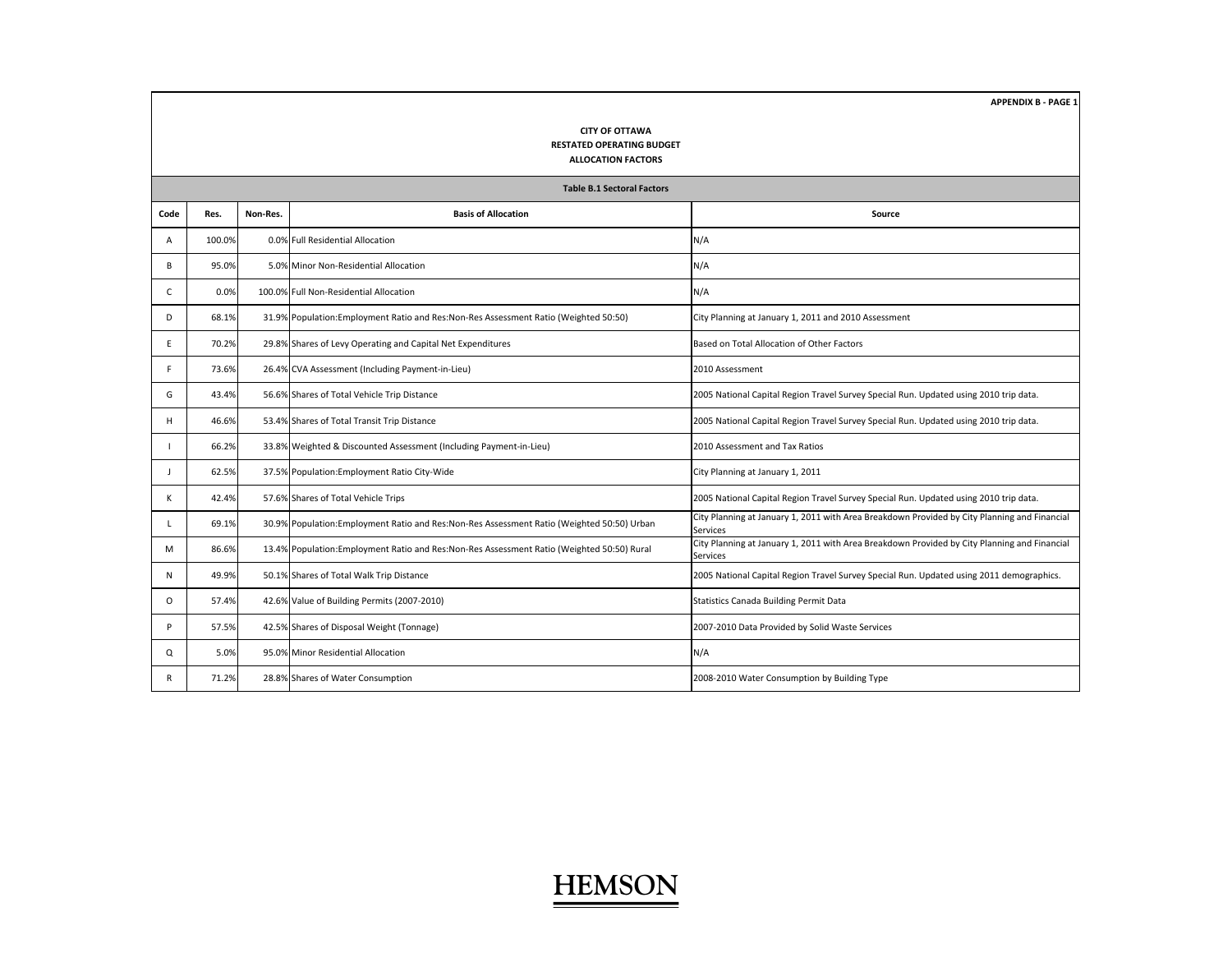#### **CITY OF OTTAWA**

#### **RESTATED OPERATING BUDGET ALLOCATION FACTORS**

|           |                                                              |         |                      |                                  | Table B.2 Residential Allocation by Residential Category                                                       |                                                                                                              |
|-----------|--------------------------------------------------------------|---------|----------------------|----------------------------------|----------------------------------------------------------------------------------------------------------------|--------------------------------------------------------------------------------------------------------------|
| Code      | Inside                                                       | Outside | <b>Rural Village</b> | Rural<br><b>Scattered</b>        | <b>Basis of Allocation</b>                                                                                     | Source                                                                                                       |
| AA        | 57.8%                                                        | 32.3%   | 4.0%                 |                                  | 5.9% Shares of Population                                                                                      | City Planning at January 1, 2011                                                                             |
| BB        | 55.9%                                                        | 32.5%   | 4.8%                 |                                  | 6.9% Shares of Levy Operating and Capital Net Expenditures                                                     | Based on Weighted Mix of Other Factors                                                                       |
| CC        | 66.6%                                                        | 33.4%   | 0.0%                 |                                  | 0.0% Population and Households Weighted 50:50 Urban                                                            | City Planning at January 1, 2011                                                                             |
| DD        | 0.0%                                                         | 0.0%    | 40.7%                |                                  | 59.3% Population and Households Weighted 50:50 Rural                                                           | City Planning at January 1, 2011                                                                             |
| EE        | 60.5%                                                        | 30.4%   | 3.7%                 |                                  | 5.4% Population and Households Weighted 50:50 Total                                                            | City Planning at January 1, 2011                                                                             |
| FF        | 57.2%                                                        | 31.9%   | 4.4%                 | 6.4%                             | Population with 10% Additional Rural Village and Rural Scattered<br>Weighting                                  | City Planning at January 1, 2011                                                                             |
| GG        | 46.4%                                                        | 36.3%   | 7.0%                 | 10.2%                            | Residential Vehicle Trips with Rural Village and Rural Scattered split by<br>Population                        | 2005 National Capital Region Travel Survey Special Run and 2011 City Planning                                |
| HH        | 55.7%                                                        | 32.7%   | 4.5%                 |                                  | 7.1% Shares of Residential Assessment                                                                          | 2010 GIS Assessment Data                                                                                     |
| Ш         | 56.7%                                                        | 32.5%   | 4.3%                 |                                  | 6.5% Population and Res Assessment Ratio (Weighted 50:50)                                                      | City Planning at January 1, 2011 and 2010 Assessment                                                         |
| IJ        | 43.4%                                                        | 51.6%   | 2.0%                 | 2.9%                             | Shares of Res Transit Trip Distance with Scattered and Village split by<br>Population                          | 2005 National Capital Region Travel Survey Special Run and 2010 City Planning                                |
| КK        | 31.5%                                                        | 36.8%   | 12.9%                | 18.8%                            | Shares of Res Vehicle Trip Distance with Scattered and Village split by<br>Population                          | 2005 National Capital Region Travel Survey Special Run and 2010 City Planning                                |
| LL        | 41.2%                                                        | 27.6%   | 12.7%                | 18.5%                            | Shares of Res Vehicle Trip Distance and Res Summer Road Budgets                                                | 2005 National Capital Region Travel Survey Special Run, Public Works Budget Separated by<br>Maintenance Zone |
| MМ        | 45.2%                                                        | 24.3%   | 12.4%                | 18.1%                            | Weighted 50:50 (Rural split by Population)<br>Shares of Res Vehicle Trip Distance and Res Winter Road Budgets  | 2005 National Capital Region Travel Survey Special Run, Public Works Budget Separated by                     |
|           |                                                              |         |                      |                                  | Weighted 50:50 (Rural split by Population)<br>Shares of Res Walk Trip Distance and Res Summer Sidewalk Budgets | Maintenance Zone<br>2005 National Capital Region Travel Survey Special Run, Public Works Budget Separated by |
| <b>NN</b> | 58.3%                                                        | 14.8%   | 26.9%                | 0.0%                             | Weighted 50:50 (No Rural Scattered)                                                                            | Maintenance Zone                                                                                             |
| oo        | 72.3%                                                        | 21.0%   | 6.7%                 | 0.0%                             | Shares of Res Walk Trip Distance and Res Winter Sidewalk Budgets                                               | 2005 National Capital Region Travel Survey Special Run, Public Works Budget Separated by                     |
|           |                                                              |         |                      |                                  | Weighted 50:50 (No Rural Scattered)                                                                            | Maintenance Zone                                                                                             |
| PP        | 0.0%                                                         | 0.0%    | 0.0%                 |                                  | 0.0% Non-Residential Only                                                                                      | N/A                                                                                                          |
| QQ        | 63.2%                                                        | 28.4%   | 3.4%                 |                                  | 5.0% Shares of Households                                                                                      | City Planning at January 1, 2011                                                                             |
| <b>RR</b> | 59.4%                                                        | 30.6%   | 3.9%                 |                                  | 6.1% Households and Assessment Weighted 50:50                                                                  | City Planning at January 1, 2011                                                                             |
| SS        | 47.2%                                                        | 38.6%   | 5.7%                 |                                  | 8.6% Shares of Low Density Units                                                                               | City Planning at January 1, 2011                                                                             |
| <b>TT</b> | 89.6%                                                        | 9.9%    | 0.5%                 |                                  | 0.1% Shares of High Density Units                                                                              | City Planning at January 1, 2011                                                                             |
| UU        | 53.5%                                                        | 34.3%   | 4.9%                 |                                  | 7.3% Solid Waste User Fee by Unit Type                                                                         | 2011 Budget                                                                                                  |
| <b>VV</b> | 56.6%                                                        | 39.3%   | 4.2%                 |                                  | 0.0% Length of Linear Water Pipe                                                                               | 2011 Special GIS Run                                                                                         |
| <b>WW</b> | 63.7%<br>35.6%<br>0.7%<br>0.0% Estimated Serviced Population |         |                      | City Planning at January 1, 2011 |                                                                                                                |                                                                                                              |
| XX        | 59.4%                                                        | 39.4%   | 1.2%                 |                                  | 0.0% Accounts by Area and Serviced Population 50:50                                                            | 2010 Data provided by Finance Department                                                                     |
| YY        | 56.3%                                                        | 40.1%   | 3.6%                 |                                  | 0.0% Length of Linear Sanitary and Storm Pipe                                                                  | 2011 Special GIS Run                                                                                         |

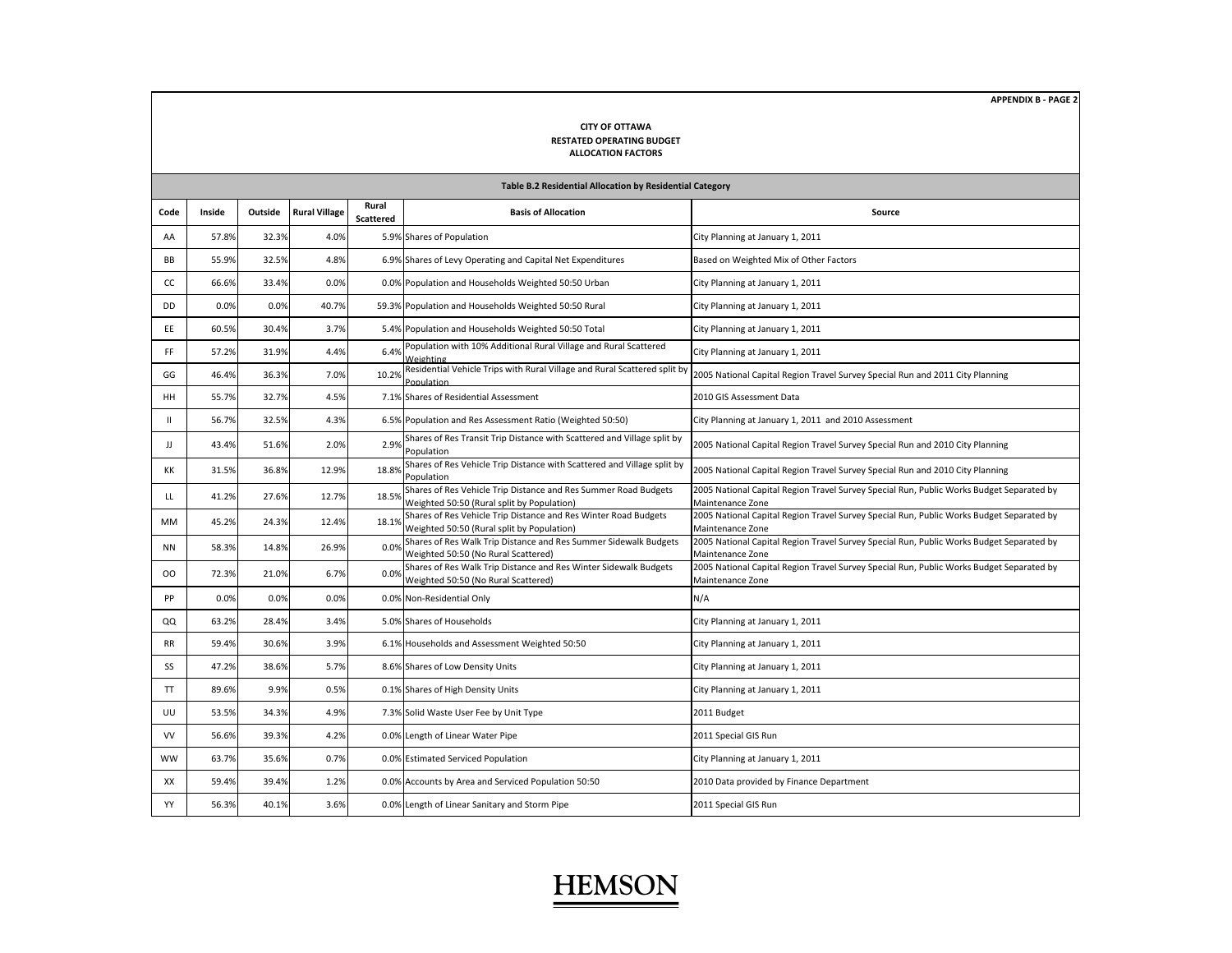| <b>APPENDIX C - PAGE 1</b> |  |
|----------------------------|--|
|----------------------------|--|

#### **2011 OPERATIONS ‐ ACTUALS RESTATED CITY OF OTTAWA RESIDENTIAL / NON‐RESIDENTIAL COST ALLOCATION OF**

|                                                                            | <b>Allocation Code</b> | <b>Net Budget</b>                  |         | <b>Residential</b> |            | <b>Non-Residential</b> |                 |            |  |
|----------------------------------------------------------------------------|------------------------|------------------------------------|---------|--------------------|------------|------------------------|-----------------|------------|--|
| <b>Operating Summary</b>                                                   |                        | Restated (\$000)                   |         | (5000)             | %          |                        | (5000)          | %          |  |
| <b>CITY MANAGER AND ELECTED OFFICIALS</b>                                  |                        |                                    |         |                    |            |                        |                 |            |  |
| <b>Elected Officials</b>                                                   |                        |                                    |         |                    |            |                        |                 |            |  |
| Mayor's Office                                                             | Ε                      | \$<br>732                          | \$.     | 514                | 70%\$      |                        | 218             | 30%        |  |
| Councillors                                                                | E                      | \$<br>9,173                        | \$      | 6,442              | 70%        | \$                     | 2,731           | 30%        |  |
| <b>Subtotal Elected Officials</b>                                          |                        | \$<br>9,905                        | \$.     | 6,956              |            | \$                     | 2,949           |            |  |
| <b>City Manager</b>                                                        |                        |                                    |         |                    |            |                        |                 |            |  |
| <b>City Managers Office</b>                                                | Ε                      | \$<br>5,946                        | -\$     | 4,176              | 70%        | \$                     | 1,770           | 30%        |  |
| Finance                                                                    | E                      | \$<br>25,245                       | 5       | 17,729             | 70%        | \$                     | 7,516           | 30%        |  |
| City Clerk's & Solicitor                                                   | E                      | \$<br>19,972                       | \$      | 14,026             | 70%        | $\zeta$                | 5,946           | 30%        |  |
| Office of Auditor General                                                  | E                      | \$<br>1,564                        | \$      | 1,098              | 70%        | \$                     | 466             | 30%        |  |
| Real Estate Partnerships & Development Office                              | E                      | \$<br>5,702                        | \$      | 4,004              | 70%        | \$                     | 1,698           | 30%        |  |
| <b>Subtotal City Manager</b>                                               |                        | \$<br>58,429                       | \$      | 41,033             |            | \$                     | 17,396          |            |  |
| TOTAL CITY MANAGER AND ELECTED OFFICIALS                                   |                        | \$<br>68,334                       | \$      | 47,989             | 70%        | \$                     | 20,345          | 30%        |  |
| <b>CITY OPERATIONS</b>                                                     |                        |                                    |         |                    |            |                        |                 |            |  |
| <b>Support Operations</b>                                                  |                        |                                    |         |                    |            |                        |                 |            |  |
| <b>Information Technology</b>                                              | Ε                      | \$<br>43,714                       | \$      | 30,699             | 70%\$      |                        | 13,015          | 30%        |  |
| <b>Corporate Communications</b>                                            | E                      | \$<br>4,218                        | \$      | 2,962              | 70%        | $\zeta$                | 1,256           | 30%        |  |
| <b>Human Resources</b>                                                     | E                      | \$<br>13,866                       | \$      | 9,738              | 70%        | $\ddot{\mathsf{S}}$    | 4,129           | 30%        |  |
| Service Ottawa                                                             | E                      | \$<br>7,806                        | \$      | 5,482              | 70%        | \$                     | 2,324           | 30%        |  |
| <b>Subtotal Support Operations</b>                                         |                        | $\overline{\mathsf{s}}$<br>69,605  | \$.     | 48,881             |            | \$                     | 20,724          |            |  |
| <b>Community and Social Services</b>                                       |                        |                                    |         |                    |            |                        |                 |            |  |
| Employment & Financial Assistance                                          |                        |                                    |         |                    |            |                        |                 |            |  |
| <b>Employment Programs</b>                                                 | С                      | \$<br>6,206                        | \$      |                    | 0%         | \$                     | 6,206           | 100%       |  |
| Other (fin. assistance, EHSS, Home Support, EFA, etc.)                     | A                      | \$<br>50,497                       | \$      | 50,497             | 100%       | \$                     |                 | 0%         |  |
| <b>Subtotal Employment &amp; Financial Assistance</b>                      |                        | \$<br>56,703                       | \$      | 50,497             |            | \$                     | 6,206           |            |  |
| <b>Social Housing</b>                                                      | Α                      | \$<br>97,375                       | \$      | 97,375             | 100%       | \$                     |                 | 0%         |  |
| Child Care                                                                 | Α                      | \$<br>20,592                       | \$      | 20,592             | 100%       | \$                     | $\sim$          | 0%         |  |
| Long Term Care                                                             | Α                      | \$<br>10,089                       | \$      | 10,089             | 100%       | \$                     |                 | 0%         |  |
| Community Development and Funding                                          | А                      | \$<br>21,295                       | \$      | 21,295             | 100%       | \$                     |                 | 0%         |  |
| <b>Subtotal Community and Social Services</b>                              |                        | $\overline{\mathsf{s}}$<br>206,053 | \$      | 199,847            |            | \$                     | 6,206           |            |  |
| Parks, Recreation and Culture                                              |                        |                                    |         |                    |            |                        |                 |            |  |
| Parks, Recreation & Culture Services                                       | В                      | \$<br>75,857                       | \$      | 72,064             | 95%        | \$                     | 3,793           | 5%         |  |
| Parks, Buildings, & Grounds (from public works)                            | B                      | \$<br>55,609                       | \$      | 52,828             | 95%        | \$                     | 2,780           | 5%         |  |
| <b>Subtotal Parks, Recreation and Culture</b>                              |                        | \$<br>131,466                      | \$.     | 124,892            |            | \$                     | 6,573           |            |  |
| <b>Emergency &amp; Protective Services</b>                                 |                        |                                    |         |                    |            |                        |                 |            |  |
| Fire                                                                       |                        |                                    |         |                    |            |                        |                 |            |  |
| <b>Urban Operations</b>                                                    | Г                      | \$<br>110,756                      | -\$     | 76,508             | 69%\$      |                        | 34,248          | 31%        |  |
| <b>Rural Operations</b><br>Other (Prevention, Communications, Op. support) | М<br>D                 | \$<br>5,829<br>\$                  | -\$     | 5,050              | 87%<br>68% | \$                     | 779             | 13%<br>32% |  |
| <b>Subtotal Fire</b>                                                       |                        | 14,731<br>\$<br>131,316            | \$<br>5 | 10,025<br>91,583   |            | \$<br>\$               | 4,706<br>39,733 |            |  |
| Security & Emergency Management                                            | D                      | \$<br>4,017                        | \$      | 2,734              | 68%        | \$                     | 1,283           | 32%        |  |
| Paramedic Services                                                         |                        |                                    |         |                    |            |                        |                 |            |  |
| <b>Service Operations</b>                                                  | J                      | \$<br>21,739                       | \$      | 13,592             | 63%        | \$                     | 8,147           | 37%        |  |
| Other (CACC Dispatch contract)                                             | <sup>1</sup>           | \$<br>7,631                        | \$.     | 4,771              | 63%        | \$                     | 2,860           | 37%        |  |
| <b>Subtotal Paramedic Services</b>                                         |                        | \$<br>$29,370$ \$                  |         | 18,363             |            | \$                     | 11,007          |            |  |
| By-Law & Regulatory Services                                               |                        |                                    |         |                    |            |                        |                 |            |  |
| Operations (bus. licensing, prop. standards etc.)                          | Q                      | \$<br>$(5, 179)$ \$                |         | (259)              | 5%         | \$                     | (4,920)         | 95%        |  |
| <b>Animal Related Services</b>                                             | B                      | خ<br>\$<br>(438)                   |         | (416)              | 95%        | \$                     | (22)            | 5%         |  |
| Subtotal By-Law & Regulatory Services                                      |                        | (5,617)                            | \$      | (675)              | 12%        | \$                     | (4, 942)        | 88%        |  |
| <b>Subtotal Emergency &amp; Protective Services</b>                        |                        | \$<br>159,087                      | \$.     | 112,005            |            | \$                     | 47,081          |            |  |

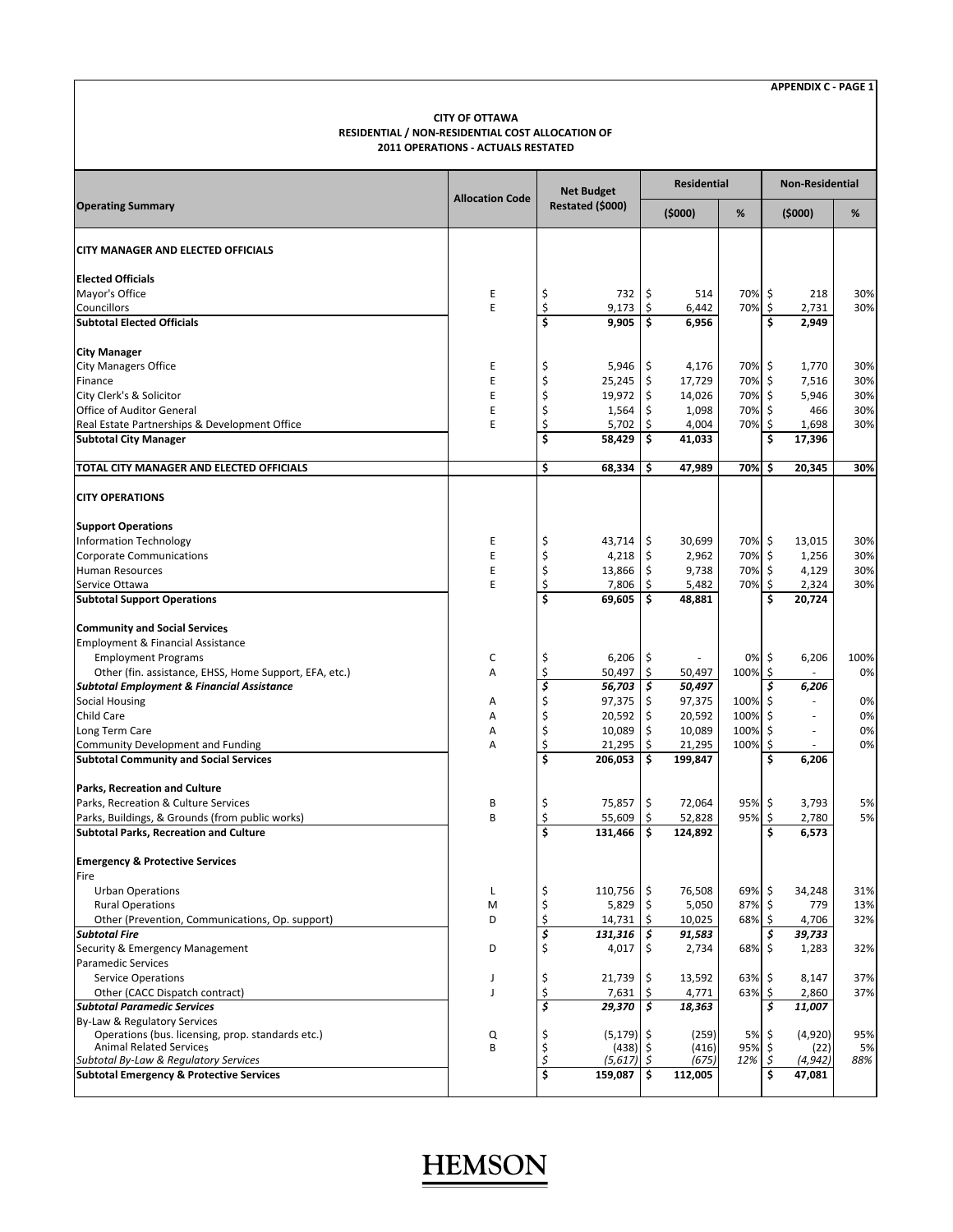#### **CITY OF OTTAWA RESIDENTIAL / NON‐RESIDENTIAL COST ALLOCATION OF 2011 OPERATIONS ‐ ACTUALS RESTATED**

|                                                               |                        |    | <b>Net Budget</b> |                     | <b>Residential</b> |            | <b>Non-Residential</b> |         |     |  |
|---------------------------------------------------------------|------------------------|----|-------------------|---------------------|--------------------|------------|------------------------|---------|-----|--|
| <b>Operating Summary</b>                                      | <b>Allocation Code</b> |    | Restated (\$000)  |                     | (5000)             | $\%$       |                        | (5000)  | %   |  |
| <b>Public Works &amp; Services</b>                            |                        |    |                   |                     |                    |            |                        |         |     |  |
| <b>Fleet Services</b>                                         | E                      | \$ | $(15, 463)$ \$    |                     | (10, 859)          | 70% \$     |                        | (4,604) | 30% |  |
| Roads and Traffic Maintenance                                 |                        |    |                   |                     |                    |            |                        |         |     |  |
| Roads Operation                                               |                        |    |                   |                     |                    |            |                        |         |     |  |
| Roads Summer                                                  | G                      | \$ | 21,267            | \$                  | 9,226              | 43%        | \$                     | 12,040  | 57% |  |
| Roads Winter                                                  | G                      | \$ | 55,690            | \$                  | 24,161             | 43%        | \$                     | 31,529  | 57% |  |
| Sidewalks Summer                                              | N                      | \$ | 5,007             | $\zeta$             | 2,499              | 50%        | $\zeta$                | 2,508   | 50% |  |
| <b>Sidewalks Winter</b>                                       | N                      | \$ | 8,513             | \$                  | 4,249              | 50%        | \$                     | 4,264   | 50% |  |
| Special Ops                                                   | G                      | \$ | 3,828             | \$                  | 1,661              | 43%        | $\zeta$                | 2,167   | 57% |  |
| Flood Control Program                                         | E                      | \$ | 413               | \$                  | 290                | 70%        | \$                     | 123     | 30% |  |
| Other                                                         | G                      | \$ | 826               | \$                  | 358                | 43%        | \$                     | 468     | 57% |  |
| Traffic Ops (Neighbourhood Studies, traffic by-laws, signals) | G                      | \$ | 29,892            | \$                  | 12,969             | 43%        | \$                     | 16,924  | 57% |  |
| Road Related Revenues                                         | G                      | \$ | $(17, 130)$ \$    |                     | (7, 432)           | 43%        | \$                     | (9,698) | 57% |  |
| <b>Subtotal Roads and Traffic Maintenance</b>                 |                        | \$ | 108,306           | \$                  | 47,981             |            | \$                     | 60,325  |     |  |
| Traffic Management & Operational Support                      | G                      | \$ | 12,458            | \$                  | 5,405              | 43%        | \$                     | 7,053   | 57% |  |
| <b>Transportation Planning</b>                                | G                      | \$ | 2,440             | \$                  | 1,058              | 43%        | \$                     | 1,381   | 57% |  |
| <b>Parking Operations</b>                                     | К                      | \$ | 117               | \$                  | 50                 | 42%        | \$                     | 68      | 58% |  |
| <b>Subtotal Public Works &amp; Services</b>                   |                        | \$ | 107,858           | \$                  | 43.635             |            | \$                     | 64,223  |     |  |
| <b>TOTAL CITY OPERATIONS</b>                                  |                        | \$ | 674,068           | \$                  | 529,261            | 79%        | Ś                      | 144,807 | 21% |  |
| <b>INFRASTRUCTURE SERV. &amp; COM. SUSTAINABILITY</b>         |                        |    |                   |                     |                    |            |                        |         |     |  |
| Community Sustainability - Environmental                      | J                      | \$ | 2,710             | \$                  | 1,694              | 63% \$     |                        | 1,015   | 37% |  |
| Solid Waste Services                                          |                        |    |                   |                     |                    |            |                        |         |     |  |
| Solid Waste Diversion/Recycling                               | Α                      | \$ | 20,532            | \$                  | 20,532             | 100%       | \$                     | ×.      | 0%  |  |
| <b>Regular Collection</b>                                     | Α                      | \$ | 16,214            | $\sqrt{5}$          | 16,214             | 100%       | \$                     |         | 0%  |  |
| Waste Disposal & Landfil Operations                           | P                      | \$ | 5,440             | $\ddot{\mathsf{S}}$ | 3,129              | 58%        | \$                     | 2,311   | 42% |  |
| Manager's Office                                              | B                      | \$ | 293               | \$                  | 278                | 95%        | \$                     | 15      | 5%  |  |
| Non-Departmental                                              | B                      | \$ | 2,653             | -\$                 | 2,520              | 95%        | \$                     | 133     | 5%  |  |
| Curbside Revenue                                              | Α                      | \$ | $(23,926)$ \$     |                     | (23, 926)          | 100%       | \$                     | ×.      | 0%  |  |
| Multi-Res Revenue                                             | Α                      | \$ | $(4,221)$ \$      |                     | (4, 221)           | 100%       | \$                     |         | 0%  |  |
| Tipping Fee and Other Revenue                                 | P                      | \$ | $(4,485)$ \$      |                     | (2,580)            | 58%        | \$                     | (1,905) | 42% |  |
| <b>Forestry Services</b>                                      | B                      | \$ | 12,285            | \$                  | 11,671             | 95%        | \$                     | 614     | 5%  |  |
| <b>Infrastructure Services</b>                                | E                      | \$ | 6,448             | $\ddot{\mathsf{S}}$ | 4,528              | 70%        | \$                     | 1,920   | 30% |  |
| Community Sustainability - Economic Development               | E                      | \$ | 5,249             | $\ddot{\mathsf{S}}$ | 3,686              | 70%        | \$                     | 1,563   | 30% |  |
| Rail Implementation                                           | E                      | \$ | 13                | \$                  | 9                  | 70%        | \$                     | 4       | 30% |  |
| <b>Transit Services</b>                                       | Н                      | \$ | 150,274           | \$                  | 70,048             | 47%        | \$                     | 80,226  | 53% |  |
| Agriculture & Rural Affairs Cmte. - Development Review        | м                      | \$ | 3,076             | \$                  | 2,665              | 87%        | \$                     | 411     | 13% |  |
| Development Review, Planning & Growth Management              | D                      | \$ | $(929)$ \$        |                     | (632)              | 68%        | \$                     | (297)   | 32% |  |
| <b>Building Code Services - OBC</b>                           | O                      | \$ | $(4,334)$ \$      |                     | (2,486)            | 57%        | \$                     | (1,849) | 43% |  |
| Housing                                                       | A                      | Ş  | 355 I Ş           |                     | 355                | $100\%$ \$ |                        |         | 0%  |  |
| TOTAL INFRASTRUCTURE SERV. & COM. SUSTAINABILITY              |                        | \$ | 187,646           | \$.                 | 103,485            | 55%        | Ŝ.                     | 84,161  | 45% |  |
| <b>BOARDS &amp; AGENCIES</b>                                  |                        |    |                   |                     |                    |            |                        |         |     |  |
|                                                               |                        |    |                   |                     |                    |            |                        |         |     |  |
| Committee of Adjustment                                       | D                      | \$ | $(217)$ \$        |                     | (148)              | 68% \$     |                        | (69)    | 32% |  |
| <b>Crime Prevention</b>                                       | D                      | \$ | $624$ \$          |                     | 425                | 68%        | -\$                    | 199     | 32% |  |
| Ottawa Public Library                                         | B                      | \$ | $36,572$ \$       |                     | 34,743             | 95%\$      |                        | 1,829   | 5%  |  |
| <b>Ottawa Police Services</b>                                 | D                      | \$ | 221,057 \$        |                     | 150,445            | 68%        | \$                     | 70,612  | 32% |  |
| Public Health                                                 | B                      | \$ | 11,361            | l\$                 | 10,793             | 95%\$      |                        | 568     | 5%  |  |
| <b>TOTAL BOARDS &amp; AGENCIES</b>                            |                        | \$ | 269,397 \$        |                     | 196,258            | 73% \$     |                        | 73,139  | 27% |  |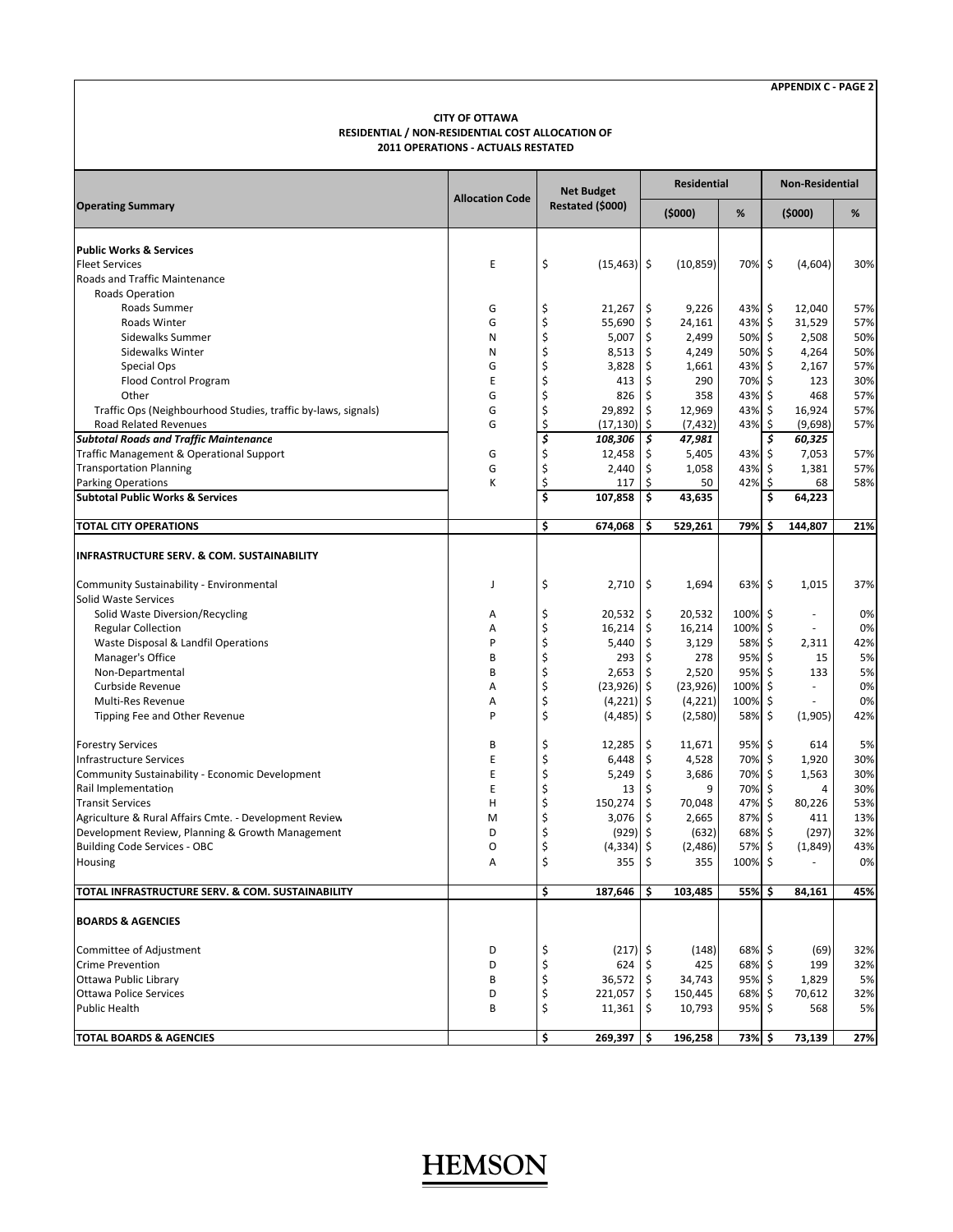#### **CITY OF OTTAWA RESIDENTIAL / NON‐RESIDENTIAL COST ALLOCATION OF 2011 OPERATIONS ‐ ACTUALS RESTATED**

|                                                           |                        |          |                                       |                     | <b>Residential</b><br>(5000)<br>% |            |                     | <b>Non-Residential</b> |            |
|-----------------------------------------------------------|------------------------|----------|---------------------------------------|---------------------|-----------------------------------|------------|---------------------|------------------------|------------|
| <b>Operating Summary</b>                                  | <b>Allocation Code</b> |          | <b>Net Budget</b><br>Restated (\$000) |                     |                                   |            |                     | (5000)                 | %          |
| <b>NON-DEPARTMENTAL</b>                                   |                        |          |                                       |                     |                                   |            |                     |                        |            |
| <b>Corporate Reveunes and Expenditures</b>                |                        |          |                                       |                     |                                   |            |                     |                        |            |
| Corporate HR Provision (Sick Bank, Retireess etc.)        | E                      | \$       | 8,335                                 | -\$                 | 5,853                             | 70%        | \$                  | 2,482                  | 30%        |
| Contribution to Election Expense Reserve                  | Ė                      | \$       | 1,087                                 | -\$                 | 763                               | 70%        | \$                  | 324                    | 30%        |
| Self Insurance                                            | E                      | \$       |                                       | Ś                   |                                   | 70%        | \$                  | ×.                     | 30%        |
| One-Time Unforseen Funding                                | E                      | \$       | $(2,276)$ \$                          |                     | (1, 598)                          | 70%        | \$                  | (678)                  | 30%        |
| Financial Charges & Others                                | E                      | \$       | 2,308                                 | -\$                 | 1,621                             | 70%        | \$                  | 687                    | 30%        |
| Corporate Common Recoveries & Allocations                 | E                      | \$       | $(16,687)$ \$                         |                     | (11, 719)                         | 70%        | \$                  | (4,968)                | 30%        |
| Miscellaneous                                             | E                      | \$       | $(1,519)$ \$                          |                     | (1,067)                           | 70%        | \$                  | (452)                  | 30%        |
| Penalty & Interest                                        |                        | \$       | $(10,932)$ \$                         |                     | (7, 235)                          | 66%        | \$                  | (3,697)                | 34%        |
| Investments Income                                        |                        | \$       | $(13,803)$ \$                         |                     | (9, 135)                          | 66%        | \$                  | (4,668)                | 34%        |
| Hydro Ottawa Dividends                                    | E                      | \$       | $(17,500)$ \$                         |                     | (12, 290)                         | 70%        | \$                  | (5, 210)               | 30%        |
| <b>Provincial Offences Act</b>                            | G                      | \$       | $(11,615)$ \$                         |                     | (5,039)                           | 43%        | \$                  | (6, 576)               | 57%        |
| Rideau Carleton Raceway                                   | B                      | \$       | $(4,381)$ \$                          |                     | (4, 162)                          | 95%        | $\ddot{\mathsf{S}}$ | (219)                  | 5%         |
| <b>Lottery Fees</b>                                       | A                      | \$       | (914)  \$                             |                     | (914)                             | 100%       | \$                  |                        | 0%         |
| <b>Subtotal Corporate Reveunes and Expenditures</b>       |                        | \$       | $(67, 897)$ \$                        |                     | (44,921)                          |            | \$                  | (22, 976)              |            |
| <b>Capital Formation Cost</b>                             |                        |          |                                       |                     |                                   |            |                     |                        |            |
| Sale of Surplus Lands                                     | Ε                      | \$       | $(4,962)$ \$                          |                     | (3,485)                           | 70%        | \$                  | (1, 477)               | 30%        |
| 100 Constellation Lease                                   | E                      | \$       | 5,814                                 | -\$                 | 4,083                             | 70%        | \$                  | 1,731                  | 30%        |
| Ottawa Lands Development                                  | E                      | \$       | $(6,800)$ \$                          |                     | (4, 775)                          | 70%        | $\sqrt{5}$          | (2,025)                | 30%        |
| <b>Subtotal Capital Formation Cost</b>                    |                        | \$       | $(5,948)$ \$                          |                     | (4, 177)                          |            | \$                  | (1,771)                |            |
| <b>Taxation Related Revenue and Expenditures</b>          |                        |          |                                       |                     |                                   |            |                     |                        |            |
| Municipal Property Assessment Corp.                       | F                      | \$       | 11,959                                | \$                  | 8,801                             | 74%        | \$                  | 3,158                  | 26%        |
| <b>Subtotal Taxation Related Revenue and Expenditures</b> |                        | \$       | 11,959                                | \$                  | 8,801                             |            | \$                  | 3,158                  |            |
| TOTAL NON-DEPARTMENTAL                                    |                        | \$       | $(61,886)$ \$                         |                     | (40, 297)                         | 65%        | \$                  | (21, 589)              | 35%        |
| TOTAL TAX SUPPORTED PROGRAM                               |                        | \$       | 1,137,559                             | Ś                   | 836,695                           | 74%        | \$                  | 300,864                | 26%        |
| <b>RATE SUPPORTED PROGRAM</b>                             |                        |          |                                       |                     |                                   |            |                     |                        |            |
|                                                           |                        |          |                                       |                     |                                   |            |                     |                        |            |
| <b>Drinking Water Services</b>                            |                        |          |                                       |                     |                                   |            |                     |                        |            |
| <b>Operating Expenditures - Distribution</b>              | R                      | \$       | 22,413                                | ∣\$                 | 15,953                            | 71% \$     |                     | 6,460                  | 29%        |
| Operating Expenditures - Production and Quality           | R                      | \$       | 20,303                                | $\ddot{\mathsf{S}}$ | 14,451                            | 71%        | \$                  | 5,852                  | 29%        |
| Water Share of Business and Env. Services                 | R                      | \$       | 7,030                                 | 5                   | 5,004                             | 71%        | \$                  | 2,026                  | 29%        |
| GM/Manager's Office                                       | R                      | \$<br>\$ | 2,971                                 | -\$                 | 2,114                             | 71%        | \$                  | 856                    | 29%        |
| Non-Departmental<br>Revenue                               | R<br>R                 | \$       | 12,287<br>$(128, 326)$ \$             | -\$                 | 8,746<br>(91, 340)                | 71%<br>71% | \$<br>\$            | 3,541<br>(36, 986)     | 29%<br>29% |
| <b>Subtotal Drinking Water Services</b>                   |                        | \$       | $(63,322)$ \$                         |                     | (45, 072)                         |            | \$                  | (18, 250)              |            |
| <b>Wastewater and Stormwater Services</b>                 |                        |          |                                       |                     |                                   |            |                     |                        |            |
| <b>Operating Expenditures - Collection</b>                | R                      | \$       | 15,869                                | -\$                 | 11,295                            | 71% \$     |                     | 4,574                  | 29%        |
| Operating Expenditures - Treatment and Engineering        | R                      | \$       | $23,646$ \$                           |                     | 16,831                            | 71% \$     |                     | 6,815                  | 29%        |
| Waste Share of Business and Env. Services                 | R                      | \$       | $5,110$ $\frac{1}{5}$                 |                     | 3,637                             | 71% \$     |                     | 1,473                  | 29%        |
| GM/Manager's Office                                       | R                      | \$       | $1,475$ \$                            |                     | 1,050                             | 71%        | \$                  | 425                    | 29%        |
| Non-Departmental                                          | R                      | \$       | 24,305                                |                     | 17,300                            | 71%        | \$                  | 7,005                  | 29%        |
| Revenue                                                   | R                      | \$       | $(134, 620)$ \$                       |                     | (95, 820)                         | 71%        | \$                  | (38, 800)              | 29%        |
| <b>Subtotal Wastewater and Stormwater Services</b>        |                        | \$       | $(64, 215)$ \$                        |                     | (45, 707)                         |            | \$                  | (18,508)               |            |
| TOTAL RATE SUPPORTED PROGRAM                              |                        | \$       | (127,537) \$                          |                     | (90, 779)                         | 71%        | \$                  | (36, 758)              | 29%        |
|                                                           |                        |          |                                       |                     |                                   |            |                     |                        |            |
| TOTAL TAX AND RATE SUPPORTED PROGRAM                      |                        | \$       | 1,010,022                             | l \$                | 745,916                           | 74%        | Ŝ.                  | 264.106                | 26%        |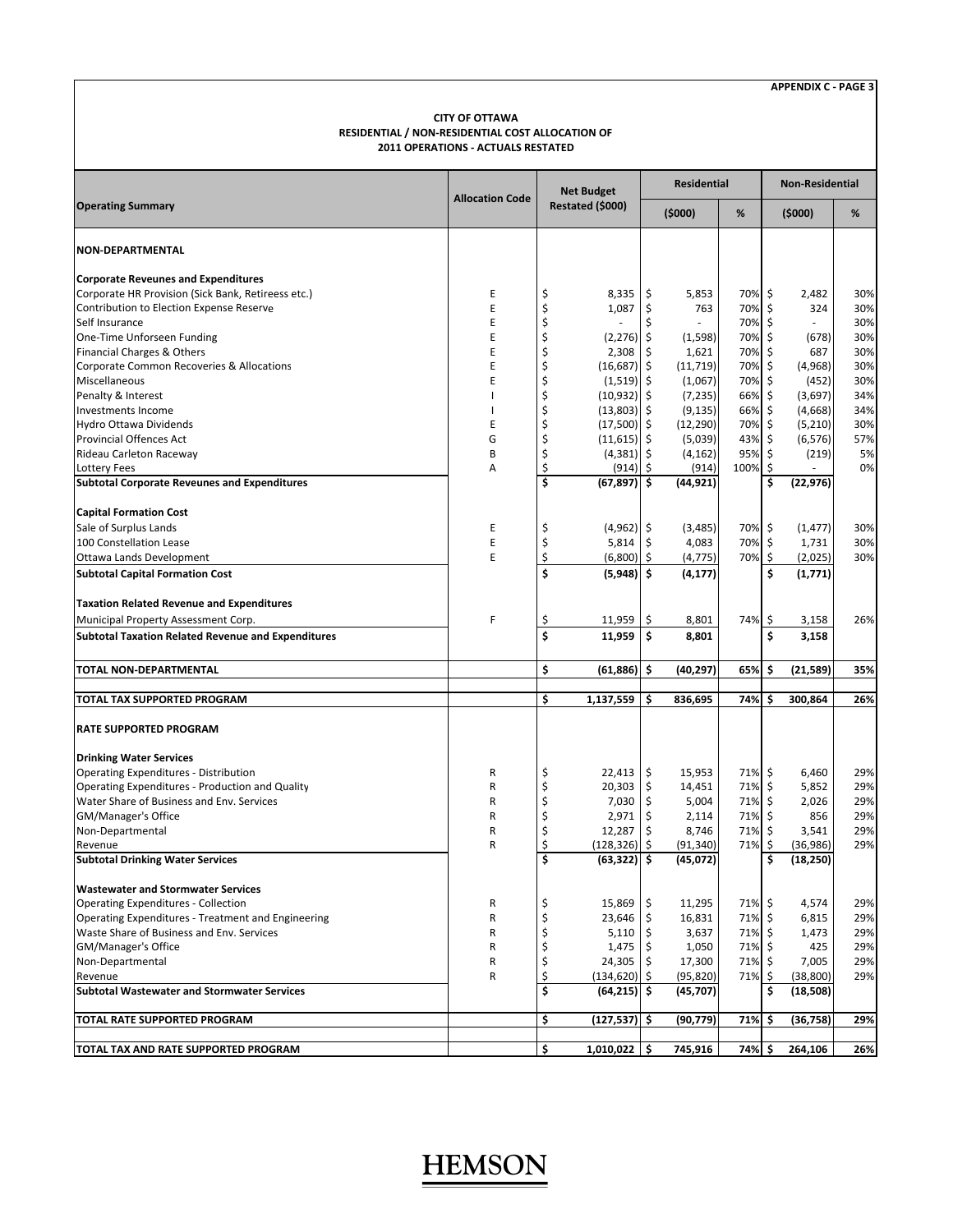| <b>CITY OF OTTAWA</b><br>RESIDENTIAL LOCATION ALLOCATION OF<br>2011 OPERATIONS - ACTUALS RESTATED<br>Residential<br><b>Inside Greenbelt</b><br><b>Outside Greenbelt</b><br><b>Rural Village</b><br><b>Rural Scattered</b> |                        |                   |                    |           |                     |            |          |                 |               |          |              |              |          |                 |           |
|---------------------------------------------------------------------------------------------------------------------------------------------------------------------------------------------------------------------------|------------------------|-------------------|--------------------|-----------|---------------------|------------|----------|-----------------|---------------|----------|--------------|--------------|----------|-----------------|-----------|
| <b>Operating Summary</b>                                                                                                                                                                                                  | <b>Allocation</b>      | <b>Allocation</b> |                    |           |                     |            |          |                 |               |          |              |              |          |                 |           |
|                                                                                                                                                                                                                           | Code                   |                   | (5000)             |           | (5000)              | %          |          | (5000)          | %             | (\$000)  |              | %            | (5000)   |                 | %         |
| CITY MANAGER AND ELECTED OFFICIALS                                                                                                                                                                                        |                        |                   |                    |           |                     |            |          |                 |               |          |              |              |          |                 |           |
| <b>Elected Officials</b>                                                                                                                                                                                                  |                        |                   |                    |           |                     |            |          |                 |               |          |              |              |          |                 |           |
| Mayor's Office                                                                                                                                                                                                            | BB                     | \$                | 514                | \$        | 288                 | 56% \$     |          | 167             | 32% \$        |          | 25           | 5% \$        |          | 35              | 7%        |
| Councillors<br><b>Subtotal Elected Officials</b>                                                                                                                                                                          | <b>BB</b>              | \$<br>Ś           | 6,442<br>6,956     | \$<br>\$. | 3,602<br>3,889      | 56%        | \$<br>\$ | 2,090<br>2,257  | 32% \$        | \$       | 308<br>333   | 5%           | \$<br>Ś  | 441<br>476      | 7%        |
|                                                                                                                                                                                                                           |                        |                   |                    |           |                     |            |          |                 |               |          |              |              |          |                 |           |
| <b>City Manager</b>                                                                                                                                                                                                       |                        |                   |                    |           |                     |            |          |                 |               |          |              |              |          |                 |           |
| <b>City Managers Office</b>                                                                                                                                                                                               | BB                     | \$                | 4,176              | \$        | 2,335               | 56%        | \$       | 1,355           | 32%           | \$       | 200          | 5%           | \$       | 286             | 7%        |
| Finance                                                                                                                                                                                                                   | <b>BB</b>              | \$                | 17,729             | \$        | 9,913               | 56%        | \$       | 5,753           | 32%           | \$       | 848          | 5%           | -\$      | 1,214           | 7%        |
| City Clerk's & Solicitor                                                                                                                                                                                                  | BB                     | \$                | 14,026             | \$        | 7,842               | 56%        | \$       | 4,552           | 32%           | \$       | 671          | 5%           | \$       | 961             | 7%        |
| Office of Auditor General                                                                                                                                                                                                 | <b>BB</b><br><b>BB</b> | \$<br>\$          | 1,098              | \$<br>\$  | 614                 | 56%<br>56% | \$<br>\$ | 356<br>1,300    | 32%           | \$<br>\$ | 53<br>192    | 5%<br>5%     | \$<br>\$ | 75<br>274       | 7%<br>7%  |
| Real Estate Partnerships & Development Office<br><b>Subtotal City Manager</b>                                                                                                                                             |                        | \$                | 4,004<br>41,033    | \$        | 2,239<br>22,943     |            | \$       | 13,316          | 32%           | \$       | 1,963        |              | \$       | 2,811           |           |
|                                                                                                                                                                                                                           |                        |                   |                    |           |                     |            |          |                 |               |          |              |              |          |                 |           |
| TOTAL CITY MANAGER AND ELECTED OFFICIALS                                                                                                                                                                                  |                        | \$                | 47,989             | \$        | 26,832              | 56%        | \$       | 15,574          | 32%           | \$       | 2,296        | 5%           | Ŝ.       | 3,287           | 7%        |
| <b>CITY OPERATIONS</b>                                                                                                                                                                                                    |                        |                   |                    |           |                     |            |          |                 |               |          |              |              |          |                 |           |
| <b>Support Operations</b>                                                                                                                                                                                                 |                        |                   |                    |           |                     |            |          |                 |               |          |              |              |          |                 |           |
| Information Technology                                                                                                                                                                                                    | BB                     | \$                | 30,699             | \$        | 17,165              | 56%        | \$       | 9,963           | 32%           | \$       | 1,469        | 5%           | \$       | 2,103           | 7%        |
| <b>Corporate Communications</b>                                                                                                                                                                                           | <b>BB</b>              | \$                | 2,962              | \$        | 1,656               | 56%        | \$       | 961             | 32%           | \$       | 142          | 5%           | \$       | 203             | 7%        |
| Human Resources                                                                                                                                                                                                           | BB                     | \$                | 9,738              | \$<br>\$  | 5,445               | 56%        | \$<br>\$ | 3,160           | 32%<br>32% \$ | \$       | 466          | 5%           | -\$      | 667             | 7%        |
| Service Ottawa<br><b>Subtotal Support Operations</b>                                                                                                                                                                      | BB                     | \$<br>Ś           | 5,482<br>48,881    | \$        | 3,065<br>27,331     | 56%        | Ś        | 1,779<br>15,863 |               | Ś        | 262<br>2,338 | 5%           | \$<br>Ś  | 376<br>3,348    | 7%        |
| <b>Community and Social Services</b><br>Employment & Financial Assistance                                                                                                                                                 |                        |                   |                    |           |                     |            |          |                 |               |          |              |              |          |                 |           |
| <b>Employment Programs</b>                                                                                                                                                                                                | PP                     | \$                |                    | \$        |                     | 0%         | \$       |                 | 0%            | \$       |              | 0%           | -\$      |                 | 0%        |
| Other (fin. assistance, EHSS, Home Support, EFA, etc.                                                                                                                                                                     | AA                     | \$                | 50,497             | \$        | 29,194              | 58% \$     |          | 16,306          | 32% \$        |          | 2,037        | 4%           | \$       | 2,959           | 6%        |
| <b>Subtotal Employment &amp; Financial Assistance</b>                                                                                                                                                                     |                        | \$                | 50,497             | \$        | 29,194              |            | \$       | 16,306          |               | \$       | 2,037        |              | \$       | 2,959           |           |
| Social Housing                                                                                                                                                                                                            | AA                     | \$                | 97,375             | \$        | 56,296              | 58%        | \$       | 31,443          | 32%           | \$       | 3,929        | 4%           | -\$      | 5,707           | 6%        |
| Child Care                                                                                                                                                                                                                | AA                     | \$                | 20,592             | \$        | 11,905              | 58%        | \$       | 6,649           | 32%           | \$       | 831          | 4%           | -\$      | 1,207           | 6%        |
| Long Term Care                                                                                                                                                                                                            | AA                     | \$                | 10,089             | \$        | 5,833               | 58%        | \$       | 3,258           | 32%           | \$       | 407          | 4%           | -\$      | 591             | 6%        |
| Community Development and Funding                                                                                                                                                                                         | AA                     | \$<br>Ś           | 21,295<br>199,847  | \$        | 12,311<br>\$115,540 | 58%        | \$<br>\$ | 6,876           | 32% \$        | Ś        | 859<br>8,063 | 4%           | Ŝ.<br>Ś  | 1,248<br>11,712 | 6%        |
| <b>Subtotal Community and Social Services</b>                                                                                                                                                                             |                        |                   |                    |           |                     |            |          | 64,532          |               |          |              |              |          |                 |           |
| <b>Parks, Recreation and Culture</b>                                                                                                                                                                                      |                        |                   |                    |           |                     |            |          |                 |               |          |              |              |          |                 |           |
| Parks, Recreation & Culture Services                                                                                                                                                                                      | AA                     | \$                | 72,064             | \$        | 41,663              | 58%        | \$       | 23,270          | 32% \$        |          | 2,908        | 4%           | \$       | 4,223           | 6%        |
| Parks, Buildings, & Grounds (from public works)                                                                                                                                                                           | AA                     | \$<br>Ś           | 52,828             | \$<br>\$  | 30,542              | 58%        | \$<br>\$ | 17,059          | 32% \$        | Ś        | 2,131        | 4%           | \$       | 3,096           | 6%        |
| <b>Subtotal Parks, Recreation and Culture</b>                                                                                                                                                                             |                        |                   | 124,892            |           | 72,205              |            |          | 40,329          |               |          | 5,039        |              |          | 7,319           |           |
| <b>Emergency &amp; Protective Services</b>                                                                                                                                                                                |                        |                   |                    |           |                     |            |          |                 |               |          |              |              |          |                 |           |
| Fire                                                                                                                                                                                                                      |                        |                   |                    |           |                     |            |          |                 |               |          |              |              |          |                 |           |
| <b>Urban Operations</b><br><b>Rural Operations</b>                                                                                                                                                                        | cс<br>DD               | \$                | 76,508 \$<br>5,050 | \$        | 50,923              | 67% <br>0% | Ş<br>\$  | 25,585          | 33% Ş<br>0%   | \$       | 2,057        | 0% \$<br>41% | \$       | 2,993           | 0%<br>59% |
| Other (Prevention, Communications, Op. support)                                                                                                                                                                           | EE                     | \$                | 10,025             | \$        | 6,064               | 60% \$     |          | 3,044           | 30% \$        |          | 374          | 4% \$        |          | 544             | 5%        |
| <b>Subtotal Fire</b>                                                                                                                                                                                                      |                        | \$                | 91,583             | \$        | 56,987              |            | \$       | 28,629          |               | \$       | 2,431        |              | \$       | 3,537           |           |
| Security & Emergency Management                                                                                                                                                                                           | EE                     | \$                | 2,734              | \$        | 1,654               | 60% \$     |          | 830             | 30%           | \$       | 102          | 4%           | -\$      | 148             | 5%        |
| <b>Paramedic Services</b>                                                                                                                                                                                                 |                        |                   |                    |           |                     |            |          |                 |               |          |              |              |          |                 |           |
| <b>Service Operations</b>                                                                                                                                                                                                 | FF                     | \$                | 13,592             | \$        | 7,772               | 57%        | \$       | 4,341           | 32%           | \$       | 603          | 4%           | -\$      | 876             | 6%        |
| Other (CACC Dispatch contract)                                                                                                                                                                                            | FF                     | \$                | 4,771              | \$        | 2,728               | 57%        | \$       | 1,524           | 32% \$        |          | 212          | 4% \$        |          | 308             | 6%        |
| <b>Subtotal Paramedic Services</b><br>By-Law & Regulatory Services                                                                                                                                                        |                        | \$                | 18,363             | \$        | 10,500              |            | \$       | 5,865           |               | \$       | 815          |              |          | 1,184           |           |
| Operations (bus. licensing, prop. standards etc.)                                                                                                                                                                         | EE                     | \$                | $(259)$ \$         |           | (157)               | 60% \$     |          | (79)            | 30% \$        |          | (10)         | 4%           | -S       | (14)            | 5%        |
| <b>Animal Related Services</b>                                                                                                                                                                                            | EE                     | \$                | $(416)$ \$         |           | (252)               | 60%        | \$       | (126)           | 30%           | \$       | (16)         | 4%           | \$       | (23)            | 5%        |
| <b>Subtotal By-Law &amp; Regulatory Services</b>                                                                                                                                                                          |                        | \$                | $(675)$ \$         |           | (408)               |            | \$       | (205)           |               | \$       | (25)         |              | \$       | (37)            |           |
| <b>Subtotal Emergency &amp; Protective Services</b>                                                                                                                                                                       |                        | \$                | 112,005 \$         |           | 68,732              |            | \$       | 35,119          |               | \$       | 3,323        |              |          | 4,832           |           |
|                                                                                                                                                                                                                           |                        |                   |                    |           |                     |            |          |                 |               |          |              |              |          |                 |           |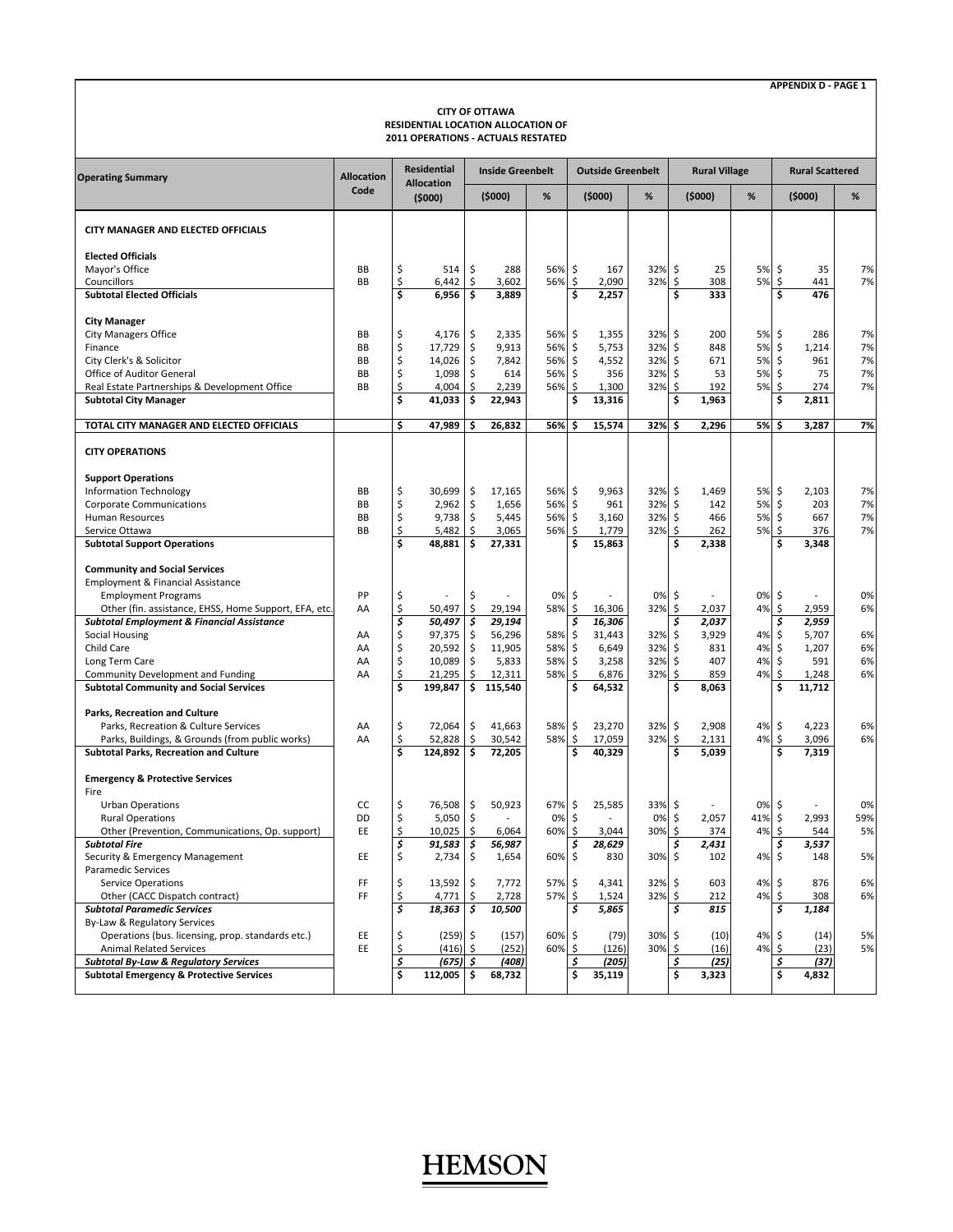#### **CITY OF OTTAWA RESIDENTIAL LOCATION ALLOCATION OF 2011 OPERATIONS ‐ ACTUALS RESTATED**

| <b>Allocation</b><br>Code<br>(5000)<br>$\%$<br>(5000)<br>$\%$<br>(5000)<br>%<br>(5000)<br>$\%$<br>(5000)<br><b>Public Works &amp; Services</b><br>\$<br>\$<br>\$<br>\$<br><b>Fleet Services</b><br>BB<br>(10, 859)<br>\$<br>(6,072)<br>56%<br>(3,524)<br>32%<br>(519)<br>5%<br>(744)<br>7%<br>Roads and Traffic Maintenance<br><b>Roads Operation</b><br>\$<br>9,226<br>\$<br>\$<br>28% \$<br>13%<br>\$<br>1,707<br>19%<br>LL<br>3,802<br>41%<br>2,542<br>1,175<br>Roads Summer<br>\$<br>\$<br>24,161<br>\$<br>10,920<br>\$<br>5,870<br>12%<br>45%<br>24%<br>\$<br>3,006<br>4,366<br>18%<br>Roads Winter<br>MM<br>\$<br>\$<br>\$<br>\$<br>0%<br>2,499<br>1,457<br>58%<br>370<br>15%<br>\$<br>672<br>27%<br>Sidewalks Summer<br><b>NN</b><br>\$<br>4,249<br>\$<br>3,072<br>72%<br>\$<br>892<br>\$<br>286<br>7%<br>\$<br>0%<br>Sidewalks Winter<br>OO<br>21%<br>\$<br>\$<br>771<br>\$<br>603<br>\$<br>117<br>7%<br>\$<br>170<br>10%<br>Special Ops<br>GG<br>1,661<br>46%<br>36%<br>\$<br>\$<br>\$<br>Flood Control Program<br><b>BB</b><br>290<br>162<br>56%<br>\$<br>94<br>32%<br>\$<br>14<br>5%<br>20<br>7%<br>\$<br>\$<br>GG<br>358<br>\$<br>46%<br>\$<br>130<br>36%<br>\$<br>25<br>7%<br>37<br>10%<br>Other<br>166<br>\$<br>\$<br>12,969<br>\$<br>6,019<br>46%<br>\$<br>36%<br>\$<br>913<br>7%<br>1,326<br>10%<br>Traffic Ops (Neighbourhood Studies, traffic by-laws, s<br>GG<br>4,711<br>\$<br>\$<br>\$<br>Road Related Revenues<br>GG<br>(7, 432)<br>(3, 449)<br>46%<br>-\$<br>(2,700)<br>36% \$<br>(523)<br>7%<br>(760)<br>10%<br>\$<br>Ś<br>\$<br>Ś<br>Ś<br><b>Subtotal Roads and Traffic Maintenance</b><br>47,981<br>22,921<br>12,513<br>5,684<br>6,865<br>\$<br>\$<br>\$<br>Traffic Management & Operational Support<br>GG<br>5,405<br>2,509<br>46%<br>\$.<br>1,963<br>36%<br>\$<br>380<br>7%<br>553<br>10%<br>\$<br>\$<br>Ś<br>\$<br>GG<br>36%<br>Ś.<br>7%<br><b>Transportation Planning</b><br>1,058<br>491<br>46%<br>384<br>74<br>108<br>10%<br>\$<br>SS<br>\$<br>$\zeta$<br>\$<br>9%<br>50<br>47%<br>\$<br>19<br>39%<br>6%<br><b>Parking Operations</b><br>23<br>3<br>4<br>\$<br>\$<br>19,872<br>\$<br>11,355<br>\$<br>5,622<br>\$<br>6,786<br><b>Subtotal Public Works &amp; Services</b><br>43,635<br>\$<br><b>TOTAL CITY OPERATIONS</b><br>529,261<br>\$<br>303,680<br>57%<br>\$<br>167,198<br>32%<br>24,385<br>5%<br>33,998<br>6%<br>\$<br>\$<br>INFRASTRUCTURE SERV. & COM. SUSTAINABILITY<br>4% \$<br>Community Sustainability - Environmental<br>\$<br>1,694<br>\$<br>979<br>58% \$<br>547<br>32% \$<br>68<br>99<br>6%<br>AA<br>Solid Waste Services<br>\$<br>\$<br>Solid Waste Diversion/Recycling<br>UU<br>20,532<br>\$<br>10,988<br>54%<br>Ŝ.<br>7,045<br>34%<br>-\$<br>1.001<br>5%<br>1.498<br>7%<br>\$<br>\$<br>\$<br><b>Regular Collection</b><br>UU<br>16,214<br>8,677<br>54%<br>Ś<br>5,563<br>34%<br>Ŝ.<br>790<br>5%<br>1,183<br>7%<br>\$<br>\$<br>\$<br>3,129<br>\$<br>1,074<br>\$<br>7%<br>Waste Disposal & Landfil Operations<br>UU<br>1,675<br>54%<br>34%<br>153<br>5%<br>228<br>\$<br>\$<br>\$<br>\$<br>\$<br>5%<br>7%<br>Manager's Office<br>UU<br>278<br>149<br>54%<br>95<br>34%<br>14<br>20<br>\$<br>\$<br>\$<br>\$<br>7%<br>2,520<br>1,349<br>54%<br>Ś<br>865<br>34%<br>123<br>5%<br>Non-Departmental<br>UU<br>184<br>\$<br>\$<br>\$<br>9%<br>SS<br>(23, 926)<br>47%<br>\$<br>39%<br>\$<br>6%<br>(2,050)<br>Curbside Revenue<br>(11, 282)<br>(9, 242)<br>(1, 353)<br>\$<br>\$<br>\$<br>\$<br><b>TT</b><br>(4, 221)<br>90%<br>\$<br>0%<br>0%<br>Multi-Res Revenue<br>(3,782)<br>(416)<br>10%<br>(19)<br>(3)<br>\$<br>\$<br>SS<br>(2,580)<br>\$<br>(1, 216)<br>47%<br>\$<br>(996)<br>39% \$<br>6%<br>9%<br>Tipping Fee and Other Revenue<br>(146)<br>(221)<br>\$<br>11,946<br>\$<br>\$<br>Ś<br>\$<br><b>Subtotal Soild Waste Services</b><br>6,558<br>3,988<br>562<br>839<br>\$<br>\$<br>EE<br>\$<br>7,059<br>60%<br>\$<br>30%<br>\$<br>435<br>4%<br>633<br>5%<br><b>Forestry Services</b><br>11,671<br>3,544<br>$\dot{\boldsymbol{\varsigma}}$<br>\$<br>\$<br>\$<br>1,470<br>\$<br>5%<br>7%<br>Infrastructure Services<br>BB<br>4,528<br>2,532<br>56%<br>32%<br>217<br>310<br>\$<br>\$<br>3,686<br>\$<br>\$<br>7%<br>Community Sustainability - Economic Development<br><b>BB</b><br>2,061<br>56%<br>1,196<br>32%<br>-\$<br>176<br>5%<br>253<br>\$<br>\$<br><b>BB</b><br>\$<br>56%<br>\$<br>32%<br>\$<br>5%<br>7%<br>Rail Implementation<br>9<br>5<br>3<br>0<br>$\mathbf{1}$<br>\$<br>\$<br>\$<br>70,048<br>30,402<br>\$<br>\$<br>1,419<br>2%<br>2,061<br>3%<br><b>Transit Services</b><br>IJ<br>43%<br>36,167<br>52%<br>\$<br>\$<br>Ś.<br>Ś<br>Agriculture & Rural Affairs Cmte. - Development Review<br><b>DD</b><br>2,665<br>0%<br>0%<br>Ŝ<br>1,086<br>41%<br>1,579<br>59%<br>\$<br>\$<br>\$<br>Development Review, Planning & Growth Management<br>$\mathbf{II}$<br>57%<br>\$<br>\$<br>7%<br>(632)<br>(359)<br>(206)<br>33%<br>(27)<br>4%<br>(41)<br>\$<br>\$<br>\$<br>\$<br>59%<br>\$<br>(98)<br>4%<br>6%<br><b>Building Code Services - OBC</b><br><b>RR</b><br>(2,486)<br>(1, 477)<br>(760)<br>31%<br>(151)<br>\$<br>\$<br>\$<br>355<br>\$<br>\$<br>7%<br>Ш<br>201<br>57%<br>115<br>33%<br>4%<br>23<br>Housing<br>15<br>\$<br>\$<br>TOTAL INFRASTRUCTURE SERV. & COM. SUSTAINABILITY<br>103,485<br>47,962<br>46%<br>Ś<br>46,064<br>45%<br>\$<br>3,853<br>4%<br>\$<br>5,605<br>5%<br><b>BOARDS &amp; AGENCIES</b><br>\$<br>Committee of Adjustment<br>QQ<br>\$<br>(148)<br>\$<br>(93)<br>63%<br>\$<br>(42)<br>28% \$<br>(5)<br>3%<br>(7)<br>5%<br>\$<br>\$<br>\$<br>137<br>4%<br>6%<br><b>Crime Prevention</b><br>AA<br>425<br>\$<br>246<br>58%<br>32%<br>-\$<br>17<br>25<br>\$<br>\$<br>Ottawa Public Library<br>34,743<br>\$<br>20,087<br>58%<br>\$<br>11,219<br>32%<br>\$<br>1,402<br>4%<br>2,036<br>6%<br>AA<br>\$<br>\$<br>\$<br><b>Ottawa Police Services</b><br>150,445<br>86,978<br>58%<br>-\$<br>48,580<br>32% \$<br>6,070<br>4%<br>8,817<br>6%<br>AA<br>\$<br>\$<br>\$<br>\$<br><b>Public Health</b><br>AA<br>10,793<br>6,240<br>58%<br>3,485<br>32%<br>\$<br>435<br>4%<br>633<br>6%<br>Ś<br>\$.<br>113,456<br>58% \$<br>32% \$<br>4%<br>\$<br>11,503<br>6%<br><b>TOTAL BOARDS &amp; AGENCIES</b><br>196,258<br>63,379<br>7,919 | <b>Operating Summary</b> | <b>Allocation</b> | <b>Residential</b> |  |  | <b>Inside Greenbelt</b> |  | <b>Outside Greenbelt</b> | <b>Rural Village</b> |  |  |  | <b>Rural Scattered</b> |  |  |
|--------------------------------------------------------------------------------------------------------------------------------------------------------------------------------------------------------------------------------------------------------------------------------------------------------------------------------------------------------------------------------------------------------------------------------------------------------------------------------------------------------------------------------------------------------------------------------------------------------------------------------------------------------------------------------------------------------------------------------------------------------------------------------------------------------------------------------------------------------------------------------------------------------------------------------------------------------------------------------------------------------------------------------------------------------------------------------------------------------------------------------------------------------------------------------------------------------------------------------------------------------------------------------------------------------------------------------------------------------------------------------------------------------------------------------------------------------------------------------------------------------------------------------------------------------------------------------------------------------------------------------------------------------------------------------------------------------------------------------------------------------------------------------------------------------------------------------------------------------------------------------------------------------------------------------------------------------------------------------------------------------------------------------------------------------------------------------------------------------------------------------------------------------------------------------------------------------------------------------------------------------------------------------------------------------------------------------------------------------------------------------------------------------------------------------------------------------------------------------------------------------------------------------------------------------------------------------------------------------------------------------------------------------------------------------------------------------------------------------------------------------------------------------------------------------------------------------------------------------------------------------------------------------------------------------------------------------------------------------------------------------------------------------------------------------------------------------------------------------------------------------------------------------------------------------------------------------------------------------------------------------------------------------------------------------------------------------------------------------------------------------------------------------------------------------------------------------------------------------------------------------------------------------------------------------------------------------------------------------------------------------------------------------------------------------------------------------------------------------------------------------------------------------------------------------------------------------------------------------------------------------------------------------------------------------------------------------------------------------------------------------------------------------------------------------------------------------------------------------------------------------------------------------------------------------------------------------------------------------------------------------------------------------------------------------------------------------------------------------------------------------------------------------------------------------------------------------------------------------------------------------------------------------------------------------------------------------------------------------------------------------------------------------------------------------------------------------------------------------------------------------------------------------------------------------------------------------------------------------------------------------------------------------------------------------------------------------------------------------------------------------------------------------------------------------------------------------------------------------------------------------------------------------------------------------------------------------------------------------------------------------------------------------------------------------------------------------------------------------------------------------------------------------------------------------------------------------------------------------------------------------------------------------------------------------------------------------------------------------------------------------------------------------------------------------------------------------------------------------------------------------------------------------------------------------------------------------------------------------------------------------------------------------------------------------------------------------------------------------------------------------------------------------------------------------------------------------------------------------------------------------------------------------------------------------------|--------------------------|-------------------|--------------------|--|--|-------------------------|--|--------------------------|----------------------|--|--|--|------------------------|--|--|
|                                                                                                                                                                                                                                                                                                                                                                                                                                                                                                                                                                                                                                                                                                                                                                                                                                                                                                                                                                                                                                                                                                                                                                                                                                                                                                                                                                                                                                                                                                                                                                                                                                                                                                                                                                                                                                                                                                                                                                                                                                                                                                                                                                                                                                                                                                                                                                                                                                                                                                                                                                                                                                                                                                                                                                                                                                                                                                                                                                                                                                                                                                                                                                                                                                                                                                                                                                                                                                                                                                                                                                                                                                                                                                                                                                                                                                                                                                                                                                                                                                                                                                                                                                                                                                                                                                                                                                                                                                                                                                                                                                                                                                                                                                                                                                                                                                                                                                                                                                                                                                                                                                                                                                                                                                                                                                                                                                                                                                                                                                                                                                                                                                                                                                                                                                                                                                                                                                                                                                                                                                                                                                                                                                                      |                          |                   |                    |  |  |                         |  |                          |                      |  |  |  |                        |  |  |
|                                                                                                                                                                                                                                                                                                                                                                                                                                                                                                                                                                                                                                                                                                                                                                                                                                                                                                                                                                                                                                                                                                                                                                                                                                                                                                                                                                                                                                                                                                                                                                                                                                                                                                                                                                                                                                                                                                                                                                                                                                                                                                                                                                                                                                                                                                                                                                                                                                                                                                                                                                                                                                                                                                                                                                                                                                                                                                                                                                                                                                                                                                                                                                                                                                                                                                                                                                                                                                                                                                                                                                                                                                                                                                                                                                                                                                                                                                                                                                                                                                                                                                                                                                                                                                                                                                                                                                                                                                                                                                                                                                                                                                                                                                                                                                                                                                                                                                                                                                                                                                                                                                                                                                                                                                                                                                                                                                                                                                                                                                                                                                                                                                                                                                                                                                                                                                                                                                                                                                                                                                                                                                                                                                                      |                          |                   |                    |  |  |                         |  |                          |                      |  |  |  |                        |  |  |
|                                                                                                                                                                                                                                                                                                                                                                                                                                                                                                                                                                                                                                                                                                                                                                                                                                                                                                                                                                                                                                                                                                                                                                                                                                                                                                                                                                                                                                                                                                                                                                                                                                                                                                                                                                                                                                                                                                                                                                                                                                                                                                                                                                                                                                                                                                                                                                                                                                                                                                                                                                                                                                                                                                                                                                                                                                                                                                                                                                                                                                                                                                                                                                                                                                                                                                                                                                                                                                                                                                                                                                                                                                                                                                                                                                                                                                                                                                                                                                                                                                                                                                                                                                                                                                                                                                                                                                                                                                                                                                                                                                                                                                                                                                                                                                                                                                                                                                                                                                                                                                                                                                                                                                                                                                                                                                                                                                                                                                                                                                                                                                                                                                                                                                                                                                                                                                                                                                                                                                                                                                                                                                                                                                                      |                          |                   |                    |  |  |                         |  |                          |                      |  |  |  |                        |  |  |
|                                                                                                                                                                                                                                                                                                                                                                                                                                                                                                                                                                                                                                                                                                                                                                                                                                                                                                                                                                                                                                                                                                                                                                                                                                                                                                                                                                                                                                                                                                                                                                                                                                                                                                                                                                                                                                                                                                                                                                                                                                                                                                                                                                                                                                                                                                                                                                                                                                                                                                                                                                                                                                                                                                                                                                                                                                                                                                                                                                                                                                                                                                                                                                                                                                                                                                                                                                                                                                                                                                                                                                                                                                                                                                                                                                                                                                                                                                                                                                                                                                                                                                                                                                                                                                                                                                                                                                                                                                                                                                                                                                                                                                                                                                                                                                                                                                                                                                                                                                                                                                                                                                                                                                                                                                                                                                                                                                                                                                                                                                                                                                                                                                                                                                                                                                                                                                                                                                                                                                                                                                                                                                                                                                                      |                          |                   |                    |  |  |                         |  |                          |                      |  |  |  |                        |  |  |
|                                                                                                                                                                                                                                                                                                                                                                                                                                                                                                                                                                                                                                                                                                                                                                                                                                                                                                                                                                                                                                                                                                                                                                                                                                                                                                                                                                                                                                                                                                                                                                                                                                                                                                                                                                                                                                                                                                                                                                                                                                                                                                                                                                                                                                                                                                                                                                                                                                                                                                                                                                                                                                                                                                                                                                                                                                                                                                                                                                                                                                                                                                                                                                                                                                                                                                                                                                                                                                                                                                                                                                                                                                                                                                                                                                                                                                                                                                                                                                                                                                                                                                                                                                                                                                                                                                                                                                                                                                                                                                                                                                                                                                                                                                                                                                                                                                                                                                                                                                                                                                                                                                                                                                                                                                                                                                                                                                                                                                                                                                                                                                                                                                                                                                                                                                                                                                                                                                                                                                                                                                                                                                                                                                                      |                          |                   |                    |  |  |                         |  |                          |                      |  |  |  |                        |  |  |
|                                                                                                                                                                                                                                                                                                                                                                                                                                                                                                                                                                                                                                                                                                                                                                                                                                                                                                                                                                                                                                                                                                                                                                                                                                                                                                                                                                                                                                                                                                                                                                                                                                                                                                                                                                                                                                                                                                                                                                                                                                                                                                                                                                                                                                                                                                                                                                                                                                                                                                                                                                                                                                                                                                                                                                                                                                                                                                                                                                                                                                                                                                                                                                                                                                                                                                                                                                                                                                                                                                                                                                                                                                                                                                                                                                                                                                                                                                                                                                                                                                                                                                                                                                                                                                                                                                                                                                                                                                                                                                                                                                                                                                                                                                                                                                                                                                                                                                                                                                                                                                                                                                                                                                                                                                                                                                                                                                                                                                                                                                                                                                                                                                                                                                                                                                                                                                                                                                                                                                                                                                                                                                                                                                                      |                          |                   |                    |  |  |                         |  |                          |                      |  |  |  |                        |  |  |
|                                                                                                                                                                                                                                                                                                                                                                                                                                                                                                                                                                                                                                                                                                                                                                                                                                                                                                                                                                                                                                                                                                                                                                                                                                                                                                                                                                                                                                                                                                                                                                                                                                                                                                                                                                                                                                                                                                                                                                                                                                                                                                                                                                                                                                                                                                                                                                                                                                                                                                                                                                                                                                                                                                                                                                                                                                                                                                                                                                                                                                                                                                                                                                                                                                                                                                                                                                                                                                                                                                                                                                                                                                                                                                                                                                                                                                                                                                                                                                                                                                                                                                                                                                                                                                                                                                                                                                                                                                                                                                                                                                                                                                                                                                                                                                                                                                                                                                                                                                                                                                                                                                                                                                                                                                                                                                                                                                                                                                                                                                                                                                                                                                                                                                                                                                                                                                                                                                                                                                                                                                                                                                                                                                                      |                          |                   |                    |  |  |                         |  |                          |                      |  |  |  |                        |  |  |
|                                                                                                                                                                                                                                                                                                                                                                                                                                                                                                                                                                                                                                                                                                                                                                                                                                                                                                                                                                                                                                                                                                                                                                                                                                                                                                                                                                                                                                                                                                                                                                                                                                                                                                                                                                                                                                                                                                                                                                                                                                                                                                                                                                                                                                                                                                                                                                                                                                                                                                                                                                                                                                                                                                                                                                                                                                                                                                                                                                                                                                                                                                                                                                                                                                                                                                                                                                                                                                                                                                                                                                                                                                                                                                                                                                                                                                                                                                                                                                                                                                                                                                                                                                                                                                                                                                                                                                                                                                                                                                                                                                                                                                                                                                                                                                                                                                                                                                                                                                                                                                                                                                                                                                                                                                                                                                                                                                                                                                                                                                                                                                                                                                                                                                                                                                                                                                                                                                                                                                                                                                                                                                                                                                                      |                          |                   |                    |  |  |                         |  |                          |                      |  |  |  |                        |  |  |
|                                                                                                                                                                                                                                                                                                                                                                                                                                                                                                                                                                                                                                                                                                                                                                                                                                                                                                                                                                                                                                                                                                                                                                                                                                                                                                                                                                                                                                                                                                                                                                                                                                                                                                                                                                                                                                                                                                                                                                                                                                                                                                                                                                                                                                                                                                                                                                                                                                                                                                                                                                                                                                                                                                                                                                                                                                                                                                                                                                                                                                                                                                                                                                                                                                                                                                                                                                                                                                                                                                                                                                                                                                                                                                                                                                                                                                                                                                                                                                                                                                                                                                                                                                                                                                                                                                                                                                                                                                                                                                                                                                                                                                                                                                                                                                                                                                                                                                                                                                                                                                                                                                                                                                                                                                                                                                                                                                                                                                                                                                                                                                                                                                                                                                                                                                                                                                                                                                                                                                                                                                                                                                                                                                                      |                          |                   |                    |  |  |                         |  |                          |                      |  |  |  |                        |  |  |
|                                                                                                                                                                                                                                                                                                                                                                                                                                                                                                                                                                                                                                                                                                                                                                                                                                                                                                                                                                                                                                                                                                                                                                                                                                                                                                                                                                                                                                                                                                                                                                                                                                                                                                                                                                                                                                                                                                                                                                                                                                                                                                                                                                                                                                                                                                                                                                                                                                                                                                                                                                                                                                                                                                                                                                                                                                                                                                                                                                                                                                                                                                                                                                                                                                                                                                                                                                                                                                                                                                                                                                                                                                                                                                                                                                                                                                                                                                                                                                                                                                                                                                                                                                                                                                                                                                                                                                                                                                                                                                                                                                                                                                                                                                                                                                                                                                                                                                                                                                                                                                                                                                                                                                                                                                                                                                                                                                                                                                                                                                                                                                                                                                                                                                                                                                                                                                                                                                                                                                                                                                                                                                                                                                                      |                          |                   |                    |  |  |                         |  |                          |                      |  |  |  |                        |  |  |
|                                                                                                                                                                                                                                                                                                                                                                                                                                                                                                                                                                                                                                                                                                                                                                                                                                                                                                                                                                                                                                                                                                                                                                                                                                                                                                                                                                                                                                                                                                                                                                                                                                                                                                                                                                                                                                                                                                                                                                                                                                                                                                                                                                                                                                                                                                                                                                                                                                                                                                                                                                                                                                                                                                                                                                                                                                                                                                                                                                                                                                                                                                                                                                                                                                                                                                                                                                                                                                                                                                                                                                                                                                                                                                                                                                                                                                                                                                                                                                                                                                                                                                                                                                                                                                                                                                                                                                                                                                                                                                                                                                                                                                                                                                                                                                                                                                                                                                                                                                                                                                                                                                                                                                                                                                                                                                                                                                                                                                                                                                                                                                                                                                                                                                                                                                                                                                                                                                                                                                                                                                                                                                                                                                                      |                          |                   |                    |  |  |                         |  |                          |                      |  |  |  |                        |  |  |
|                                                                                                                                                                                                                                                                                                                                                                                                                                                                                                                                                                                                                                                                                                                                                                                                                                                                                                                                                                                                                                                                                                                                                                                                                                                                                                                                                                                                                                                                                                                                                                                                                                                                                                                                                                                                                                                                                                                                                                                                                                                                                                                                                                                                                                                                                                                                                                                                                                                                                                                                                                                                                                                                                                                                                                                                                                                                                                                                                                                                                                                                                                                                                                                                                                                                                                                                                                                                                                                                                                                                                                                                                                                                                                                                                                                                                                                                                                                                                                                                                                                                                                                                                                                                                                                                                                                                                                                                                                                                                                                                                                                                                                                                                                                                                                                                                                                                                                                                                                                                                                                                                                                                                                                                                                                                                                                                                                                                                                                                                                                                                                                                                                                                                                                                                                                                                                                                                                                                                                                                                                                                                                                                                                                      |                          |                   |                    |  |  |                         |  |                          |                      |  |  |  |                        |  |  |
|                                                                                                                                                                                                                                                                                                                                                                                                                                                                                                                                                                                                                                                                                                                                                                                                                                                                                                                                                                                                                                                                                                                                                                                                                                                                                                                                                                                                                                                                                                                                                                                                                                                                                                                                                                                                                                                                                                                                                                                                                                                                                                                                                                                                                                                                                                                                                                                                                                                                                                                                                                                                                                                                                                                                                                                                                                                                                                                                                                                                                                                                                                                                                                                                                                                                                                                                                                                                                                                                                                                                                                                                                                                                                                                                                                                                                                                                                                                                                                                                                                                                                                                                                                                                                                                                                                                                                                                                                                                                                                                                                                                                                                                                                                                                                                                                                                                                                                                                                                                                                                                                                                                                                                                                                                                                                                                                                                                                                                                                                                                                                                                                                                                                                                                                                                                                                                                                                                                                                                                                                                                                                                                                                                                      |                          |                   |                    |  |  |                         |  |                          |                      |  |  |  |                        |  |  |
|                                                                                                                                                                                                                                                                                                                                                                                                                                                                                                                                                                                                                                                                                                                                                                                                                                                                                                                                                                                                                                                                                                                                                                                                                                                                                                                                                                                                                                                                                                                                                                                                                                                                                                                                                                                                                                                                                                                                                                                                                                                                                                                                                                                                                                                                                                                                                                                                                                                                                                                                                                                                                                                                                                                                                                                                                                                                                                                                                                                                                                                                                                                                                                                                                                                                                                                                                                                                                                                                                                                                                                                                                                                                                                                                                                                                                                                                                                                                                                                                                                                                                                                                                                                                                                                                                                                                                                                                                                                                                                                                                                                                                                                                                                                                                                                                                                                                                                                                                                                                                                                                                                                                                                                                                                                                                                                                                                                                                                                                                                                                                                                                                                                                                                                                                                                                                                                                                                                                                                                                                                                                                                                                                                                      |                          |                   |                    |  |  |                         |  |                          |                      |  |  |  |                        |  |  |
|                                                                                                                                                                                                                                                                                                                                                                                                                                                                                                                                                                                                                                                                                                                                                                                                                                                                                                                                                                                                                                                                                                                                                                                                                                                                                                                                                                                                                                                                                                                                                                                                                                                                                                                                                                                                                                                                                                                                                                                                                                                                                                                                                                                                                                                                                                                                                                                                                                                                                                                                                                                                                                                                                                                                                                                                                                                                                                                                                                                                                                                                                                                                                                                                                                                                                                                                                                                                                                                                                                                                                                                                                                                                                                                                                                                                                                                                                                                                                                                                                                                                                                                                                                                                                                                                                                                                                                                                                                                                                                                                                                                                                                                                                                                                                                                                                                                                                                                                                                                                                                                                                                                                                                                                                                                                                                                                                                                                                                                                                                                                                                                                                                                                                                                                                                                                                                                                                                                                                                                                                                                                                                                                                                                      |                          |                   |                    |  |  |                         |  |                          |                      |  |  |  |                        |  |  |
|                                                                                                                                                                                                                                                                                                                                                                                                                                                                                                                                                                                                                                                                                                                                                                                                                                                                                                                                                                                                                                                                                                                                                                                                                                                                                                                                                                                                                                                                                                                                                                                                                                                                                                                                                                                                                                                                                                                                                                                                                                                                                                                                                                                                                                                                                                                                                                                                                                                                                                                                                                                                                                                                                                                                                                                                                                                                                                                                                                                                                                                                                                                                                                                                                                                                                                                                                                                                                                                                                                                                                                                                                                                                                                                                                                                                                                                                                                                                                                                                                                                                                                                                                                                                                                                                                                                                                                                                                                                                                                                                                                                                                                                                                                                                                                                                                                                                                                                                                                                                                                                                                                                                                                                                                                                                                                                                                                                                                                                                                                                                                                                                                                                                                                                                                                                                                                                                                                                                                                                                                                                                                                                                                                                      |                          |                   |                    |  |  |                         |  |                          |                      |  |  |  |                        |  |  |
|                                                                                                                                                                                                                                                                                                                                                                                                                                                                                                                                                                                                                                                                                                                                                                                                                                                                                                                                                                                                                                                                                                                                                                                                                                                                                                                                                                                                                                                                                                                                                                                                                                                                                                                                                                                                                                                                                                                                                                                                                                                                                                                                                                                                                                                                                                                                                                                                                                                                                                                                                                                                                                                                                                                                                                                                                                                                                                                                                                                                                                                                                                                                                                                                                                                                                                                                                                                                                                                                                                                                                                                                                                                                                                                                                                                                                                                                                                                                                                                                                                                                                                                                                                                                                                                                                                                                                                                                                                                                                                                                                                                                                                                                                                                                                                                                                                                                                                                                                                                                                                                                                                                                                                                                                                                                                                                                                                                                                                                                                                                                                                                                                                                                                                                                                                                                                                                                                                                                                                                                                                                                                                                                                                                      |                          |                   |                    |  |  |                         |  |                          |                      |  |  |  |                        |  |  |
|                                                                                                                                                                                                                                                                                                                                                                                                                                                                                                                                                                                                                                                                                                                                                                                                                                                                                                                                                                                                                                                                                                                                                                                                                                                                                                                                                                                                                                                                                                                                                                                                                                                                                                                                                                                                                                                                                                                                                                                                                                                                                                                                                                                                                                                                                                                                                                                                                                                                                                                                                                                                                                                                                                                                                                                                                                                                                                                                                                                                                                                                                                                                                                                                                                                                                                                                                                                                                                                                                                                                                                                                                                                                                                                                                                                                                                                                                                                                                                                                                                                                                                                                                                                                                                                                                                                                                                                                                                                                                                                                                                                                                                                                                                                                                                                                                                                                                                                                                                                                                                                                                                                                                                                                                                                                                                                                                                                                                                                                                                                                                                                                                                                                                                                                                                                                                                                                                                                                                                                                                                                                                                                                                                                      |                          |                   |                    |  |  |                         |  |                          |                      |  |  |  |                        |  |  |
|                                                                                                                                                                                                                                                                                                                                                                                                                                                                                                                                                                                                                                                                                                                                                                                                                                                                                                                                                                                                                                                                                                                                                                                                                                                                                                                                                                                                                                                                                                                                                                                                                                                                                                                                                                                                                                                                                                                                                                                                                                                                                                                                                                                                                                                                                                                                                                                                                                                                                                                                                                                                                                                                                                                                                                                                                                                                                                                                                                                                                                                                                                                                                                                                                                                                                                                                                                                                                                                                                                                                                                                                                                                                                                                                                                                                                                                                                                                                                                                                                                                                                                                                                                                                                                                                                                                                                                                                                                                                                                                                                                                                                                                                                                                                                                                                                                                                                                                                                                                                                                                                                                                                                                                                                                                                                                                                                                                                                                                                                                                                                                                                                                                                                                                                                                                                                                                                                                                                                                                                                                                                                                                                                                                      |                          |                   |                    |  |  |                         |  |                          |                      |  |  |  |                        |  |  |
|                                                                                                                                                                                                                                                                                                                                                                                                                                                                                                                                                                                                                                                                                                                                                                                                                                                                                                                                                                                                                                                                                                                                                                                                                                                                                                                                                                                                                                                                                                                                                                                                                                                                                                                                                                                                                                                                                                                                                                                                                                                                                                                                                                                                                                                                                                                                                                                                                                                                                                                                                                                                                                                                                                                                                                                                                                                                                                                                                                                                                                                                                                                                                                                                                                                                                                                                                                                                                                                                                                                                                                                                                                                                                                                                                                                                                                                                                                                                                                                                                                                                                                                                                                                                                                                                                                                                                                                                                                                                                                                                                                                                                                                                                                                                                                                                                                                                                                                                                                                                                                                                                                                                                                                                                                                                                                                                                                                                                                                                                                                                                                                                                                                                                                                                                                                                                                                                                                                                                                                                                                                                                                                                                                                      |                          |                   |                    |  |  |                         |  |                          |                      |  |  |  |                        |  |  |
|                                                                                                                                                                                                                                                                                                                                                                                                                                                                                                                                                                                                                                                                                                                                                                                                                                                                                                                                                                                                                                                                                                                                                                                                                                                                                                                                                                                                                                                                                                                                                                                                                                                                                                                                                                                                                                                                                                                                                                                                                                                                                                                                                                                                                                                                                                                                                                                                                                                                                                                                                                                                                                                                                                                                                                                                                                                                                                                                                                                                                                                                                                                                                                                                                                                                                                                                                                                                                                                                                                                                                                                                                                                                                                                                                                                                                                                                                                                                                                                                                                                                                                                                                                                                                                                                                                                                                                                                                                                                                                                                                                                                                                                                                                                                                                                                                                                                                                                                                                                                                                                                                                                                                                                                                                                                                                                                                                                                                                                                                                                                                                                                                                                                                                                                                                                                                                                                                                                                                                                                                                                                                                                                                                                      |                          |                   |                    |  |  |                         |  |                          |                      |  |  |  |                        |  |  |
|                                                                                                                                                                                                                                                                                                                                                                                                                                                                                                                                                                                                                                                                                                                                                                                                                                                                                                                                                                                                                                                                                                                                                                                                                                                                                                                                                                                                                                                                                                                                                                                                                                                                                                                                                                                                                                                                                                                                                                                                                                                                                                                                                                                                                                                                                                                                                                                                                                                                                                                                                                                                                                                                                                                                                                                                                                                                                                                                                                                                                                                                                                                                                                                                                                                                                                                                                                                                                                                                                                                                                                                                                                                                                                                                                                                                                                                                                                                                                                                                                                                                                                                                                                                                                                                                                                                                                                                                                                                                                                                                                                                                                                                                                                                                                                                                                                                                                                                                                                                                                                                                                                                                                                                                                                                                                                                                                                                                                                                                                                                                                                                                                                                                                                                                                                                                                                                                                                                                                                                                                                                                                                                                                                                      |                          |                   |                    |  |  |                         |  |                          |                      |  |  |  |                        |  |  |
|                                                                                                                                                                                                                                                                                                                                                                                                                                                                                                                                                                                                                                                                                                                                                                                                                                                                                                                                                                                                                                                                                                                                                                                                                                                                                                                                                                                                                                                                                                                                                                                                                                                                                                                                                                                                                                                                                                                                                                                                                                                                                                                                                                                                                                                                                                                                                                                                                                                                                                                                                                                                                                                                                                                                                                                                                                                                                                                                                                                                                                                                                                                                                                                                                                                                                                                                                                                                                                                                                                                                                                                                                                                                                                                                                                                                                                                                                                                                                                                                                                                                                                                                                                                                                                                                                                                                                                                                                                                                                                                                                                                                                                                                                                                                                                                                                                                                                                                                                                                                                                                                                                                                                                                                                                                                                                                                                                                                                                                                                                                                                                                                                                                                                                                                                                                                                                                                                                                                                                                                                                                                                                                                                                                      |                          |                   |                    |  |  |                         |  |                          |                      |  |  |  |                        |  |  |
|                                                                                                                                                                                                                                                                                                                                                                                                                                                                                                                                                                                                                                                                                                                                                                                                                                                                                                                                                                                                                                                                                                                                                                                                                                                                                                                                                                                                                                                                                                                                                                                                                                                                                                                                                                                                                                                                                                                                                                                                                                                                                                                                                                                                                                                                                                                                                                                                                                                                                                                                                                                                                                                                                                                                                                                                                                                                                                                                                                                                                                                                                                                                                                                                                                                                                                                                                                                                                                                                                                                                                                                                                                                                                                                                                                                                                                                                                                                                                                                                                                                                                                                                                                                                                                                                                                                                                                                                                                                                                                                                                                                                                                                                                                                                                                                                                                                                                                                                                                                                                                                                                                                                                                                                                                                                                                                                                                                                                                                                                                                                                                                                                                                                                                                                                                                                                                                                                                                                                                                                                                                                                                                                                                                      |                          |                   |                    |  |  |                         |  |                          |                      |  |  |  |                        |  |  |
|                                                                                                                                                                                                                                                                                                                                                                                                                                                                                                                                                                                                                                                                                                                                                                                                                                                                                                                                                                                                                                                                                                                                                                                                                                                                                                                                                                                                                                                                                                                                                                                                                                                                                                                                                                                                                                                                                                                                                                                                                                                                                                                                                                                                                                                                                                                                                                                                                                                                                                                                                                                                                                                                                                                                                                                                                                                                                                                                                                                                                                                                                                                                                                                                                                                                                                                                                                                                                                                                                                                                                                                                                                                                                                                                                                                                                                                                                                                                                                                                                                                                                                                                                                                                                                                                                                                                                                                                                                                                                                                                                                                                                                                                                                                                                                                                                                                                                                                                                                                                                                                                                                                                                                                                                                                                                                                                                                                                                                                                                                                                                                                                                                                                                                                                                                                                                                                                                                                                                                                                                                                                                                                                                                                      |                          |                   |                    |  |  |                         |  |                          |                      |  |  |  |                        |  |  |
|                                                                                                                                                                                                                                                                                                                                                                                                                                                                                                                                                                                                                                                                                                                                                                                                                                                                                                                                                                                                                                                                                                                                                                                                                                                                                                                                                                                                                                                                                                                                                                                                                                                                                                                                                                                                                                                                                                                                                                                                                                                                                                                                                                                                                                                                                                                                                                                                                                                                                                                                                                                                                                                                                                                                                                                                                                                                                                                                                                                                                                                                                                                                                                                                                                                                                                                                                                                                                                                                                                                                                                                                                                                                                                                                                                                                                                                                                                                                                                                                                                                                                                                                                                                                                                                                                                                                                                                                                                                                                                                                                                                                                                                                                                                                                                                                                                                                                                                                                                                                                                                                                                                                                                                                                                                                                                                                                                                                                                                                                                                                                                                                                                                                                                                                                                                                                                                                                                                                                                                                                                                                                                                                                                                      |                          |                   |                    |  |  |                         |  |                          |                      |  |  |  |                        |  |  |
|                                                                                                                                                                                                                                                                                                                                                                                                                                                                                                                                                                                                                                                                                                                                                                                                                                                                                                                                                                                                                                                                                                                                                                                                                                                                                                                                                                                                                                                                                                                                                                                                                                                                                                                                                                                                                                                                                                                                                                                                                                                                                                                                                                                                                                                                                                                                                                                                                                                                                                                                                                                                                                                                                                                                                                                                                                                                                                                                                                                                                                                                                                                                                                                                                                                                                                                                                                                                                                                                                                                                                                                                                                                                                                                                                                                                                                                                                                                                                                                                                                                                                                                                                                                                                                                                                                                                                                                                                                                                                                                                                                                                                                                                                                                                                                                                                                                                                                                                                                                                                                                                                                                                                                                                                                                                                                                                                                                                                                                                                                                                                                                                                                                                                                                                                                                                                                                                                                                                                                                                                                                                                                                                                                                      |                          |                   |                    |  |  |                         |  |                          |                      |  |  |  |                        |  |  |
|                                                                                                                                                                                                                                                                                                                                                                                                                                                                                                                                                                                                                                                                                                                                                                                                                                                                                                                                                                                                                                                                                                                                                                                                                                                                                                                                                                                                                                                                                                                                                                                                                                                                                                                                                                                                                                                                                                                                                                                                                                                                                                                                                                                                                                                                                                                                                                                                                                                                                                                                                                                                                                                                                                                                                                                                                                                                                                                                                                                                                                                                                                                                                                                                                                                                                                                                                                                                                                                                                                                                                                                                                                                                                                                                                                                                                                                                                                                                                                                                                                                                                                                                                                                                                                                                                                                                                                                                                                                                                                                                                                                                                                                                                                                                                                                                                                                                                                                                                                                                                                                                                                                                                                                                                                                                                                                                                                                                                                                                                                                                                                                                                                                                                                                                                                                                                                                                                                                                                                                                                                                                                                                                                                                      |                          |                   |                    |  |  |                         |  |                          |                      |  |  |  |                        |  |  |
|                                                                                                                                                                                                                                                                                                                                                                                                                                                                                                                                                                                                                                                                                                                                                                                                                                                                                                                                                                                                                                                                                                                                                                                                                                                                                                                                                                                                                                                                                                                                                                                                                                                                                                                                                                                                                                                                                                                                                                                                                                                                                                                                                                                                                                                                                                                                                                                                                                                                                                                                                                                                                                                                                                                                                                                                                                                                                                                                                                                                                                                                                                                                                                                                                                                                                                                                                                                                                                                                                                                                                                                                                                                                                                                                                                                                                                                                                                                                                                                                                                                                                                                                                                                                                                                                                                                                                                                                                                                                                                                                                                                                                                                                                                                                                                                                                                                                                                                                                                                                                                                                                                                                                                                                                                                                                                                                                                                                                                                                                                                                                                                                                                                                                                                                                                                                                                                                                                                                                                                                                                                                                                                                                                                      |                          |                   |                    |  |  |                         |  |                          |                      |  |  |  |                        |  |  |
|                                                                                                                                                                                                                                                                                                                                                                                                                                                                                                                                                                                                                                                                                                                                                                                                                                                                                                                                                                                                                                                                                                                                                                                                                                                                                                                                                                                                                                                                                                                                                                                                                                                                                                                                                                                                                                                                                                                                                                                                                                                                                                                                                                                                                                                                                                                                                                                                                                                                                                                                                                                                                                                                                                                                                                                                                                                                                                                                                                                                                                                                                                                                                                                                                                                                                                                                                                                                                                                                                                                                                                                                                                                                                                                                                                                                                                                                                                                                                                                                                                                                                                                                                                                                                                                                                                                                                                                                                                                                                                                                                                                                                                                                                                                                                                                                                                                                                                                                                                                                                                                                                                                                                                                                                                                                                                                                                                                                                                                                                                                                                                                                                                                                                                                                                                                                                                                                                                                                                                                                                                                                                                                                                                                      |                          |                   |                    |  |  |                         |  |                          |                      |  |  |  |                        |  |  |
|                                                                                                                                                                                                                                                                                                                                                                                                                                                                                                                                                                                                                                                                                                                                                                                                                                                                                                                                                                                                                                                                                                                                                                                                                                                                                                                                                                                                                                                                                                                                                                                                                                                                                                                                                                                                                                                                                                                                                                                                                                                                                                                                                                                                                                                                                                                                                                                                                                                                                                                                                                                                                                                                                                                                                                                                                                                                                                                                                                                                                                                                                                                                                                                                                                                                                                                                                                                                                                                                                                                                                                                                                                                                                                                                                                                                                                                                                                                                                                                                                                                                                                                                                                                                                                                                                                                                                                                                                                                                                                                                                                                                                                                                                                                                                                                                                                                                                                                                                                                                                                                                                                                                                                                                                                                                                                                                                                                                                                                                                                                                                                                                                                                                                                                                                                                                                                                                                                                                                                                                                                                                                                                                                                                      |                          |                   |                    |  |  |                         |  |                          |                      |  |  |  |                        |  |  |
|                                                                                                                                                                                                                                                                                                                                                                                                                                                                                                                                                                                                                                                                                                                                                                                                                                                                                                                                                                                                                                                                                                                                                                                                                                                                                                                                                                                                                                                                                                                                                                                                                                                                                                                                                                                                                                                                                                                                                                                                                                                                                                                                                                                                                                                                                                                                                                                                                                                                                                                                                                                                                                                                                                                                                                                                                                                                                                                                                                                                                                                                                                                                                                                                                                                                                                                                                                                                                                                                                                                                                                                                                                                                                                                                                                                                                                                                                                                                                                                                                                                                                                                                                                                                                                                                                                                                                                                                                                                                                                                                                                                                                                                                                                                                                                                                                                                                                                                                                                                                                                                                                                                                                                                                                                                                                                                                                                                                                                                                                                                                                                                                                                                                                                                                                                                                                                                                                                                                                                                                                                                                                                                                                                                      |                          |                   |                    |  |  |                         |  |                          |                      |  |  |  |                        |  |  |
|                                                                                                                                                                                                                                                                                                                                                                                                                                                                                                                                                                                                                                                                                                                                                                                                                                                                                                                                                                                                                                                                                                                                                                                                                                                                                                                                                                                                                                                                                                                                                                                                                                                                                                                                                                                                                                                                                                                                                                                                                                                                                                                                                                                                                                                                                                                                                                                                                                                                                                                                                                                                                                                                                                                                                                                                                                                                                                                                                                                                                                                                                                                                                                                                                                                                                                                                                                                                                                                                                                                                                                                                                                                                                                                                                                                                                                                                                                                                                                                                                                                                                                                                                                                                                                                                                                                                                                                                                                                                                                                                                                                                                                                                                                                                                                                                                                                                                                                                                                                                                                                                                                                                                                                                                                                                                                                                                                                                                                                                                                                                                                                                                                                                                                                                                                                                                                                                                                                                                                                                                                                                                                                                                                                      |                          |                   |                    |  |  |                         |  |                          |                      |  |  |  |                        |  |  |
|                                                                                                                                                                                                                                                                                                                                                                                                                                                                                                                                                                                                                                                                                                                                                                                                                                                                                                                                                                                                                                                                                                                                                                                                                                                                                                                                                                                                                                                                                                                                                                                                                                                                                                                                                                                                                                                                                                                                                                                                                                                                                                                                                                                                                                                                                                                                                                                                                                                                                                                                                                                                                                                                                                                                                                                                                                                                                                                                                                                                                                                                                                                                                                                                                                                                                                                                                                                                                                                                                                                                                                                                                                                                                                                                                                                                                                                                                                                                                                                                                                                                                                                                                                                                                                                                                                                                                                                                                                                                                                                                                                                                                                                                                                                                                                                                                                                                                                                                                                                                                                                                                                                                                                                                                                                                                                                                                                                                                                                                                                                                                                                                                                                                                                                                                                                                                                                                                                                                                                                                                                                                                                                                                                                      |                          |                   |                    |  |  |                         |  |                          |                      |  |  |  |                        |  |  |
|                                                                                                                                                                                                                                                                                                                                                                                                                                                                                                                                                                                                                                                                                                                                                                                                                                                                                                                                                                                                                                                                                                                                                                                                                                                                                                                                                                                                                                                                                                                                                                                                                                                                                                                                                                                                                                                                                                                                                                                                                                                                                                                                                                                                                                                                                                                                                                                                                                                                                                                                                                                                                                                                                                                                                                                                                                                                                                                                                                                                                                                                                                                                                                                                                                                                                                                                                                                                                                                                                                                                                                                                                                                                                                                                                                                                                                                                                                                                                                                                                                                                                                                                                                                                                                                                                                                                                                                                                                                                                                                                                                                                                                                                                                                                                                                                                                                                                                                                                                                                                                                                                                                                                                                                                                                                                                                                                                                                                                                                                                                                                                                                                                                                                                                                                                                                                                                                                                                                                                                                                                                                                                                                                                                      |                          |                   |                    |  |  |                         |  |                          |                      |  |  |  |                        |  |  |
|                                                                                                                                                                                                                                                                                                                                                                                                                                                                                                                                                                                                                                                                                                                                                                                                                                                                                                                                                                                                                                                                                                                                                                                                                                                                                                                                                                                                                                                                                                                                                                                                                                                                                                                                                                                                                                                                                                                                                                                                                                                                                                                                                                                                                                                                                                                                                                                                                                                                                                                                                                                                                                                                                                                                                                                                                                                                                                                                                                                                                                                                                                                                                                                                                                                                                                                                                                                                                                                                                                                                                                                                                                                                                                                                                                                                                                                                                                                                                                                                                                                                                                                                                                                                                                                                                                                                                                                                                                                                                                                                                                                                                                                                                                                                                                                                                                                                                                                                                                                                                                                                                                                                                                                                                                                                                                                                                                                                                                                                                                                                                                                                                                                                                                                                                                                                                                                                                                                                                                                                                                                                                                                                                                                      |                          |                   |                    |  |  |                         |  |                          |                      |  |  |  |                        |  |  |
|                                                                                                                                                                                                                                                                                                                                                                                                                                                                                                                                                                                                                                                                                                                                                                                                                                                                                                                                                                                                                                                                                                                                                                                                                                                                                                                                                                                                                                                                                                                                                                                                                                                                                                                                                                                                                                                                                                                                                                                                                                                                                                                                                                                                                                                                                                                                                                                                                                                                                                                                                                                                                                                                                                                                                                                                                                                                                                                                                                                                                                                                                                                                                                                                                                                                                                                                                                                                                                                                                                                                                                                                                                                                                                                                                                                                                                                                                                                                                                                                                                                                                                                                                                                                                                                                                                                                                                                                                                                                                                                                                                                                                                                                                                                                                                                                                                                                                                                                                                                                                                                                                                                                                                                                                                                                                                                                                                                                                                                                                                                                                                                                                                                                                                                                                                                                                                                                                                                                                                                                                                                                                                                                                                                      |                          |                   |                    |  |  |                         |  |                          |                      |  |  |  |                        |  |  |
|                                                                                                                                                                                                                                                                                                                                                                                                                                                                                                                                                                                                                                                                                                                                                                                                                                                                                                                                                                                                                                                                                                                                                                                                                                                                                                                                                                                                                                                                                                                                                                                                                                                                                                                                                                                                                                                                                                                                                                                                                                                                                                                                                                                                                                                                                                                                                                                                                                                                                                                                                                                                                                                                                                                                                                                                                                                                                                                                                                                                                                                                                                                                                                                                                                                                                                                                                                                                                                                                                                                                                                                                                                                                                                                                                                                                                                                                                                                                                                                                                                                                                                                                                                                                                                                                                                                                                                                                                                                                                                                                                                                                                                                                                                                                                                                                                                                                                                                                                                                                                                                                                                                                                                                                                                                                                                                                                                                                                                                                                                                                                                                                                                                                                                                                                                                                                                                                                                                                                                                                                                                                                                                                                                                      |                          |                   |                    |  |  |                         |  |                          |                      |  |  |  |                        |  |  |
|                                                                                                                                                                                                                                                                                                                                                                                                                                                                                                                                                                                                                                                                                                                                                                                                                                                                                                                                                                                                                                                                                                                                                                                                                                                                                                                                                                                                                                                                                                                                                                                                                                                                                                                                                                                                                                                                                                                                                                                                                                                                                                                                                                                                                                                                                                                                                                                                                                                                                                                                                                                                                                                                                                                                                                                                                                                                                                                                                                                                                                                                                                                                                                                                                                                                                                                                                                                                                                                                                                                                                                                                                                                                                                                                                                                                                                                                                                                                                                                                                                                                                                                                                                                                                                                                                                                                                                                                                                                                                                                                                                                                                                                                                                                                                                                                                                                                                                                                                                                                                                                                                                                                                                                                                                                                                                                                                                                                                                                                                                                                                                                                                                                                                                                                                                                                                                                                                                                                                                                                                                                                                                                                                                                      |                          |                   |                    |  |  |                         |  |                          |                      |  |  |  |                        |  |  |
|                                                                                                                                                                                                                                                                                                                                                                                                                                                                                                                                                                                                                                                                                                                                                                                                                                                                                                                                                                                                                                                                                                                                                                                                                                                                                                                                                                                                                                                                                                                                                                                                                                                                                                                                                                                                                                                                                                                                                                                                                                                                                                                                                                                                                                                                                                                                                                                                                                                                                                                                                                                                                                                                                                                                                                                                                                                                                                                                                                                                                                                                                                                                                                                                                                                                                                                                                                                                                                                                                                                                                                                                                                                                                                                                                                                                                                                                                                                                                                                                                                                                                                                                                                                                                                                                                                                                                                                                                                                                                                                                                                                                                                                                                                                                                                                                                                                                                                                                                                                                                                                                                                                                                                                                                                                                                                                                                                                                                                                                                                                                                                                                                                                                                                                                                                                                                                                                                                                                                                                                                                                                                                                                                                                      |                          |                   |                    |  |  |                         |  |                          |                      |  |  |  |                        |  |  |
|                                                                                                                                                                                                                                                                                                                                                                                                                                                                                                                                                                                                                                                                                                                                                                                                                                                                                                                                                                                                                                                                                                                                                                                                                                                                                                                                                                                                                                                                                                                                                                                                                                                                                                                                                                                                                                                                                                                                                                                                                                                                                                                                                                                                                                                                                                                                                                                                                                                                                                                                                                                                                                                                                                                                                                                                                                                                                                                                                                                                                                                                                                                                                                                                                                                                                                                                                                                                                                                                                                                                                                                                                                                                                                                                                                                                                                                                                                                                                                                                                                                                                                                                                                                                                                                                                                                                                                                                                                                                                                                                                                                                                                                                                                                                                                                                                                                                                                                                                                                                                                                                                                                                                                                                                                                                                                                                                                                                                                                                                                                                                                                                                                                                                                                                                                                                                                                                                                                                                                                                                                                                                                                                                                                      |                          |                   |                    |  |  |                         |  |                          |                      |  |  |  |                        |  |  |
|                                                                                                                                                                                                                                                                                                                                                                                                                                                                                                                                                                                                                                                                                                                                                                                                                                                                                                                                                                                                                                                                                                                                                                                                                                                                                                                                                                                                                                                                                                                                                                                                                                                                                                                                                                                                                                                                                                                                                                                                                                                                                                                                                                                                                                                                                                                                                                                                                                                                                                                                                                                                                                                                                                                                                                                                                                                                                                                                                                                                                                                                                                                                                                                                                                                                                                                                                                                                                                                                                                                                                                                                                                                                                                                                                                                                                                                                                                                                                                                                                                                                                                                                                                                                                                                                                                                                                                                                                                                                                                                                                                                                                                                                                                                                                                                                                                                                                                                                                                                                                                                                                                                                                                                                                                                                                                                                                                                                                                                                                                                                                                                                                                                                                                                                                                                                                                                                                                                                                                                                                                                                                                                                                                                      |                          |                   |                    |  |  |                         |  |                          |                      |  |  |  |                        |  |  |
|                                                                                                                                                                                                                                                                                                                                                                                                                                                                                                                                                                                                                                                                                                                                                                                                                                                                                                                                                                                                                                                                                                                                                                                                                                                                                                                                                                                                                                                                                                                                                                                                                                                                                                                                                                                                                                                                                                                                                                                                                                                                                                                                                                                                                                                                                                                                                                                                                                                                                                                                                                                                                                                                                                                                                                                                                                                                                                                                                                                                                                                                                                                                                                                                                                                                                                                                                                                                                                                                                                                                                                                                                                                                                                                                                                                                                                                                                                                                                                                                                                                                                                                                                                                                                                                                                                                                                                                                                                                                                                                                                                                                                                                                                                                                                                                                                                                                                                                                                                                                                                                                                                                                                                                                                                                                                                                                                                                                                                                                                                                                                                                                                                                                                                                                                                                                                                                                                                                                                                                                                                                                                                                                                                                      |                          |                   |                    |  |  |                         |  |                          |                      |  |  |  |                        |  |  |
|                                                                                                                                                                                                                                                                                                                                                                                                                                                                                                                                                                                                                                                                                                                                                                                                                                                                                                                                                                                                                                                                                                                                                                                                                                                                                                                                                                                                                                                                                                                                                                                                                                                                                                                                                                                                                                                                                                                                                                                                                                                                                                                                                                                                                                                                                                                                                                                                                                                                                                                                                                                                                                                                                                                                                                                                                                                                                                                                                                                                                                                                                                                                                                                                                                                                                                                                                                                                                                                                                                                                                                                                                                                                                                                                                                                                                                                                                                                                                                                                                                                                                                                                                                                                                                                                                                                                                                                                                                                                                                                                                                                                                                                                                                                                                                                                                                                                                                                                                                                                                                                                                                                                                                                                                                                                                                                                                                                                                                                                                                                                                                                                                                                                                                                                                                                                                                                                                                                                                                                                                                                                                                                                                                                      |                          |                   |                    |  |  |                         |  |                          |                      |  |  |  |                        |  |  |
|                                                                                                                                                                                                                                                                                                                                                                                                                                                                                                                                                                                                                                                                                                                                                                                                                                                                                                                                                                                                                                                                                                                                                                                                                                                                                                                                                                                                                                                                                                                                                                                                                                                                                                                                                                                                                                                                                                                                                                                                                                                                                                                                                                                                                                                                                                                                                                                                                                                                                                                                                                                                                                                                                                                                                                                                                                                                                                                                                                                                                                                                                                                                                                                                                                                                                                                                                                                                                                                                                                                                                                                                                                                                                                                                                                                                                                                                                                                                                                                                                                                                                                                                                                                                                                                                                                                                                                                                                                                                                                                                                                                                                                                                                                                                                                                                                                                                                                                                                                                                                                                                                                                                                                                                                                                                                                                                                                                                                                                                                                                                                                                                                                                                                                                                                                                                                                                                                                                                                                                                                                                                                                                                                                                      |                          |                   |                    |  |  |                         |  |                          |                      |  |  |  |                        |  |  |
|                                                                                                                                                                                                                                                                                                                                                                                                                                                                                                                                                                                                                                                                                                                                                                                                                                                                                                                                                                                                                                                                                                                                                                                                                                                                                                                                                                                                                                                                                                                                                                                                                                                                                                                                                                                                                                                                                                                                                                                                                                                                                                                                                                                                                                                                                                                                                                                                                                                                                                                                                                                                                                                                                                                                                                                                                                                                                                                                                                                                                                                                                                                                                                                                                                                                                                                                                                                                                                                                                                                                                                                                                                                                                                                                                                                                                                                                                                                                                                                                                                                                                                                                                                                                                                                                                                                                                                                                                                                                                                                                                                                                                                                                                                                                                                                                                                                                                                                                                                                                                                                                                                                                                                                                                                                                                                                                                                                                                                                                                                                                                                                                                                                                                                                                                                                                                                                                                                                                                                                                                                                                                                                                                                                      |                          |                   |                    |  |  |                         |  |                          |                      |  |  |  |                        |  |  |
|                                                                                                                                                                                                                                                                                                                                                                                                                                                                                                                                                                                                                                                                                                                                                                                                                                                                                                                                                                                                                                                                                                                                                                                                                                                                                                                                                                                                                                                                                                                                                                                                                                                                                                                                                                                                                                                                                                                                                                                                                                                                                                                                                                                                                                                                                                                                                                                                                                                                                                                                                                                                                                                                                                                                                                                                                                                                                                                                                                                                                                                                                                                                                                                                                                                                                                                                                                                                                                                                                                                                                                                                                                                                                                                                                                                                                                                                                                                                                                                                                                                                                                                                                                                                                                                                                                                                                                                                                                                                                                                                                                                                                                                                                                                                                                                                                                                                                                                                                                                                                                                                                                                                                                                                                                                                                                                                                                                                                                                                                                                                                                                                                                                                                                                                                                                                                                                                                                                                                                                                                                                                                                                                                                                      |                          |                   |                    |  |  |                         |  |                          |                      |  |  |  |                        |  |  |
|                                                                                                                                                                                                                                                                                                                                                                                                                                                                                                                                                                                                                                                                                                                                                                                                                                                                                                                                                                                                                                                                                                                                                                                                                                                                                                                                                                                                                                                                                                                                                                                                                                                                                                                                                                                                                                                                                                                                                                                                                                                                                                                                                                                                                                                                                                                                                                                                                                                                                                                                                                                                                                                                                                                                                                                                                                                                                                                                                                                                                                                                                                                                                                                                                                                                                                                                                                                                                                                                                                                                                                                                                                                                                                                                                                                                                                                                                                                                                                                                                                                                                                                                                                                                                                                                                                                                                                                                                                                                                                                                                                                                                                                                                                                                                                                                                                                                                                                                                                                                                                                                                                                                                                                                                                                                                                                                                                                                                                                                                                                                                                                                                                                                                                                                                                                                                                                                                                                                                                                                                                                                                                                                                                                      |                          |                   |                    |  |  |                         |  |                          |                      |  |  |  |                        |  |  |
|                                                                                                                                                                                                                                                                                                                                                                                                                                                                                                                                                                                                                                                                                                                                                                                                                                                                                                                                                                                                                                                                                                                                                                                                                                                                                                                                                                                                                                                                                                                                                                                                                                                                                                                                                                                                                                                                                                                                                                                                                                                                                                                                                                                                                                                                                                                                                                                                                                                                                                                                                                                                                                                                                                                                                                                                                                                                                                                                                                                                                                                                                                                                                                                                                                                                                                                                                                                                                                                                                                                                                                                                                                                                                                                                                                                                                                                                                                                                                                                                                                                                                                                                                                                                                                                                                                                                                                                                                                                                                                                                                                                                                                                                                                                                                                                                                                                                                                                                                                                                                                                                                                                                                                                                                                                                                                                                                                                                                                                                                                                                                                                                                                                                                                                                                                                                                                                                                                                                                                                                                                                                                                                                                                                      |                          |                   |                    |  |  |                         |  |                          |                      |  |  |  |                        |  |  |
|                                                                                                                                                                                                                                                                                                                                                                                                                                                                                                                                                                                                                                                                                                                                                                                                                                                                                                                                                                                                                                                                                                                                                                                                                                                                                                                                                                                                                                                                                                                                                                                                                                                                                                                                                                                                                                                                                                                                                                                                                                                                                                                                                                                                                                                                                                                                                                                                                                                                                                                                                                                                                                                                                                                                                                                                                                                                                                                                                                                                                                                                                                                                                                                                                                                                                                                                                                                                                                                                                                                                                                                                                                                                                                                                                                                                                                                                                                                                                                                                                                                                                                                                                                                                                                                                                                                                                                                                                                                                                                                                                                                                                                                                                                                                                                                                                                                                                                                                                                                                                                                                                                                                                                                                                                                                                                                                                                                                                                                                                                                                                                                                                                                                                                                                                                                                                                                                                                                                                                                                                                                                                                                                                                                      |                          |                   |                    |  |  |                         |  |                          |                      |  |  |  |                        |  |  |
|                                                                                                                                                                                                                                                                                                                                                                                                                                                                                                                                                                                                                                                                                                                                                                                                                                                                                                                                                                                                                                                                                                                                                                                                                                                                                                                                                                                                                                                                                                                                                                                                                                                                                                                                                                                                                                                                                                                                                                                                                                                                                                                                                                                                                                                                                                                                                                                                                                                                                                                                                                                                                                                                                                                                                                                                                                                                                                                                                                                                                                                                                                                                                                                                                                                                                                                                                                                                                                                                                                                                                                                                                                                                                                                                                                                                                                                                                                                                                                                                                                                                                                                                                                                                                                                                                                                                                                                                                                                                                                                                                                                                                                                                                                                                                                                                                                                                                                                                                                                                                                                                                                                                                                                                                                                                                                                                                                                                                                                                                                                                                                                                                                                                                                                                                                                                                                                                                                                                                                                                                                                                                                                                                                                      |                          |                   |                    |  |  |                         |  |                          |                      |  |  |  |                        |  |  |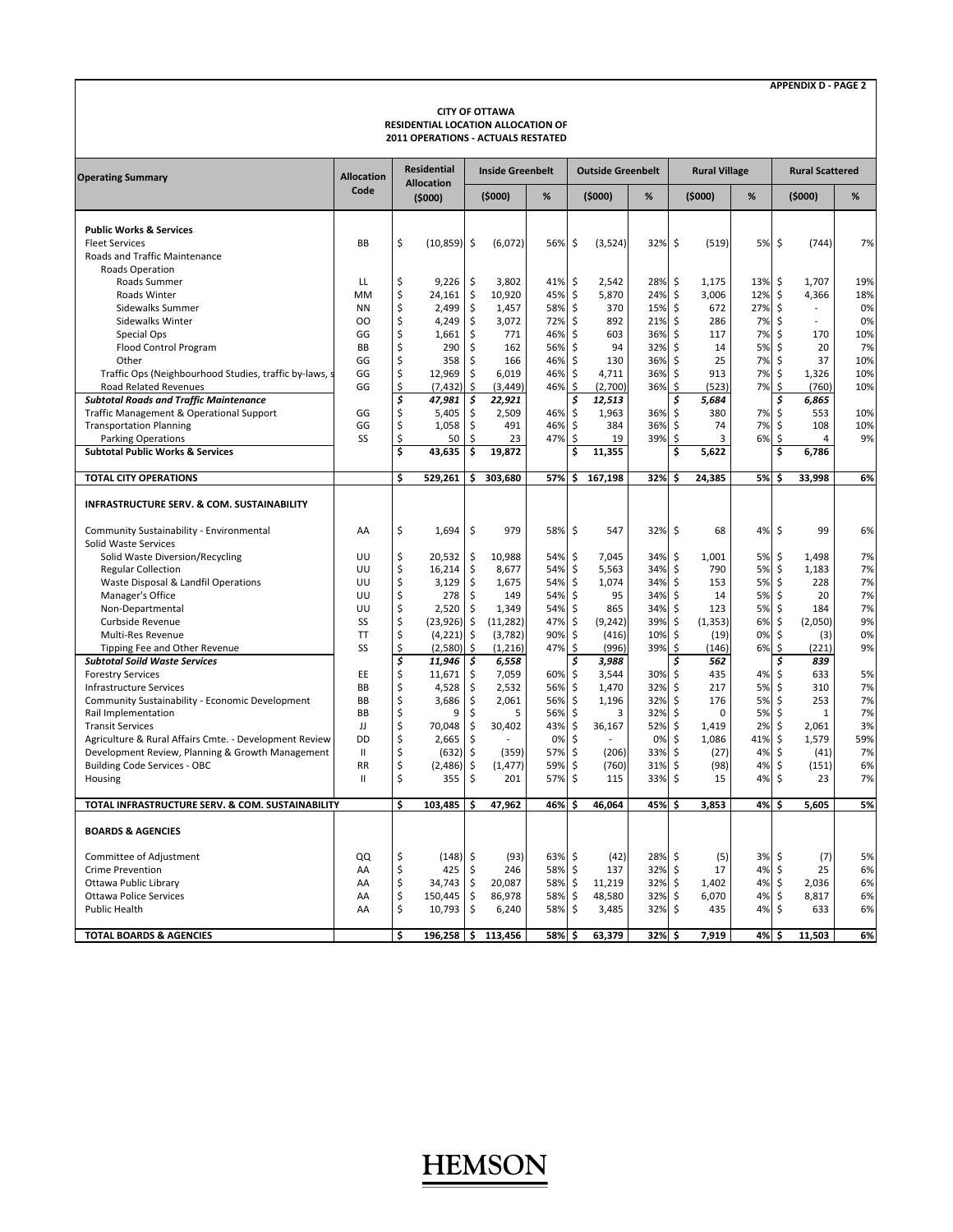#### **CITY OF OTTAWA RESIDENTIAL LOCATION ALLOCATION OF 2011 OPERATIONS ‐ ACTUALS RESTATED**

| <b>Operating Summary</b>                                            | <b>Allocation</b> |          | <b>Residential</b><br><b>Allocation</b> |          | <b>Inside Greenbelt</b> |            |          | <b>Outside Greenbelt</b> |            |                    | <b>Rural Village</b> |           |                         | <b>Rural Scattered</b>                     |          |
|---------------------------------------------------------------------|-------------------|----------|-----------------------------------------|----------|-------------------------|------------|----------|--------------------------|------------|--------------------|----------------------|-----------|-------------------------|--------------------------------------------|----------|
|                                                                     | Code              |          | (5000)                                  |          | (5000)                  | %          |          | (5000)                   | %          |                    | (5000)               | %         |                         | (5000)                                     | $\%$     |
| NON-DEPARTMENTAL                                                    |                   |          |                                         |          |                         |            |          |                          |            |                    |                      |           |                         |                                            |          |
| <b>Corporate Reveunes and Expenditures</b>                          |                   |          |                                         |          |                         |            |          |                          |            |                    |                      |           |                         |                                            |          |
| Corporate HR Provision (Sick Bank, Retireess etc.)                  | <b>BB</b>         | \$       | 5,853                                   | \$       | 3,273                   | 56%        | \$       | 1,900                    | 32%        | \$                 | 280                  | 5%        | \$                      | 401                                        | 7%       |
| Contribution to Election Expense Reserve                            | <b>BB</b>         | \$       | 763                                     | \$       | 427                     | 56%        | \$       | 248                      | 32%        | \$                 | 37                   | 5%        | \$                      | 52                                         | 7%       |
| Self Insurance                                                      | <b>BB</b>         | \$       |                                         | Ś        |                         | 56%        | \$       |                          | 32%        | \$                 |                      | 5%        | \$                      |                                            | 7%       |
| One-Time Unforseen Funding                                          | <b>BB</b>         | \$       | $(1,598)$ \$                            |          | (894)                   | 56%        | \$       | (519)                    | 32%        | \$                 | (76)                 | 5%        | \$                      | (109)                                      | 7%       |
| Financial Charges & Others                                          | BB                | \$       | 1,621                                   | \$       | 906                     | 56%        | \$       | 526                      | 32%        | \$                 | 78                   | 5%        | \$                      | 111                                        | 7%       |
| Corporate Common Recoveries & Allocations                           | BB                | \$       | $(11,719)$ \$                           |          | (6, 552)                | 56%        | \$       | (3,803)                  | 32%        | \$                 | (561)                | 5%        | \$                      | (803)                                      | 7%       |
| Miscellaneous                                                       | HH                | \$       | (1,067)                                 | \$       | (594)                   | 56%        | \$       | (349)                    | 33%        | \$                 | (48)                 | 4%        | \$                      | (76)                                       | 7%       |
| Penalty & Interest                                                  | HH                | \$       | $(7,235)$ \$                            |          | (4,027)                 | 56%        | \$       | (2, 368)                 | 33%        | \$                 | (323)                | 4%        | \$                      | (517)                                      | 7%       |
| Investments Income                                                  | BB                | \$       | $(9, 135)$ \$                           |          | (5, 108)                | 56%        | \$       | (2,965)                  | 32%        | \$                 | (437)                | 5%        | \$                      | (626)                                      | 7%       |
| Hydro Ottawa Dividends                                              | BB                | \$       | $(12,290)$ \$                           |          | (6, 872)                | 56%        | \$       | (3,988)                  | 32%        | \$                 | (588)                | 5%        | \$                      | (842)                                      | 7%       |
| Provincial Offences Act                                             | KK                | \$<br>\$ | $(5,039)$ \$                            |          | (1, 587)                | 32%<br>58% | \$<br>\$ | (1,852)                  | 37%        | \$<br>\$           | (652)                | 13%<br>4% | \$<br>\$                | (947)                                      | 19%      |
| Rideau Carleton Raceway                                             | AA<br>AA          | \$       | (4, 162)<br>$(914)$ \$                  | \$       | (2,406)<br>(528)        | 58%        | \$       | (1, 344)<br>(295)        | 32%<br>32% | $\mathsf{\hat{S}}$ | (168)<br>(37)        | 4%        | $\zeta$                 | (244)                                      | 6%<br>6% |
| Lottery Fees<br><b>Subtotal Corporate Reveunes and Expenditures</b> |                   | Ś        | $(44, 921)$ \$                          |          | (23, 962)               |            | \$       | (14, 809)                |            | Ś                  | (2, 496)             |           | \$                      | (54)<br>(3, 653)                           |          |
|                                                                     |                   |          |                                         |          |                         |            |          |                          |            |                    |                      |           |                         |                                            |          |
| <b>Capital Formation Cost</b>                                       |                   |          |                                         |          |                         |            |          |                          |            |                    |                      |           |                         |                                            |          |
| Sale of Surplus Lands                                               | BB                | \$       | $(3,485)$ \$                            |          | (1,948)                 | 56%        | \$       | (1, 131)                 | 32%        | \$                 | (167)                | 5%        | \$                      | (239)                                      | 7%       |
| 100 Constellation Lease                                             | <b>BB</b>         | \$       | $4,083$ \$                              |          | 2,283                   | 56%        | \$       | 1,325                    | 32%        | \$                 | 195                  | 5%        | \$                      | 280                                        | 7%       |
| Ottawa Lands Development                                            | BB                | Ś        | $(4,775)$ \$                            |          | (2,670)                 | 56%        | \$       | (1, 550)                 | 32%        | \$                 | (228)                | 5%        | \$                      | (327)                                      | 7%       |
| <b>Subtotal Capital Formation Cost</b>                              |                   | \$       | $(4, 177)$ \$                           |          | (2, 336)                |            | Ś        | (1, 356)                 |            | Ś                  | (200)                |           | $\overline{\mathsf{s}}$ | (286)                                      |          |
|                                                                     |                   |          |                                         |          |                         |            |          |                          |            |                    |                      |           |                         |                                            |          |
| <b>Taxation Related Revenue and Expenditures</b>                    |                   |          |                                         |          |                         |            |          |                          |            |                    |                      |           |                         |                                            |          |
| Municipal Property Assessment Corp.                                 | HH                | \$       | 8,801                                   | \$       | 4,899                   | 56%        | \$       | 2,880                    | 33% \$     |                    | 393                  | 4%        | \$                      | 628                                        | 7%       |
| <b>Subtotal Taxation Related Revenue and Expenditures</b>           |                   | \$       | 8,801                                   | \$       | 4,899                   |            | \$       | 2,880                    |            | \$                 | 393                  |           | \$                      | 628                                        |          |
| TOTAL NON-DEPARTMENTAL                                              |                   | Ś        | (40,297) \$                             |          | (21, 399)               | 53%        | \$       | (13, 284)                | 33%        | \$                 | (2, 302)             | 6%        | Ś                       | (3,311)                                    | 8%       |
|                                                                     |                   |          |                                         |          |                         |            |          |                          |            |                    |                      |           |                         |                                            |          |
| TOTAL TAX SUPPORTED PROGRAM                                         |                   | \$       | 836,695                                 | \$       | 470,531                 | 56%        | \$       | 278,930                  | 33%        | \$                 | 36,151               | 4%        | \$                      | 51,083                                     | 6%       |
| <b>RATE SUPPORTED PROGRAM</b>                                       |                   |          |                                         |          |                         |            |          |                          |            |                    |                      |           |                         |                                            |          |
|                                                                     |                   |          |                                         |          |                         |            |          |                          |            |                    |                      |           |                         |                                            |          |
| <b>Drinking Water Services</b>                                      |                   |          |                                         |          |                         |            |          |                          |            |                    |                      |           |                         |                                            |          |
| <b>Operating Expenditures - Distribution</b>                        | <b>VV</b>         | \$       | 15,953                                  | \$       | 9,022                   | 57%        | \$       | 6,263                    | 39% \$     |                    | 668                  | 4%        | \$                      | $\overline{\phantom{a}}$<br>$\overline{a}$ | 0%       |
| Operating Expenditures - Production and Quality                     | <b>WW</b><br>XX   | \$<br>\$ | 14,451<br>5,004                         | \$<br>\$ | 9,212                   | 64%<br>59% | \$<br>\$ | 5,145                    | 36%<br>39% | $\zeta$<br>\$      | 94<br>59             | 1%<br>1%  | \$<br>\$                | $\overline{\phantom{a}}$                   | 0%<br>0% |
| Water Share of Business and Env. Services<br>GM/Manager's Office    | XX                | \$       | 2,114                                   | \$       | 2,973<br>1,256          | 59%        | \$       | 1,973<br>834             | 39%        | \$                 | 25                   | 1%        | \$                      | $\overline{\phantom{a}}$                   | 0%       |
| Non-Departmental                                                    | XX                | Ś        | 8,746                                   | \$       | 5,195                   | 59%        | \$       | 3,448                    | 39%        | \$                 | 102                  | 1%        | \$                      |                                            | 0%       |
| Revenue                                                             | XX                | \$       | (91, 340)                               | \$       | (54, 258)               | 59%        | \$       | (36, 013)                | 39%        | \$                 | (1,069)              | 1%        | \$                      |                                            | 0%       |
| <b>Subtotal Drinking Water Services</b>                             |                   | \$       | $(45,072)$ \$                           |          | (26, 601)               |            | \$       | (18, 350)                |            | \$                 | (121)                |           | $\overline{\mathsf{s}}$ |                                            |          |
|                                                                     |                   |          |                                         |          |                         |            |          |                          |            |                    |                      |           |                         |                                            |          |
| <b>Wastewater and Stormwater Services</b>                           |                   |          |                                         |          |                         |            |          |                          |            |                    |                      |           |                         |                                            |          |
| <b>Operating Expenditures - Collection</b>                          | YY                | \$       | 11,295                                  | \$       | 6,360                   | 56%        | \$       | 4,529                    | 40%        | -\$                | 407                  | 4%        | \$                      |                                            | 0%       |
| Operating Expenditures - Treatment and Engineering                  | <b>WW</b>         | \$       | 16,831                                  | \$       | 10,729                  | 64%        | \$       | 5,992                    | 36%        | \$                 | 110                  | 1%        | \$                      | $\overline{a}$                             | 0%       |
| Waste Share of Business and Env. Services                           | XX                | \$       | 3,637                                   | \$       | 2,161                   | 59%        | \$       | 1,434                    | 39%        | \$                 | 43                   | 1%        | \$                      | $\overline{a}$                             | 0%       |
| GM/Manager's Office                                                 | XX                | \$       | 1,050                                   | \$       | 623                     | 59%        | \$       | 414                      | 39%        | \$                 | 12                   | 1%        | \$                      | $\overline{a}$                             | 0%       |
| Non-Departmental                                                    | XX                | Ś        | 17,300                                  | \$       | 10,277                  | 59%        | \$       | 6,821                    | 39%        | \$                 | 202                  | 1%        | \$                      | $\overline{\phantom{a}}$                   | 0%       |
| Revenue                                                             | XX                | \$       | (95, 820)                               | \$       | (56, 919)               | 59%        | \$       | (37, 780)                | 39%        | \$                 | (1, 122)             | 1%        | $\zeta$<br>Ś            |                                            | 0%       |
| <b>Subtotal Wastewater and Stormwater Services</b>                  |                   | \$       | $(45,707)$ \$                           |          | (26, 770)               |            | \$       | (18,590)                 |            | \$                 | (347)                |           |                         |                                            |          |
| <b>TOTAL RATE SUPPORTED PROGRAM</b>                                 |                   | \$       | $(90, 779)$ \$                          |          | (53, 371)               | 59%        | \$       | (36,940)                 | 41%        | s                  | (468)                | 1%        | \$                      |                                            | 0%       |
|                                                                     |                   | \$       |                                         |          |                         |            |          |                          |            |                    |                      |           |                         |                                            |          |
| TOTAL TAX AND RATE SUPPORTED PROGRAM                                |                   |          | 745,916 \$                              |          | 417,160                 | 56%        | \$       | 241,990                  | 32%        | \$.                | 35,683               | 5%        | \$                      | 51,083                                     | 7%       |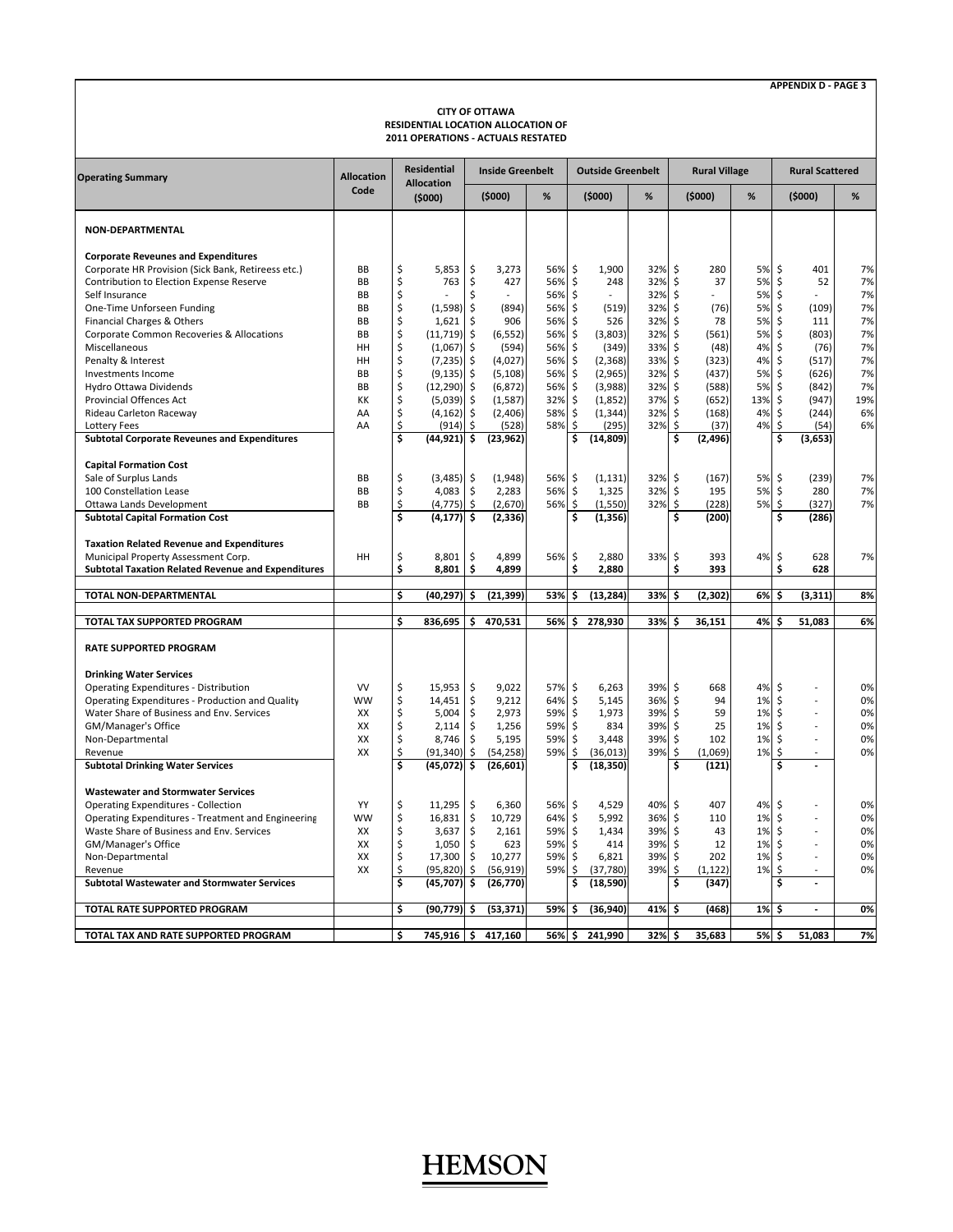#### **CITY OF OTTAWA COMPARATIVE NET OPERATING COST AND ASSESSMENT ANALYSIS**

|                                                                                                                           |          |                                                  | Urban |                            |                                                  |  |          |                                                  | Rural          |                                                |  |          |                                                |
|---------------------------------------------------------------------------------------------------------------------------|----------|--------------------------------------------------|-------|----------------------------|--------------------------------------------------|--|----------|--------------------------------------------------|----------------|------------------------------------------------|--|----------|------------------------------------------------|
|                                                                                                                           |          | <b>City Wide</b><br>Average                      |       | Inside<br><b>Greenbelt</b> |                                                  |  |          | <b>Outside</b><br><b>Greenbelt</b>               | <b>Village</b> |                                                |  |          | <b>Scattered</b>                               |
| <b>Assumptions</b>                                                                                                        |          |                                                  |       |                            |                                                  |  |          |                                                  |                |                                                |  |          |                                                |
| 2011 Households<br>2011 Population<br>2011 Persons Per Household<br>2011 Average Assessment<br>2011 Assessment Per Capita | \$<br>Ś  | 377,000<br>917,600<br>2.43<br>301,504<br>123,874 |       | \$<br>\$                   | 238,100<br>530,500<br>2.23<br>305,386<br>137,064 |  | \$<br>\$ | 107,200<br>296,300<br>2.76<br>285,947<br>103,454 | \$<br>\$       | 12,900<br>37,023<br>2.87<br>313,369<br>109,188 |  | \$<br>\$ | 18,800<br>53,777<br>2.86<br>368,931<br>128,975 |
| Projected Persons Per Household<br>Projected Assessment of New Units<br>Projected New Unit Assessment Per Capita          |          |                                                  |       | \$<br>\$                   | 2.04<br>337,511<br>165,533                       |  | \$<br>\$ | 2.83<br>312.234<br>110,174                       | \$<br>\$       | 2.96<br>449,500<br>151,800                     |  | \$<br>\$ | 2.96<br>547,000<br>184,726                     |
| Levy Net Operating Cost (excl. Transit and Fire) \$000                                                                    | \$       | 675,064                                          |       | \$                         | 383,143                                          |  | \$       | 214,134                                          | \$             | 32,302                                         |  | \$       | 45,486                                         |
| Share of Net Operating Cost Per Household<br>Share of Net Operating Cost Per Capita                                       | \$<br>\$ | 1,791<br>736                                     |       | \$<br>\$                   | 1,609<br>722                                     |  | \$<br>\$ | 1,998<br>723                                     | \$<br>\$       | 2,504<br>872                                   |  | \$<br>\$ | 2,419<br>846                                   |
| Average Tax Rate Per Household                                                                                            |          | 0.594%                                           |       |                            |                                                  |  |          |                                                  |                |                                                |  |          |                                                |
| Assessment Based Share of Net Cost Per Household<br>Variance from Estimated Share of Net Cost Per Household               |          |                                                  |       | \$<br>\$                   | 2,004<br>395                                     |  | \$<br>\$ | 1,854<br>(143)                                   | \$<br>\$       | 2,670<br>166                                   |  | \$<br>\$ | 3,249<br>829                                   |
| Assessment Based Share of Net Cost Per Capita<br>Variance from Estimated Share of Net Cost Per Capita                     |          |                                                  |       | \$<br>\$                   | 983<br>261                                       |  | \$<br>\$ | 654<br>(68)                                      | \$<br>Ś        | 902<br>29                                      |  | \$<br>\$ | 1,097<br>251                                   |
| Fire Services Net Operating Cost \$000                                                                                    | \$       | 91,583                                           |       | \$                         | 56,987                                           |  | \$       | 28,629                                           | \$             | 2,431                                          |  | \$       | 3,537                                          |
| Share of Net Operating Cost Per Household<br>Share of Net Operating Cost Per Capita                                       | \$<br>\$ | 243<br>100                                       |       | \$<br>\$                   | 239<br>107                                       |  | \$<br>\$ | 267<br>97                                        | \$<br>Ś        | 188<br>66                                      |  | \$<br>\$ | 188<br>66                                      |
| Average Fire Tax Rate Per Household (Urban and Rural Rate)                                                                |          | 0.081%                                           |       |                            | 0.083%                                           |  |          | 0.083%                                           |                | 0.054%                                         |  |          | 0.054%                                         |
| Adjustment for No Anticipated Fire Operating Costs Inside GB<br><b>Revised Fire Net Operating Cost</b>                    | \$       | (50, 923)                                        |       | \$<br>\$                   | (50, 923)<br>6,064                               |  | \$<br>\$ | 28,629                                           | \$             | 2,431                                          |  | Ś<br>\$  | 3,537                                          |
| Revised Share of Net Operating Cost Per Household<br>Revised Share of Net Operating Cost Per Capita                       |          |                                                  |       | \$<br>\$                   | 25<br>11                                         |  | \$<br>\$ | 267<br>97                                        | \$<br>\$       | 188<br>66                                      |  | \$<br>\$ | 188<br>66                                      |
| Assessment Based Share of Net Cost Per Household<br>Variance from Estimated Share of Net Cost Per Household               |          |                                                  |       | \$<br>\$                   | 282<br>256                                       |  | \$<br>\$ | 260<br>(7)                                       | \$<br>Ś        | 244<br>56                                      |  | \$<br>\$ | 297<br>109                                     |
| Assessment Based Share of Net Cost Per Capita<br>Variance from Estimated Share of Net Cost Per Capita                     |          |                                                  |       | \$<br>\$                   | 138<br>127                                       |  | \$<br>\$ | 92<br>(5)                                        | \$<br>Ś        | 83<br>17                                       |  | \$<br>\$ | 100<br>35                                      |
| <b>Transit Net Operating Cost \$000</b>                                                                                   | \$       | 70,048                                           |       | \$                         | 30,402                                           |  | \$       | 36,167                                           | \$             | 1,419                                          |  | \$       | 2,061                                          |
| Share of Net Operating Cost Per Household<br>Share of Net Operating Cost Per Capita                                       | \$<br>\$ | 186<br>76                                        |       | \$<br>\$                   | 128<br>57                                        |  | \$<br>\$ | 337<br>122                                       | \$<br>\$       | 110<br>38                                      |  | \$<br>\$ | 110<br>38                                      |
| Average Transit Tax Rate Per Household (Urban and Rural Rate)                                                             |          | 0.062%                                           |       |                            | 0.065%                                           |  |          | 0.065%                                           |                | 0.032%                                         |  |          | 0.032%                                         |
| Reduced Transit Operating Costs (Average of 2011-2048 system)<br><b>Revised Transit Net Operating Cost</b>                | \$       | (4, 763)                                         |       | \$<br>\$                   | (2,067)<br>28,334                                |  | \$<br>\$ | (2,459)<br>33,708                                | \$<br>\$       | (96)<br>1,322                                  |  | \$<br>\$ | (140)<br>1,920                                 |
| Average Households of 2011-2048 System<br>Average Population of 2011-2048 System                                          |          |                                                  |       |                            | 271,452<br>587,960                               |  |          | 158,705<br>444,238                               |                | 17,205<br>48,051                               |  |          | 22,986<br>64,427                               |
| Revised Share of Net Operating Cost Per Household<br>Revised Share of Net Operating Cost Per Capita                       |          |                                                  |       | \$<br>\$                   | 104<br>48                                        |  | \$<br>\$ | 212<br>76                                        | \$<br>\$       | 77<br>28                                       |  | \$<br>\$ | 84<br>30                                       |
| Assessment Based Share of Net Cost Per Household<br>Variance from Estimated Share of Net Cost Per Household               |          |                                                  |       | \$<br>\$                   | 219<br>115                                       |  | \$<br>\$ | 203<br>(10)                                      | \$<br>\$       | 143<br>66                                      |  | \$<br>\$ | 173<br>90                                      |
| Assessment Based Share of Net Cost Per Capita<br>Variance from Estimated Share of Net Cost Per Capita                     |          |                                                  |       | \$<br>\$                   | 107<br>59                                        |  | \$<br>\$ | 71<br>(4)                                        | \$<br>\$       | 48<br>21                                       |  | \$<br>\$ | 59<br>29                                       |

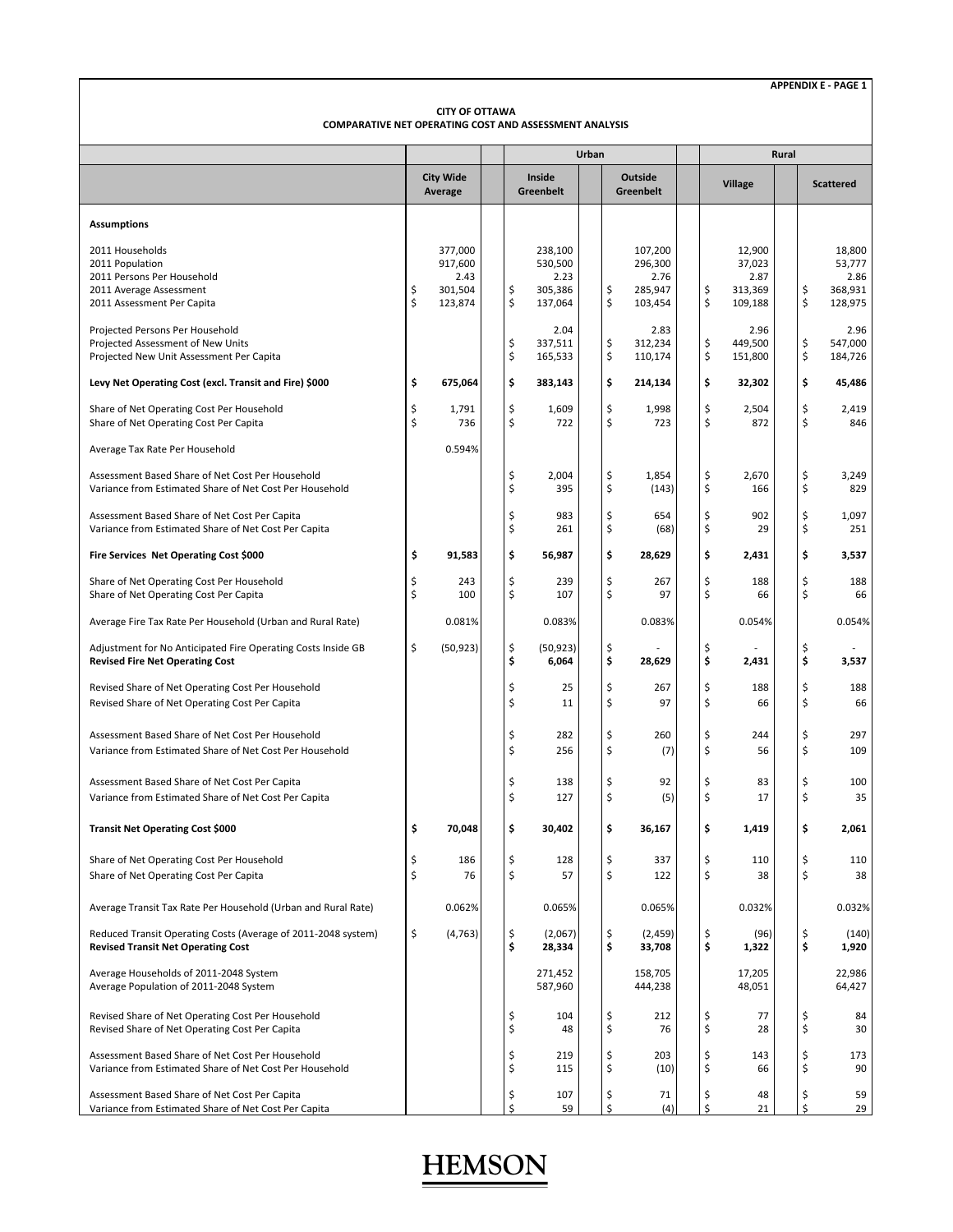| <b>CITY OF OTTAWA</b>                                  |  |
|--------------------------------------------------------|--|
| COMPARATIVE NET OPERATING COST AND ASSESSMENT ANALYSIS |  |

|                                                                                                                    |                             |                |                       | <b>Urban</b> |                |                             |                |                       | Rural |               |                  |
|--------------------------------------------------------------------------------------------------------------------|-----------------------------|----------------|-----------------------|--------------|----------------|-----------------------------|----------------|-----------------------|-------|---------------|------------------|
|                                                                                                                    | <b>City Wide</b><br>Average |                | Inside<br>Greenbelt   |              |                | <b>Outside</b><br>Greenbelt |                | <b>Village</b>        |       |               | <b>Scattered</b> |
|                                                                                                                    |                             |                |                       |              |                |                             |                |                       |       |               |                  |
| <b>Total Levy Supported Services</b>                                                                               |                             |                |                       |              |                |                             |                |                       |       |               |                  |
| Share of Net Operating Cost Per Household<br>Share of Net Operating Cost Per Capita                                |                             | \$<br>\$       | 1,739<br>782          |              | \$<br>\$       | 2,477<br>895                | \$<br>\$       | 2,769<br>966          |       | \$<br>Ś       | 2,691<br>941     |
| Assessment Based Share of Net Cost Per Household<br>Variance from Estimated Share of Net Cost Per Household        |                             | \$<br>\$       | 2,505<br>766          |              | \$<br>\$       | 2,317<br>(160)              | \$<br>\$       | 3.057<br>287          |       | \$<br>$\zeta$ | 3,720<br>1,028   |
| Assessment Based Share of Net Cost Per Capita<br>Variance from Estimated Share of Net Cost Per Capita              |                             | \$<br>Ś        | 1,229<br>447          |              | \$<br>\$       | 818<br>(77)                 | \$<br>\$       | 1,032<br>67           |       | \$<br>Ś       | 1,256<br>315     |
| <b>Rate Supported Analysis</b>                                                                                     |                             |                |                       |              |                |                             |                |                       |       |               |                  |
| Serviced Households (Village Estimated)                                                                            |                             |                | 238,100               |              |                | 107,200                     |                | 1,895                 |       |               |                  |
| Water/Wastewater Costs \$000<br>Water/Wastewater Costs Per Household<br>Water/Wastewater Costs Per Capita          | \$<br>67,172                | \$<br>\$<br>\$ | 40,455<br>170<br>76   |              | \$<br>\$<br>\$ | 25,336<br>236<br>86         | \$<br>\$<br>\$ | 1,381<br>729<br>254   |       |               |                  |
| Water/Wastewater Revenues \$000<br>Water/Wastewater Revenues Per Household<br>Water/Wastewater Revenues Per Capita | \$<br>187,161               | \$<br>\$<br>\$ | 111,177<br>467<br>210 |              | \$<br>\$<br>\$ | 73.793<br>688<br>249        | \$<br>\$<br>\$ | 2,191<br>1,156<br>403 |       |               |                  |
| Water/Wastewater Net Operating Cost \$000<br>Net Operating Cost Per Household<br>Net Operating Cost Per Capita     | \$<br>119,989               | \$<br>\$<br>Ś  | 70,722<br>297<br>133  |              | \$<br>\$<br>\$ | 48,457<br>452<br>164        | \$<br>\$<br>\$ | 810<br>427<br>149     |       |               |                  |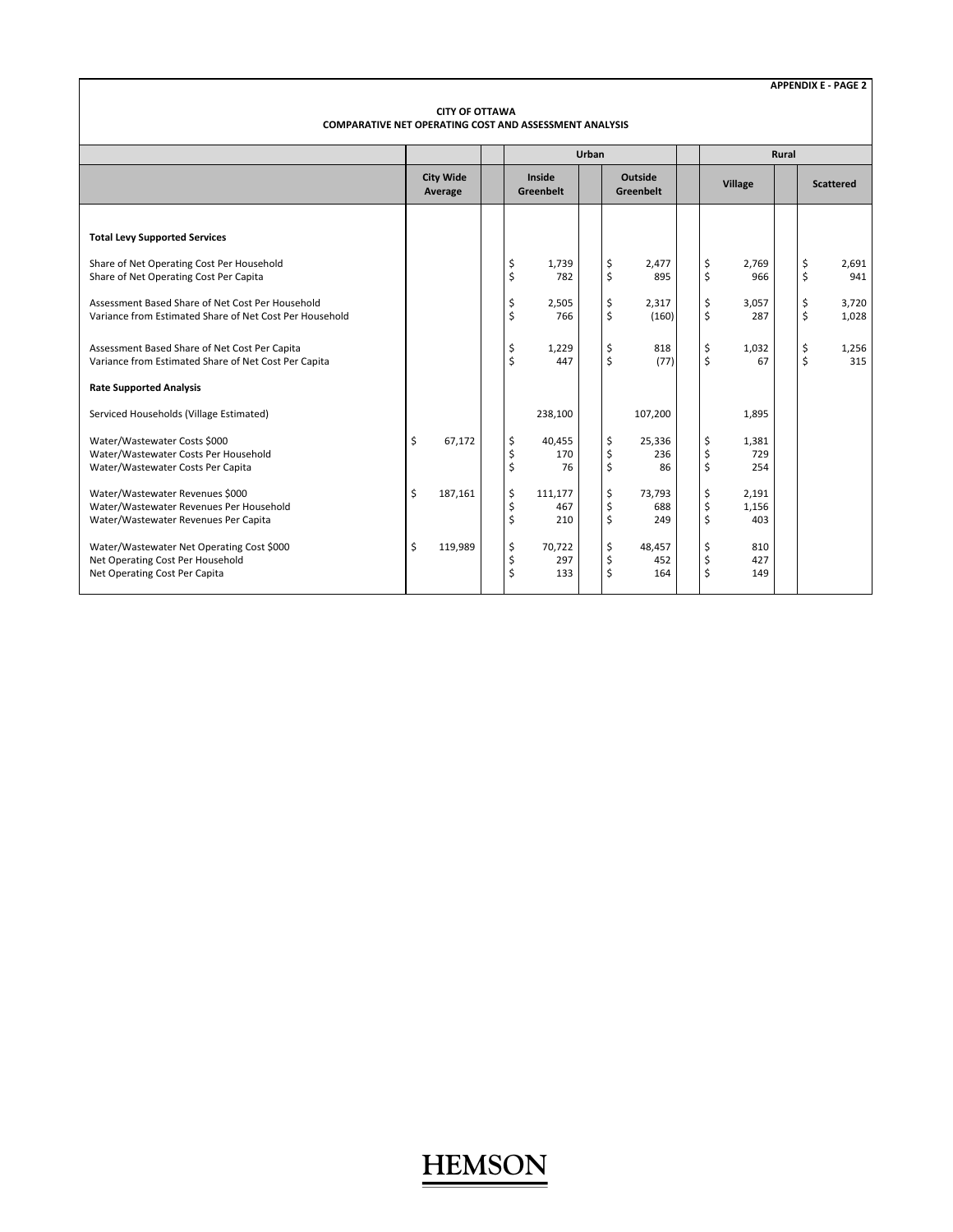#### **CITY OF OTTAWA**

#### **2009‐2011 TAX AND RATE EXPENDITURES FOR NON‐DEVELOPMENT CHARGES ELIGIBLE CAPITAL**

|                                                                               |                         |      |        | 2009                           |                                 |                                 |                                  |                                 | 2010         |                                |                                |                                          |                                  | 2011                           |                                |                                  |                                         |                  | <b>AVERAGE 2009-2011</b> |                          |                 |
|-------------------------------------------------------------------------------|-------------------------|------|--------|--------------------------------|---------------------------------|---------------------------------|----------------------------------|---------------------------------|--------------|--------------------------------|--------------------------------|------------------------------------------|----------------------------------|--------------------------------|--------------------------------|----------------------------------|-----------------------------------------|------------------|--------------------------|--------------------------|-----------------|
| Summary of Expenditures (\$000)                                               |                         |      |        | Tax                            |                                 |                                 |                                  |                                 | Tax          |                                |                                |                                          |                                  | Tax                            |                                |                                  |                                         |                  | Tax                      |                          |                 |
|                                                                               | Tax                     | Rate |        | Supported                      | Other                           | <b>Total</b>                    | Tax                              | Rate                            | Supported    | Other                          | <b>Total</b>                   | Tax                                      | Rate                             | Supported                      | Other                          | <b>Total</b>                     | Tax                                     | Rate             | <b>Supported</b>         | Other                    | <b>Total</b>    |
|                                                                               |                         |      |        | <b>Debt</b>                    |                                 |                                 |                                  |                                 | <b>Debt</b>  |                                |                                |                                          |                                  | <b>Debt</b>                    |                                |                                  |                                         |                  | <b>Debt</b>              |                          |                 |
| <b>Corporate Services &amp; Other</b>                                         |                         |      |        |                                |                                 |                                 |                                  |                                 |              |                                |                                |                                          |                                  |                                |                                |                                  |                                         |                  |                          |                          |                 |
| City Operations DCM'S Office                                                  | -S                      | I S  |        | Ŝ.                             | Ŝ.                              | s.                              | \$<br>$\sim$                     | l \$<br>$\sim$                  | $5,700$ $5$  | $\sim$                         |                                | $$5,700$ $$1,501$ $$$                    | $\sim$                           | $\mathsf{S}$                   | S.                             | \$1,501                          | Ŝ.<br>500                               | l \$<br>$\sim$   | l \$<br>$1,900$ \$       | $\sim$                   | \$2,400         |
| <b>Information Technology Services</b>                                        | $$19,070$ \$            |      |        | Ś.<br>$\overline{\phantom{a}}$ | Ŝ<br>$\overline{a}$             | \$19,070                        | $$11,650$ \$                     | $\sim$                          | $$1,500$ \$  | $\sim$                         |                                | $$13,150 \t{5} 12,250 \t{5} 1,100 \t{5}$ |                                  | $\sim$                         | \$<br>$\sim$                   | \$13,350                         | $$14,323$ \$                            | 367 <sup>5</sup> | $500 \quad$ \$           | $\sim$                   | \$15,190        |
| <b>Financial Services</b>                                                     | Ŝ.<br>$850$ \$          |      |        | \$<br>$\overline{\phantom{a}}$ | \$.<br>$\overline{\phantom{a}}$ | 850<br>\$                       | $$2,000$ $$$                     | $\sim$                          | \$<br>$\sim$ | $\sim$                         | \$2,000                        | Ŝ.                                       | -Ś                               | Ŝ.<br>$\overline{\phantom{a}}$ | Ŝ.<br>$\overline{\phantom{a}}$ | \$                               | 950<br>Š.                               | -Ś<br>$\sim$     | Ś<br>$\sim$              | $\overline{\phantom{a}}$ | 950<br>Ś        |
| <b>City Managers Office</b>                                                   |                         | I \$ |        | 1,600<br>\$                    | Ŝ.<br>$\sim$                    | 1,600<br>l\$                    | \$<br>$\sim$                     | l \$                            | Ŝ.<br>$\sim$ | -Ś<br>$\overline{\phantom{a}}$ | \$                             | Ŝ.<br>$\overline{\phantom{a}}$           | S.                               | -Ś<br>$\overline{\phantom{a}}$ | Š.<br>$\overline{\phantom{a}}$ | l \$<br>$\overline{\phantom{a}}$ | Š.                                      | -Ś               | Ŝ.<br>533                | IS.<br>$\sim$            | 533<br>Ŝ        |
| Business Transformation Services - Office of the<br><b>Executive Director</b> |                         | l \$ |        | \$<br>$\overline{\phantom{a}}$ | \$.<br>$\overline{\phantom{a}}$ | Ŝ.<br>$\overline{\phantom{a}}$  | Ŝ.<br>$\sim$                     | l \$<br>$\sim$                  | Ŝ.<br>$\sim$ | $\sim$                         | Ŝ.<br>$\overline{\phantom{a}}$ | Ŝ.<br>$\overline{\phantom{a}}$           | -Ś<br>$\overline{a}$             | Ŝ.<br>$\overline{a}$           | Ŝ.<br>$\overline{\phantom{a}}$ | Ŝ.<br>$\overline{\phantom{a}}$   | Š.<br>$\sim$                            | -Ś<br>$\sim$     | Ŝ<br>$\sim$              | $\sim$                   | Ŝ<br>$\sim$     |
| General Government                                                            | \$<br>$1,567$ \$        |      | $\sim$ | Ŝ.<br>$\overline{\phantom{a}}$ | Ŝ.<br>$\sim$                    | 1,567<br>I\$                    | \$<br>$\sim$                     | $\mathsf{S}$<br>$\sim$          | Ŝ.<br>$\sim$ | l \$<br>$\sim$                 | \$<br>$\overline{\phantom{a}}$ | $$1,172$ \$                              | $\sim$                           | Ŝ.<br>$\sim$                   | Ŝ.<br>$\sim$                   | \$1,172                          | \$<br>9135                              | $\sim$           | Ŝ.<br>$\sim$             | l \$<br>$\sim$           | Ŝ<br>913        |
| Inf Services & Comm. Sustainability                                           | Ś,                      | l \$ |        | Ś.                             | \$.<br>$\overline{\phantom{a}}$ | \$.<br>$\overline{\phantom{a}}$ | \$<br>5,407                      | l \$<br>$\sim$                  | Ŝ.<br>$\sim$ | Š.<br>$\sim$                   | \$5,407                        |                                          |                                  |                                |                                | l\$<br>$\overline{\phantom{a}}$  | $1,802$ \$<br>Ś.                        | $\sim$           | Ś<br>$\sim$              | S.<br>$\sim$             | 1,802<br>Ŝ      |
| <b>Communications and Customer Services</b>                                   | Ŝ.                      | -Ś   |        |                                | \$.                             | \$                              | Ś                                | -S                              | Ŝ.<br>$\sim$ | $\overline{\phantom{a}}$       | \$                             | $$9,217$ \$                              | $\overline{\phantom{a}}$         | \$<br>$\overline{\phantom{a}}$ | \$<br>$\overline{\phantom{a}}$ | l \$<br>9,217                    | \$<br>3,072                             | l \$<br>$\sim$   | Ś                        | $\overline{\phantom{a}}$ | 3,072<br>Ś      |
| Real Property Asset Management                                                | Ŝ.<br>3,100             | I S  |        | Ś.<br>$\overline{\phantom{a}}$ | Ś.<br>1,835                     | 4,935<br>s.                     | \$<br>$\sim$                     | l\$<br>$\sim$                   | $$2,000$ $$$ | 1,800                          | \$3,800                        | \$2,000                                  | l \$<br>$\sim$                   | Ŝ.<br>$\sim$                   | Ŝ.<br>$\sim$                   | 2,000<br>۱\$.                    | Ŝ.<br>1,700                             | -Ś<br>$\sim$     | l \$<br>667              | \$1,212                  | 3,578<br>s.     |
| IT Productivity Improvement                                                   | Ŝ.                      | I S  |        | Ś.                             | Š.<br>$\overline{\phantom{a}}$  | Ŝ.<br>$\overline{\phantom{a}}$  | \$<br>$\sim$                     | S.<br>$\overline{\phantom{a}}$  | $$12,000$ \$ | $\sim$                         | \$12,000                       |                                          |                                  |                                |                                | \$                               | Ŝ.<br>$\sim$                            | -Ś<br>÷          | $4,000$ \$<br>\$         |                          | 4,000<br>s.     |
|                                                                               |                         |      |        |                                |                                 |                                 |                                  |                                 |              |                                |                                |                                          |                                  |                                |                                |                                  |                                         |                  |                          |                          |                 |
| <b>Community &amp; Protective Services</b>                                    |                         |      |        |                                |                                 |                                 |                                  |                                 |              |                                |                                |                                          |                                  |                                |                                |                                  |                                         |                  |                          |                          |                 |
| <b>Employment &amp; Financial Services</b>                                    | -S                      | I S  |        | Ŝ.                             | Ŝ.                              | s.<br>$\overline{\phantom{a}}$  | \$<br>$\sim$                     | l \$<br>$\sim$                  | 600<br>S.    | Ŝ.<br>$\sim$                   | \$<br>600                      | S.<br>$\overline{\phantom{a}}$           | -S                               | \$<br>$\overline{\phantom{a}}$ | \$                             | l\$<br>$\overline{\phantom{a}}$  | Ŝ.<br>$\sim$                            | -S<br>$\sim$     | $200 \,$ $\circ$<br>.\$  | $\sim$                   | 200<br>- S      |
| Community & Social Services                                                   | Ŝ.<br>1,642             | I S  |        |                                | 50<br>\$.                       | s.<br>1,692                     | S.<br>$\sim$                     | l \$                            |              |                                | \$.                            | Ŝ.                                       | <sup>\$</sup>                    | Ŝ.<br>310                      | Ś.                             | ۱\$<br>310                       | 547<br>Ŝ.                               | -Ś<br>$\sim$     | Ś<br>103                 | 17                       | 667<br>Ŝ        |
| Integrated Public Safety Unit                                                 | Ŝ.                      | l \$ |        | Ś.<br>$\overline{\phantom{a}}$ | Ŝ.                              | Ŝ.<br>$\overline{\phantom{a}}$  | \$<br>445                        | l s<br>$\sim$                   | Ŝ.<br>$\sim$ | Ŝ<br>$\sim$                    | \$<br>445                      | S.<br>$\overline{\phantom{a}}$           | S.<br>$\overline{\phantom{a}}$   | Ŝ.<br>$\sim$                   | Ŝ<br>$\sim$                    | ۱\$<br>$\overline{\phantom{a}}$  | Ŝ.<br>148                               | l \$<br>$\sim$   | Ś<br>$\sim$              | $\overline{\phantom{a}}$ | 148<br>Ŝ        |
| <b>Public Health Services</b>                                                 | 63                      | I S  |        | \$                             | \$.                             | Ŝ.<br>63                        | \$<br>$\sim$                     | l\$<br>$\overline{\phantom{a}}$ | Ŝ.<br>$\sim$ | Š.<br>$\overline{\phantom{a}}$ | \$<br>$\overline{\phantom{a}}$ | Ŝ.<br>$\overline{\phantom{a}}$           | S.<br>$\overline{\phantom{a}}$   | Ŝ.<br>$\overline{\phantom{a}}$ | Ś<br>$\overline{\phantom{a}}$  | l \$<br>$\overline{\phantom{a}}$ | Š.<br>21                                | l\$<br>$\sim$    |                          |                          | 21              |
| <b>By-Law Services</b>                                                        | Ŝ.<br>786               | I S  |        | \$.                            | \$.<br>$\overline{a}$           | 786<br>Ŝ.                       | Ŝ.<br>562                        | l s<br>$\sim$                   | Ŝ.<br>$\sim$ | $\overline{a}$                 | \$<br>562                      | 299<br>Ŝ.                                | -Ś<br>$\overline{a}$             | .s<br>$\overline{a}$           | Ŝ.<br>$\overline{\phantom{a}}$ | l \$<br>299                      | Š.<br>549                               | l \$<br>$\sim$   | S                        | $\overline{\phantom{a}}$ | 549             |
| Office of Emergency Management                                                | $$3,015$ $$$            |      |        | Ś.<br>$\overline{\phantom{a}}$ | Š.<br>$\overline{\phantom{a}}$  | Ŝ.<br>3.015                     | S.<br>$\sim$                     | S.<br>$\overline{\phantom{a}}$  | Ŝ.<br>$\sim$ | Ŝ.<br>$\sim$                   | \$<br>$\overline{\phantom{a}}$ | Ŝ.<br>245                                | l \$<br>$\overline{\phantom{a}}$ | Ŝ.<br>$\sim$                   | Ŝ.<br>$\sim$                   | ۱\$.<br>245                      | 1,087<br>Ŝ.                             | S.<br>$\sim$     | Š.<br>$\sim$             | $\sim$                   | 1,087<br>۰\$    |
|                                                                               |                         |      |        |                                |                                 |                                 |                                  |                                 |              |                                |                                |                                          |                                  |                                |                                |                                  |                                         |                  |                          |                          |                 |
| <b>Public Works &amp; Services</b>                                            |                         |      |        |                                |                                 |                                 |                                  |                                 |              |                                |                                |                                          |                                  |                                |                                |                                  |                                         |                  |                          |                          |                 |
| Solid Waste Services                                                          | $5$ 2,883 $\frac{1}{5}$ |      |        | S.<br>$100 \pm 5$              |                                 | 700 \$ 3,683 \$ 7,925 \$        |                                  | $\sim$                          | $$9,760$ \$  |                                | 500 \$ 18,185 \$ 1,300 \$      |                                          | $\sim$ $-$                       | l \$<br>$\sim$                 | IS.<br>$\sim$                  |                                  | $\frac{1}{2}$ 1,300 \$ 4,036 \$         | $\sim$           | $$3,287$ \$              | 400                      | $5$ 7,723       |
|                                                                               |                         |      |        |                                |                                 |                                 |                                  |                                 |              |                                |                                |                                          |                                  |                                |                                |                                  |                                         |                  |                          |                          |                 |
| <b>Planning Transit &amp; Environment</b>                                     |                         |      |        |                                |                                 |                                 |                                  |                                 |              |                                |                                |                                          |                                  |                                |                                |                                  |                                         |                  |                          |                          |                 |
| <b>Building Services</b>                                                      | -S                      | l \$ |        | S.                             | $\mathsf{S}$<br>380S            | 380                             | l \$<br>$\sim$                   | <b>S</b><br>$\sim$              | Ŝ.<br>$\sim$ | l \$<br>$\sim$                 | l\$                            | \$<br>$\sim$                             | $\mathsf{S}$<br>$\sim$           | $\mathsf{S}$<br>$\sim$         | l \$<br>$\sim$                 | l \$<br>$\sim$                   | Ŝ.<br>$\sim$                            | S.<br>$\sim$     | $\mathsf{S}$<br>$\sim$   | 127<br>l \$              | 127<br>۱s       |
| Environment                                                                   | $5$ 2,727 \$            |      |        | \$2,000                        |                                 | $$2,000$ \$ 6,727               | $\mathsf{S}$<br>946 <sup>5</sup> | $\sim$                          | $5$ 2,400 \$ | $\sim$                         |                                | $$3,346$ $$4,577$ \$                     | $\overline{a}$                   | \$<br>$\sim$                   | \$<br>$\sim$                   |                                  | $\frac{1}{2}$ 4,577 $\frac{1}{2}$ 2,750 | l \$<br>$\sim$   | $$1,467$ $$$             | 667                      | l S<br>4,883    |
|                                                                               |                         |      |        |                                |                                 |                                 |                                  |                                 |              |                                |                                |                                          |                                  |                                |                                |                                  |                                         |                  |                          |                          |                 |
| <b>Total Non-DC Services</b>                                                  | $$35.703$ S             |      |        | $\sim$ 5<br>3.700              | Ś.<br>4.965                     | \$44.368                        | $$28,935$ \$                     | $\sim$                          | $$33,960$ \$ |                                | 2,300 \$ 65,195                | $\frac{1}{2}$ \$ 32,561 \$ 1,100 \$      |                                  | 310 <sub>5</sub>               | $\overline{\phantom{a}}$       | 533.971                          | \$32.400                                | l \$             | $367$ S 12.657 S         |                          | 2.422 \$ 47.845 |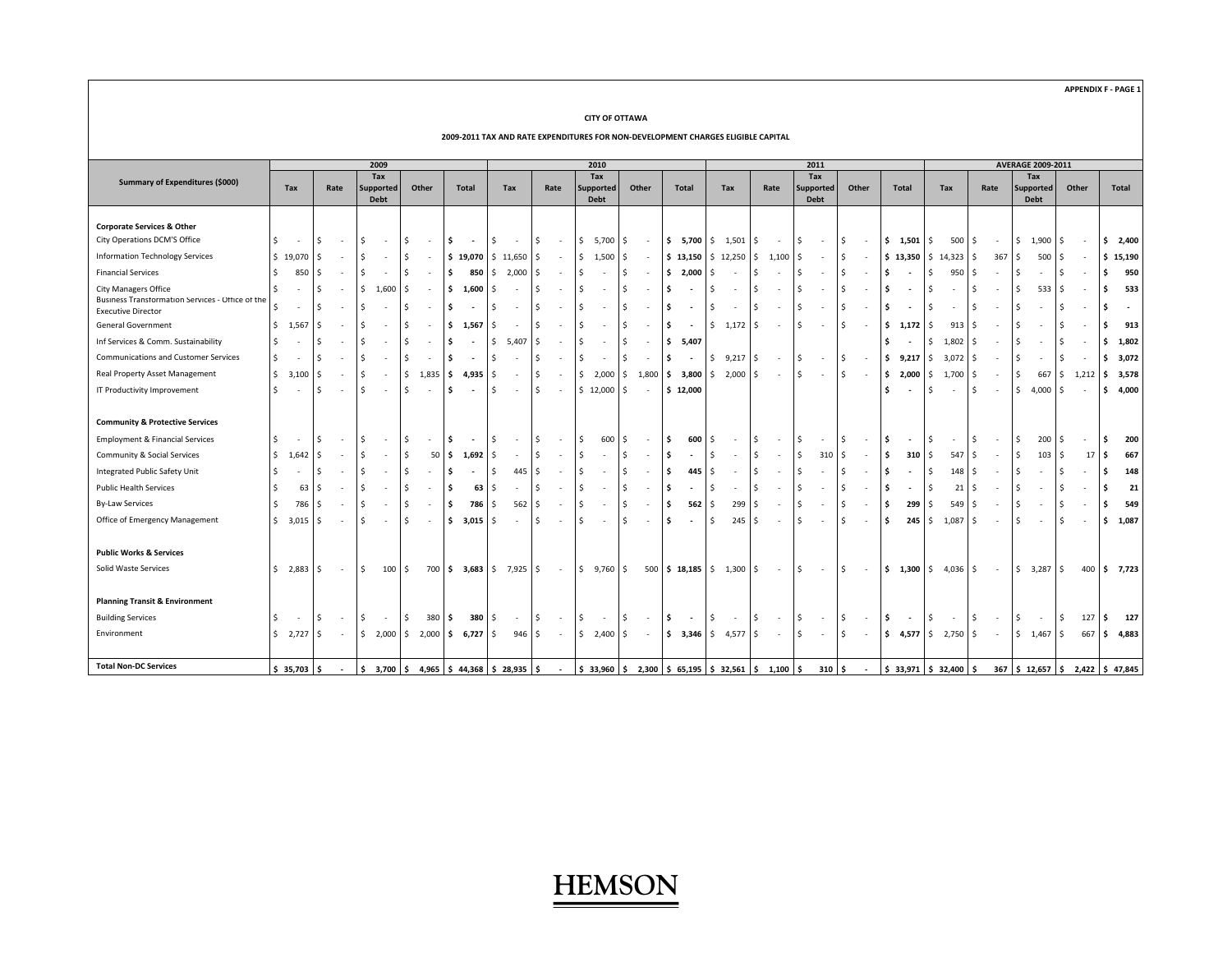#### **CITY OF OTTAWA**

#### **2009‐2011 TAX AND RATE EXPENDITURES FOR DEVELOPMENT CHARGES ELIGIBLE CAPITAL**

|                                                    |     |                   |     |                          |    |                           |     |                            |                    |                          |    | <b>AVERAGE 2009-2011</b> |     |                          |     |                          |     |                                      |                    |                          |                    |                                           |     |              |
|----------------------------------------------------|-----|-------------------|-----|--------------------------|----|---------------------------|-----|----------------------------|--------------------|--------------------------|----|--------------------------|-----|--------------------------|-----|--------------------------|-----|--------------------------------------|--------------------|--------------------------|--------------------|-------------------------------------------|-----|--------------|
| Summary of Expenditures (\$000)                    |     | <b>Growth Tax</b> |     | Growth<br>Rate           |    | Growth<br><b>Debt Tax</b> |     | Growth<br><b>Debt Rate</b> |                    | Growth<br>Other          |    | Growth<br><b>Total</b>   |     | Non-Growth<br>Tax        |     | Non-Growth<br>Rate       |     | <b>Non-Growth</b><br><b>Tax Debt</b> |                    | <b>Rate Debt</b>         |                    | Non-Growth Non-Growth Non-Growth<br>Other |     | <b>Total</b> |
|                                                    |     |                   |     |                          |    |                           |     |                            |                    |                          |    |                          |     |                          |     |                          |     |                                      |                    |                          |                    |                                           |     |              |
| <b>Community &amp; Protective Services</b>         |     |                   |     |                          |    |                           |     |                            |                    |                          |    |                          |     |                          |     |                          |     |                                      |                    |                          |                    |                                           |     |              |
| Parks and Recreation and Cultural                  | Ś   | 265               | \$  |                          | \$ | 193                       | \$  |                            | \$                 | 8,062                    | \$ | 8,520                    | \$  | 13,900                   | \$  |                          | \$  | 7,167                                | \$                 | $\overline{a}$           | \$                 | 1,793                                     | \$  | 22,860       |
| Child Care                                         |     | J.                | Ś   |                          | Ś  |                           | Ś   | ÷,                         | \$                 | $\overline{a}$           | \$ | $\overline{\phantom{a}}$ | \$  | 1,166                    | \$  |                          | Ś   | ÷,                                   | \$                 | ÷,                       | \$                 | ÷                                         | Ŝ   | 1,166        |
| Social Housing                                     |     |                   | Ś   |                          | \$ |                           | \$  |                            | \$                 | ٠                        | \$ | $\overline{\phantom{a}}$ | \$  | 1,414                    | \$  |                          | \$  | $\overline{a}$                       | \$                 | ÷                        | $\ddot{\varsigma}$ | 4,517                                     | \$  | 5,930        |
| <b>Paramedic Services</b>                          |     |                   | Ś   | ٠                        | \$ |                           | \$  |                            | $\mathsf{\hat{S}}$ | ÷                        | Ś  | $\overline{\phantom{a}}$ |     | 4,994                    | \$  |                          | \$  | $\overline{a}$                       | \$                 | J.                       | \$                 | ٠                                         | \$  | 4,994        |
| Long Term Care                                     |     | J.                | \$  | $\overline{\phantom{a}}$ | \$ |                           | \$  | ÷                          | \$                 | $\overline{a}$           | Ś  | $\overline{\phantom{a}}$ | Ŝ   | 1,073                    | \$  |                          | Ś   | $\overline{a}$                       | \$                 | L,                       | Ŝ.                 | 350                                       | \$  | 1,423        |
| <b>Police Services</b>                             | Ś   |                   | \$  |                          | \$ |                           | \$  | $\overline{\phantom{a}}$   | \$                 | 5,050                    | \$ | 5,050                    | \$. | 9,147                    | \$  |                          | \$  | 7,283                                | $\zeta$            |                          | \$                 | 167                                       | ۱\$ | 16,597       |
| Library                                            | Ś   | 81                | Ś   |                          | \$ |                           | \$  |                            | $\mathsf{\hat{S}}$ | 4,053                    | \$ | 4,134                    |     | 3,474                    | \$  |                          | Ś   | 67                                   | $\mathsf{S}$       |                          |                    | 12                                        | .s  | 3,553        |
| <b>Public Works &amp; Servcies</b>                 |     |                   |     |                          |    |                           |     |                            |                    |                          |    |                          |     |                          |     |                          |     |                                      |                    |                          |                    |                                           |     |              |
| <b>Fleet Services</b>                              | Ś   | J.                | Ŝ   |                          | \$ |                           | \$  | ÷,                         | \$                 | $\overline{\phantom{a}}$ | \$ | $\overline{\phantom{a}}$ | \$  | 780                      | \$  | ÷                        | \$  | 167                                  | \$                 | ÷,                       | Ŝ.                 | $\frac{1}{2}$                             | Ŝ   | 947          |
| Integrated Roads, Sewers and Water (1)             | Ś   |                   | \$  |                          | \$ |                           | \$  |                            | Ś                  | J.                       | \$ | $\overline{\phantom{a}}$ | \$  | 8,582                    | \$  |                          | \$  | 21,202                               | $\mathsf{\hat{S}}$ | J.                       | $\sf S$            | 3,340                                     | \$  | 33,124       |
| <b>Planning Transit &amp; Environment</b>          |     |                   |     |                          |    |                           |     |                            |                    |                          |    |                          |     |                          |     |                          |     |                                      |                    |                          |                    |                                           |     |              |
| <b>Transportation Services</b>                     | Ś   | 2,935             | -\$ |                          | \$ | 6,747                     | \$  |                            | \$                 | 91,933                   |    | \$101,615                | -\$ | 15,256                   | \$  |                          | \$  | 20,407                               | \$                 | ÷                        | \$                 | 2,926                                     | \$  | 38,588       |
| Planning and Development                           | Ś   |                   | Ś   |                          | \$ | 6                         | \$  |                            | \$                 | 158                      | \$ | 165                      | \$  | 317                      | \$  |                          | \$  |                                      | $\zeta$            |                          | Ś                  |                                           | Ś   | 317          |
| <b>Agriculture &amp; Rural Affairs</b>             |     |                   |     |                          |    |                           |     |                            |                    |                          |    |                          |     |                          |     |                          |     |                                      |                    |                          |                    |                                           |     |              |
| Transportation Services - Rural                    | \$  | ÷                 | \$  | $\overline{a}$           | \$ |                           | \$  | ÷                          | \$                 | $\overline{\phantom{a}}$ | \$ | $\overline{\phantom{a}}$ | \$  | 1,763                    | \$  | ÷                        | \$  | 1,438                                | \$                 | $\overline{\phantom{a}}$ | \$                 | $\overline{\phantom{a}}$                  | \$  | 3,201        |
| Paramedic Services - Rural                         | Ś   | J.                | \$  |                          | \$ |                           | \$  | ÷.                         | \$                 | $\overline{a}$           | \$ | $\overline{a}$           | \$  |                          | \$  |                          | \$  | L.                                   | $\zeta$            | J.                       | $\mathsf{\hat{S}}$ | J.                                        | \$  |              |
| Total DC Levy Services (excl. Fire and Transit) \$ |     | 3,281             | Ś   | $\blacksquare$           | \$ | 6,947                     | \$. | $\overline{\phantom{a}}$   |                    | \$109,256                |    | \$119,484                | Ś   | 61,867                   | \$  | $\overline{\phantom{a}}$ | \$  | 57,730                               | \$                 | $\blacksquare$           | Ś                  | 13,104                                    |     | \$132,701    |
|                                                    |     |                   |     |                          |    |                           |     |                            |                    |                          |    |                          |     |                          |     |                          |     |                                      |                    |                          |                    |                                           |     |              |
| <b>Fire Services</b>                               |     | 20                | \$  |                          | \$ |                           | \$  | $\overline{a}$             | \$                 | 5,347                    | \$ | 5,367                    | \$. | 9,036                    | \$  |                          | \$  | 167                                  | \$                 | $\overline{a}$           | \$                 | 33                                        | \$  | 9,236        |
| <b>Rural Fire Services</b>                         |     | 29                | \$  |                          | \$ |                           | \$  | $\overline{a}$             | \$                 | 66                       | \$ | 95                       | -\$ | 8                        | \$  |                          | Ś   | $\overline{a}$                       | $\zeta$            |                          | Ŝ.                 | 19                                        | -\$ | 27           |
| <b>Total Fire Services</b>                         | \$  | 49                | \$  | $\overline{\phantom{a}}$ | \$ | $\overline{\phantom{a}}$  | \$  | $\overline{\phantom{a}}$   | \$                 | 5,413                    | \$ | 5,462                    | \$  | 9,044                    | \$  | $\overline{\phantom{a}}$ | \$  | 167                                  | \$                 | $\overline{a}$           | \$                 | 52                                        | \$  | 9,262        |
| <b>Transit Services Combined</b>                   | \$  | 13,800            | \$. |                          | \$ | 3,060                     | S.  |                            |                    | \$117,167                |    | \$134,027                | \$  | 38,629                   | \$  |                          | \$  | 27,955                               | \$                 | ÷,                       | \$                 | 58,487                                    |     | \$125,072    |
| <b>Total DC Levy Services</b>                      | \$. | 17,130            | Ś   |                          | \$ | 10,007                    | \$. | $\overline{\phantom{a}}$   |                    | \$231,836                |    | \$258,973                |     | \$109,540                | \$. |                          | Ś.  | 85,852                               | \$                 |                          | Ś                  | 71,643                                    |     | \$267,035    |
|                                                    |     |                   |     |                          |    |                           |     |                            |                    |                          |    |                          |     |                          |     |                          |     |                                      |                    |                          |                    |                                           |     |              |
| <b>Rate Supported</b>                              |     |                   |     |                          |    |                           |     |                            |                    |                          |    |                          |     |                          |     |                          |     |                                      |                    |                          |                    |                                           |     |              |
| Rural Intergrated Water & Wastewater               | Ś   |                   | Ś   |                          | \$ |                           | \$  |                            | \$                 | ÷                        | \$ | $\centerdot$             |     |                          | \$  | 82                       | S.  | ÷                                    | \$                 | J.                       | \$                 | 35                                        | .s  | 117          |
| Inegrated Water and Wastewater (1)                 | Ś   | J.                | Ś   | ٠                        | \$ |                           | \$  | $\overline{\phantom{a}}$   | \$                 | $\overline{a}$           | \$ | $\overline{\phantom{a}}$ | Ŝ.  | $\overline{\phantom{a}}$ | \$  | 28,217                   | \$  | ÷                                    | \$                 | 17,247                   | $\ddot{\varsigma}$ | 12,557                                    | \$. | 58,020       |
| Inegrated Water and Wastewater (2)                 | Ś   | $\overline{a}$    | Ś   | ٠                        | \$ |                           | \$  | $\overline{\phantom{a}}$   | \$                 |                          | \$ | $\overline{a}$           |     | $\overline{\phantom{a}}$ | \$  | 2,309                    | \$  | 733                                  | \$                 | 216                      | \$                 | ٠                                         | \$  | 3,258        |
| Drinking Water                                     | Ś   | ÷                 | \$  | 3,945                    | \$ |                           | \$  | 4,499                      | $\zeta$            | 15,832                   | \$ | 24,277                   | \$  | 756                      | \$  | 35,071                   | \$  | $\overline{a}$                       | $\zeta$            | 7,421                    | \$                 | 622                                       | .s  | 43,871       |
| Wastewater                                         | Ś   | J.                | \$  | ٠                        | Ś  |                           | \$  | 160                        | \$                 | 3,141                    | \$ | 3,301                    | \$. | 245                      | \$  | 40,066                   | \$  | $\overline{a}$                       | Ś                  | 4,243                    | \$                 | 9,913                                     | \$. | 54,467       |
| <b>Total Rate Supported Services</b>               | Ś   | $\overline{a}$    | Ś   | 3,945                    | \$ | $\sim$                    | \$. | 4,659                      | \$.                | 18,973                   | \$ | 27,578                   | Ś   | 1,001                    |     | \$105,745                | \$. | 733                                  | \$                 | 29,127                   | \$                 | 23,127                                    |     | \$159,733    |
| <b>TOTAL DC SERVICES</b>                           | \$  | 17,130            | Ŝ   | 3,945                    | \$ | 10,007                    | \$  | 4,659                      | \$                 | 250,809                  | \$ | 286,550                  |     | \$110,541                | \$  | 105,745                  | \$  | 86,585                               | \$                 | 29,127                   | \$                 | 94,770                                    | \$  | 426,768      |
|                                                    |     |                   |     |                          |    |                           |     |                            |                    |                          |    |                          |     |                          |     |                          |     |                                      |                    |                          |                    |                                           |     |              |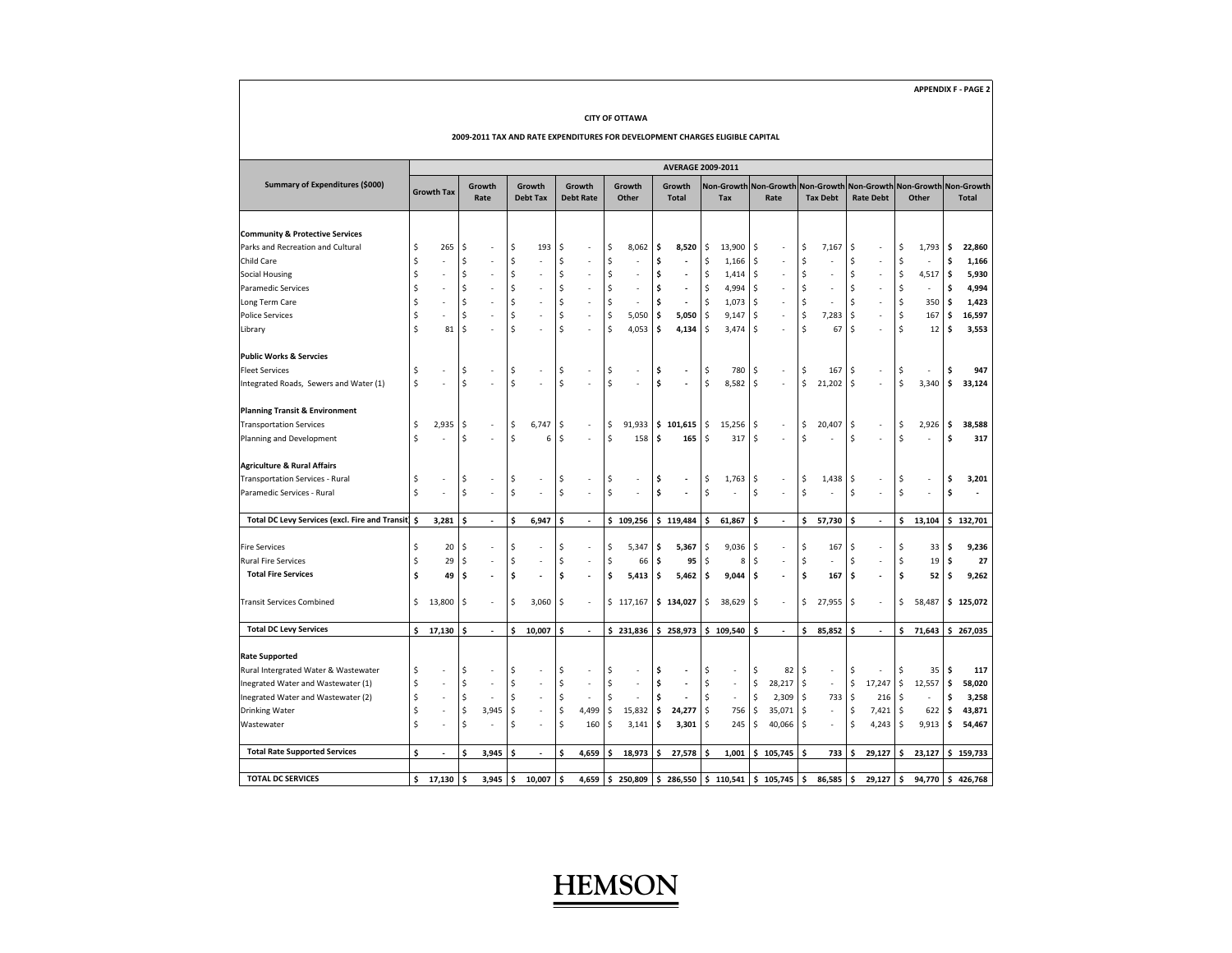### **CITY OF OTTAWA ANNUAL NET EXPENDITURE ESTIMATE FOR NON‐DEVELOPMENT CHARGES ELIGIBLE SERVICES CAPITAL**

#### **(Including Provisions for Debt Costs)**

**(\$000)**

| <b>Summary of Expenditures</b>                                      | <b>Average Tax</b><br><b>Expenditure</b><br>$(2009 - 2011)$ | <b>Average Rate</b><br><b>Expenditure</b><br>$(2009 - 2011)$ | <b>Average Tax</b><br><b>Supported Debt</b><br><b>Expenditure</b><br>$(2009 - 2011)$ |         | <b>Estimated Long-</b><br>Term Debt Cost <sup>1</sup> |     | <b>Total Estimated</b><br><b>Capital Expenditure</b><br>Cost |
|---------------------------------------------------------------------|-------------------------------------------------------------|--------------------------------------------------------------|--------------------------------------------------------------------------------------|---------|-------------------------------------------------------|-----|--------------------------------------------------------------|
| Corporate Services & Other                                          |                                                             |                                                              |                                                                                      |         |                                                       |     |                                                              |
| City Operations DCM'S Office                                        | \$<br>500                                                   | \$<br>$\overline{\phantom{a}}$                               | \$<br>1,900                                                                          | \$      | 380                                                   | \$  | 2,780                                                        |
| Information Technology Services                                     | \$<br>14,323                                                | \$<br>367                                                    | \$<br>500                                                                            | \$      | 100                                                   | \$  | 15,290                                                       |
| <b>Financial Services</b>                                           | \$<br>950                                                   | \$                                                           | \$                                                                                   | \$      | $\overline{\phantom{a}}$                              | \$  | 950                                                          |
| <b>City Managers Office</b>                                         | \$<br>ä,                                                    | \$                                                           | \$<br>533                                                                            | \$      | 107                                                   | \$  | 640                                                          |
| Business Transformation Services - Office of the Executive Director | \$<br>÷.                                                    | \$<br>$\overline{\phantom{a}}$                               | \$                                                                                   | \$      | $\overline{\phantom{a}}$                              | \$  |                                                              |
| <b>General Government</b>                                           | \$<br>913                                                   | \$                                                           | \$                                                                                   | \$      | $\overline{\phantom{a}}$                              | \$  | 913                                                          |
| Inf Services & Comm. Sustainability                                 | \$<br>1,802                                                 | \$                                                           | \$                                                                                   | \$      | $\overline{\phantom{a}}$                              | \$  | 1,802                                                        |
| <b>Communications and Customer Services</b>                         | \$<br>3,072                                                 | \$                                                           | \$                                                                                   | \$      | $\overline{\phantom{a}}$                              | \$  | 3,072                                                        |
| Real Property Asset Management                                      | \$<br>1,700                                                 | \$<br>$\overline{\phantom{a}}$                               | \$<br>667                                                                            | $\zeta$ | 133                                                   | \$  | 2,500                                                        |
| IT Productivity Improvement                                         | \$                                                          | \$                                                           | \$<br>4,000                                                                          | $\zeta$ | 800                                                   | \$  | 4,800                                                        |
| <b>Community &amp; Protective Services</b>                          |                                                             |                                                              |                                                                                      |         |                                                       |     |                                                              |
| <b>Employment &amp; Financial Services</b>                          | \$<br>÷,                                                    | \$<br>$\sim$                                                 | \$<br>200                                                                            | Ŝ.      | 40                                                    | \$  | 240                                                          |
| Community & Social Services                                         | \$<br>547                                                   | \$                                                           | \$<br>103                                                                            | \$      | 21                                                    | \$  | 671                                                          |
| Integrated Public Safety Unit                                       | \$<br>148                                                   | \$                                                           | \$                                                                                   | \$      | ٠                                                     | \$  | 148                                                          |
| <b>Public Health Services</b>                                       | \$<br>21                                                    | \$<br>$\overline{\phantom{a}}$                               | \$                                                                                   | \$      | $\overline{\phantom{a}}$                              | \$  | 21                                                           |
| <b>By-Law Services</b>                                              | \$<br>549                                                   | \$                                                           | \$                                                                                   | \$      | $\sim$                                                | \$  | 549                                                          |
| Office of Emergency Management                                      | \$<br>1,087                                                 | \$                                                           | \$                                                                                   | \$      | ä,                                                    | \$  | 1,087                                                        |
| <b>Public Works &amp; Services</b>                                  |                                                             |                                                              |                                                                                      |         |                                                       |     |                                                              |
| Solid Waste Services                                                | \$<br>4,036                                                 | \$<br>$\sim$                                                 | \$<br>3,287                                                                          | \$      | 657                                                   | \$  | 7,980                                                        |
| <b>Planning Transit &amp; Environment</b>                           |                                                             |                                                              |                                                                                      |         |                                                       |     |                                                              |
| <b>Building Services</b>                                            | \$                                                          | \$                                                           | \$                                                                                   | \$      | ä,                                                    | \$  |                                                              |
| Environment                                                         | \$<br>2,750                                                 | \$                                                           | \$<br>1,467                                                                          | \$      | 293                                                   | \$  | 4,510                                                        |
| <b>Total Non-DC Services</b>                                        | \$<br>32,400                                                | \$<br>367                                                    | \$<br>12,657                                                                         | \$      | 2,531                                                 | \$. | 47,954                                                       |

1. Long‐term debt cost estimated at 20%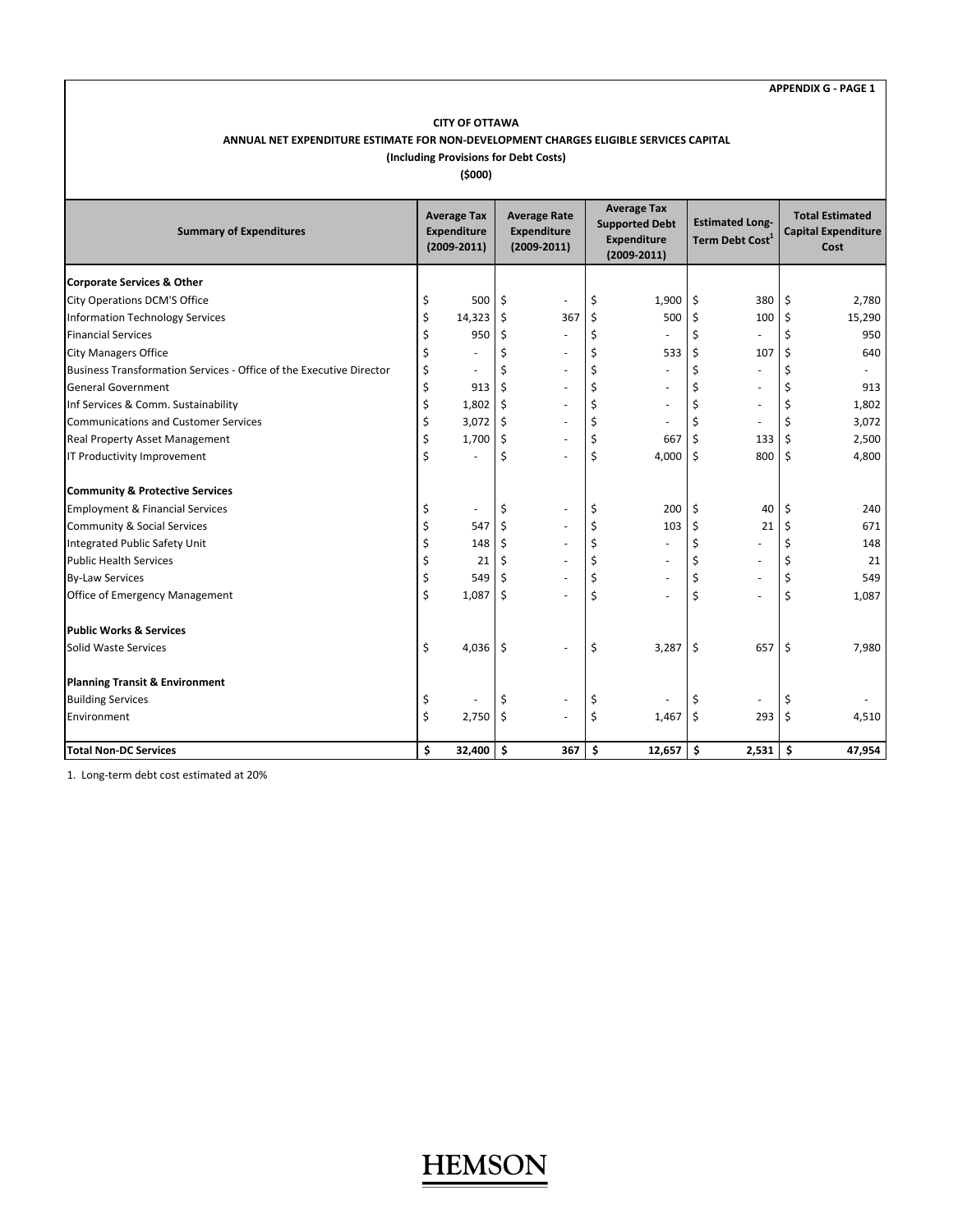### **CITY OF OTTAWA ANNUAL NET EXPENDITURE ESTIMATE FOR DEVELOPMENT CHARGES ELIGIBLE SERVICES CAPITAL (Including Provisions for Debt Costs)**

**(Based on 2009‐2011 Capital Budget)**

| Summary of Expenditures (\$000)                        | <b>Average Tax</b><br><b>Expenditure</b><br>$(2009 - 2011)$ | <b>Average Rate</b><br><b>Expenditure</b><br>$(2009 - 2011)$ |          | <b>Average Levy</b><br><b>Debt</b><br><b>Expenditure</b><br>$(2009 - 2011)$ | <b>Average Rate</b><br><b>Debt</b><br><b>Expenditure</b><br>$(2009 - 2011)$ | <b>Estimated Long-</b><br>Term Debt Cost $^{\rm 1}$ |     | <b>Total Estimated</b><br>Capital<br><b>Expenditure Cost</b> |
|--------------------------------------------------------|-------------------------------------------------------------|--------------------------------------------------------------|----------|-----------------------------------------------------------------------------|-----------------------------------------------------------------------------|-----------------------------------------------------|-----|--------------------------------------------------------------|
| <b>Community &amp; Protective Services</b>             |                                                             |                                                              |          |                                                                             |                                                                             |                                                     |     |                                                              |
| Parks and Recreation and Cultural                      | \$<br>14,165                                                | \$                                                           | \$       | 7,360                                                                       | \$                                                                          | \$<br>1,472                                         | \$  | 22,997                                                       |
| Child Care                                             | \$<br>1,166                                                 | \$                                                           | \$       |                                                                             | \$                                                                          | \$                                                  | \$  | 1,166                                                        |
| <b>Social Housing</b>                                  | \$<br>1,414                                                 | \$                                                           | \$       |                                                                             | \$                                                                          | \$<br>$\overline{a}$                                | \$  | 1,414                                                        |
| <b>Paramedic Services</b>                              | \$<br>4,994                                                 | \$                                                           | \$       |                                                                             | \$                                                                          | \$                                                  | \$  | 4,994                                                        |
| Long Term Care                                         | \$<br>1,073                                                 | \$                                                           | \$       |                                                                             | \$                                                                          | \$                                                  | \$  | 1,073                                                        |
| <b>Police Services</b>                                 | \$<br>9,147                                                 | \$                                                           | \$       | 7,283                                                                       | \$                                                                          | \$<br>1,457                                         | \$  | 17,887                                                       |
| Library                                                | \$<br>3,556                                                 | \$                                                           | \$<br>\$ | 67                                                                          | \$                                                                          | \$<br>13                                            | \$  | 3,636                                                        |
| <b>Public Works &amp; Servcies</b>                     |                                                             |                                                              | \$       |                                                                             |                                                                             |                                                     |     |                                                              |
| <b>Fleet Services</b>                                  | \$<br>780                                                   | \$                                                           | \$       | 167                                                                         | \$                                                                          | \$<br>33                                            | \$. | 980                                                          |
| Integrated Roads, Sewers and Water (1)                 | \$<br>8,582                                                 | \$                                                           | \$<br>\$ | 21,202                                                                      | \$                                                                          | \$<br>4,240                                         | \$  | 34,025                                                       |
| <b>Planning Transit &amp; Environment</b>              |                                                             |                                                              | \$       |                                                                             |                                                                             |                                                     |     |                                                              |
| <b>Transportation Services</b>                         | \$<br>18,191                                                | \$                                                           | \$       | 27,154                                                                      | \$                                                                          | \$<br>5,431                                         | \$  | 50,776                                                       |
| Planning and Development                               | \$<br>317                                                   | \$                                                           | \$<br>\$ | 6                                                                           | \$                                                                          | \$<br>1                                             | \$  | 324                                                          |
| <b>Agriculture &amp; Rural Affairs</b>                 |                                                             |                                                              | \$       |                                                                             |                                                                             |                                                     |     |                                                              |
| <b>Transportation Services - Rural</b>                 | \$<br>1,763                                                 | \$                                                           | \$       | 1,438                                                                       | \$                                                                          | \$<br>288                                           | \$  | 3,489                                                        |
| Paramedic Services - Rural                             | \$                                                          | \$                                                           | \$       |                                                                             | \$                                                                          | \$                                                  | \$  |                                                              |
| <b>Total DC Levy Services (excl. Fire and Transit)</b> | \$<br>65,148                                                | \$<br>÷,                                                     | \$       | 64,677                                                                      | \$<br>$\overline{a}$                                                        | \$<br>12,935                                        | \$  | 142,760                                                      |
| <b>Fire Services</b>                                   | \$<br>9,056                                                 | \$                                                           | \$       | 167                                                                         | \$                                                                          | \$<br>33                                            | \$  | 9,256                                                        |
| <b>Rural Fire Services</b>                             | \$<br>37                                                    | \$                                                           | \$       |                                                                             | \$                                                                          | \$                                                  | \$  | 37                                                           |
| <b>Total Fire Services</b>                             | \$<br>9,092                                                 | \$                                                           | \$       | 167                                                                         | \$                                                                          | \$<br>33                                            | \$  | 9,292                                                        |
| <b>Transit Services Combined</b>                       | \$<br>52,429                                                | \$                                                           | \$       | 31,015                                                                      | \$                                                                          | \$<br>6,203                                         | \$  | 89,648                                                       |
| <b>Total DC Levy Services</b>                          | \$<br>126,669                                               | \$<br>$\blacksquare$                                         | \$       | 95,859                                                                      | \$<br>$\blacksquare$                                                        | \$<br>19,172                                        | \$  | 241,700                                                      |
| <b>Rate Supported</b>                                  |                                                             |                                                              |          |                                                                             |                                                                             |                                                     |     |                                                              |
| Rural Intergrated Water & Wastewater                   | \$                                                          | 82<br>\$                                                     | Ş        |                                                                             | Ş                                                                           |                                                     | Ş   | 82                                                           |
| Inegrated Water and Wastewater (1)                     | Ś                                                           | Ś<br>28,217                                                  | Ś        |                                                                             | Ś<br>17,247                                                                 | \$<br>3,449                                         | \$  | 48,913                                                       |
| Inegrated Water and Wastewater (2)                     | \$                                                          | \$<br>2,309                                                  | \$       | 733                                                                         | \$<br>216                                                                   | \$<br>$190 \mid$ \$                                 |     | 3,448                                                        |
| <b>Drinking Water</b>                                  | \$<br>756                                                   | 39,016<br>\$                                                 | -\$      |                                                                             | 11,920<br>\$                                                                | $2,384$ \$<br>\$                                    |     | 54,077                                                       |
| Wastewater                                             | \$<br>245                                                   | 40,066<br>\$                                                 | \$       | $\overline{a}$                                                              | \$<br>4,403                                                                 | $881 \;$ \$<br>\$.                                  |     | 45,595                                                       |
| <b>Total Rate Supported Services</b>                   | \$<br>1,001                                                 | \$<br>109,690                                                | \$       | 733                                                                         | \$<br>33,786                                                                | \$<br>6,904                                         | \$  | 152,115                                                      |
| <b>Total DC Services</b>                               | \$<br>127,671                                               | \$<br>109,690                                                | \$       | 96,592                                                                      | \$<br>33,786                                                                | \$<br>26,076                                        | -\$ | 393,815                                                      |

1. Long‐term debt cost estimated at 20%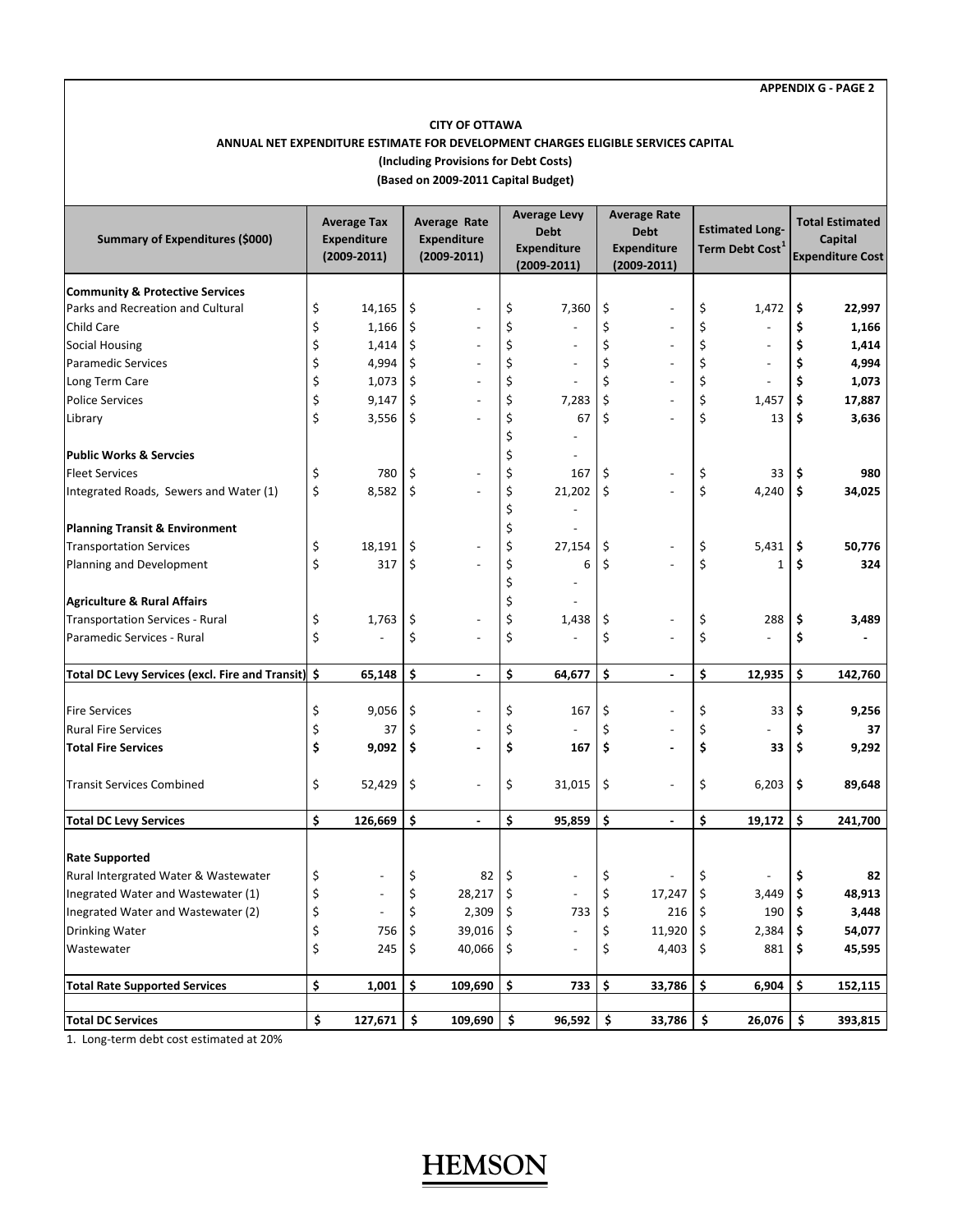#### **CITY OF OTTAWA RESIDENTIAL / NON‐RESIDENTIAL ALLOCATION OF ANNUAL NET EXPENDITURE ESTIMATE FOR NON‐DEVELOPMENT CHARGES ELIGIBLE SERVICES CAPITAL**

|                                                                     |                        | <b>Annual Net</b>    |                    | <b>Residential</b> |          | <b>Non-Residential</b> |      |
|---------------------------------------------------------------------|------------------------|----------------------|--------------------|--------------------|----------|------------------------|------|
|                                                                     | <b>Allocation Code</b> | <b>Non Growth</b>    |                    |                    |          |                        |      |
|                                                                     |                        | Capital              |                    | (5000)             | %        | (5000)                 | %    |
|                                                                     |                        | <b>Expenditure</b>   |                    |                    |          |                        |      |
|                                                                     |                        |                      |                    |                    |          |                        |      |
| <b>Corporate Services &amp; Other</b>                               |                        |                      |                    |                    |          |                        |      |
| City Operations DCM'S Office                                        | Ε                      | \$<br>2,780          | \$                 | 1,953              | 70% \$   | 828                    | 30%  |
| <b>Information Technology Services</b>                              | E                      | \$<br>15,290         | \$                 | 10,738             | 70% \$   | 4,552                  | 30%  |
| <b>Financial Services</b>                                           | E                      | \$<br>950            | \$                 | 667                | 70% \$   | 283                    | 30%  |
| <b>City Managers Office</b>                                         | E<br>E                 | \$<br>640            | \$                 | 449                | 70% \$   | 191<br>$\mathbf{r}$    | 30%  |
| Business Transformation Services - Office of the Executive Director |                        | \$<br>$\blacksquare$ | \$                 | $\sim$             | 70% \$   |                        | 30%  |
| <b>General Government</b>                                           | E                      | \$<br>913            | \$                 | 641                | 70% \$   | 272                    | 30%  |
| Inf Services & Comm. Sustainability                                 | E                      | \$<br>1,802          | \$<br>$\zeta$      | 1,266              | 70% \$   | 537                    | 30%  |
| <b>Communications and Customer Services</b>                         | E                      | \$<br>3,072          |                    | 2,158              | 70% \$   | 915                    | 30%  |
| <b>Real Property Asset Management</b>                               | E                      | \$<br>2,500          | \$                 | 1,756              | 70% \$   | 744                    | 30%  |
| IT Productivity Improvement                                         | E                      | \$<br>4,800          | \$                 | 3,371              | 70% \$   | 1,429                  | 30%  |
| Sub-total                                                           |                        | \$<br>32,748         | \$                 | 22,998             | 70% \$   | 9,750                  | 30%  |
|                                                                     |                        |                      |                    |                    |          |                        |      |
| <b>Community &amp; Protective Services</b>                          |                        |                      |                    |                    |          |                        |      |
| <b>Employment &amp; Financial Services</b>                          | C                      | \$<br>240            | \$                 | $\blacksquare$     | $0\%$ \$ | 240                    | 100% |
| <b>Community &amp; Social Services</b>                              | A                      | \$<br>671            | \$                 | 671                | 100% \$  | $\blacksquare$         | 0%   |
| Integrated Public Safety Unit                                       | D                      | \$<br>148            | \$                 | 101                | 68% \$   | 47                     | 32%  |
| <b>Public Health Services</b>                                       | B                      | \$<br>21             | \$                 | 20                 | 95% \$   | 1                      | 5%   |
| <b>By-Law Services</b>                                              | Q                      | \$<br>549            | \$                 | 27                 | 5% \$    | 522                    | 95%  |
| Office of Emergency Management                                      | D                      | \$<br>1,087          | \$                 | 740                | 68% \$   | 347                    | 32%  |
|                                                                     |                        |                      |                    |                    |          |                        |      |
| Sub-total                                                           |                        | \$<br>2,716          | Ŝ.                 | 1,559              | 57%      | \$.<br>1,157           | 43%  |
|                                                                     |                        |                      |                    |                    |          |                        |      |
| <b>Public Works &amp; Services</b>                                  |                        |                      |                    |                    |          |                        |      |
| Solid Waste Services                                                | P                      | \$<br>7,980          | $\ddot{\varsigma}$ | 4,590              | 58% \$   | 3,390                  | 42%  |
| Sub-total                                                           |                        | \$<br>7,980          | \$                 | 4,590              | 58% \$   | 3,390                  | 42%  |
|                                                                     |                        |                      |                    |                    |          |                        |      |
| <b>Planning Transit &amp; Environment</b>                           |                        |                      |                    |                    |          |                        |      |
| <b>Building Services</b>                                            | 0                      | \$                   | \$                 |                    | 57% \$   |                        | 43%  |
| Environment                                                         | E                      | \$<br>4,510          | \$                 | 3,167              | 70%\$    | 1,343                  | 30%  |
|                                                                     |                        | \$<br>4,510          | \$                 | 3,167              | 70% \$   | 1,343                  | 30%  |
| Sub-total                                                           |                        |                      |                    |                    |          |                        |      |
| <b>Total Non-DC Services</b>                                        |                        | \$<br>47,954         | \$.                | 32,314             | 67% \$   | 15,640                 | 33%  |
|                                                                     |                        |                      |                    |                    |          |                        |      |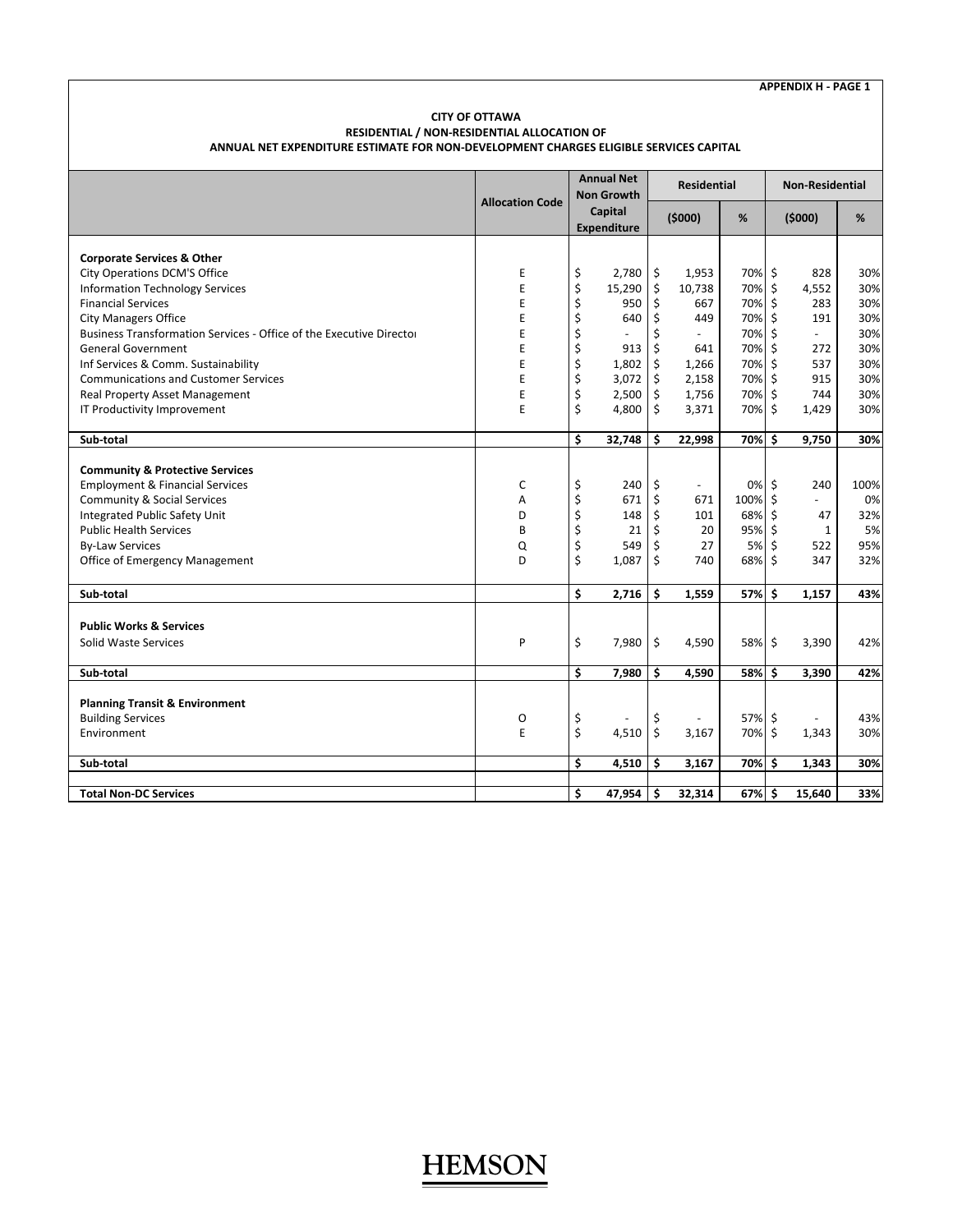#### **CITY OF OTTAWA RESIDENTIAL / NON‐RESIDENTIAL ALLOCATION OF ANNUAL NET EXPENDITURE ESTIMATE FOR DEVELOPMENT CHARGES ELIGIBLE SERVICES CAPITAL**

|                                                        |                        | <b>Annual Net</b>             | <b>Residential</b> |         | <b>Non-Residential</b>   |      |
|--------------------------------------------------------|------------------------|-------------------------------|--------------------|---------|--------------------------|------|
|                                                        | <b>Allocation Code</b> | <b>Non Growth</b>             |                    |         |                          |      |
|                                                        |                        | Capital<br><b>Expenditure</b> | (5000)             | %       | (5000)                   | $\%$ |
| <b>Community &amp; Protective Services</b>             |                        |                               |                    |         |                          |      |
| Parks and Recreation and Cultural                      | B                      | \$<br>22,997                  | \$<br>21,847       | 95% \$  | 1,150                    | 5%   |
| Child Care                                             | A                      | \$<br>1,166                   | \$<br>1,166        | 100% \$ | $\overline{\phantom{a}}$ | 0%   |
| <b>Social Housing</b>                                  | Α                      | \$<br>1,414                   | \$<br>1,414        | 100% \$ | $\blacksquare$           | 0%   |
| <b>Paramedic Services</b>                              | J                      | \$<br>4,994                   | \$<br>3,123        | 63%     | \$<br>1,872              | 37%  |
| Long Term Care                                         | Α                      | \$<br>1,073                   | \$<br>1,073        | 100%    | \$<br>$\blacksquare$     | 0%   |
| <b>Police Services</b>                                 | D                      | \$<br>17,887                  | \$<br>12,173       | 68%     | \$<br>5,714              | 32%  |
| Library                                                | B                      | \$<br>3,636                   | \$<br>3,454        | 95% \$  | 182                      | 5%   |
| <b>Public Works &amp; Servcies</b>                     |                        |                               |                    |         |                          |      |
| <b>Fleet Services</b>                                  | E                      | \$<br>980                     | \$<br>688          | 70% \$  | 292                      | 30%  |
| Integrated Roads, Sewers and Water (1)                 | G                      | \$<br>34,025                  | \$<br>14,762       | 43% \$  | 19,263                   | 57%  |
| <b>Planning Transit &amp; Environment</b>              |                        |                               |                    |         |                          |      |
| <b>Transportation Services</b>                         | G                      | \$<br>50,776                  | \$<br>22,029       | 43%     | \$<br>28,747             | 57%  |
| Planning and Development                               | D                      | \$<br>324                     | \$<br>221          | 68% \$  | 104                      | 32%  |
| <b>Agriculture &amp; Rural Affairs</b>                 |                        |                               |                    |         |                          |      |
| <b>Transportation Services - Rural</b>                 | G                      | \$<br>3,489                   | \$<br>1,514        | 43% \$  | 1,975                    | 57%  |
| Paramedic Services - Rural                             | $\mathbf{I}$           | \$                            | \$                 | 63%     | \$                       | 37%  |
| <b>Total DC Levy Services (excl. Fire and Transit)</b> |                        | \$<br>142,760                 | \$<br>83,462       | 58%     | \$<br>59,298             | 42%  |
| <b>Fire Services</b>                                   | $\mathsf{L}$           | \$<br>9,256                   | \$<br>6,394        | 69% \$  | 2,862                    | 31%  |
| <b>Rural Fire Services</b>                             | M                      | \$<br>37                      | \$<br>32           | 87%     | \$<br>5                  | 13%  |
| <b>Total Fire Services</b>                             |                        | \$<br>9,292                   | \$<br>6,425        |         | \$<br>2,867              |      |
| <b>Transit Services Combined</b>                       | н                      | \$<br>89,648                  | \$<br>41,788       | 47%     | \$<br>47,860             | 53%  |
| <b>Total DC Levy Services</b>                          |                        | \$<br>241,700                 | \$<br>131,676      | 54%     | \$<br>110,024            | 46%  |
| <b>Rate Supported</b>                                  |                        |                               |                    |         |                          |      |
| Rural Intergrated Water & Wastewater                   | R                      | \$<br>82                      | \$<br>58           | 71% \$  | 24                       | 29%  |
| Inegrated Water and Wastewater (1)                     | ${\sf R}$              | \$<br>48,913                  | \$<br>34,816       | 71% \$  | 14,097                   | 29%  |
| Inegrated Water and Wastewater (2)                     | R                      | \$<br>3,448                   | \$<br>2,454        | 71% \$  | 994                      | 29%  |
| <b>Drinking Water</b>                                  | R                      | \$<br>54,077                  | \$<br>38,491       | 71% \$  | 15,586                   | 29%  |
| Wastewater                                             | R                      | \$<br>45,595                  | \$<br>32,454       | 71%     | \$<br>13,141             | 29%  |
| <b>Total Rate Supported Services</b>                   |                        | \$<br>152,115                 | \$<br>108,273      | 71% \$  | 43,842                   | 29%  |
|                                                        |                        |                               |                    |         |                          |      |
| <b>Total DC Services</b>                               |                        | \$<br>393,815                 | \$<br>239,948      | 61% \$  | 153,866                  | 39%  |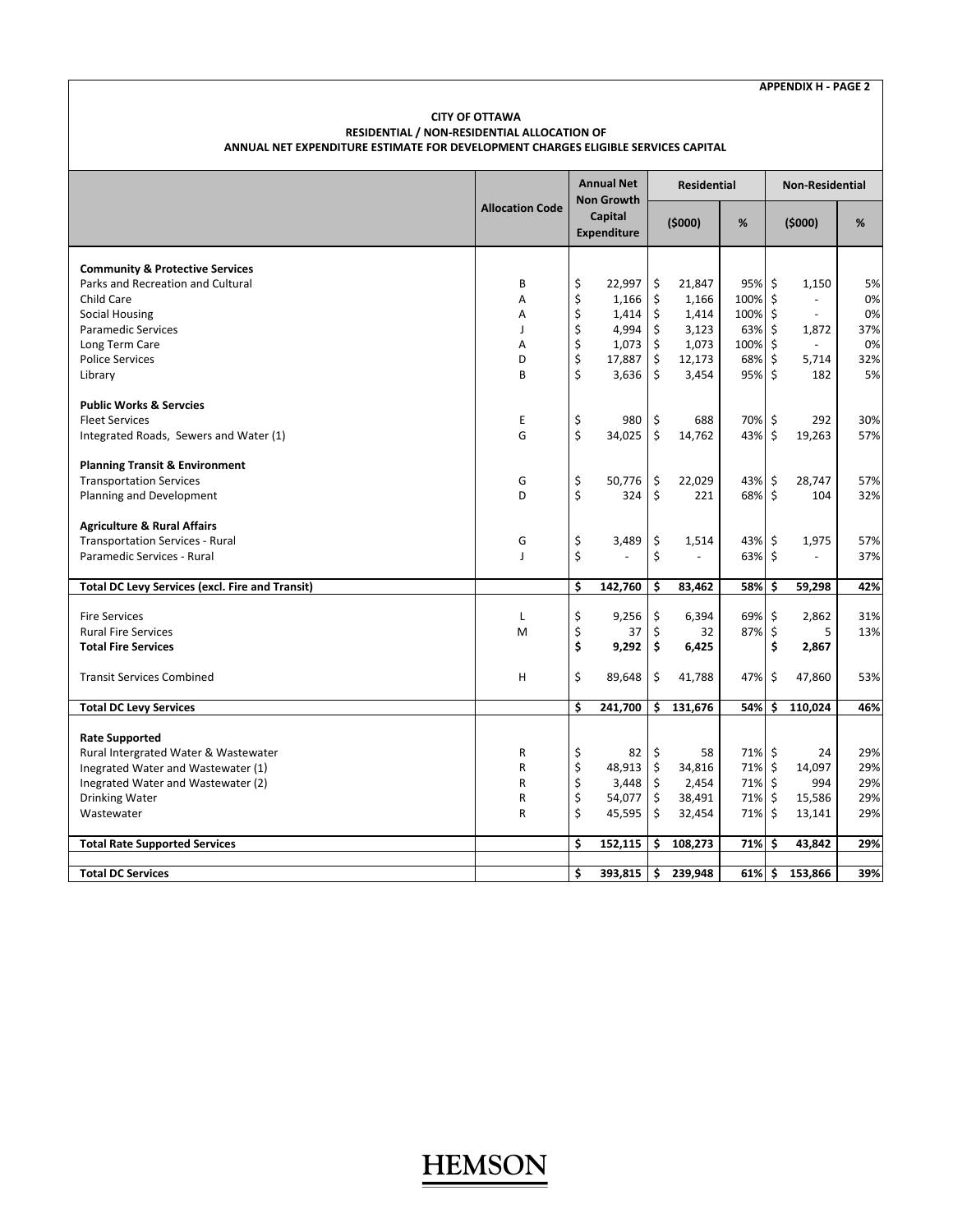**APPENDIX I**

#### **CITY OF OTTAWA RESIDENTIAL LOCATION ALLOCATION OF ANNUAL NET EXPENDITURE ESTIMATE FOR NON‐DEVELOPMENT CHARGES ELIGIBLE SERVICES CAPITAL**

|                                                  | <b>Allocation</b> | <b>Residential</b><br><b>Allocation</b> |         | <b>Inside Greenbelt</b>  | %   |         | <b>Outside Greenbelt</b> |     |    | <b>Rural Village</b>     |    |    | <b>Rural Scattered</b>   |    |
|--------------------------------------------------|-------------------|-----------------------------------------|---------|--------------------------|-----|---------|--------------------------|-----|----|--------------------------|----|----|--------------------------|----|
|                                                  | Code              | (5000)                                  |         | (5000)                   |     |         | (5000)                   | %   |    | (5000)                   | %  |    | (5000)                   | %  |
| <b>Corporate Services &amp; Other</b>            |                   |                                         |         |                          |     |         |                          |     |    |                          |    |    |                          |    |
| <b>City Operations DCM'S Office</b>              | <b>BB</b>         | \$<br>1,953                             | \$      | 1,091.7                  | 56% | \$      | 633.6                    | 32% | \$ | 93.4                     | 5% | \$ | 133.8                    | 7% |
| Information Technology Services                  | BB                | \$<br>10,738                            | $\zeta$ | 6,003.8                  | 56% | \$      | 3,484.6                  | 32% | \$ | 513.7                    | 5% | \$ | 735.5                    | 7% |
| <b>Financial Services</b>                        | <b>BB</b>         | \$<br>667                               | \$      | 373.0                    | 56% | \$      | 216.5                    | 32% | \$ | 31.9                     | 5% | \$ | 45.7                     | 7% |
| <b>City Managers Office</b>                      | <b>BB</b>         | \$<br>449                               | \$      | 251.3                    | 56% | \$      | 145.9                    | 32% | \$ | 21.5                     | 5% | \$ | 30.8                     | 7% |
| Business Transformation Services - Office of the | <b>BB</b>         | \$                                      | Ś       |                          | 56% | \$      | $\sim$                   | 32% | \$ |                          | 5% | \$ |                          | 7% |
| <b>General Government</b>                        | <b>BB</b>         | \$<br>641                               | \$      | 358.5                    | 56% | \$      | 208.1                    | 32% | Ś  | 30.7                     | 5% | \$ | 43.9                     | 7% |
| Inf Services & Comm. Sustainability              | <b>BB</b>         | \$<br>1,266                             | \$      | 707.7                    | 56% | $\zeta$ | 410.8                    | 32% | \$ | 60.5                     | 5% | \$ | 86.7                     | 7% |
| <b>Communications and Customer Services</b>      | BB                | \$<br>2,158                             | $\zeta$ | 1,206.4                  | 56% | \$      | 700.2                    | 32% | \$ | 103.2                    | 5% | \$ | 147.8                    | 7% |
| <b>Real Property Asset Management</b>            | <b>BB</b>         | \$<br>1,756                             | \$      | 981.7                    | 56% | \$      | 569.8                    | 32% | \$ | 84.0                     | 5% | \$ | 120.3                    | 7% |
| IT Productivity Improvement                      | <b>BB</b>         | \$<br>3,371                             | Ś       | 1,884.8                  | 56% | \$      | 1,093.9                  | 32% | \$ | 161.3                    | 5% | \$ | 230.9                    | 7% |
| Sub-total                                        |                   | \$<br>22,998                            | Ś.      | 12,859                   | 56% | \$      | 7,463                    | 32% | Ś  | 1,100                    | 5% | \$ | 1,575                    | 7% |
|                                                  |                   |                                         |         |                          |     |         |                          |     |    |                          |    |    |                          |    |
| <b>Community &amp; Protective Services</b>       |                   |                                         |         |                          |     |         |                          |     |    |                          |    |    |                          |    |
| <b>Employment &amp; Financial Services</b>       | PP                | \$                                      | \$      | $\overline{\phantom{a}}$ | 0%  | \$      | ä,                       | 0%  | \$ | $\overline{\phantom{a}}$ | 0% | \$ | $\overline{\phantom{a}}$ | 0% |
| Community & Social Services                      | AA                | \$<br>671                               | \$      | 388.1                    | 58% | \$      | 216.8                    | 32% | \$ | 27.1                     | 4% | \$ | 39.3                     | 6% |
| Integrated Public Safety Unit                    | EE                | \$<br>101                               | \$      | 61.1                     | 60% | \$      | 30.7                     | 30% | \$ | 3.8                      | 4% | \$ | 5.5                      | 5% |
| <b>Public Health Services</b>                    | AA                | \$<br>20                                | \$      | 11.5                     | 58% | \$      | 6.4                      | 32% | \$ | 0.8                      | 4% | \$ | 1.2                      | 6% |
| <b>By-Law Services</b>                           | EE                | \$<br>27                                | \$      | 16.6                     | 60% | \$      | 8.3                      | 30% | \$ | 1.0                      | 4% | \$ | 1.5                      | 5% |
| Office of Emergency Management                   | EE                | \$<br>740                               | Ś       | 413.2                    | 56% | \$      | 237.8                    | 32% | Ś  | 36.7                     | 5% | Ś  | 51.8                     | 7% |
| Sub-total                                        |                   | \$<br>1,559                             | Ś.      | 891                      | 57% | \$      | 500                      | 32% | \$ | 69                       | 4% | \$ | 99                       | 6% |
|                                                  |                   |                                         |         |                          |     |         |                          |     |    |                          |    |    |                          |    |
| <b>Public Works &amp; Services</b>               |                   |                                         |         |                          |     |         |                          |     |    |                          |    |    |                          |    |
| Solid Waste Services                             | UU                | \$<br>4,590                             | \$      | 2,456.4                  | 54% | \$      | 1,574.9                  | 34% | \$ | 223.8                    | 5% | \$ | 334.8                    | 7% |
| Sub-total                                        |                   | \$<br>4,590                             | Ś       | 2.456                    | 54% | \$      | 1,575                    | 34% | \$ | 224                      | 5% | \$ | 335                      | 7% |
|                                                  |                   |                                         |         |                          |     |         |                          |     |    |                          |    |    |                          |    |
| <b>Planning Transit &amp; Environment</b>        |                   |                                         |         |                          |     |         |                          |     |    |                          |    |    |                          |    |
| <b>Building Services</b>                         | <b>RR</b>         | \$                                      | \$      |                          | 59% | \$      | ٠                        | 31% | \$ | ÷.                       | 4% | \$ | ÷                        | 6% |
| Environment                                      | <b>BB</b>         | \$<br>3,167                             | \$      | 1,770.9                  | 56% | \$      | 1,027.8                  | 32% | \$ | 151.5                    | 5% | \$ | 217.0                    | 7% |
| Sub-total                                        |                   | \$<br>3,167                             | \$      | 1,771                    | 56% | \$      | 1,028                    | 32% | \$ | 152                      | 5% | \$ | 217                      | 7% |
|                                                  |                   |                                         |         |                          |     |         |                          |     |    |                          |    |    |                          |    |
| <b>TOTAL</b>                                     |                   | \$<br>32,314                            | Ŝ.      | 17,977                   | 56% | Ŝ.      | 10,566                   | 33% | \$ | 1,545                    | 5% | \$ | 2,226                    | 7% |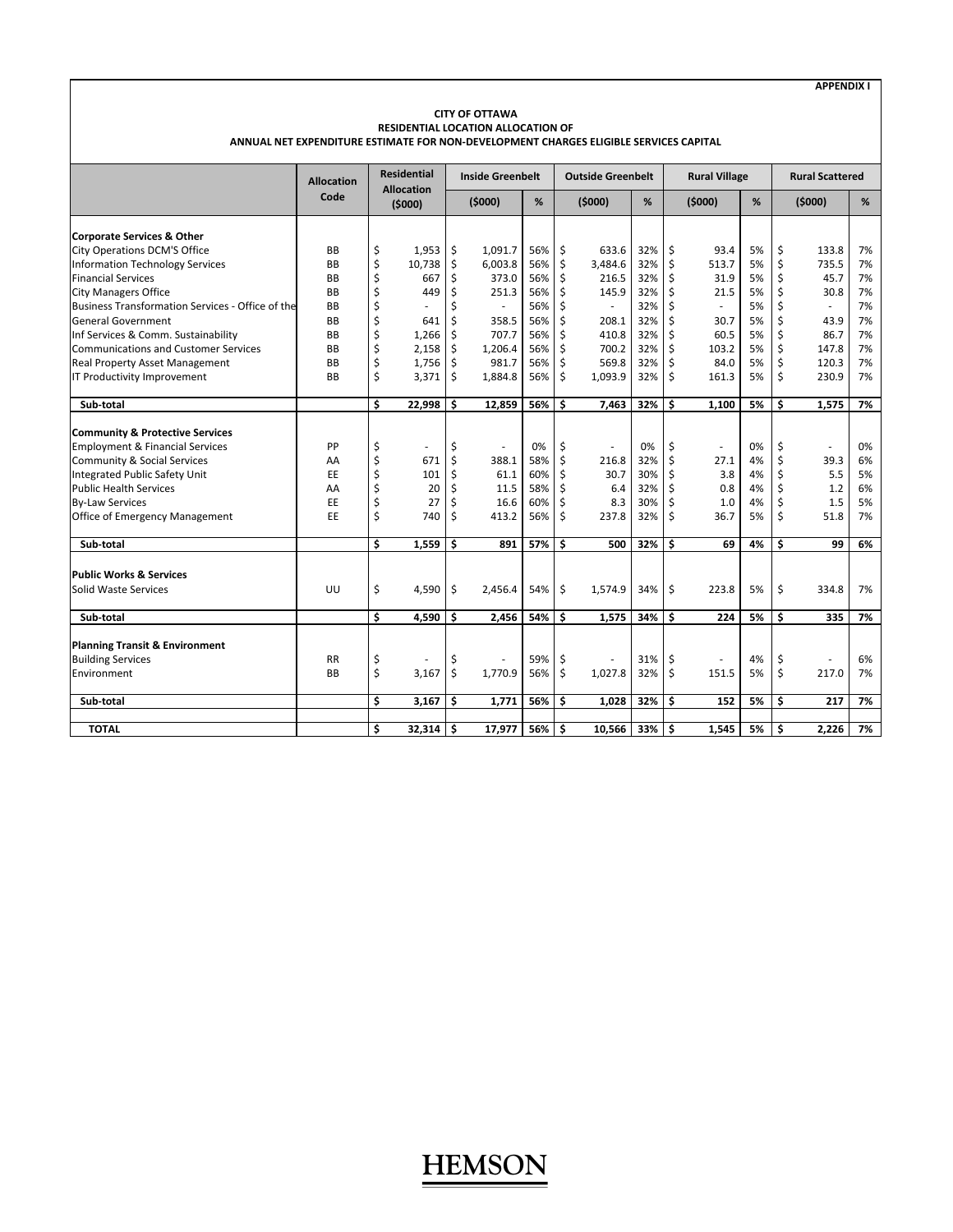**APPENDIX J**

#### **CITY OF OTTAWA COMPARATIVE NET NON‐DEVELOPER FUNDED CAPITAL COST AND ASSESSMENT ANALYSIS**

|                                                                                                                           |                                 |                                                  |                        |                                                  | Urban |         |                                                  |          |                                                | <b>Rural</b> |          |                                                |
|---------------------------------------------------------------------------------------------------------------------------|---------------------------------|--------------------------------------------------|------------------------|--------------------------------------------------|-------|---------|--------------------------------------------------|----------|------------------------------------------------|--------------|----------|------------------------------------------------|
|                                                                                                                           |                                 | <b>City Wide</b><br>Average                      |                        | Inside<br>Greenbelt                              |       |         | Outside<br>Greenbelt                             |          | Village                                        |              |          | <b>Scattered</b>                               |
| <b>Assumptions</b>                                                                                                        |                                 |                                                  |                        |                                                  |       |         |                                                  |          |                                                |              |          |                                                |
| 2011 Households<br>2011 Population<br>2011 Persons Per Household<br>2011 Average Assessment<br>2011 Assessment Per Capita | \$<br>$\boldsymbol{\mathsf{S}}$ | 377,000<br>917,600<br>2.43<br>301,504<br>123,874 | \$<br>$\zeta$          | 238,100<br>530,500<br>2.23<br>305,386<br>137,064 |       | \$<br>Ś | 107,200<br>296,300<br>2.76<br>285,947<br>103,454 | \$<br>\$ | 12,900<br>37,023<br>2.87<br>313,369<br>109,188 |              | \$<br>\$ | 18,800<br>53,777<br>2.86<br>368,931<br>128,975 |
| Projected Persons Per Household<br>Projected Assement of New Units<br>Projected New Unit Assessment Per Capita            |                                 |                                                  | \$<br>$\overline{\xi}$ | 2.04<br>337,511<br>165,533                       |       | Ś<br>Ś  | 2.83<br>312,234<br>110,174                       | \$<br>\$ | 2.96<br>449.500<br>151,800                     |              | \$<br>\$ | 2.96<br>547.000<br>184,726                     |
| Net Non-DC Eligible Service Annual Capital Cost \$000                                                                     | \$                              | 32,314                                           | \$                     | 17,977                                           |       | Ś       | 10,566                                           | \$       | 1,545                                          |              | \$       | 2,226                                          |
| Net Non-Developer Funded Annual Capital Cost Per Household<br>Share of Net Capital Cost Per Capita                        | \$<br>\$                        | 86<br>35                                         | \$<br>\$               | 76<br>34                                         |       | Ś<br>Ś  | 99<br>36                                         | \$<br>\$ | 120<br>42                                      |              | \$<br>\$ | 118<br>41                                      |
| Average Tax Rate Per Household                                                                                            |                                 | 0.028%                                           |                        |                                                  |       |         |                                                  |          |                                                |              |          |                                                |
| Assessment Based Share of Net Cost Per Household<br>Variance from Estimated Share of Net Cost Per Household               |                                 |                                                  | \$<br>\$               | 96<br>20                                         |       | \$      | 89<br>(10)                                       | \$<br>\$ | 128<br>8                                       |              | \$<br>\$ | 156<br>37                                      |
| Assessment Based Share of Net Cost Per Capita<br>Variance from Estimated Share of Net Cost Per Capita                     |                                 |                                                  | \$<br>\$               | 47<br>13                                         |       | \$<br>Ś | 31<br>(4)                                        | \$<br>\$ | 43<br>1                                        |              | \$<br>\$ | 53<br>11                                       |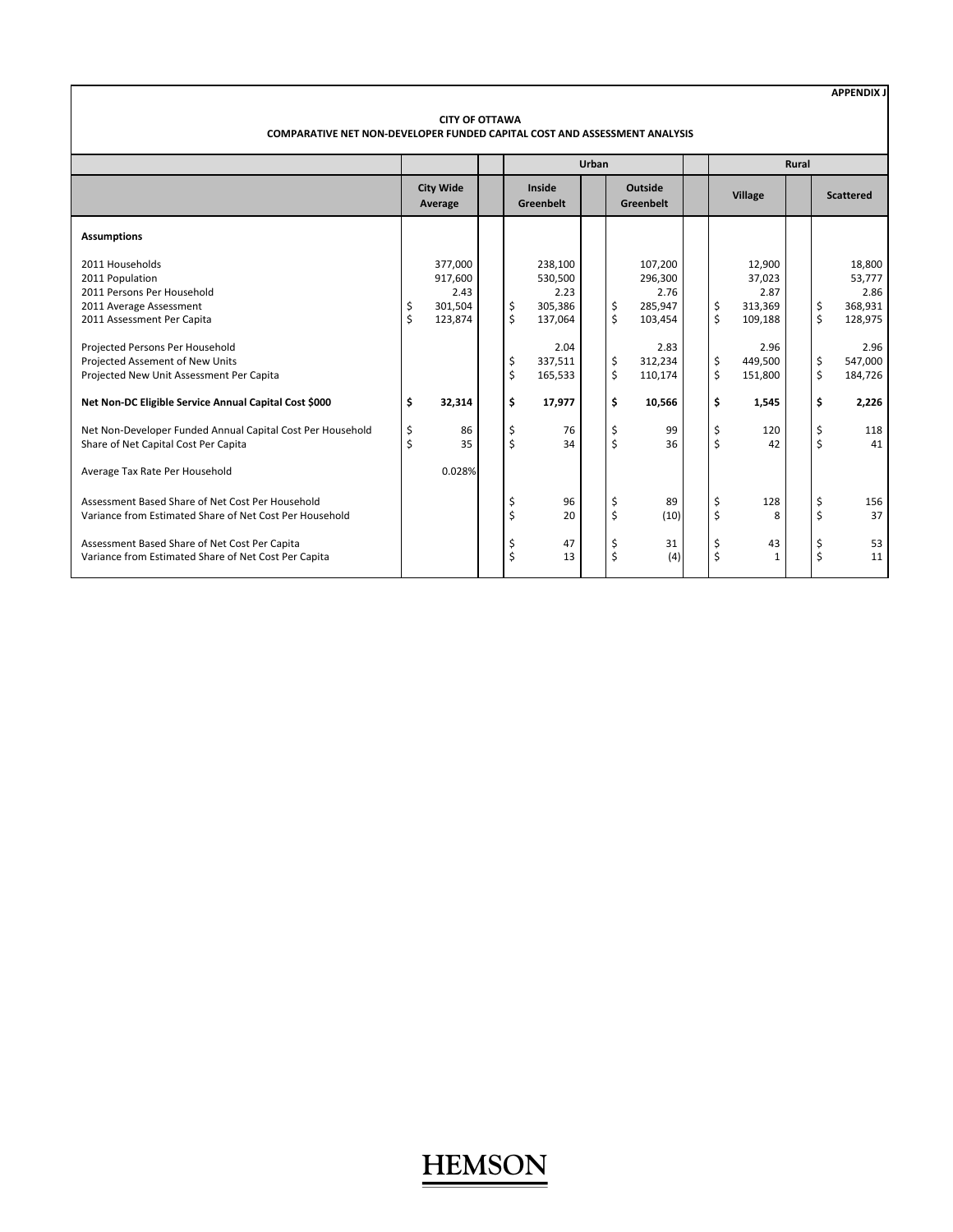**CITY OF OTTAWA LOCAL SERVICES CAPITAL** **APPENDIX K ‐ PAGE 1**

|                          |                                      |                                     |               |        |                                     | <b>HIGHER-DENSITY URBAN</b>          |            |                                       |                               |                                      |                                              |                          |                                     |
|--------------------------|--------------------------------------|-------------------------------------|---------------|--------|-------------------------------------|--------------------------------------|------------|---------------------------------------|-------------------------------|--------------------------------------|----------------------------------------------|--------------------------|-------------------------------------|
|                          |                                      | <b>Total Local Services Capital</b> |               |        |                                     |                                      |            | Levy Supported Local Services Capital |                               |                                      | <b>Rate Supported Local Services Capital</b> |                          |                                     |
| Development              | <b>Initial Local Servicing Costs</b> |                                     |               |        | <b>Annual Replacement Provision</b> | <b>Initial Local Servicing Costs</b> |            | <b>Annual Replacement Provision</b>   |                               | <b>Initial Local Servicing Costs</b> |                                              |                          | <b>Annual Replacement Provision</b> |
|                          | Per household                        | Per capita                          | Per household |        | Per capita                          | Per household                        | Per capita | Per household                         | Per capita                    | Per household                        | Per capita                                   | Per household            | Per capita                          |
| <b>CLC</b> Lester        | 42,364 \$                            | $15,264$ \$                         |               | 782 \$ | 282                                 | $13,221$ \$                          | 4.764      | 356 <sup>5</sup>                      | 128 l                         | $29,143$ \$                          | $10,501$ \$                                  | 426                      | 154                                 |
| Piccadilly (Condo)       | $\sim$                               | $\overline{\phantom{a}}$            |               | $\sim$ |                                     | $\sim$                               |            | $\sim$                                | $\overline{\phantom{a}}$      | $\sim$                               | $\sim$                                       | $\overline{\phantom{a}}$ | $\sim$                              |
| Claridge Phase 1 (Condo) | $\overline{a}$                       | $\overline{\phantom{a}}$            |               | $\sim$ |                                     | $\sim$                               |            | $\sim$                                | $\overline{\phantom{a}}$      | $\sim$                               | $\overline{\phantom{a}}$                     | $\overline{\phantom{a}}$ | $\sim$                              |
| Average                  | $14,121$ \$                          | $6,926$ \$                          |               | 261S   | 128                                 | 4,407                                | $2.161$ S  | 119 <sup>5</sup>                      | $58$ $\overline{\phantom{1}}$ | $9,714$ \$                           | $4,764$ \$                                   | 142                      | 70                                  |
|                          |                                      |                                     |               |        |                                     |                                      |            |                                       |                               |                                      |                                              |                          |                                     |

|                            |                                      |                                     |                  |                                     |                  | <b>LOWER-DENSITY URBAN GREENFIELD</b> |                   |                                       |                  |     |                                      |                                              |               |    |                                     |
|----------------------------|--------------------------------------|-------------------------------------|------------------|-------------------------------------|------------------|---------------------------------------|-------------------|---------------------------------------|------------------|-----|--------------------------------------|----------------------------------------------|---------------|----|-------------------------------------|
|                            |                                      | <b>Total Local Services Capital</b> |                  |                                     |                  |                                       |                   | Levy Supported Local Services Capital |                  |     |                                      | <b>Rate Supported Local Services Capital</b> |               |    |                                     |
| <b>Development</b>         | <b>Initial Local Servicing Costs</b> |                                     |                  | <b>Annual Replacement Provision</b> |                  | <b>Initial Local Servicing Costs</b>  |                   | <b>Annual Replacement Provision</b>   |                  |     | <b>Initial Local Servicing Costs</b> |                                              |               |    | <b>Annual Replacement Provision</b> |
|                            | Per household                        | Per capita                          | Per household    | Per capita                          |                  | Per household                         | Per capita        | Per household                         | Per capita       |     | Per household                        | Per capita                                   | Per household |    | Per capita                          |
| Kanata Klondike Road North | 44,403 \$                            | 16,101                              | 774 \$           |                                     | 281              | 13,226 \$                             | $4.796$ S         | 319 <sup>5</sup>                      | 116 <sup>5</sup> |     | 31,177                               | $11,306$ \$                                  | 454           | -5 | 165                                 |
| South Nepean Half Moon Bay | 57,629 \$                            | $20,134$ \$                         | $1,006$ \$       |                                     | 352 <sub>5</sub> | $18,126$ \$                           | $6,333$ $\mid$ \$ | $443 \quad $5$                        | 155              | ιs  | 39,503 \$                            | 13,802 \$                                    | 564           | 5  | 197                                 |
| Orleans Springridge        | 57,979 \$                            | $20,117$ \$                         | $1,062 \quad$ \$ |                                     | 368 <sup>5</sup> | 19,678 \$                             | $6,828$ \$        | 494 \$                                | 171              |     | 38,300 \$                            | $13,289$ \$                                  | 568           | 5  | 197                                 |
| Average                    | 53,337 \$                            | $18,784$ \$                         | 947 \$           |                                     | 334              | 17,010 \$                             | $5,985$ \$        | 419 <sup>5</sup>                      | 147              | - 5 | $36,327$ \$                          | $12,799$ \$                                  | 529           |    | 186                                 |
|                            |                                      |                                     |                  |                                     |                  |                                       |                   |                                       |                  |     |                                      |                                              |               |    |                                     |

|                                       |                                      |                                     |               |                  |                                     | <b>LOW-DENSITY RURAL VILLAGE</b>     |             |                                       |                                |                                      |                                              |                                     |            |
|---------------------------------------|--------------------------------------|-------------------------------------|---------------|------------------|-------------------------------------|--------------------------------------|-------------|---------------------------------------|--------------------------------|--------------------------------------|----------------------------------------------|-------------------------------------|------------|
|                                       |                                      | <b>Total Local Services Capital</b> |               |                  |                                     |                                      |             | Levy Supported Local Services Capital |                                |                                      | <b>Rate Supported Local Services Capital</b> |                                     |            |
| Development                           | <b>Initial Local Servicing Costs</b> |                                     |               |                  | <b>Annual Replacement Provision</b> | <b>Initial Local Servicing Costs</b> |             | <b>Annual Replacement Provision</b>   |                                | <b>Initial Local Servicing Costs</b> |                                              | <b>Annual Replacement Provision</b> |            |
|                                       | Per household                        | Per capita                          | Per household |                  | Per capita                          | Per household                        | Per capita  | Per household                         | Per capita                     | Per household                        | Per capita                                   | Per household                       | Per capita |
| Richmond King's Grant (Sewer Service) | 57,242 \$                            | 19,331                              |               | $1,064$ \$       | 359                                 | 24,731 \$                            | $8,352$ \$  | 609 \$                                | $206$ $\overline{\phantom{0}}$ | 32,511 \$                            | $10.979$ \$                                  | 455                                 | 154        |
| North Gower (Unserviced)              | 43,096 \$                            | $14,554$ \$                         |               | $1,047$ \$       | 354                                 | 43,096 \$                            | $14,554$ \$ | $1,047$ \$                            | 354 <sup>5</sup>               | $\sim$                               |                                              | $\overline{a}$                      |            |
| Greely West Beach (Unserviced)        | 43,535 \$                            | 14,702                              |               | $1,064$ \$       | 359                                 | 43,535 \$                            | 14.702 \$   | $1,064$ \$                            | 359 <sup>5</sup>               | $\sim$                               |                                              | $\overline{a}$                      |            |
| Carp (Water and Sewer Services)       | 78,992 \$                            | 26,676                              |               | $1,431 \quad $5$ | 483                                 | 23,774 \$                            | $8,029$ \$  | $613 \quad $5$                        | 207 <sub>5</sub>               | 55,218 \$                            | 18,648                                       | 819                                 | 277        |
| Average                               | 55,716 \$                            | $18,816$ \$                         |               | $1,152$ \$       | $389$ $\frac{6}{3}$                 | 33,784 \$                            | $11,409$ \$ | $833 \quad S$                         | 281S                           | $21,932$ \$                          | 7,407                                        | 318 <sup>5</sup>                    | 108        |
|                                       |                                      |                                     |               |                  |                                     |                                      |             |                                       |                                |                                      |                                              |                                     |            |

|                                    |                                      |             |                                     |                                     | <b>SCATTERED ESTATE AND LOW-DENSITY RURAL</b> |                                       |               |            |                                     |               |        |                                      |                                              |            |
|------------------------------------|--------------------------------------|-------------|-------------------------------------|-------------------------------------|-----------------------------------------------|---------------------------------------|---------------|------------|-------------------------------------|---------------|--------|--------------------------------------|----------------------------------------------|------------|
|                                    |                                      |             | <b>Total Local Services Capital</b> |                                     |                                               | Levy Supported Local Services Capital |               |            |                                     |               |        |                                      | <b>Rate Supported Local Services Capital</b> |            |
| Development                        | <b>Initial Local Servicing Costs</b> |             |                                     | <b>Annual Replacement Provision</b> | <b>Initial Local Servicing Costs</b>          |                                       |               |            | <b>Annual Replacement Provision</b> |               |        | <b>Initial Local Servicing Costs</b> | <b>Annual Replacement Provision</b>          |            |
|                                    | Per household                        | Per capita  | Per household                       | Per capita                          | Per household                                 | Per capita                            | Per household |            | Per capita                          | Per household |        | Per capita                           | Per household                                | Per capita |
| Osgoode Rideau (Unserviced)        | 75.326 S                             | $25,438$ \$ | $1,811$ \$                          | 612                                 | 75,326 \$                                     | $25,438$ \$                           |               | $1,811$ \$ | 612S                                |               | $\sim$ |                                      | $\overline{\phantom{a}}$                     |            |
| West Carleton (Unserviced)         | 62.652 \$                            | $21,158$ \$ | $1,500$ \$                          | 507 l                               | $62,652$ \$<br>- 2                            | $21,158$ \$                           |               | $1,500$ \$ | 507 <sub>5</sub>                    |               | $\sim$ |                                      |                                              |            |
| Kanata Ark-Charlebois (Unserviced) | 77.860 \$                            | $26,294$ \$ | $1,861$ \$                          | 628                                 | 77,860 \$                                     | $26,294$ \$                           |               | $1,861$ \$ | 628 <sup>5</sup>                    |               |        |                                      |                                              |            |
| Average                            | 71.946 \$                            | $24,297$ \$ | $1,724$ \$                          | 582 \$                              | 71,946 \$                                     | $24,297$ \$                           |               | $1,724$ \$ | $582 \quad$ \$                      |               |        |                                      | $\sim$                                       |            |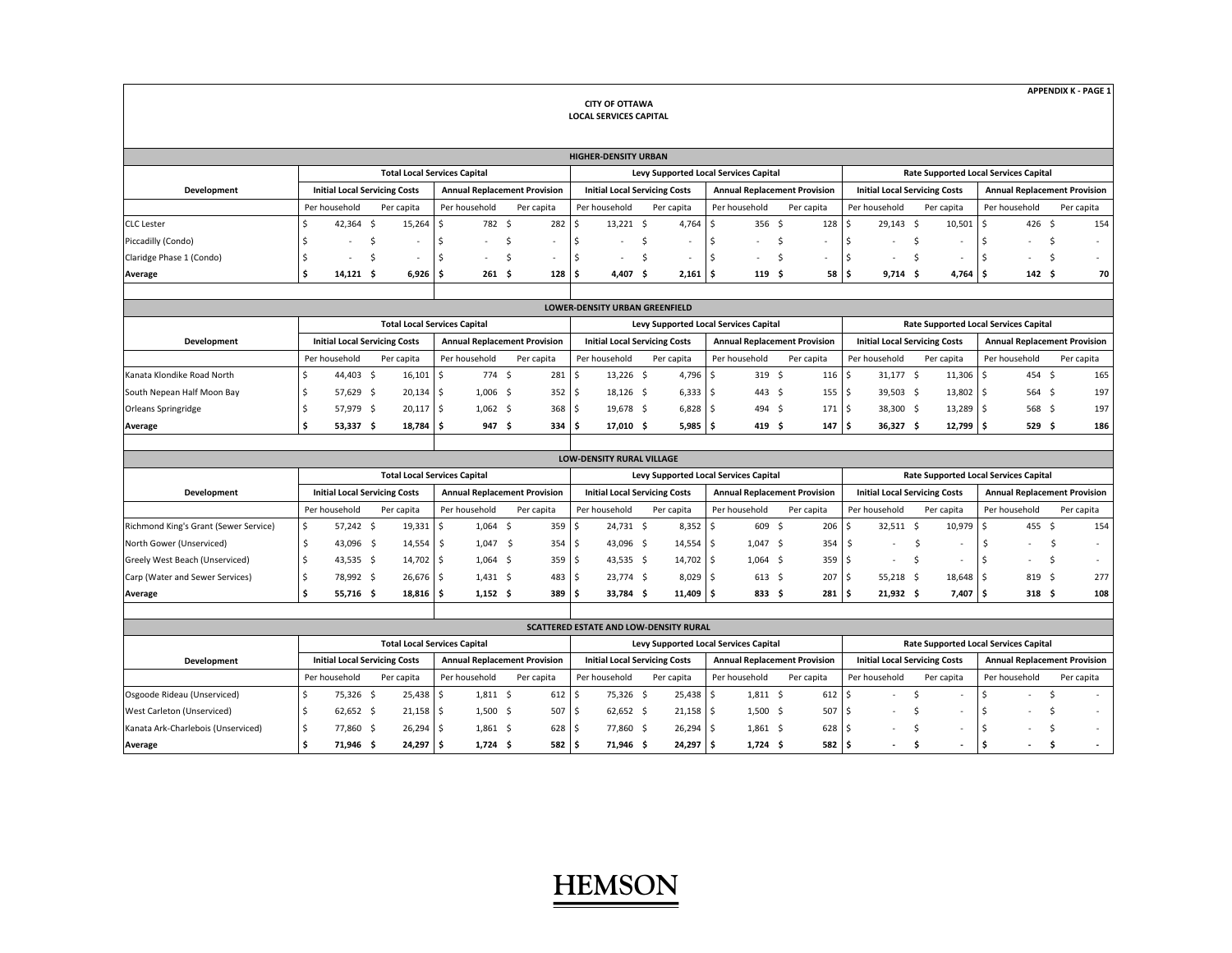**APPENDIX K‐ PAGE 2**

#### **CITY OF OTTAWA DEVELOPMENT CHARGES ELIGIBLE CAPITAL**

|                          |                        |            |                                                           |                  |                        |            | <b>HIGHER-DENSITY URBAN</b>         |            |                        |              |                                     |                             |                                     |
|--------------------------|------------------------|------------|-----------------------------------------------------------|------------------|------------------------|------------|-------------------------------------|------------|------------------------|--------------|-------------------------------------|-----------------------------|-------------------------------------|
|                          |                        |            | Levy Supported DC Eligible Capital (excl. Fire & Transit) |                  |                        |            | <b>Fire Capital</b>                 |            |                        |              | <b>Transit Capital</b>              |                             | Rate Supported DC Eligible Capital  |
| Development              | <b>Initial Payment</b> |            | <b>Annual Replacement Provision</b>                       |                  | <b>Initial Payment</b> |            | <b>Annual Replacement Provision</b> |            | <b>Initial Payment</b> |              | <b>Annual Replacement Provision</b> | <b>Initial Payment</b>      | <b>Annual Replacement Provision</b> |
|                          | Per household          | Per capita | Per household                                             | Per capita       | Per household          | Per capita | Per household                       | Per capita | Per household          | Per capita   | Per household<br>Per capita         | Per household<br>Per capita | Per household<br>Per capita         |
| <b>CLC Lester</b>        | 8.567                  | $3,087$ \$ | 259 <sup>5</sup>                                          | 93 <sup>15</sup> |                        |            |                                     |            | 16,221                 | 5,845        | 110<br>40 \$                        | 4.271<br>1,539<br>- 5       | 53<br>19                            |
| Piccadilly (Condo)       | 5.262                  | $3,012$ \$ | 159 <sup>5</sup>                                          | 91S              |                        |            |                                     |            | 9,978                  | $5,711$ \$   | 66 <sup>5</sup><br>38 <sup>°</sup>  | 2,600<br>$1,488$ \$         | 32<br>18                            |
| Claridge Phase 1 (Condo) | 4,812                  | 3,018      | 146 <sup>5</sup>                                          | 91S              |                        |            |                                     |            | 9,105                  | $5,711$   \$ | 62 <sup>5</sup><br>39 <sup>5</sup>  | 2,407<br>$1,510$ \$         | 30<br>19                            |
| Average                  | 6,214                  | $3,039$ \$ | 188 <sup>5</sup>                                          | $92 \quad S$     |                        |            |                                     |            | 11,768                 | $5,756$ \$   | 39 <sup>5</sup><br>79\$             | $3,093$ \$<br>$1,512$ \$    | 38 <sup>5</sup><br>19               |
|                          |                        |            |                                                           |                  |                        |            |                                     |            |                        |              |                                     |                             |                                     |

|                            |                        |            |                                                           |                   |                                   |                        |                 | <b>LOWER-DENSITY URBAN GREENFIELD</b> |            |                        |                       |                                        |            |                        |            |                                     |            |                 |
|----------------------------|------------------------|------------|-----------------------------------------------------------|-------------------|-----------------------------------|------------------------|-----------------|---------------------------------------|------------|------------------------|-----------------------|----------------------------------------|------------|------------------------|------------|-------------------------------------|------------|-----------------|
|                            |                        |            | Levy Supported DC Eligible Capital (excl. Fire & Transit) |                   |                                   |                        |                 | <b>Fire Capital</b>                   |            |                        |                       | <b>Transit Capital</b>                 |            |                        |            | Rate Supported DC Eligible Capital  |            |                 |
| Development                | <b>Initial Payment</b> |            | <b>Annual Replacement Provision</b>                       |                   |                                   | <b>Initial Payment</b> |                 | <b>Annual Replacement Provision</b>   |            | <b>Initial Payment</b> |                       | <b>Annual Replacement Provision</b>    |            | <b>Initial Payment</b> |            | <b>Annual Replacement Provision</b> |            |                 |
|                            | Per household          |            | Per capita Per household                                  |                   | Per capita I                      | Per household          |                 | Per capita Per household              | Per capita |                        |                       | Per household Per capita Per household | Per capita | Per household          | Per capita | Per household                       | Per capita |                 |
| Kanata Klondike Road North | 8.592                  | $3,116$ \$ |                                                           | 400 <sup>5</sup>  | $145$ $\overline{\phantom{1}}$ \$ | 257                    | 93 <sub>1</sub> |                                       |            | 15,911                 | $5.770$ S             | 108                                    | 39 I       | 3.745                  | 1,358      | 47                                  |            |                 |
| South Nepean Half Moon Bay | 14.933                 | 5,217      |                                                           | 430 $\frac{1}{2}$ | 150                               | 276                    | 96              |                                       |            | 17,146                 | $5,990$ \$            | 116                                    | 40 l       | 4,025                  | 1,406      | 50                                  |            | 18 <sup>1</sup> |
| Orleans Springridge        | 15,185                 | $5,269$ \$ |                                                           | 437               | 152                               | 281                    | 97              | $\circ$                               |            | 17.444                 | $6,052$ $\frac{1}{2}$ | 118                                    |            | 4,093                  | 1,420      | 51                                  |            | 18 <sup>1</sup> |
| Average                    | 12.903                 | $4.534$ S  |                                                           | 422 <sub>5</sub>  | $149$ S                           | 271S                   | 96              | 8\$                                   |            | 16,834                 | 5,938                 | 114                                    | 40 5       | 3,955                  | 1,395      |                                     | 49 S       | 17              |

 $\overline{\phantom{a}}$ 

|                                       |               |                        |            |                                                           |            |                  |                        |                     | <b>LOW-DENSITY RURAL VILLAGE</b>    |            |                        |       |                                     |            |                        |            |                 |                                     |     |            |
|---------------------------------------|---------------|------------------------|------------|-----------------------------------------------------------|------------|------------------|------------------------|---------------------|-------------------------------------|------------|------------------------|-------|-------------------------------------|------------|------------------------|------------|-----------------|-------------------------------------|-----|------------|
|                                       |               |                        |            | Levy Supported DC Eligible Capital (excl. Fire & Transit) |            |                  |                        | <b>Fire Capital</b> |                                     |            |                        |       | <b>Transit Capital</b>              |            |                        |            |                 | Rate Supported DC Eligible Capital  |     |            |
| Development                           |               | <b>Initial Payment</b> |            | <b>Annual Replacement Provision</b>                       |            |                  | <b>Initial Payment</b> |                     | <b>Annual Replacement Provision</b> |            | <b>Initial Payment</b> |       | <b>Annual Replacement Provision</b> |            | <b>Initial Payment</b> |            |                 | <b>Annual Replacement Provision</b> |     |            |
|                                       | Per household |                        | Per capita | Per household                                             | Per capita |                  | Per household          | Per capita          | Per household                       | Per capita | Per household          |       | Per capita Per household            | Per capita | Per household          | Per capita |                 | Per household                       |     | Per capita |
| Richmond King's Grant (Sewer Service) |               | 12,860<br>-5           | $4,343$ \$ | 370                                                       |            | 125              | 129 <sup>5</sup>       | 44                  | 11                                  | - 2        | 6.146                  | 2,075 | 41                                  |            | 1.219                  |            | 412             | 16 <sup>5</sup>                     |     |            |
| North Gower (Unserviced)              |               | 12,860                 | $4,343$ \$ | 370                                                       |            | 125              | 129                    | 44                  | 11                                  | - 5        | 6.146                  | 2,075 | 41 S                                |            | 45 <sup>5</sup>        |            | 15 <sup>1</sup> |                                     | - Ś |            |
| Greely West Beach (Unserviced)        |               | 12,860                 | $4,343$ \$ | 370                                                       |            | 125              | 129                    | 44                  | 11 <sup>5</sup>                     |            | 6.146                  | 2,075 | 41 S                                |            | 45 <sup>5</sup>        |            | 15 <sup>1</sup> |                                     | - S |            |
| Carp (Water and Sewer Services)       |               | 12,860                 | $4,343$ \$ | 370                                                       | 125        |                  | 129 <sup>5</sup>       | 44                  | 11 <sup>5</sup>                     |            | 6.146                  | 2,075 | 41 \$                               |            | 2,146                  |            | 725             | 28 <sup>5</sup>                     |     |            |
| Average                               |               | 12,860 \$              | $4,343$ \$ | 370                                                       |            | 125 <sub>1</sub> | 129 <sup>5</sup>       | 44 S                | 11 <sup>5</sup>                     |            | 6.146                  | 2,075 | 41 \$                               | 14 I       | 864                    |            | 292             | 11 <sub>5</sub>                     |     |            |
|                                       |               |                        |            |                                                           |            |                  |                        |                     |                                     |            |                        |       |                                     |            |                        |            |                 |                                     |     |            |

|                                    |                        |                 |                                                           |            |                        |            | <b>SCATTERED ESTATE AND LOW-DENSITY RURAL</b> |                 |                          |           |                                     |    |                          |                 |                                     |            |
|------------------------------------|------------------------|-----------------|-----------------------------------------------------------|------------|------------------------|------------|-----------------------------------------------|-----------------|--------------------------|-----------|-------------------------------------|----|--------------------------|-----------------|-------------------------------------|------------|
|                                    |                        |                 | Levy Supported DC Eligible Capital (excl. Fire & Transit) |            |                        |            | <b>Fire Capital</b>                           |                 |                          |           | <b>Transit Capital</b>              |    |                          |                 | Rate Supported DC Eligible Capital  |            |
| Development                        | <b>Initial Payment</b> |                 | <b>Annual Replacement Provision</b>                       |            | <b>Initial Payment</b> |            | <b>Annual Replacement Provision</b>           |                 | <b>Initial Payment</b>   |           | <b>Annual Replacement Provision</b> |    | <b>Initial Payment</b>   |                 | <b>Annual Replacement Provision</b> |            |
|                                    | Per household          |                 | Per capita Per household                                  | Per capita | Per household          | Per capita | Per household                                 |                 | Per capita Per household |           | Per capita Per household            |    | Per capita Per household |                 | Per capita Per household            | Per capita |
| Osgoode Rideau (Unserviced)        | 12.860                 | $4.343$ S       | 370 S                                                     | 125        | 129                    | 44         |                                               | 11 <sup>5</sup> | 6.146                    | 2.075     | 41 <sup>5</sup>                     | 14 | 45 <sup>5</sup>          | 15 <sup>1</sup> |                                     |            |
| West Carleton (Unserviced)         | 12.860                 | $4.343 \quad S$ | 370 S                                                     | 125 I      | 129 \$                 | 44         |                                               | 11 <sup>5</sup> | 6.146                    | 2.075     | 41                                  | 14 | 45                       | 15 <sub>1</sub> |                                     |            |
| Kanata Ark-Charlebois (Unserviced) | 12.860                 | $4.343 \quad S$ | 370 S                                                     | 125        | 129 <sup>5</sup>       | 44         |                                               | 11 <sup>5</sup> | 6.146                    | 2,075     | $41 \frac{6}{5}$                    | 14 | 45 <sup>5</sup>          | 15 <sub>1</sub> |                                     | - S        |
| Average                            | 12.860                 | $4.343$ S       | 370 S                                                     | 125        | 129S                   | 44         |                                               | 11 S            | 6.146                    | $2.075$ S | 41 \$                               | 14 | 45 \$                    | 15 I            |                                     |            |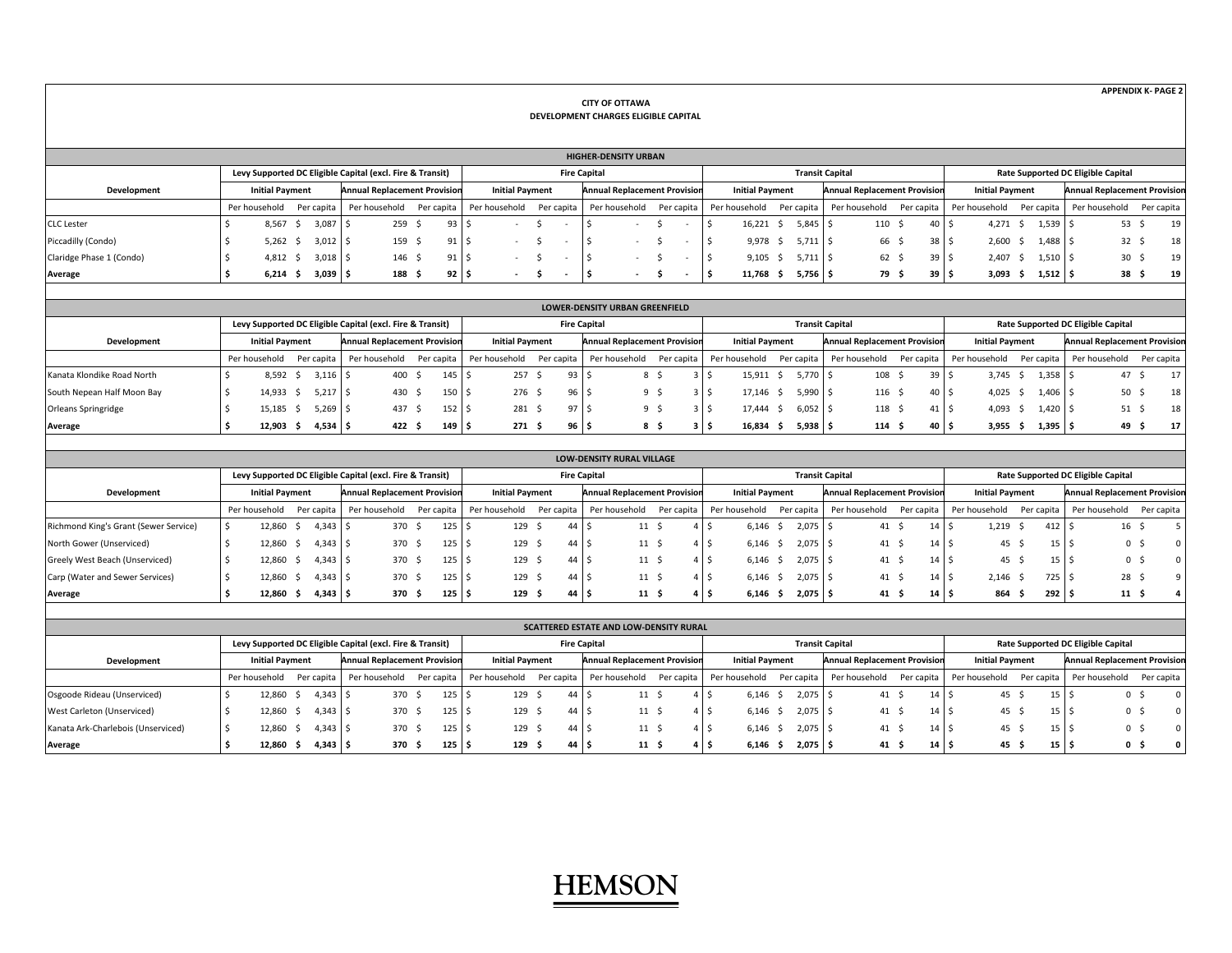| <b>APPENDIX K - PAGE 3</b> |  |  |  |  |  |  |  |
|----------------------------|--|--|--|--|--|--|--|
|----------------------------|--|--|--|--|--|--|--|

#### **CITY OF OTTAWA**

**DEVELOPMENT CHARGES INELIGIBLE ONE‐TIME CAPITAL PAYMENTS (10% & Serv. Level Cap)**

|                          | <b>HIGHER-DENSITY URBAN</b> |            |   |                        |      |            |
|--------------------------|-----------------------------|------------|---|------------------------|------|------------|
| Development              | Levy excl. Transit          |            |   | <b>Transit</b>         |      |            |
|                          | Per household               | Per capita |   | Per household          |      | Per capita |
| <b>CLC Lester</b>        | \$<br>17S                   |            | 6 | \$<br>126 <sup>5</sup> |      | 45         |
| Piccadilly (Condo)       | \$<br>10 <sup>5</sup>       |            | 6 | \$<br>77 \$            |      | 44         |
| Claridge Phase 1 (Condo) | \$<br>9                     | \$         | 6 | \$<br>70               | - \$ | 44         |
| Average                  | \$<br>$12 \quad$            |            | 6 | \$<br>91               | - S  | 45         |

|                            |                    |      | <b>LOWER-DENSITY URBAN GREENFIELD</b> |    |                  |            |
|----------------------------|--------------------|------|---------------------------------------|----|------------------|------------|
|                            |                    |      |                                       |    |                  |            |
| Development                | Levy excl. Transit |      |                                       |    | <b>Transit</b>   |            |
|                            | Per household      |      | Per capita                            |    | Per household    | Per capita |
| Kanata Klondike Road North | 58                 | - \$ | 21                                    |    | 123 <sup>5</sup> | 45         |
| South Nepean Half Moon Bay | 62 <sup>5</sup>    |      | 22                                    |    | $133 \quad $5$   | 46         |
| Orleans Springridge        | \$<br>63           | -\$  | 22                                    | ΙS | $135 \quad$ \$   | 47         |
| Average                    | 61                 | - \$ | 21                                    |    | $130 \quad $$    | 46         |

|                                       | <b>LOW-DENSITY RURAL VILLAGE</b> |                 |    |                |      |            |    |
|---------------------------------------|----------------------------------|-----------------|----|----------------|------|------------|----|
| Development                           | Levy excl. Transit               |                 |    | <b>Transit</b> |      |            |    |
|                                       | Per household                    | Per capita      |    | Per household  |      | Per capita |    |
| Richmond King's Grant (Sewer Service) | \$<br>31 <sup>5</sup>            | 10 <sup>1</sup> | -Ś | 48 \$          |      |            | 16 |
| North Gower (Unserviced)              | 31 <sup>5</sup>                  | 10              | S  | 48 \$          |      |            | 16 |
| Greely West Beach (Unserviced)        | 31 <sup>5</sup>                  | $10 \mid \zeta$ |    | 48 \$          |      |            | 16 |
| Carp (Water and Sewer Services)       | \$<br>31 <sup>5</sup>            | 10              | S. | 48             | - \$ |            | 16 |
| Average                               | 31 <sub>5</sub>                  | $10 \mid \xi$   |    | 48 \$          |      |            | 16 |

| <b>SCATTERED ESTATE AND LOW-DENSITY RURAL</b> |                |                    |  |            |     |               |     |            |  |  |  |  |  |
|-----------------------------------------------|----------------|--------------------|--|------------|-----|---------------|-----|------------|--|--|--|--|--|
| Development                                   | <b>Transit</b> |                    |  |            |     |               |     |            |  |  |  |  |  |
|                                               |                | Levy excl. Transit |  |            |     |               |     |            |  |  |  |  |  |
|                                               |                | Per household      |  | Per capita |     | Per household |     | Per capita |  |  |  |  |  |
| Osgoode Rideau (Unserviced)                   |                | 31 <sup>5</sup>    |  | 10         |     | 48 \$         |     | 16         |  |  |  |  |  |
| West Carleton (Unserviced)                    |                | $31 \quad$         |  | 10         | l S | 48 \$         |     | 16         |  |  |  |  |  |
| Kanata Ark-Charlebois (Unserviced)            |                | $31 \quad$         |  | 10         | ١S  | 48 \$         |     | 16         |  |  |  |  |  |
| Average                                       |                | 31 <sup>5</sup>    |  | 10         |     | 48            | - S | 16         |  |  |  |  |  |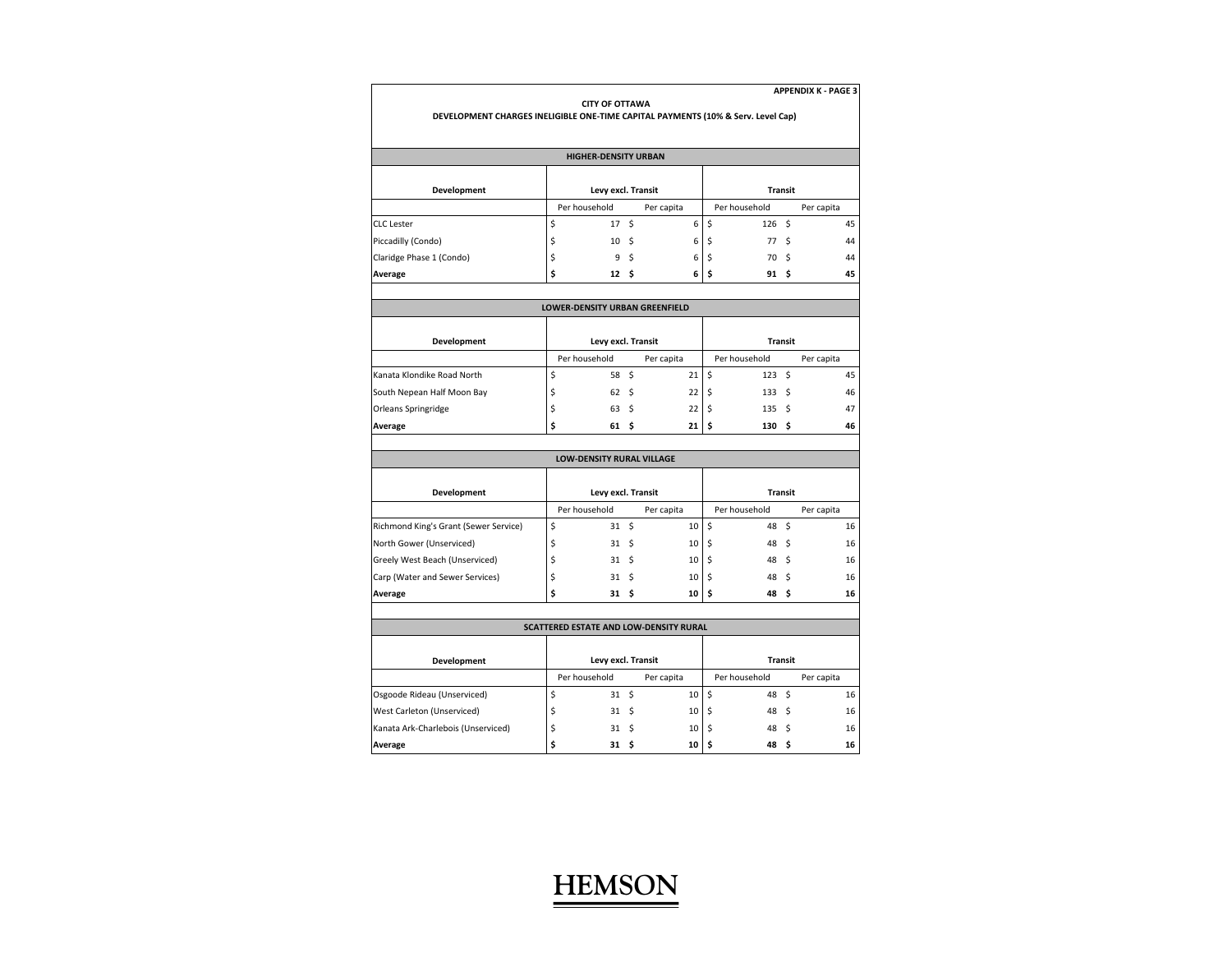| COMPARATIVE NET GROWTH CAPITAL COST AND ASSESSMENT ANALYSIS                                                                                                                                                                                                                                                                                                                                                                                                                                                                                                                                                                                                                                                                                                                                                                                                                          |          | <b>CITY OF OTTAWA</b>                            |  |                                                                      |                                                                               |       |                                                                  |                                                                                   |                                                      |                                                                                      |       |                                                                     |                                                                                           |  |  |  |                       |                                    |  |  |                                      |  |  |                                                              |  |
|--------------------------------------------------------------------------------------------------------------------------------------------------------------------------------------------------------------------------------------------------------------------------------------------------------------------------------------------------------------------------------------------------------------------------------------------------------------------------------------------------------------------------------------------------------------------------------------------------------------------------------------------------------------------------------------------------------------------------------------------------------------------------------------------------------------------------------------------------------------------------------------|----------|--------------------------------------------------|--|----------------------------------------------------------------------|-------------------------------------------------------------------------------|-------|------------------------------------------------------------------|-----------------------------------------------------------------------------------|------------------------------------------------------|--------------------------------------------------------------------------------------|-------|---------------------------------------------------------------------|-------------------------------------------------------------------------------------------|--|--|--|-----------------------|------------------------------------|--|--|--------------------------------------|--|--|--------------------------------------------------------------|--|
|                                                                                                                                                                                                                                                                                                                                                                                                                                                                                                                                                                                                                                                                                                                                                                                                                                                                                      |          |                                                  |  |                                                                      |                                                                               | Urban |                                                                  |                                                                                   |                                                      |                                                                                      | Rural |                                                                     |                                                                                           |  |  |  |                       |                                    |  |  |                                      |  |  |                                                              |  |
|                                                                                                                                                                                                                                                                                                                                                                                                                                                                                                                                                                                                                                                                                                                                                                                                                                                                                      |          | <b>City Wide</b><br>Average                      |  |                                                                      |                                                                               |       |                                                                  |                                                                                   |                                                      |                                                                                      |       |                                                                     |                                                                                           |  |  |  | <b>Higher-Density</b> | <b>Lower-Density</b><br>Greenfield |  |  | <b>Low-Density</b><br><b>Village</b> |  |  | <b>Scattered</b><br><b>Estate and Low-</b><br><b>Density</b> |  |
| <b>Assumptions</b><br>2011 Households<br>2011 Population<br>2011 Persons Per Household<br>2011 Average Assessment<br>2011 Assessment Per Capita                                                                                                                                                                                                                                                                                                                                                                                                                                                                                                                                                                                                                                                                                                                                      | \$<br>\$ | 377,000<br>917,600<br>2.43<br>301,504<br>123,874 |  |                                                                      | 238,100                                                                       |       |                                                                  | 107,200                                                                           |                                                      | 12,900                                                                               |       |                                                                     | 18,800                                                                                    |  |  |  |                       |                                    |  |  |                                      |  |  |                                                              |  |
| Projected Persons Per Household in New Units<br>Projected Assessment of New Units<br>Projected New Unit Assessment Per Capita                                                                                                                                                                                                                                                                                                                                                                                                                                                                                                                                                                                                                                                                                                                                                        |          |                                                  |  | \$<br>\$                                                             | 2.04<br>337,511<br>165,533                                                    |       | \$<br>\$                                                         | 2.83<br>312,234<br>110,174                                                        | Ś<br>\$                                              | 2.96<br>449,500<br>151,800                                                           |       | \$<br>\$                                                            | 2.96<br>547,000<br>184,726                                                                |  |  |  |                       |                                    |  |  |                                      |  |  |                                                              |  |
| Levy Supported Services (excl. Transit and Fire)<br>Levy Supported Local Services Capital Cost Per HH<br>Levy Supported Net DC Eligible Capital Cost (excl. Transit and Fire) Per HH<br>Levy Supported One-Time Capital Cost (excl. Transit and Fire) Per HH<br>Total<br>Levy Supported Local Services Capital Cost Per Capita<br>Levy Supported Net DC Eligible Capital Cost (excl. Transit and Fire) Per Capita<br>Levy Supported One-Time Capital Cost (excl. Transit and Fire) Per Capita<br>Total<br>2009-2011 Average Annual Capital Cost From Apx F (\$000)<br>2009-2011 Average Annual Capital Cost Per Household<br>Notional Tax Rate Per Household<br>Assessment Based Share of Net Cost Per Household<br>Variance from Estimated Share of Net Cost Per Household<br>Assessment Based Share of Net Cost Per Capita<br>Variance from Estimated Share of Net Cost Per Capita | Ś        | 83,462<br>221<br>0.073%                          |  | \$<br>\$<br>\$<br>\$<br>\$<br>\$<br>\$<br>\$<br>\$<br>\$<br>\$<br>\$ | 119<br>188<br>12<br>319<br>58<br>92<br>6<br>156<br>248<br>(71)<br>122<br>(34) |       | \$<br>\$<br>Ś<br>\$<br>Ś<br>\$<br>\$<br>Ś<br>\$<br>Ś<br>\$<br>\$ | 419<br>422<br>61<br>902<br>147<br>149<br>21<br>318<br>229<br>(672)<br>81<br>(237) | Ś<br>Ś<br>Ś<br>\$<br>Ś<br>Ś<br>Ś<br>Ś<br>Ś<br>Ś<br>Ś | 833<br>370<br>31<br>1,234<br>281<br>125<br>10<br>417<br>330<br>(904)<br>111<br>(305) |       | \$<br>\$<br>\$<br>\$<br>\$<br>\$<br>\$<br>\$<br>\$<br>\$<br>\$<br>Ś | 1,724<br>370<br>31<br>2,125<br>582<br>125<br>10<br>718<br>402<br>(1, 723)<br>136<br>(582) |  |  |  |                       |                                    |  |  |                                      |  |  |                                                              |  |
| <b>Fire Services</b><br>Fire Net DC Eligible Capital Cost (w/o Transit and Fire) Per HH<br>Fire Net DC Eligible Capital Cost (w/o Transit and Fire) Per Capita                                                                                                                                                                                                                                                                                                                                                                                                                                                                                                                                                                                                                                                                                                                       |          |                                                  |  | \$<br>\$                                                             |                                                                               |       | \$<br>\$                                                         | 8<br>3                                                                            | Ś<br>Ś                                               | 11<br>4                                                                              |       | \$<br>\$                                                            | 11<br>4                                                                                   |  |  |  |                       |                                    |  |  |                                      |  |  |                                                              |  |
| 2009-2011 Average Annual Capital Cost From Apx F (\$000)<br>2009-2011 Average Annual Capital Cost Per Household<br>Notional Tax Rate Per Household                                                                                                                                                                                                                                                                                                                                                                                                                                                                                                                                                                                                                                                                                                                                   | \$<br>\$ | 6,425<br>17<br>0.006%                            |  |                                                                      |                                                                               |       |                                                                  |                                                                                   |                                                      |                                                                                      |       |                                                                     |                                                                                           |  |  |  |                       |                                    |  |  |                                      |  |  |                                                              |  |
| Assessment Based Share of Net Cost Per Household<br>Variance from Estimated Share of Net Cost Per Household<br>Assessment Based Share of Net Cost Per Capita                                                                                                                                                                                                                                                                                                                                                                                                                                                                                                                                                                                                                                                                                                                         |          |                                                  |  | \$<br>\$<br>\$                                                       | 19<br>19<br>9                                                                 |       | Ś<br>Ś<br>\$                                                     | 18<br>9<br>6                                                                      | Ś<br>\$                                              | 25<br>15<br>9                                                                        |       | \$<br>\$<br>\$                                                      | 31<br>20<br>10                                                                            |  |  |  |                       |                                    |  |  |                                      |  |  |                                                              |  |
| Variance from Estimated Share of Net Cost Per Capita                                                                                                                                                                                                                                                                                                                                                                                                                                                                                                                                                                                                                                                                                                                                                                                                                                 |          |                                                  |  | Ś                                                                    | 9                                                                             |       | \$                                                               | 3                                                                                 | Ś                                                    | 5                                                                                    |       | \$                                                                  | $\overline{7}$                                                                            |  |  |  |                       |                                    |  |  |                                      |  |  |                                                              |  |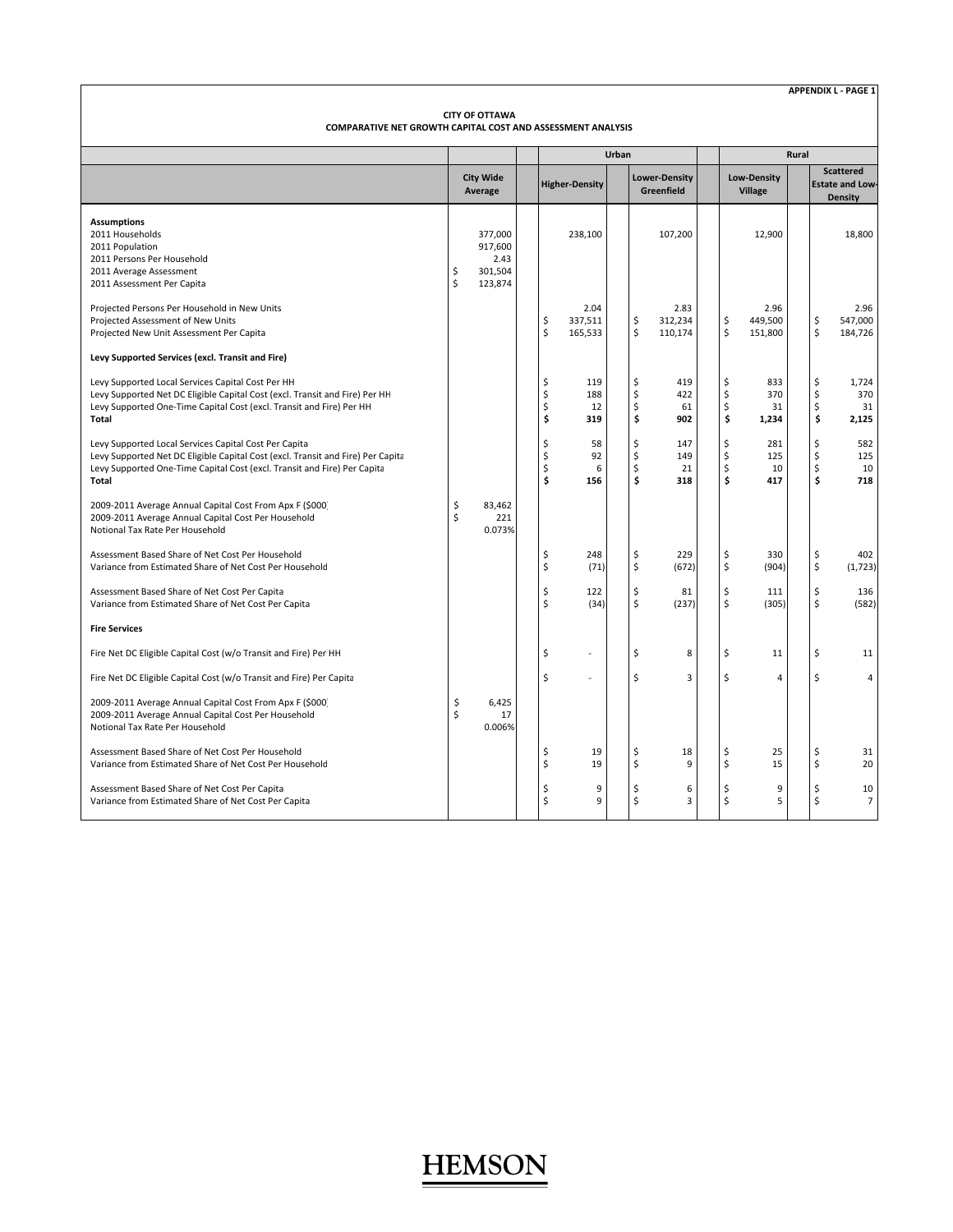| <b>APPENDIX L - PAGE 21</b> |  |
|-----------------------------|--|
|                             |  |

|                                                                                                                                                                                                   | <b>CITY OF OTTAWA</b><br><b>COMPARATIVE NET GROWTH CAPITAL COST AND ASSESSMENT ANALYSIS</b> |                           |  |                      |                          |       |                      |                                    |  |                                             |                |  |                      |                                                              |
|---------------------------------------------------------------------------------------------------------------------------------------------------------------------------------------------------|---------------------------------------------------------------------------------------------|---------------------------|--|----------------------|--------------------------|-------|----------------------|------------------------------------|--|---------------------------------------------|----------------|--|----------------------|--------------------------------------------------------------|
|                                                                                                                                                                                                   |                                                                                             |                           |  |                      |                          | Urban |                      |                                    |  |                                             | Rural          |  |                      |                                                              |
|                                                                                                                                                                                                   | <b>City Wide</b><br>Average                                                                 |                           |  |                      | <b>Higher-Density</b>    |       |                      | <b>Lower-Density</b><br>Greenfield |  | <b>Low-Density</b><br><b>Village</b>        |                |  |                      | <b>Scattered</b><br><b>Estate and Low-</b><br><b>Density</b> |
| <b>Transit Services</b>                                                                                                                                                                           |                                                                                             |                           |  |                      |                          |       |                      |                                    |  |                                             |                |  |                      |                                                              |
| Transit Net DC Eligible Capital Cost Per HH (Long-Term Funding Model 38 Yr. Av.)<br>Transit One-Time Capital Cost Per HH (Long-Term Funding Model 38 Yr. Av.)<br>Total                            |                                                                                             |                           |  | \$<br>\$<br>\$       | 79<br>91<br>171          |       | \$<br>\$<br>\$       | 114<br>130<br>244                  |  | \$<br>\$<br>\$                              | 41<br>48<br>89 |  | \$<br>\$<br>\$       | 41<br>48<br>89                                               |
| Transit Net DC Eligible Capital Cost Per Cap. (Long-Term Funding Model 38 Yr. Av.)<br>Transit One-Time Capital Cost Per Cap. (Long-Term Funding Model 38 Yr. Av.)<br>Total                        |                                                                                             |                           |  | \$<br>\$<br>\$       | 39<br>45<br>83           |       | \$<br>\$<br>Ś        | 40<br>46<br>86                     |  | \$<br>\$<br>Ś                               | 14<br>16<br>30 |  | \$<br>\$<br>Ś        | 14<br>16<br>30                                               |
| 2009-2011 Average Annual Capital Cost From Apx F (\$000)<br>2009-2011 Average Annual Capital Cost Per Household<br>Notional Tax Rate Per Household (Urban & Rural Rates Based on Operating Ratio) | \$<br>Ś                                                                                     | 41,788<br>111<br>0.037%   |  |                      | 0.039%                   |       |                      | 0.039%                             |  | 0.019%                                      |                |  |                      | 0.019%                                                       |
| Assessment Based Share of Net Cost Per Household<br>Variance from Estimated Share of Net Cost Per Household                                                                                       |                                                                                             |                           |  | \$<br>\$             | 131<br>(40)              |       | \$<br>\$             | 121<br>(123)                       |  | \$<br>\$                                    | 85<br>(4)      |  | \$<br>\$             | 103<br>14                                                    |
| Assessment Based Share of Net Cost Per Capita<br>Variance from Estimated Share of Net Cost Per Capita                                                                                             |                                                                                             |                           |  | \$<br>Ś              | 64<br>(19)               |       | \$<br>\$             | 43<br>(43)                         |  | \$<br>\$                                    | 29<br>(1)      |  | \$<br>\$             | 35<br>5                                                      |
| <b>Total Levy Supported Services</b>                                                                                                                                                              |                                                                                             |                           |  |                      |                          |       |                      |                                    |  |                                             |                |  |                      |                                                              |
| Levy Supported Net Local Services Capital Cost Per HH<br>Levy Supported Net DC Eligible Capital Cost Per HH<br>Levy Supported One-Time Capital Cost Per HH<br>Total                               |                                                                                             |                           |  | \$<br>\$<br>\$<br>\$ | 119<br>268<br>103<br>489 |       | \$<br>\$<br>\$<br>\$ | 419<br>544<br>191<br>1,154         |  | \$<br>833<br>\$<br>422<br>\$<br>\$<br>1,334 | 78             |  | \$<br>\$<br>\$<br>\$ | 1,724<br>422<br>78<br>2,225                                  |
| Levy Supported Net Local Services Capital Cost Per Capita<br>Levy Supported Net DC Eligible Capital Cost Per Capita<br>Levy Supported One-Time Capital Cost Per Capita<br>Total                   |                                                                                             |                           |  | \$<br>\$<br>\$<br>\$ | 58<br>131<br>50<br>239   |       | \$<br>\$<br>\$<br>\$ | 147<br>192<br>67<br>407            |  | \$<br>281<br>\$<br>143<br>\$<br>\$<br>450   | 26             |  | \$<br>\$<br>\$<br>\$ | 582<br>143<br>26<br>751                                      |
| Assessment Based Share of Net Cost Per Household<br>Variance from Estimated Share of Net Cost Per Household                                                                                       |                                                                                             |                           |  | \$<br>\$             | 398<br>(92)              |       | \$<br>\$             | 368<br>(786)                       |  | \$<br>440<br>\$<br>(893)                    |                |  | \$<br>\$             | 536<br>(1,689)                                               |
| Assessment Based Share of Net Cost Per Capita<br>Variance from Estimated Share of Net Cost Per Capita                                                                                             |                                                                                             |                           |  | \$<br>\$             | 195<br>(44)              |       | \$<br>\$             | 130<br>(277)                       |  | \$<br>149<br>\$<br>(302)                    |                |  | \$<br>\$             | 181<br>(570)                                                 |
| <b>Rate Supported Services</b>                                                                                                                                                                    |                                                                                             |                           |  |                      |                          |       |                      |                                    |  |                                             |                |  |                      |                                                              |
| Rate Supported Local Services Capital Cost Per HH<br>Rate Supported DC Eligible Capital Cost Per HH<br>Total                                                                                      |                                                                                             |                           |  | \$<br>\$<br>Ś        | 142<br>38<br>180         |       | \$<br>\$<br>\$       | 529<br>49<br>578                   |  | \$<br>318<br>\$<br>Ś<br>330                 | 11             |  | \$<br>\$<br>\$       | 0<br>0                                                       |
| 2009-2011 Average Annual Capital Cost From Apx F (\$000)<br>Serviced Households<br>2009-2011 Average Cost Per Household                                                                           | \$<br>Ś                                                                                     | 108,273<br>347,195<br>312 |  |                      |                          |       |                      |                                    |  |                                             |                |  |                      |                                                              |
| Variance                                                                                                                                                                                          |                                                                                             |                           |  | \$                   | 132                      |       | \$                   | (266)                              |  | \$                                          | (18)           |  | \$                   |                                                              |
| Rate Supported Local Services Capital Cost Per Capita<br>Rate Supported DC Eligible Capital Cost Per Capita<br>Total                                                                              |                                                                                             |                           |  | \$<br>\$<br>\$       | 70<br>19<br>88           |       | \$<br>\$<br>\$       | 186<br>17<br>204                   |  | \$<br>108<br>\$<br>Ś<br>111                 | 4              |  | \$<br>\$<br>\$       | 0<br>0                                                       |
| Serviced Population<br>2009-2011 Average Cost Per Capita                                                                                                                                          | \$                                                                                          | 832,239<br>130            |  |                      |                          |       |                      |                                    |  |                                             |                |  |                      |                                                              |
| Variance                                                                                                                                                                                          |                                                                                             |                           |  | \$                   | 42                       |       | \$                   | (74)                               |  | \$                                          | 19             |  | \$                   |                                                              |

 $\overline{\phantom{a}}$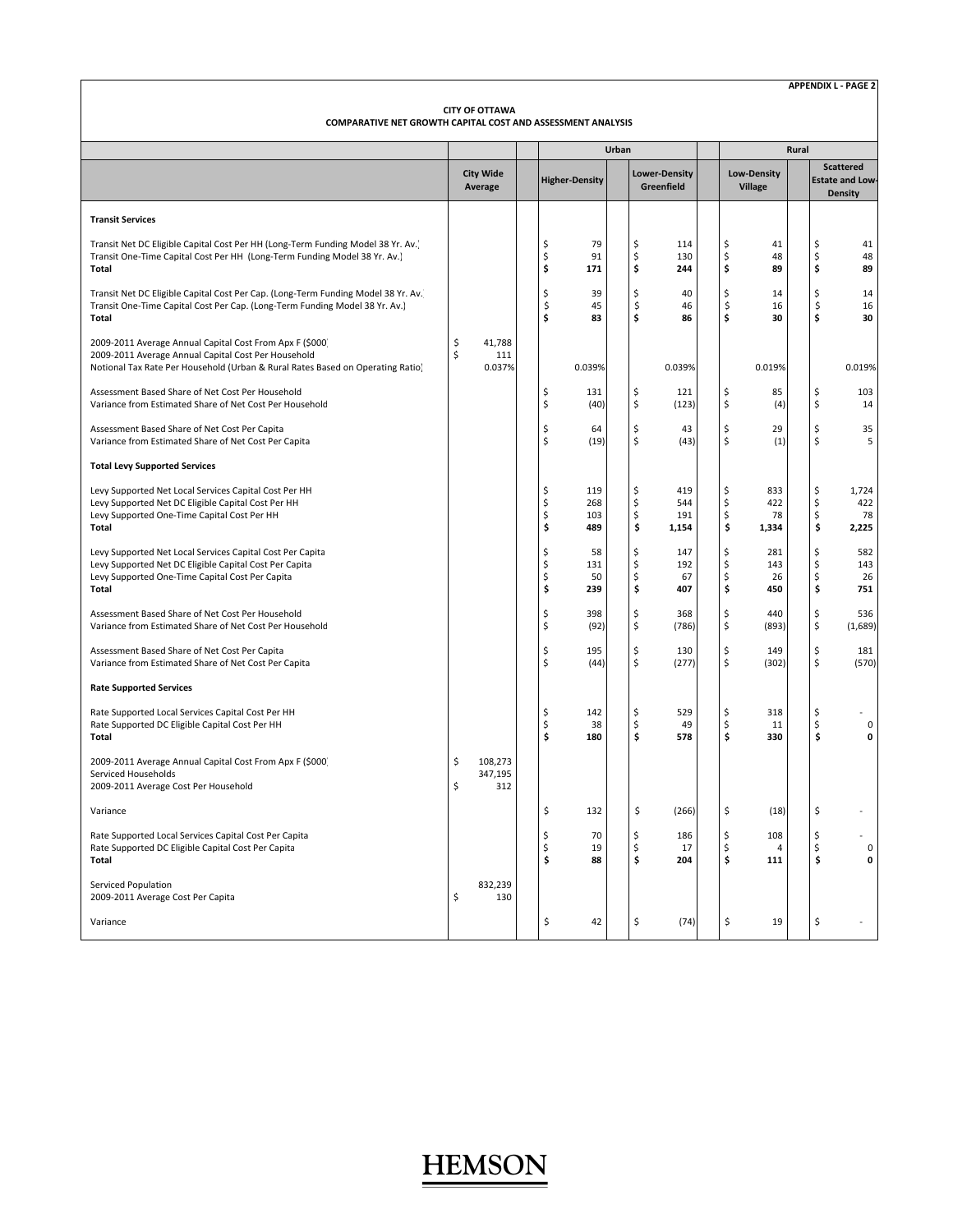### **CITY OF OTTAWA SUMMARY OF COMPARATIVE NET OPERATING & NET CAPITAL COST AND ASSESSMENT ANALYSIS**

| <b>MARGINAL COST PER HOUSEHOLD</b>                                                                                                                       |                               |                           |       |                               |                                        |          |                                      |              |          |                                                             |
|----------------------------------------------------------------------------------------------------------------------------------------------------------|-------------------------------|---------------------------|-------|-------------------------------|----------------------------------------|----------|--------------------------------------|--------------|----------|-------------------------------------------------------------|
|                                                                                                                                                          |                               |                           | Urban |                               |                                        |          |                                      | <b>Rural</b> |          |                                                             |
|                                                                                                                                                          |                               | Higher-<br><b>Density</b> |       |                               | Lower-<br><b>Density</b><br>Greenfield |          | <b>Low-Density</b><br><b>Village</b> |              |          | <b>Scattered</b><br><b>Estate and</b><br><b>Low-Density</b> |
| <b>Net Cost Per Household</b>                                                                                                                            |                               |                           |       |                               |                                        |          |                                      |              |          |                                                             |
| Levy Services (excl. Transit and Fire)                                                                                                                   |                               |                           |       |                               |                                        |          |                                      |              |          |                                                             |
| Net Operating Cost (from Apx. E)                                                                                                                         | \$                            | 1,609                     |       | \$                            | 1,998                                  | \$       | 2,504                                |              | \$       | 2,419                                                       |
| Non-DC Eligible Service Capital Provision (from Apx. J)                                                                                                  | \$                            | 76                        |       | \$                            | 99<br>902                              | \$       | 120                                  |              | \$       | 118                                                         |
| DC Eligible Service Capital Provision (from Apx. L)<br><b>Total Cost</b>                                                                                 | \$<br>$\overline{\mathsf{s}}$ | 319<br>2,003              |       | \$<br>\$                      | 2,998                                  | \$<br>\$ | 1,234<br>3,858                       |              | \$<br>\$ | 2,125<br>4,663                                              |
|                                                                                                                                                          |                               |                           |       |                               |                                        |          |                                      |              |          |                                                             |
| Fire                                                                                                                                                     |                               |                           |       |                               |                                        |          |                                      |              |          |                                                             |
| Net Operating Cost (from Apx. E)<br>Non-DC Eligible Service Capital Provision (from Apx. J)                                                              | \$                            | 25                        |       | \$<br>\$                      | 267                                    | \$<br>\$ | 188                                  |              | \$<br>\$ | 188                                                         |
| DC Eligible Service Capital Provision (from Apx. L)                                                                                                      | \$<br>\$                      |                           |       | \$                            | 8                                      | \$       | 11                                   |              | \$       | 11                                                          |
| <b>Total Cost</b>                                                                                                                                        | Ś                             | 25                        |       | \$                            | 275                                    | \$       | 199                                  |              | \$       | 199                                                         |
| <b>Transit (Based on Funding Model)</b>                                                                                                                  |                               |                           |       |                               |                                        |          |                                      |              |          |                                                             |
| Net Operating Cost (from Apx. E)                                                                                                                         | \$                            | 104                       |       | \$                            | 212                                    | \$       | 77                                   |              | \$       | 84                                                          |
| Non-DC Eligible Service Capital Provision (from Apx. J)                                                                                                  | \$                            |                           |       | \$                            |                                        | \$       |                                      |              | \$       |                                                             |
| DC Eligible Service Capital Provision (from Apx. L)<br><b>Total Cost</b>                                                                                 | \$<br>\$                      | 171<br>275                |       | \$<br>$\overline{\mathsf{s}}$ | 244<br>457                             | \$<br>\$ | 89<br>166                            |              | \$<br>\$ | 89<br>173                                                   |
|                                                                                                                                                          |                               |                           |       |                               |                                        |          |                                      |              |          |                                                             |
| <b>Total Levy Services</b>                                                                                                                               |                               |                           |       |                               |                                        |          |                                      |              |          |                                                             |
| Net Operating Cost (from Apx. E)<br>Non-DC Eligible Service Capital Provision (from Apx. J)                                                              | \$                            | 1,739<br>76               |       | \$<br>\$                      | 2,477<br>99                            | \$<br>\$ | 2,769<br>120                         |              | \$<br>\$ | 2,691                                                       |
| DC Eligible Service Capital Provision (from Apx. L)                                                                                                      | \$<br>\$                      | 489                       |       | \$                            | 1,154                                  | \$       | 1,334                                |              | \$       | 118<br>2,225                                                |
| <b>Total Cost</b>                                                                                                                                        | \$                            | 2,304                     |       | \$                            | 3,730                                  | \$       | 4,223                                |              | \$       | 5,034                                                       |
| Rate Supported (excl. Revenue)                                                                                                                           |                               |                           |       |                               |                                        |          |                                      |              |          |                                                             |
| Gross Operating Cost (from Apx. E)                                                                                                                       | \$                            | 170                       |       | \$                            | 236                                    | \$       | 729                                  |              | \$       |                                                             |
| Non-DC Eligible Service Capital Provision (from Apx. J)                                                                                                  | \$                            |                           |       | \$                            |                                        | \$       |                                      |              | \$       |                                                             |
| DC Eligible Service Capital Provision (from Apx. L)                                                                                                      | \$                            | 180                       |       | \$                            | 578                                    | \$       | 330                                  |              | \$       |                                                             |
| <b>Total Cost</b>                                                                                                                                        |                               | 350                       |       | Ś                             | 814                                    | \$       | 1,058                                |              | \$       |                                                             |
| <b>Taxation/Rate Revenue Per Household</b>                                                                                                               |                               |                           |       |                               |                                        |          |                                      |              |          |                                                             |
| <b>Projected Assessment</b>                                                                                                                              | \$                            | 337,511                   |       | \$                            | 312,234                                | \$       | 449,500                              |              | \$       | 547,000                                                     |
| Levy Services (excl. Transit and Fire)                                                                                                                   |                               |                           |       |                               |                                        |          |                                      |              |          |                                                             |
| Taxation Revenue for Net Operating Cost (from Apx. E)                                                                                                    | \$                            | 2,004                     |       | \$                            | 1,854                                  | \$       | 2,670                                |              | \$       | 3,249                                                       |
| Taxation Revenue for Non-DC Eligible Service Capital Provision (from Apx. J)<br>Taxation Revenue for DC Eligible Service Capital Provision (from Apx. L) | \$<br>\$                      | 96<br>248                 |       | \$<br>\$                      | 89<br>229                              | \$<br>\$ | 128<br>330                           |              | \$<br>\$ | 156<br>402                                                  |
| Total Taxation Revenue Based on Average Tax Rates                                                                                                        | \$                            | 2,348                     |       | \$                            | 2,172                                  | \$       | 3,127                                |              | \$       | 3,806                                                       |
|                                                                                                                                                          |                               |                           |       |                               |                                        |          |                                      |              |          |                                                             |
| Fire<br>Taxation Revenue for Net Operating Cost (from Apx. E)                                                                                            | \$                            | 282                       |       | \$                            | 260                                    | \$       | 244                                  |              | \$       | 297                                                         |
| Taxation Revenue for Non-DC Eligible Service Capital Provision (from Apx. J)                                                                             | \$                            |                           |       | \$                            |                                        | \$       |                                      |              | \$       |                                                             |
| Taxation Revenue for DC Eligible Service Capital Provision (from Apx. L)                                                                                 |                               | 19                        |       |                               | 18                                     |          | 25                                   |              |          | 31                                                          |
| Total Taxation Revenue Based on Average Tax Rates                                                                                                        | $\overline{\mathsf{S}}$       | 301                       |       | \$                            | 278                                    | \$       | 270                                  |              | \$       | 328                                                         |
| <b>Transit (Based on Funding Model)</b>                                                                                                                  |                               |                           |       |                               |                                        |          |                                      |              |          |                                                             |
| Taxation Revenue for Net Operating Cost (from Apx. E)                                                                                                    |                               | 219                       |       | \$                            | 203                                    | \$       | 143                                  |              | \$       | 173                                                         |
| Taxation Revenue for Non-DC Eligible Service Capital Provision (from Apx. J)                                                                             | \$\$\$                        |                           |       | \$<br>\$                      |                                        | \$<br>\$ |                                      |              | \$<br>\$ |                                                             |
| Taxation Revenue for DC Eligible Service Capital Provision (from Apx. L)<br>Total Taxation Revenue Based on Average Tax Rates                            | \$                            | 131<br>350                |       | \$                            | 121<br>323                             | \$       | 85<br>228                            |              | \$       | 103<br>277                                                  |
|                                                                                                                                                          |                               |                           |       |                               |                                        |          |                                      |              |          |                                                             |
| <b>Total Levy Services</b>                                                                                                                               |                               |                           |       |                               |                                        |          |                                      |              |          |                                                             |
| Taxation Revenue for Net Operating Cost (from Apx. E)<br>Taxation Revenue for Non-DC Eligible Service Capital Provision (from Apx. J)                    | \$<br>\$                      | 2,505<br>96               |       | \$<br>\$                      | 2,317<br>89                            | \$<br>\$ | 3,057<br>128                         |              | \$<br>\$ | 3,720<br>156                                                |
| Taxation Revenue for DC Eligible Service Capital Provision (from Apx. L)                                                                                 | \$                            | 398                       |       | \$                            | 368                                    | \$       | 440                                  |              | \$       | 536                                                         |
| Total Taxation Revenue Based on Average Tax Rates                                                                                                        | \$                            | 2,998                     |       | \$                            | 2,774                                  | \$       | 3,625                                |              | \$       | 4,411                                                       |
| <b>Rate Supported</b>                                                                                                                                    |                               |                           |       |                               |                                        |          |                                      |              |          |                                                             |
| Rate Revenue for Net Operating Cost (from Apx. E)                                                                                                        | \$                            | 467                       |       | \$                            | 688                                    | \$       | 1,156                                |              | \$       |                                                             |
| Rate Revenue for Non-DC Eligible Service Capital Provision (from Apx. J)<br>Rate Revenue for DC Eligible Service Capital Provision (from Apx. L)         | \$<br>\$                      | 312                       |       | \$<br>\$                      | 312                                    | \$<br>\$ | 312                                  |              | \$<br>\$ | $\sim$                                                      |
| Total Rate Revenue Based on Average Rates                                                                                                                | \$                            | 779                       |       | \$                            | 1,000                                  | \$       | 1,468                                |              | \$       | $\blacksquare$                                              |
|                                                                                                                                                          |                               |                           |       |                               |                                        |          |                                      |              |          |                                                             |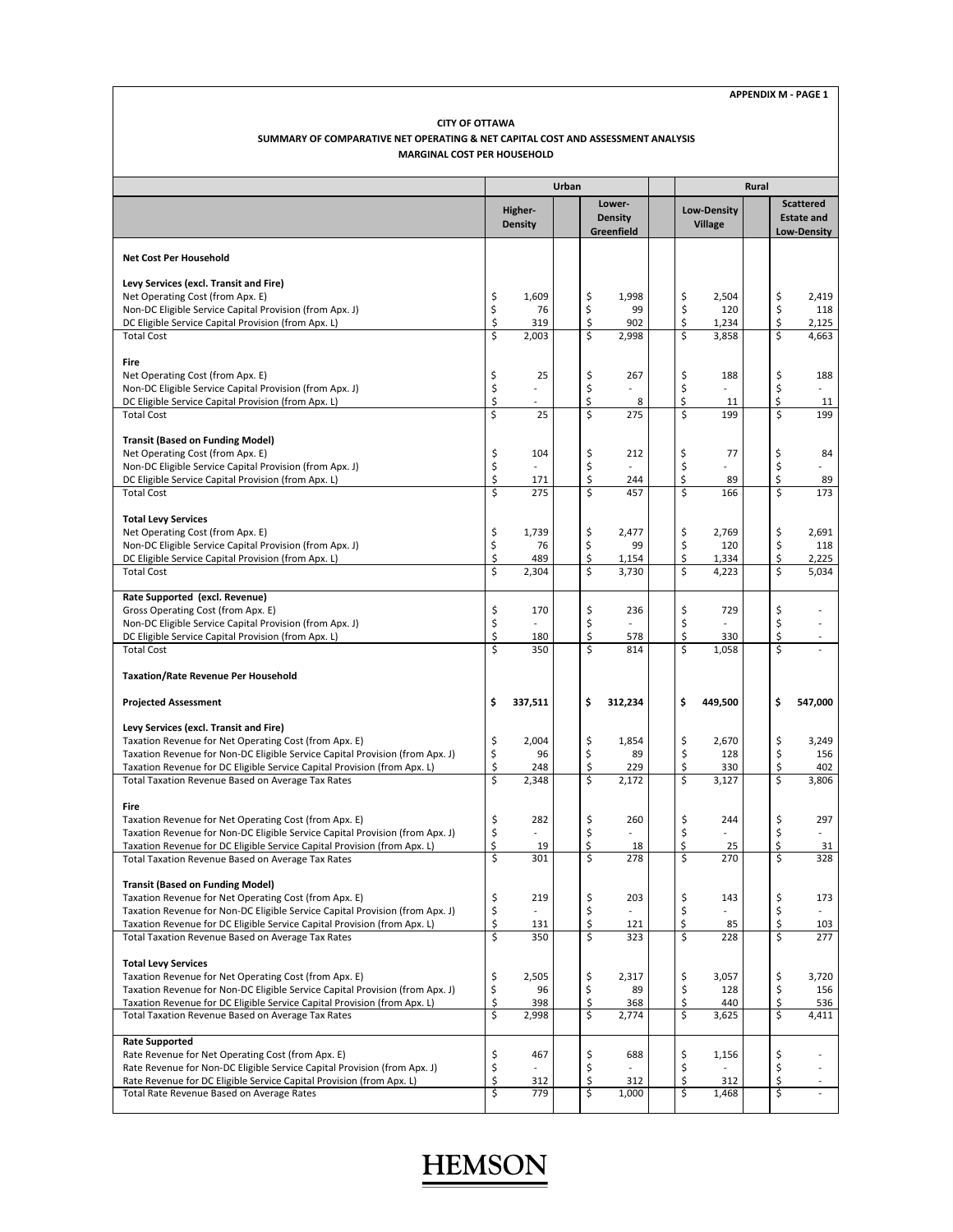#### **APPENDIX M ‐ PAGE 2**

#### **CITY OF OTTAWA SUMMARY OF COMPARATIVE NET OPERATING & NET CAPITAL COST AND ASSESSMENT ANALYSIS MARGINAL COST PER HOUSEHOLD**

|                                                                     |    |                           | Urban |                                 |                |                                      |       | Rural |    |                                                             |  |
|---------------------------------------------------------------------|----|---------------------------|-------|---------------------------------|----------------|--------------------------------------|-------|-------|----|-------------------------------------------------------------|--|
|                                                                     |    | Higher-<br><b>Density</b> |       | Lower-<br>Density<br>Greenfield |                | <b>Low-Density</b><br><b>Village</b> |       |       |    | <b>Scattered</b><br><b>Estate and</b><br><b>Low-Density</b> |  |
| Cost/Revenue Variance per Household                                 |    |                           |       |                                 |                |                                      |       |       |    |                                                             |  |
| Levy Services (excl. Transit and Fire)                              |    |                           |       |                                 |                |                                      |       |       |    |                                                             |  |
| Variance in Net Operating Cost (from Apx. E)                        | \$ | 395                       |       | \$                              | (143)          | \$                                   | 166   |       | \$ | 829                                                         |  |
| Variance in Non-DC Eligible Service Capital Provision (from Apx. J) | \$ | 20                        |       | \$                              | (10)           | \$                                   | 8     |       | \$ | 37                                                          |  |
| Variance in DC Eligible Service Capital Provision (from Apx. L)     | Ś  | (71)                      |       | \$                              | (672)          | \$                                   | (904) |       | \$ | (1, 723)                                                    |  |
| <b>Total Variance</b>                                               | Ś  | 345                       |       | Ś                               | (825)          | Ś                                    | (730) |       | \$ | (857)                                                       |  |
| Fire                                                                |    |                           |       |                                 |                |                                      |       |       |    |                                                             |  |
| Variance in Net Operating Cost (from Apx. E)                        | \$ | 256                       |       | \$                              | (7)            | \$                                   | 56    |       | \$ | 109                                                         |  |
| Variance in Non-DC Eligible Service Capital Provision (from Apx. J) | \$ |                           |       | \$                              |                | \$                                   |       |       | \$ |                                                             |  |
| Variance in DC Eligible Service Capital Provision (from Apx. L)     | Ś  | 19                        |       | \$                              | 9              | \$                                   | 15    |       | \$ | 20                                                          |  |
| <b>Total Variance</b>                                               | Ś  | 275                       |       | Ś                               | $\overline{3}$ | Ś                                    | 71    |       | Ś  | 129                                                         |  |
| <b>Transit (Based on Funding Model)</b>                             |    |                           |       |                                 |                |                                      |       |       |    |                                                             |  |
| Variance in Net Operating Cost (from Apx. E)                        | \$ | 115                       |       | \$                              | (10)           | \$                                   | 66    |       | \$ | 90                                                          |  |
| Variance in Non-DC Eligible Service Capital Provision (from Apx. J) | \$ |                           |       | \$                              |                | \$                                   |       |       | \$ |                                                             |  |
| Variance in DC Eligible Service Capital Provision (from Apx. L)     | Ś  | (40)                      |       | \$                              | (123)          | \$                                   | (4)   |       | \$ | 14                                                          |  |
| <b>Total Variance</b>                                               | \$ | 75                        |       | \$                              | (133)          | Ś                                    | 62    |       | \$ | 104                                                         |  |
| <b>Total Levy Services</b>                                          |    |                           |       |                                 |                |                                      |       |       |    |                                                             |  |
| Variance in Net Operating Cost (from Apx. E)                        | \$ | 766                       |       | \$                              | (160)          | \$                                   | 287   |       | \$ | 1,028                                                       |  |
| Variance in Non-DC Eligible Service Capital Provision (from Apx. J) | \$ | 20                        |       | \$                              | (10)           | \$                                   | 8     |       | \$ | 37                                                          |  |
| Variance in DC Eligible Service Capital Provision (from Apx. L)     | \$ | (92)                      |       | Ś                               | (786)          | \$                                   | (893) |       | \$ | (1,689)                                                     |  |
| <b>Total Variance</b>                                               | Ś  | 695                       |       | Ś                               | (956)          | Ś                                    | (598) |       | Ś  | (623)                                                       |  |
| <b>Rate Supported</b>                                               |    |                           |       |                                 |                |                                      |       |       |    |                                                             |  |
| Variance in Net Operating Cost (from Apx. E)                        | \$ | 297                       |       | \$                              | 452            | \$                                   | 427   |       | \$ |                                                             |  |
| Variance in Non-DC Eligible Service Capital Provision (from Apx. J) | \$ |                           |       | \$                              |                | \$                                   |       |       | \$ |                                                             |  |
| Variance in DC Eligible Service Capital Provision (from Apx. L)     | Ś  | 132                       |       | Ś                               | (266)          | \$                                   | (18)  |       | \$ |                                                             |  |
| <b>Total Variance</b>                                               | Ś  | 429                       |       | Ś                               | 186            | Ś                                    | 410   |       | Ś  |                                                             |  |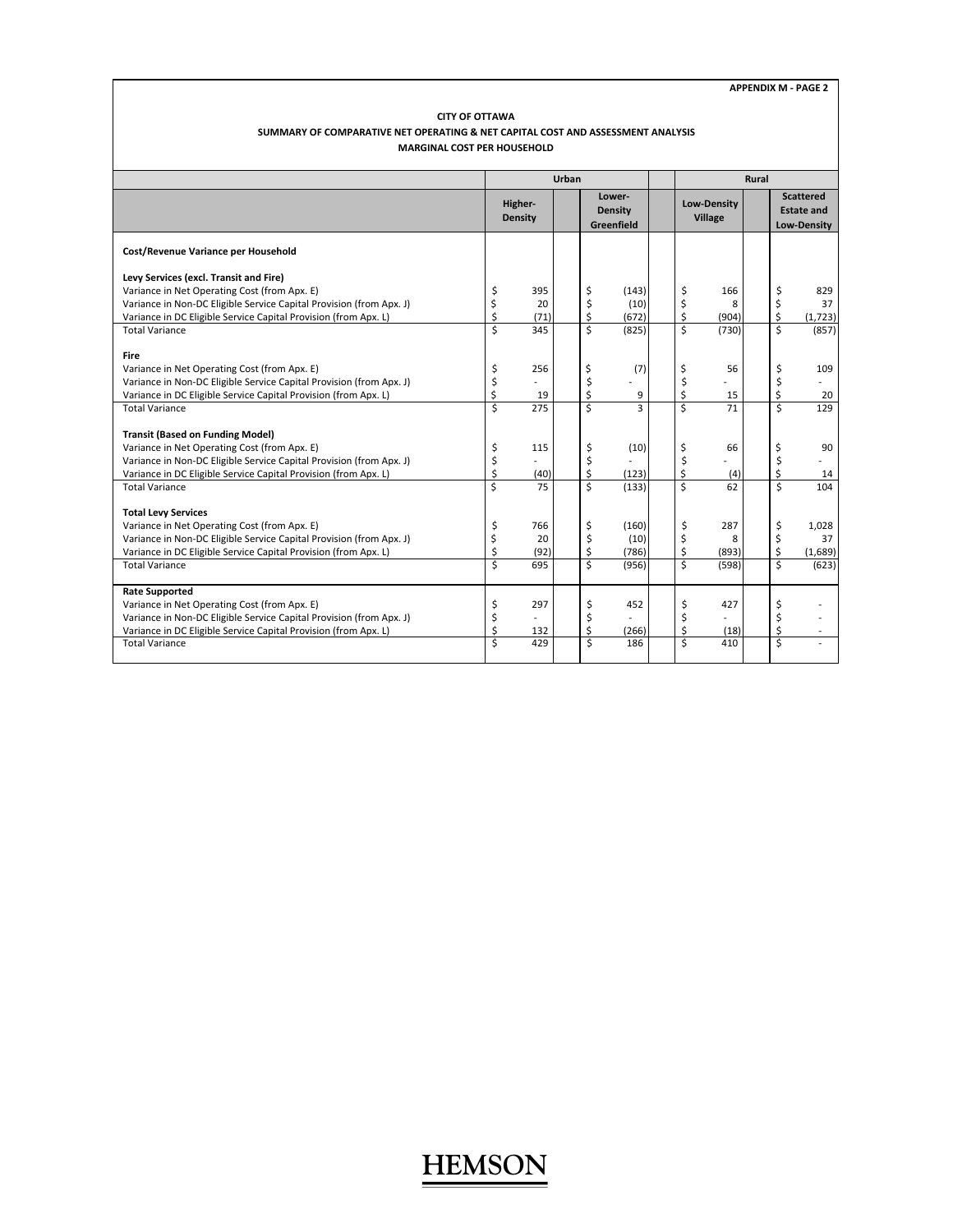#### **APPENDIX M ‐ PAGE 3**

#### **CITY OF OTTAWA**

#### **MARGINAL COST PER CAPITA SUMMARY OF COMPARATIVE NET OPERATING & NET CAPITAL EXPENDITURE AND ASSESSMENT ANALYSIS**

|                                                                                                                                       |          |                           | Urban |                               |                          | Rural<br><b>Scattered</b> |                                      |  |                   |                             |  |  |  |
|---------------------------------------------------------------------------------------------------------------------------------------|----------|---------------------------|-------|-------------------------------|--------------------------|---------------------------|--------------------------------------|--|-------------------|-----------------------------|--|--|--|
|                                                                                                                                       |          | Higher-<br><b>Density</b> |       |                               | Lower-<br><b>Density</b> |                           | <b>Low-Density</b><br><b>Village</b> |  | <b>Estate and</b> |                             |  |  |  |
|                                                                                                                                       |          |                           |       |                               | Greenfield               |                           |                                      |  |                   | <b>Low-Density</b>          |  |  |  |
| <b>Net Cost Per Capita</b>                                                                                                            |          |                           |       |                               |                          |                           |                                      |  |                   |                             |  |  |  |
| Levy Services (excl. Transit and Fire)                                                                                                |          |                           |       |                               |                          |                           |                                      |  |                   |                             |  |  |  |
| Net Operating Cost (from Apx. E)                                                                                                      | \$       | 722                       |       | \$                            | 723                      | \$                        | 872                                  |  | \$                | 846                         |  |  |  |
| Non-DC Eligible Service Capital Provision (from Apx. J)                                                                               | \$       | 34                        |       | \$                            | 36                       | \$                        | 42                                   |  | \$                | 41                          |  |  |  |
| DC Eligible Service Capital Provision (from Apx. L)                                                                                   | \$       | 156                       |       | \$                            | 318                      | \$                        | 417                                  |  | \$                | 718                         |  |  |  |
| <b>Total Cost</b>                                                                                                                     | Ś        | 912                       |       | Ś                             | 1,076                    | Ś                         | 1,331                                |  | Ś                 | 1,605                       |  |  |  |
| Fire                                                                                                                                  |          |                           |       |                               |                          |                           |                                      |  |                   |                             |  |  |  |
| Net Operating Cost (from Apx. E)                                                                                                      | \$       | 11                        |       | \$                            | 97                       | \$                        | 66                                   |  | \$                | 66                          |  |  |  |
| Non-DC Eligible Service Capital Provision (from Apx. J)                                                                               | \$       |                           |       | \$                            |                          | \$                        |                                      |  | \$                |                             |  |  |  |
| DC Eligible Service Capital Provision (from Apx. L)                                                                                   | \$       |                           |       | \$                            | 3                        | \$                        | 4                                    |  | \$                | 4                           |  |  |  |
| <b>Total Cost</b>                                                                                                                     | Ś        | 11                        |       | \$                            | 100                      | \$                        | 69                                   |  | \$                | 69                          |  |  |  |
|                                                                                                                                       |          |                           |       |                               |                          |                           |                                      |  |                   |                             |  |  |  |
| <b>Transit (Based on Funding Model)</b><br>Net Operating Cost (from Apx. E)                                                           | \$       | 48                        |       | \$                            | 76                       | \$                        | 28                                   |  | \$                | 30                          |  |  |  |
| Non-DC Eligible Service Capital Provision (from Apx. J)                                                                               | \$       |                           |       | \$                            |                          | \$                        |                                      |  | \$                |                             |  |  |  |
| DC Eligible Service Capital Provision (from Apx. L)                                                                                   | \$       | 83                        |       | \$                            | 86                       | \$                        | 30                                   |  | \$                | 30                          |  |  |  |
| <b>Total Cost</b>                                                                                                                     | Ś        | 132                       |       | Ś                             | 162                      | \$                        | 58                                   |  | Ś                 | 60                          |  |  |  |
|                                                                                                                                       |          |                           |       |                               |                          |                           |                                      |  |                   |                             |  |  |  |
| <b>Total Levy Services</b>                                                                                                            |          |                           |       |                               |                          |                           |                                      |  |                   |                             |  |  |  |
| Net Operating Cost (from Apx. E)                                                                                                      | \$       | 782                       |       | \$                            | 895                      | \$                        | 966                                  |  | \$                | 941                         |  |  |  |
| Non-DC Eligible Service Capital Provision (from Apx. J)<br>DC Eligible Service Capital Provision (from Apx. L)                        | \$<br>\$ | 34<br>239                 |       | \$<br>\$                      | 36<br>407                | \$<br>\$                  | 42<br>450                            |  | \$<br>\$          | 41<br>751                   |  |  |  |
| <b>Total Cost</b>                                                                                                                     | Ś        | 1,055                     |       | \$                            | 1,338                    | \$                        | 1,458                                |  | \$                | 1,734                       |  |  |  |
|                                                                                                                                       |          |                           |       |                               |                          |                           |                                      |  |                   |                             |  |  |  |
| Rate Supported (excl. Revenue)                                                                                                        |          |                           |       |                               |                          |                           |                                      |  |                   |                             |  |  |  |
| Gross Operating Cost (from Apx. E)                                                                                                    | \$       | 76                        |       | \$                            | 86                       | \$                        | 254                                  |  | \$                |                             |  |  |  |
| Non-DC Eligible Service Capital Provision (from Apx. J)                                                                               | \$       |                           |       | \$                            |                          | \$                        |                                      |  | \$                | $\overline{a}$              |  |  |  |
| DC Eligible Service Capital Provision (from Apx. L)<br><b>Total Cost</b>                                                              | \$<br>Ś  | 88<br>165                 |       | \$<br>\$                      | 204<br>289               | \$<br>\$                  | 111<br>365                           |  | \$<br>\$          | $\overline{a}$              |  |  |  |
|                                                                                                                                       |          |                           |       |                               |                          |                           |                                      |  |                   |                             |  |  |  |
| <b>Taxation/Rate Revenue Per Capita</b>                                                                                               |          |                           |       |                               |                          |                           |                                      |  |                   |                             |  |  |  |
| <b>Projected Assessment</b>                                                                                                           | \$       | 337,511                   |       | \$                            | 312,234                  | \$                        | 449,500                              |  | \$                | 547,000                     |  |  |  |
| <b>Projected Persons Per Unit</b>                                                                                                     |          | 2.04                      |       |                               | 2.83                     |                           | 2.96                                 |  |                   | 2.96                        |  |  |  |
| <b>Projected Assessment Per Capita</b>                                                                                                | \$       | 165,533                   |       | \$                            | 110,174                  | \$                        | 151,800                              |  | \$                | 184,726                     |  |  |  |
|                                                                                                                                       |          |                           |       |                               |                          |                           |                                      |  |                   |                             |  |  |  |
| Levy Services (excl. Transit and Fire)                                                                                                |          |                           |       |                               |                          |                           |                                      |  |                   |                             |  |  |  |
| Taxation Revenue for Net Operating Cost (from Apx. E)<br>Taxation Revenue for Non-DC Eligible Service Capital Provision (from Apx. J) | \$       | 983<br>47                 |       | \$<br>\$                      | 654<br>31                | \$<br>\$                  | 902<br>43                            |  | \$<br>\$          | 1,097<br>53                 |  |  |  |
| Taxation Revenue for DC Eligible Service Capital Provision (from Apx. L)                                                              | \$<br>\$ | 122                       |       | \$                            | 81                       | \$                        | 111                                  |  | \$                | 136                         |  |  |  |
| Total Taxation Revenue Based on Average Tax Rates                                                                                     | \$       | 1,152                     |       | \$                            | 767                      | \$                        | 1,056                                |  | \$                | 1,285                       |  |  |  |
|                                                                                                                                       |          |                           |       |                               |                          |                           |                                      |  |                   |                             |  |  |  |
| Fire                                                                                                                                  |          |                           |       |                               |                          |                           |                                      |  |                   |                             |  |  |  |
| Taxation Revenue for Net Operating Cost (from Apx. E)                                                                                 | \$       | 138                       |       | \$                            | 92                       | \$                        | 83                                   |  | \$                | 100                         |  |  |  |
| Taxation Revenue for Non-DC Eligible Service Capital Provision (from Apx. J)                                                          |          | 9                         |       |                               |                          |                           |                                      |  |                   |                             |  |  |  |
| Taxation Revenue for DC Eligible Service Capital Provision (from Apx. L)<br>Total Taxation Revenue Based on Average Tax Rates         | \$<br>Ś  | 147                       |       | \$<br>$\overline{\mathsf{s}}$ | 6<br>98                  | \$<br>\$                  | 9<br>91                              |  | \$<br>\$          | 10<br>111                   |  |  |  |
|                                                                                                                                       |          |                           |       |                               |                          |                           |                                      |  |                   |                             |  |  |  |
| <b>Transit (Based on Funding Model)</b>                                                                                               |          |                           |       |                               |                          |                           |                                      |  |                   |                             |  |  |  |
| Taxation Revenue for Net Operating Cost (from Apx. E)                                                                                 | \$       | 107                       |       | \$                            | 71                       | \$                        | 48                                   |  | \$                | 59                          |  |  |  |
| Taxation Revenue for Non-DC Eligible Service Capital Provision (from Apx. J)                                                          | \$       |                           |       | \$                            |                          | \$                        |                                      |  | \$                |                             |  |  |  |
| Taxation Revenue for DC Eligible Service Capital Provision (from Apx. L)                                                              | \$<br>\$ | 64                        |       | \$<br>\$                      | 43                       | \$<br>\$                  | 29<br>77                             |  | \$                | 35<br>94                    |  |  |  |
| Total Taxation Revenue Based on Average Tax Rates                                                                                     |          | 171                       |       |                               | 114                      |                           |                                      |  | \$                |                             |  |  |  |
| <b>Total Levy Services</b>                                                                                                            |          |                           |       |                               |                          |                           |                                      |  |                   |                             |  |  |  |
| Taxation Revenue for Net Operating Cost (from Apx. E)                                                                                 | \$       | 1,229                     |       | \$                            | 818                      | \$                        | 1,032                                |  | \$                | 1,256                       |  |  |  |
| Taxation Revenue for Non-DC Eligible Service Capital Provision (from Apx. J)                                                          | \$       | 47                        |       | \$                            | 31                       | \$                        | 43                                   |  | \$                | 53                          |  |  |  |
| Taxation Revenue for DC Eligible Service Capital Provision (from Apx. L)                                                              | \$       | 195                       |       | \$                            | 130                      | \$                        | 149                                  |  | \$                | 181                         |  |  |  |
| Total Taxation Revenue Based on Average Tax Rates                                                                                     | \$       | 1,471                     |       | \$                            | 979                      | \$                        | 1,224                                |  | \$                | 1,490                       |  |  |  |
| <b>Rate Supported</b>                                                                                                                 |          |                           |       |                               |                          |                           |                                      |  |                   |                             |  |  |  |
| Rate Revenue for Net Operating Cost (from Apx. E)                                                                                     | \$       | 210                       |       | \$                            | 249                      | \$                        | 403                                  |  | \$                |                             |  |  |  |
| Rate Revenue for Non-DC Eligible Service Capital Provision (from Apx. J)                                                              | \$       |                           |       | \$                            |                          | \$                        |                                      |  | \$                |                             |  |  |  |
| Rate Revenue for DC Eligible Service Capital Provision (from Apx. L)                                                                  | \$       | 130                       |       | \$                            | 130                      | \$                        | 130                                  |  | \$                |                             |  |  |  |
| Total Rate Revenue Based on Average Rates                                                                                             | Ś        | 340                       |       | \$                            | 379                      | \$                        | 533                                  |  | \$                | $\mathcal{L}_{\mathcal{A}}$ |  |  |  |
|                                                                                                                                       |          |                           |       |                               |                          |                           |                                      |  |                   |                             |  |  |  |